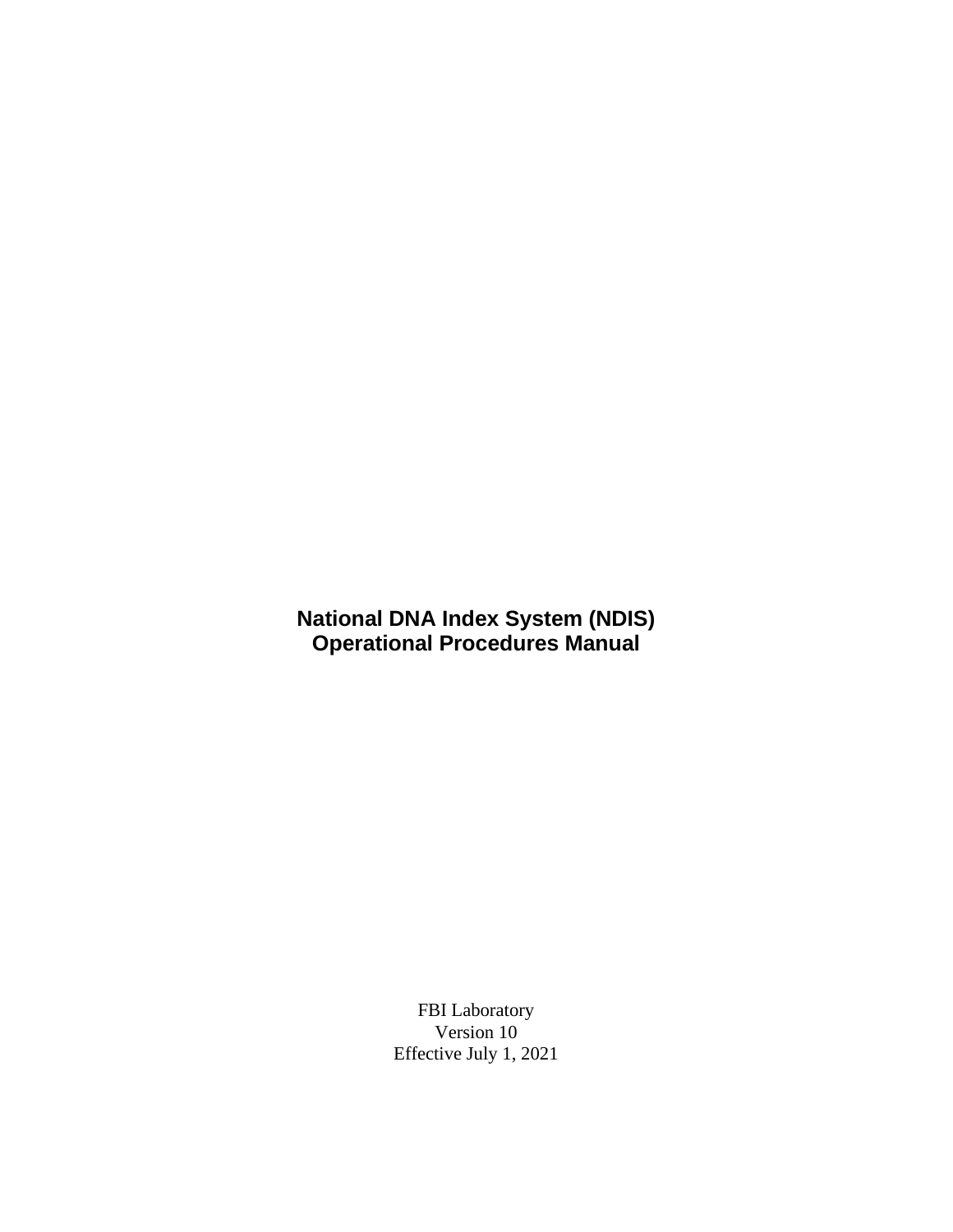# **Table of Contents**

# **Introduction**

## **1.0 Quality Assurance Standards Audit Review**

**1.1 Quality Assurance Standards - Federal DNA Identification Act**

### **1.2 Quality Assurance Standards – Audit Requirements**

1.2.1 Annual Confirmation of Compliance with Audit Requirements

### **1.3 Quality Assurance Standards External Audit Review Procedures**

- 1.3.1 Notification of External Audit and Forwarding of Audit Documents
- 1.3.2 NDIS Audit Review Panel(s)
- 1.3.3 NDIS Procedures Board

# **2.0 NDIS Laboratories**

**2.1 NDIS Participation Requirements**

### **2.2 Approval of NDIS Participation**

- 2.2.1 NDIS Participating Laboratory's Initial Upload of DNA Records
- **2.3 Adding or Changing Information about a Laboratory**
- **2.4 Reporting a Laboratory's Change in Status**

### **2.5 Suspension of a Laboratory from NDIS**

- 2.5.1 Appeal of a Suspension Notification by the NDIS Custodian
- 2.5.2 Determination of Status of Suspended Laboratory's DNA Records
- 2.5.3 Notification of a Suspension of a Laboratory from NDIS<br>2.5.4 Request by a Suspended Laboratory to Renew Participa
- 2.5.4 Request by a Suspended Laboratory to Renew Participation in NDIS

### **2.6 CODIS Administrator**

- 2.6.1 Designation of Alternate CODIS Administrator
- 2.6.2 Attendance at Meetings/Training
- 2.6.3 CODIS Administrator General Responsibilities
- 2.6.4 CODIS Administrator Reporting Responsibilities
- 2.6.5 State CODIS Administrator

### **2.7 CODIS User**

- 2.7.1 Add or Change Information About a CODIS User
- 2.7.2 Approval of Prospective User to Access CJIS SEN for Training Purposes
- 2.7.3 Approved CODIS User at NDIS
- 2.7.4 Annual Training for CODIS Users
- 2.7.5 Removal of a CODIS User
	- 2.7.5.1 Removal of DNA Records Associated with a CODIS User

# **3.0 DNA Records**

### **3.1 DNA Records Accepted at NDIS**

- 3.1.1 Forensic/Offender DNA Records
- 3.1.2 Missing Person- Related DNA Records
- 3.1.3 DNA Indexes at NDIS
- 3.1.4 All DNA Records

### **3.2 Federal DNA Act Limits Access to DNA Records & Samples**

- 3.2.1 FBI Quality Assurance Standards Require Confidentiality
- 3.2.2 Responsibility for DNA Records
- 3.2.3 Access by Participating Criminal Justice Agencies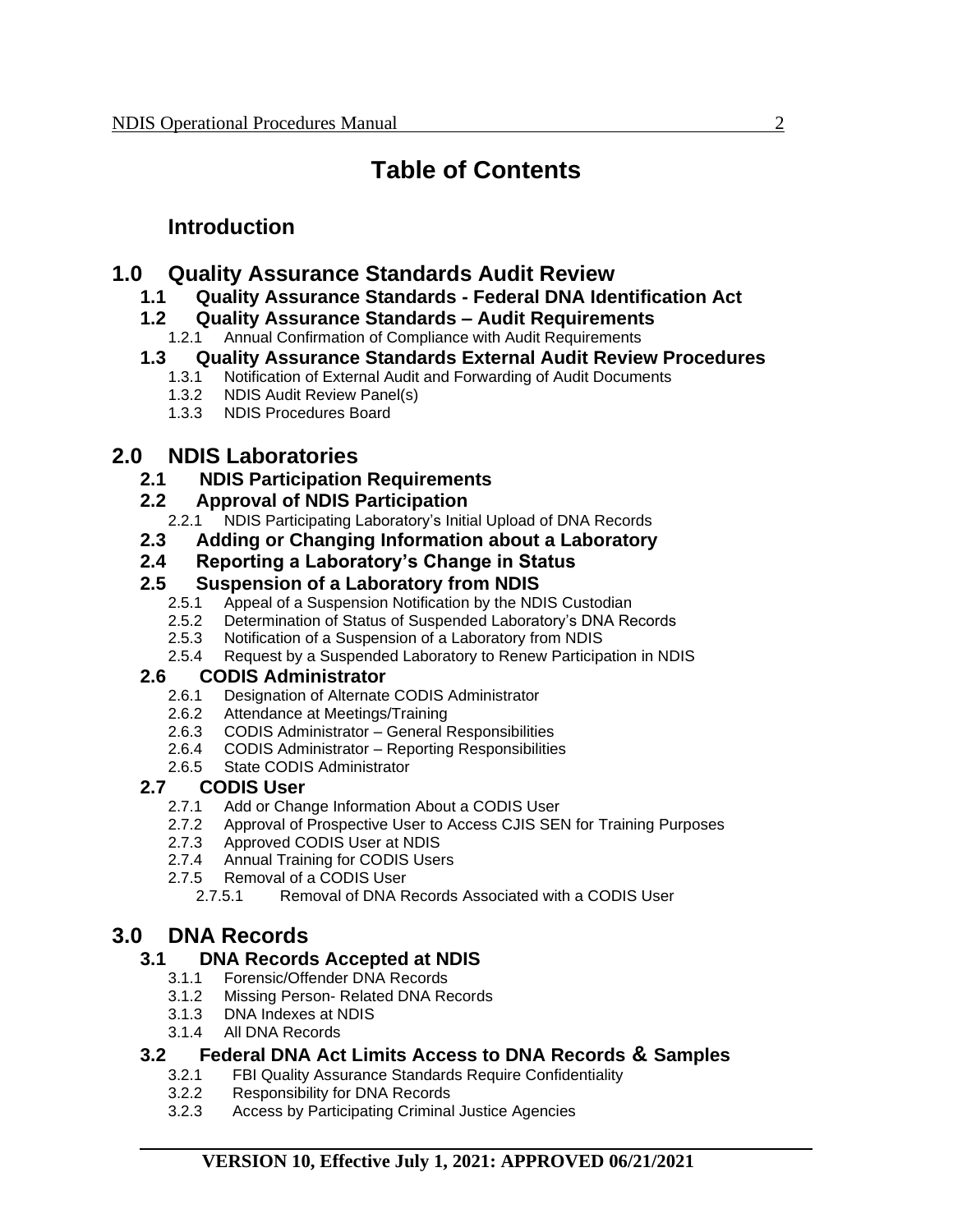- 3.2.4 Access by Defendant to DNA Records at NDIS
- 3.2.5 Access by Persons whose DNA Records are at NDIS
- **3.3 Linkage of DNA Record with Criminal History Record Information Not Permitted**

#### **3.4 Retention and Removal of DNA Records at NDIS**

3.4.1 Missing Persons-Related DNA Records at NDIS

#### **3.5 Expungement**

- 3.5.1 Expunging a DNA Record
- 3.5.2 Expunging a Matched DNA Record

### **4.0 NDIS Acceptance Standards and Procedures**

- **4.1 Compliance with Federal DNA Act Required for DNA Records Uploaded to NDIS**
	- 4.1.1 Use of Vendor Laboratory

#### **4.2 Standards for Acceptance of PCR DNA Records at NDIS**

- 4.2.1 Interpretation of DNA Records
- 4.2.2 Required and Acceptable PCR Loci
- 4.2.3 Acceptable PCR Kits
- 4.2.4 Format for Offering PCR Profiles to NDIS
- **4.3 Standards for Acceptance of Mitochondrial DNA Records at NDIS**
- **4.4 Standards for Acceptance of Next Generation Sequencing DNA Records at NDIS**

#### **4.5 Standards for the Use of an Expert System at NDIS**

- 4.5.1 Definition
- 4.5.2 Approval of Expert Systems for Use at NDIS
- 4.5.3 Developmental Validation Criteria
- 4.5.4 Internal Validation Criteria
- 4.5.5 Quarterly Recertification Required for an NDIS Approved Expert System
- 4.5.6 Proficiency Test Requirements<br>4.5.7 New Software Versions of Expe
- New Software Versions of Expert Systems
- 4.5.8 Changes to DNA Typing Kit and/or Instrument

#### **4.6 Rapid DNA Systems**

- 4.6.1 Approved Use of Modified Rapid DNA Analysis in an Accredited Forensic DNA Laboratory
- 4.6.2 Procedures for NDIS Approval of Rapid DNA Systems and Rapid DNA Booking Systems 4.6.2.1 NDIS Approval of a Rapid DNA System
	- 4.6.2.2 NDIS Approval of a Rapid DNA Booking System
- 4.6.3 Approved Use of Rapid DNA System and Rapid DNA Booking System (NDIS Approved)

#### **4.7 Procedures for the Use of Rapid DNA Booking Systems in Performing Rapid DNA Analysis in a Law Enforcement Booking Environment**

### **5.0 NDIS Searches**

- **5.1 DNA Indexes Searched at NDIS**
- **5.2 Frequency of Searches at NDIS**
- **5.3 Manual Keyboard Search**
- **5.4 Search Results**

### **6.0 Confirmation and Hit Dispositioning**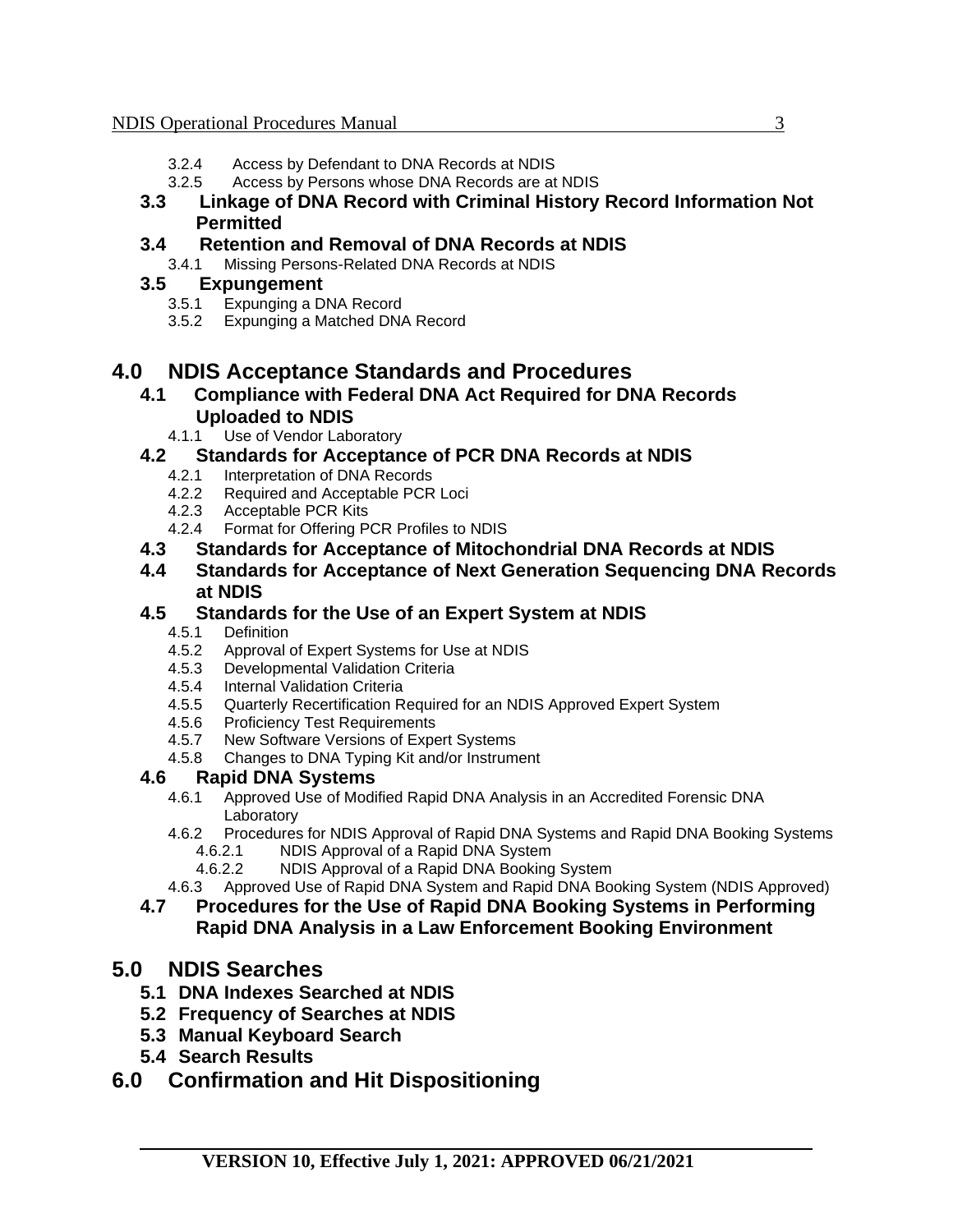#### **6.1 NDIS Offender Candidate Match**

- 6.1.1 Scenario
- 6.1.2 Responsibilities
- 6.1.3 Procedures

### **6.2 NDIS Forensic Candidate Match**

- 6.2.1 Scenario
- 6.2.2 Responsibilities
- 6.2.3 Procedures

#### **6.3 Confirming Identity When an Offender's Profile has Matched a Solved Case**

- 6.3.1 Scenario
- 6.3.2 Procedures

#### **6.4 NDIS Missing Persons Confirmation Procedures**

6.4.1 Matches and Associations

#### **6.5 Communications**

- 6.5.1 Follow up for Candidate Match
- 6.5.2 Confirmed Offender Match
- 6.5.3 Confirmed Forensic Match<br>6.5.4 Confirmed Missing Persons
- 6.5.4 Confirmed Missing Persons Match/Association

#### **6.6 CODIS Hit Dispositioning**

- 6.6.1 Offender and Forensic<br>6.6.2 Missing Persons
- **Missing Persons**

#### **6.7 Reporting CODIS Hit Statistics**

**APPENDIX A APPENDIX B APPENDIX C APPENDIX D APPENDIX E APPENDIX F APPENDIX G GLOSSARY**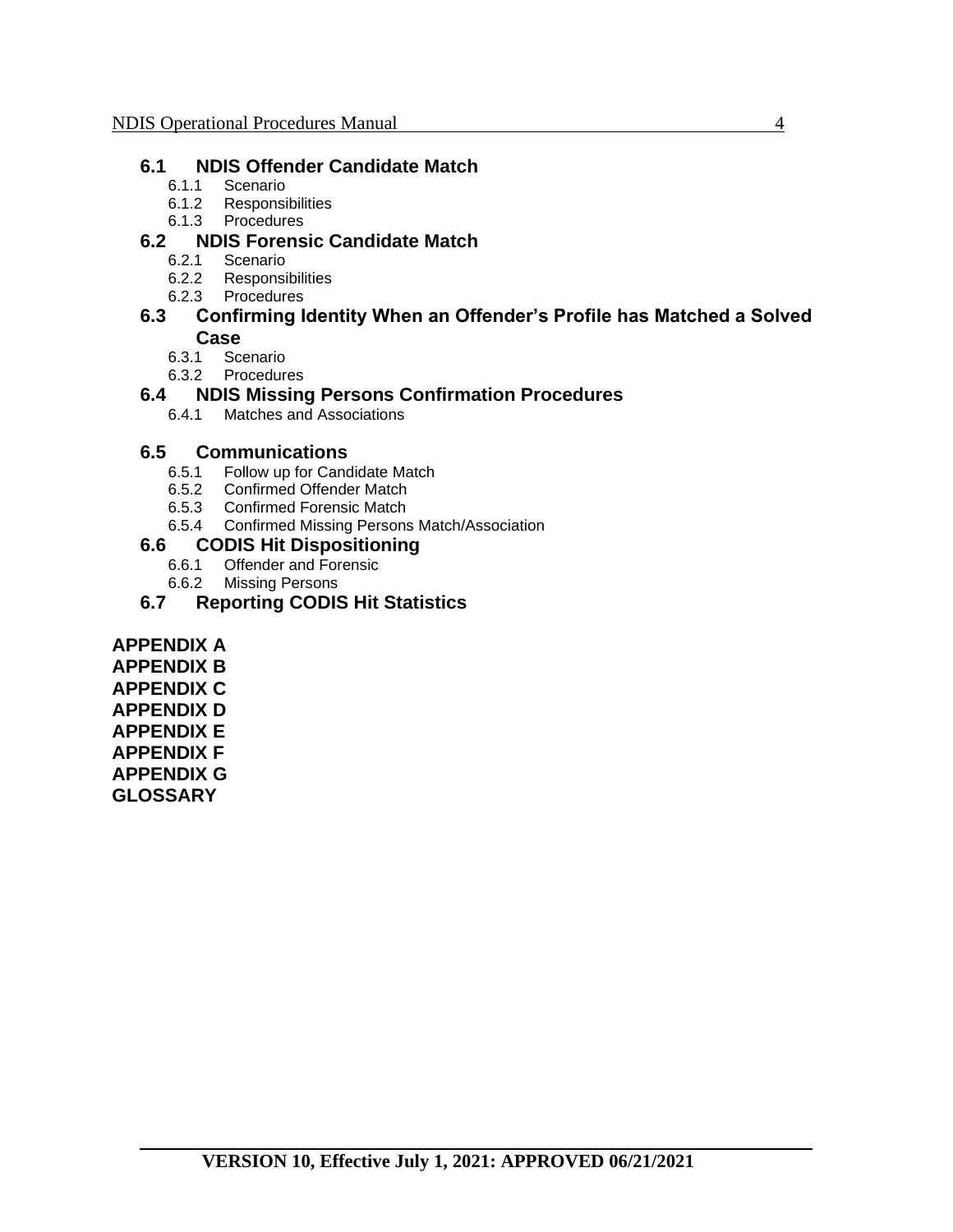# **NDIS Operational Procedures**

#### **Legal Authority**

The Federal DNA Identification Act, enacted in 1994, authorized the Director of the Federal Bureau of Investigation (FBI) to establish a national identification index of DNA records. At that time, the FBI was developing software and a program for the storage and exchange of DNA records among forensic DNA laboratories. The Federal DNA Act formalized these FBI efforts and also provided funding for the FBI's Combined DNA Index System (CODIS) program and grants to State and Local forensic DNA laboratories to participate in CODIS. Select provisions of the Federal DNA Act are contained in Appendix A.

The Federal DNA Act specifies the type of DNA records that can be maintained and searched at the national level. No DNA samples are stored at the national level. The Act also describes the requirements for participation in NDIS: a Federal, State or Local criminal justice agency (or the Secretary of Defense); a laboratory accredited by a nonprofit professional association of persons actively engaged in forensic science that is nationally recognized within the forensic science community or a criminal justice agency using a Rapid DNA instrument approved by the FBI Director in compliance with standards and procedures issued by the Director; must follow publicly available minimum standards for a quality assurance program for DNA analysis issued by the FBI Director (*Quality Assurance Standards for Forensic DNA Testing and Databasing Laboratories* - QAS); must undergo external audits every two years to demonstrate compliance with these QAS; must limit disclosure of the DNA records and analyses; and must expunge DNA records in the event that a conviction is overturned for a qualifying event/offense or for a qualifying arrest, if there is an acquittal, a dismissal or no charges are filed within the applicable time period. The Federal DNA Act states that "access to the index is subject to cancellation if the quality control and privacy requirements… are not met."

With Congressional authorization for a national DNA index for law enforcement identification purposes, the FBI continued its software development efforts with Federal, State and Local forensic laboratories that were performing DNA analysis. Additionally, in anticipation of the creation of the national DNA database, in 1996, a Privacy Act Notice on a new system of records, the National DNA Index System (NDIS), was published in the Federal Register. As required by law, this Notice contains a description of the individuals covered by the system, the types of DNA records that would be stored and searched in NDIS, the purpose and routine uses of the system, the practices for storing, accessing, and retaining the DNA records as well as records access procedures. The Privacy Act Notice on NDIS is contained in Appendix B.

Operational and/or procedural issues not addressed by the Federal DNA Act, such as the frequency of searches at the national level, are determined by the FBI as administrator of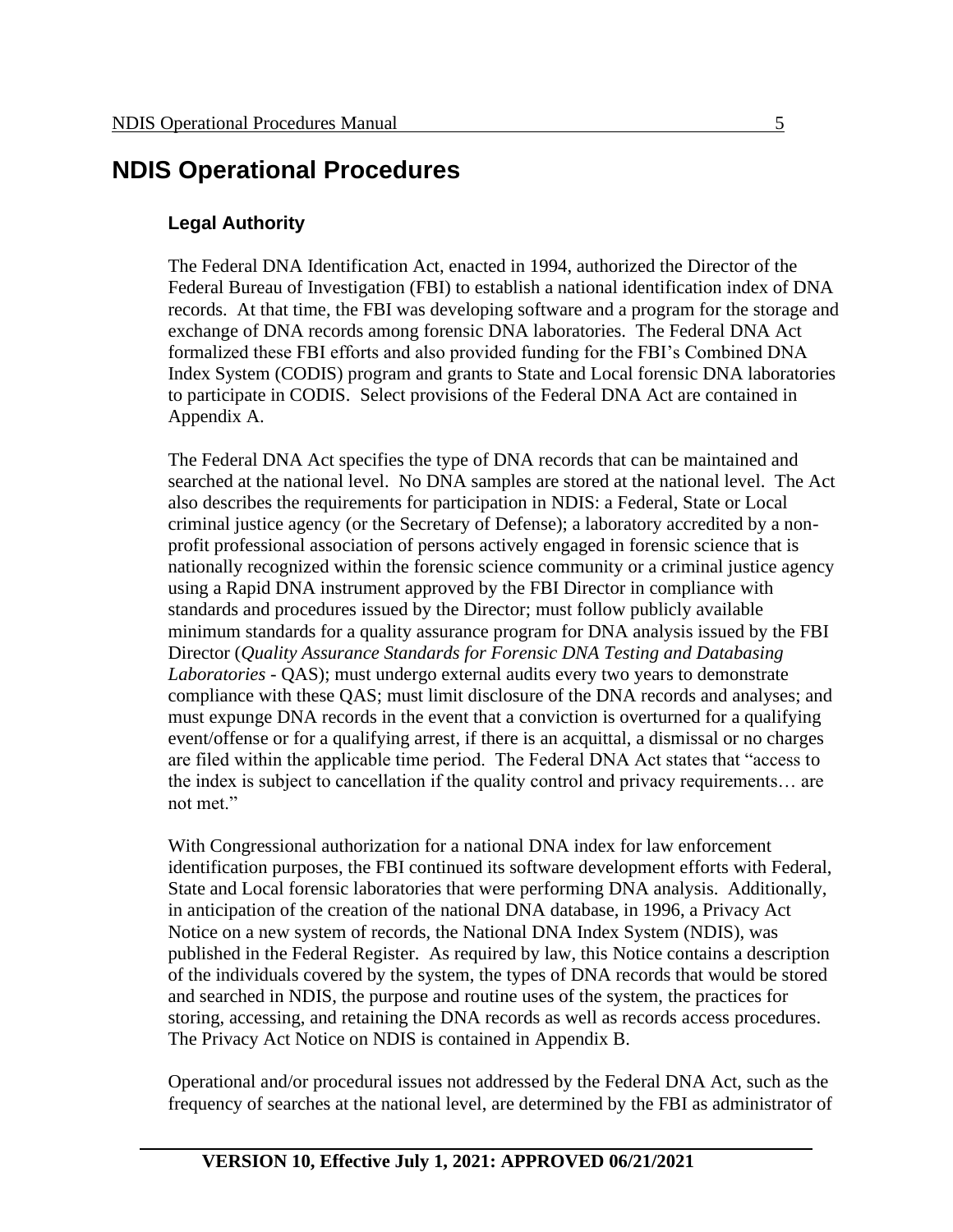the National DNA Index System.

#### **DNA Community Involvement**

In the early 1990s when the initial version of the CODIS software was being developed, the FBI Laboratory convened a group of privacy advocates to obtain feedback on its plans for this new law enforcement tool. Among the recommendations was the suggestion that, to protect the privacy of persons providing the DNA samples, that no personally identifiable information be databased. This recommendation was incorporated into the CODIS software and the implementation of the National DNA Index and remains in effect today.

As the FBI planned for the implementation of the National Index, processes and procedures were needed on how to seek participation in the National DNA Index, the uploading of DNA records, searching of DNA records at the national level, and the threshold for release of personally identifiable information. As a result, the FBI empaneled an NDIS Procedures Board to develop procedures on the operation of the National DNA Index. Chaired by the Chief of the FBI's CODIS Unit, the current NDIS Procedures Board consists of 3 representatives of the FBI Laboratory's DNA-related units, 6 representatives from State and Local forensic DNA laboratories, the Chair of the Scientific Working Group on DNA Analysis Methods (SWGDAM) and a State CODIS Administrator's representative. The NDIS Procedures Board meets periodically to address issues raised by CODIS users and Administrators; to provide guidance for the users and FBI on operational issues; and to ensure that such operational procedures are in compliance with Federal law and regulations.

Recommendations from the statutory advisory group, the Federal DNA Advisory Board, have also helped shape the administration of the National DNA Index System.<sup>1</sup> While primarily focused on quality assurance standards, the House of Representatives Judiciary Committee Report on the DNA Identification Act of 1993 demonstrate Congressional intent that the "Board also advise the Director on other scientific and policy questions relating to forensic applications of DNA. In particular, it would be appropriate for the Board to address: (1) the statistical, and population genetics issues that have been raised; and (2) the privacy, law enforcement and technical issues associated with the FBI's program to establish a databank of DNA profiles, known as CODIS."<sup>2</sup> Pursuant to this legislative direction and its charter, the DNA Advisory Board considered standards for acceptance of DNA profiles in CODIS which take account of relevant privacy, law enforcement and technical issues and concluded that the Federal DNA Act provisions on access and disclosure "sufficiently limit the scope of access to the DNA analyses and

<sup>&</sup>lt;sup>1</sup> The Federal DNA Advisory Board was established in accordance with 34 U.S.C §12592; this statutory body operated from May 1995 until December 2000.

<sup>2</sup> House Report 103-45, House of Representatives Judiciary Committee Report on the DNA Identification Act of 1993, at page 10.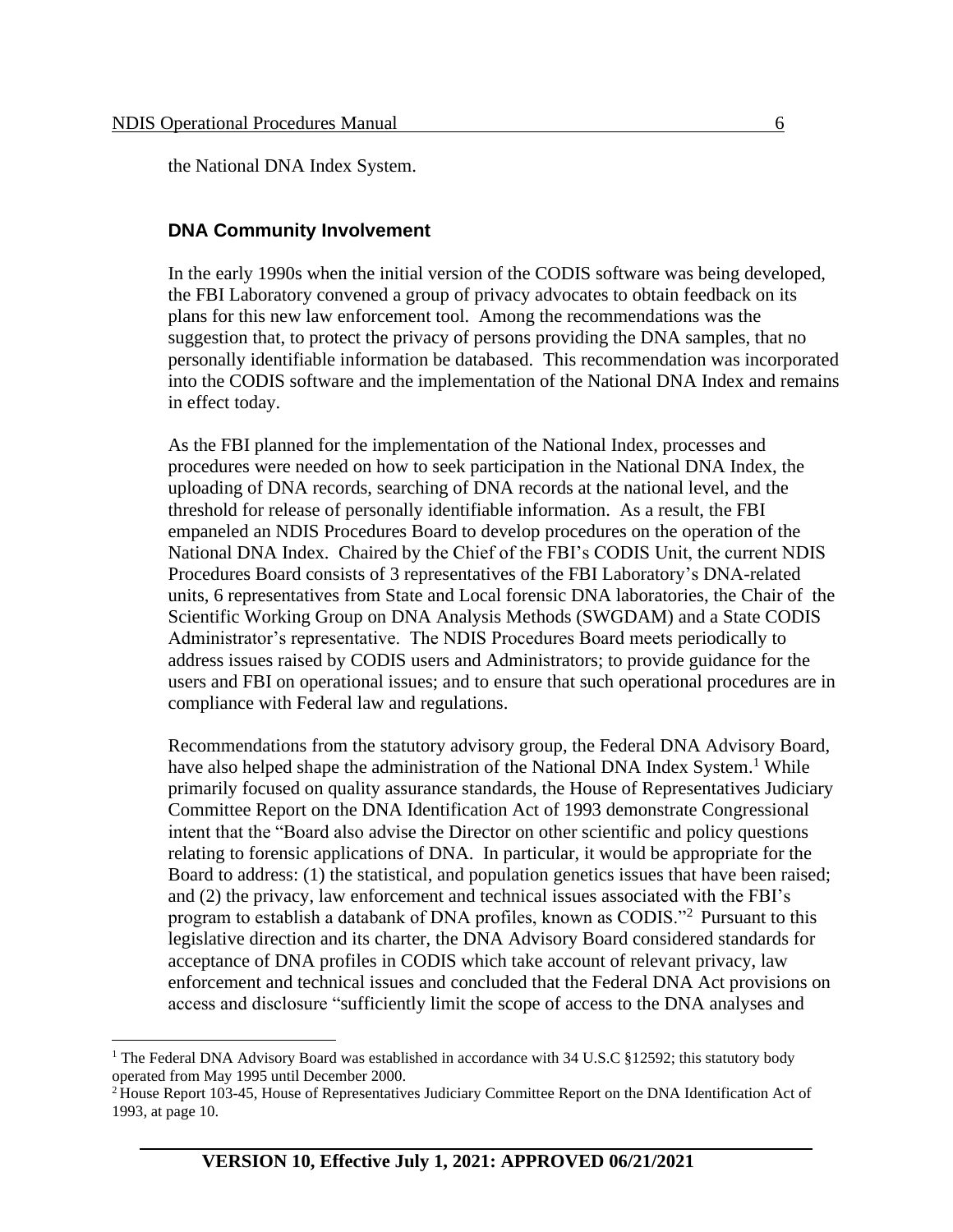DNA samples in the national DNA identification system." The DNA Advisory Board also endorsed the "current level of enforcement of such access and disclosure provisions by the Department of Justice and the FBI and encourages the continuation of such efforts." The DNA Advisory Board's Resolution is contained in Appendix C.

From time to time, the FBI's CODIS Unit may seek guidance on scientific issues affecting the CODIS program (such as partial matches) and request such assistance from SWGDAM. Other resources for the CODIS Unit are State and Local CODIS Administrators and users who offer feedback to the CODIS Unit during the Annual CODIS Conference and the semi-annual CODIS State Administrators' Meetings.

#### **NDIS Operational Procedures**

The responsibilities of the FBI and the NDIS participants are explained in the NDIS Operational Procedures. The FBI, with the involvement of the DNA community, is responsible for determining issues of policy in its administration of the National DNA Index System.

The NDIS Custodian is responsible for ensuring that laboratories participating in NDIS comply with the requirements of Federal law and NDIS Operational Procedures. In accordance with the NDIS Memorandum of Understanding between the Participating Laboratory and the FBI (NDIS MOU), the Designated State Official is responsible for ensuring the compliance of its laboratory and other laboratories in that State with Federal law and NDIS Operational Procedures governing NDIS participation. To the extent possible, all communications and documentation between the FBI and the NDIS participants are provided electronically.

To ensure the reliability, accuracy and compatibility of DNA records uploaded to NDIS, the FBI developed data acceptance standards for the DNA records submitted to the National DNA Index System. In addition to compliance with the FBI Director's Quality Assurance Standards for Forensic DNA Testing and Databasing Laboratories, NDIS participants must follow the procedures for participating in and uploading DNA records to NDIS.

The NDIS Procedures Board meets several times each year. Board meetings may be conducted in-person or via teleconference. NDIS Procedures Board members vote on issues and/or NDIS operational procedures in-person, via teleconference or by e-mail.

NDIS participating laboratories are subject to assessments conducted by the FBI's CODIS Unit to review a laboratory's compliance with the Federal DNA Identification Act and the NDIS Operational Procedures. The Department of Justice' Office of the Inspector General performs audits of NDIS participating laboratories to review if the " (1) Laboratory was in compliance with the NDIS participation requirements; (2) Laboratory was in compliance with the Quality Assurance Standards (QAS) issued by the FBI; and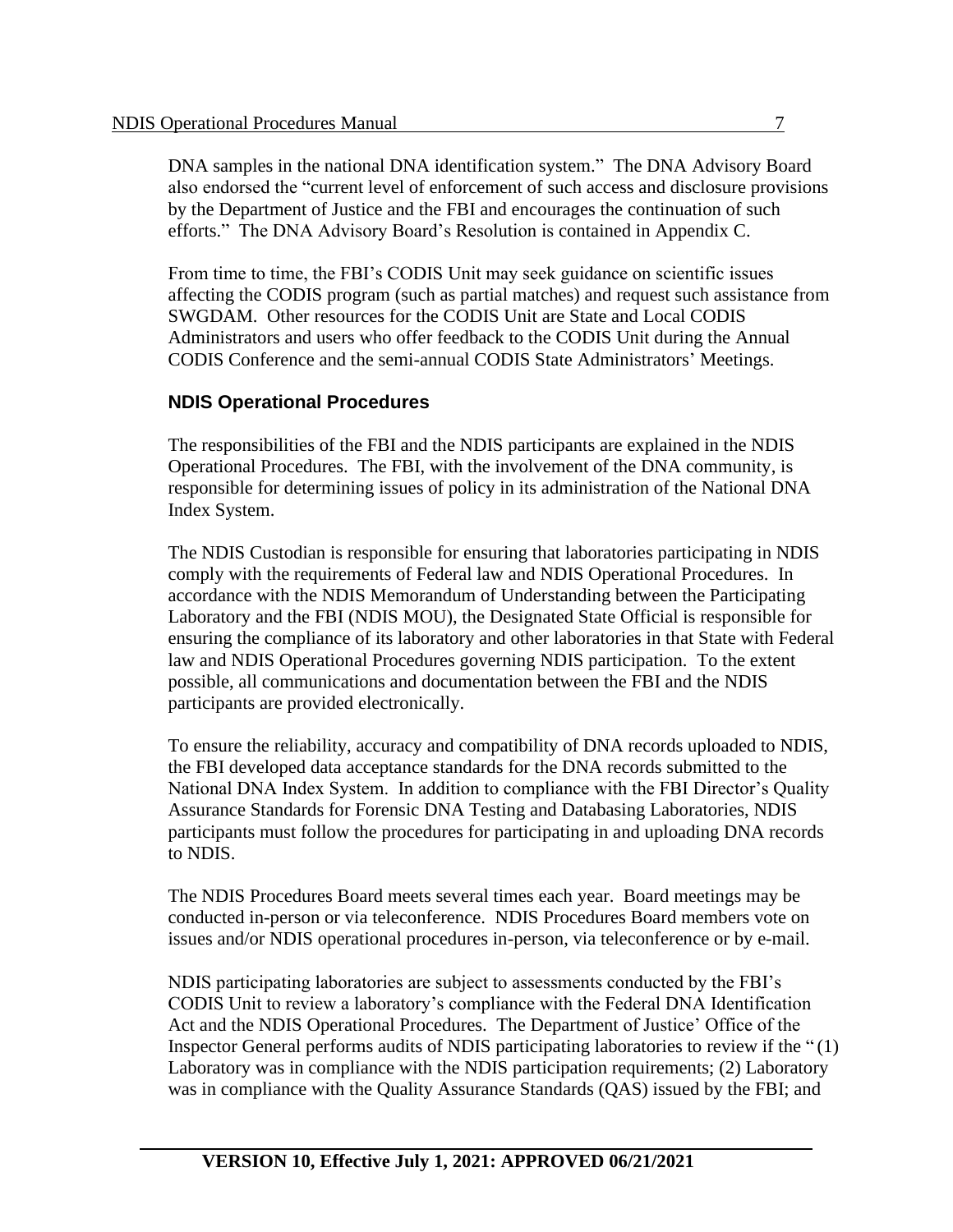(3) Laboratory's forensic DNA profiles in CODIS databases were complete, accurate, and allowable for inclusion in NDIS"; *see* [http://www.justice.gov/oig/reports/codis](http://www.justice.gov/oig/reports/codis-ext.htm)[ext.htm](http://www.justice.gov/oig/reports/codis-ext.htm) for additional information.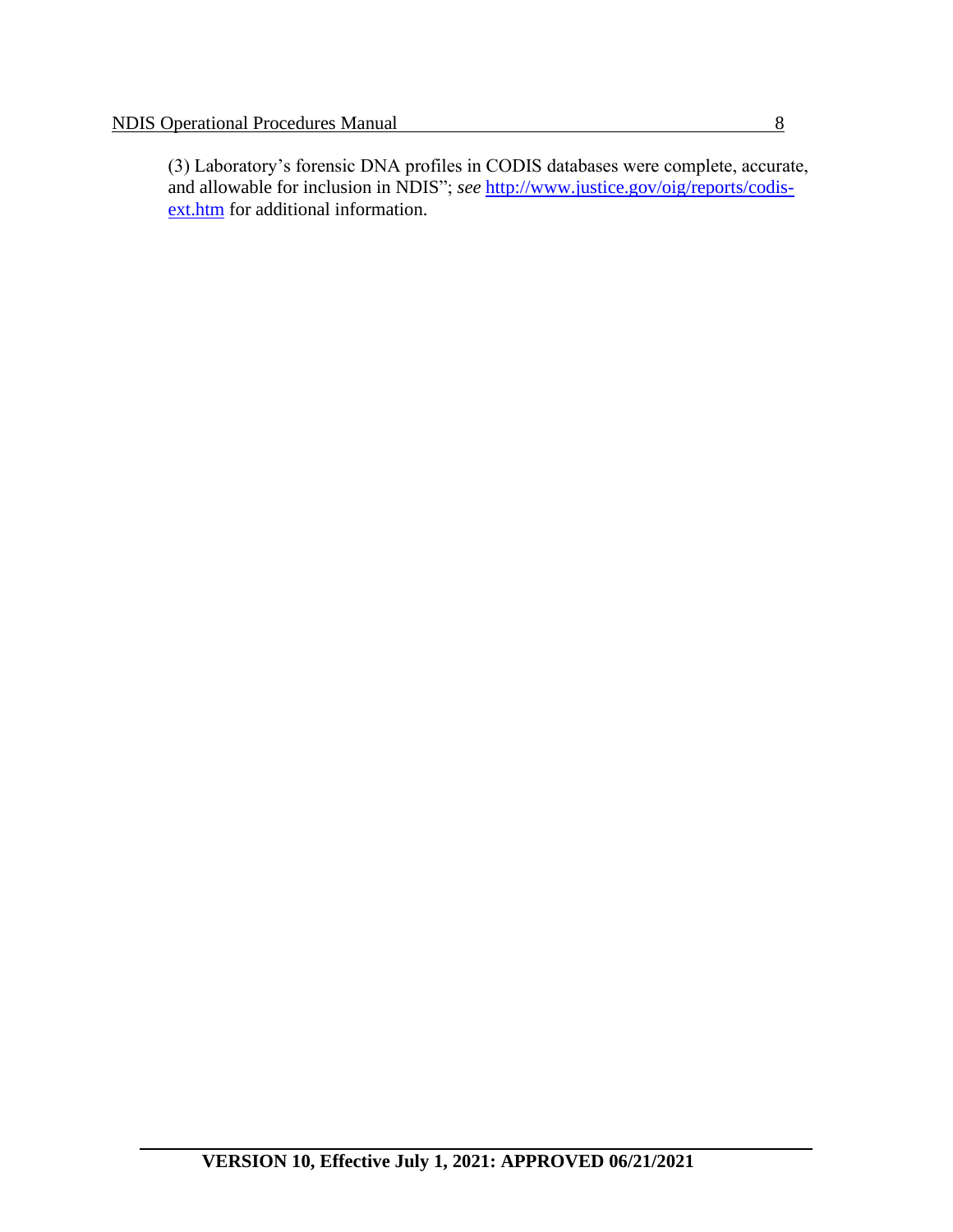# **Chapter 1.0 Quality Assurance Standards Audit Review**

### **1.1 Quality Assurance Standards - Federal DNA Identification Act**

As administrator of the National DNA Index System and in accordance with the Federal DNA Identification Act of 1994 [34 U.S.C. §12592(b)], the FBI is responsible for ensuring that the DNA records in the national index are "generated in accordance with publicly available national standards that meet or exceed the FBI Director's *Quality Assurance Standards for Forensic DNA Testing and DNA Databasing Laboratories*."

The Federal DNA Act requires that laboratories participating in NDIS "undergo external audits, not less than once every 2 years, that demonstrate compliance with standards established by the Director of the Federal Bureau of Investigation." Additionally, the Federal DNA Act authorizes enforcement of these quality requirements through cancellation of access to NDIS if the quality control standards are not met. *See* 34 U.S.C. §12592(c).

Under the Federal DNA Act, the FBI will review all external QAS audits of laboratories seeking to participate in NDIS and NDIS participating laboratories, to evaluate any findings and determine if further action is warranted. Approved accrediting agencies audit and accredit forensic DNA laboratories for compliance with the FBI Director's OAS.

### **1.2 Quality Assurance Standards - Audit Requirements**

The Federal DNA Act of 1994 [34 U.S.C. §12592(a)(2)] requires compliance with the FBI Director's most recent version of the QAS.

Quality Assurance Standard 15.1 requires that the laboratory conduct an annual audit to determine compliance with the QAS. The qualifications for auditors conducting internal and external QAS audits are described in Standards 15.2 and 15.3 of the Forensic and Databasing QAS. Internal and external audits shall be conducted using the most recent FBI Quality Assurance Standards Audit document(s). QAS Standard 15 audit requirements apply to vendor laboratories used by NDIS participating laboratories as well as NDIS participating laboratories.

All audit documentation shall be retained by the NDIS participating laboratory and be available for inspection during subsequent audits.

## **1.2.1 Annual Confirmation of Compliance with Audit Requirements**

On an annual basis, the CODIS Unit shall notify the State CODIS Administrator of the required reporting for audit certification by the NDIS participating laboratories in that State. It is the State CODIS Administrator's responsibility to ensure the information for that State is submitted by the established deadline.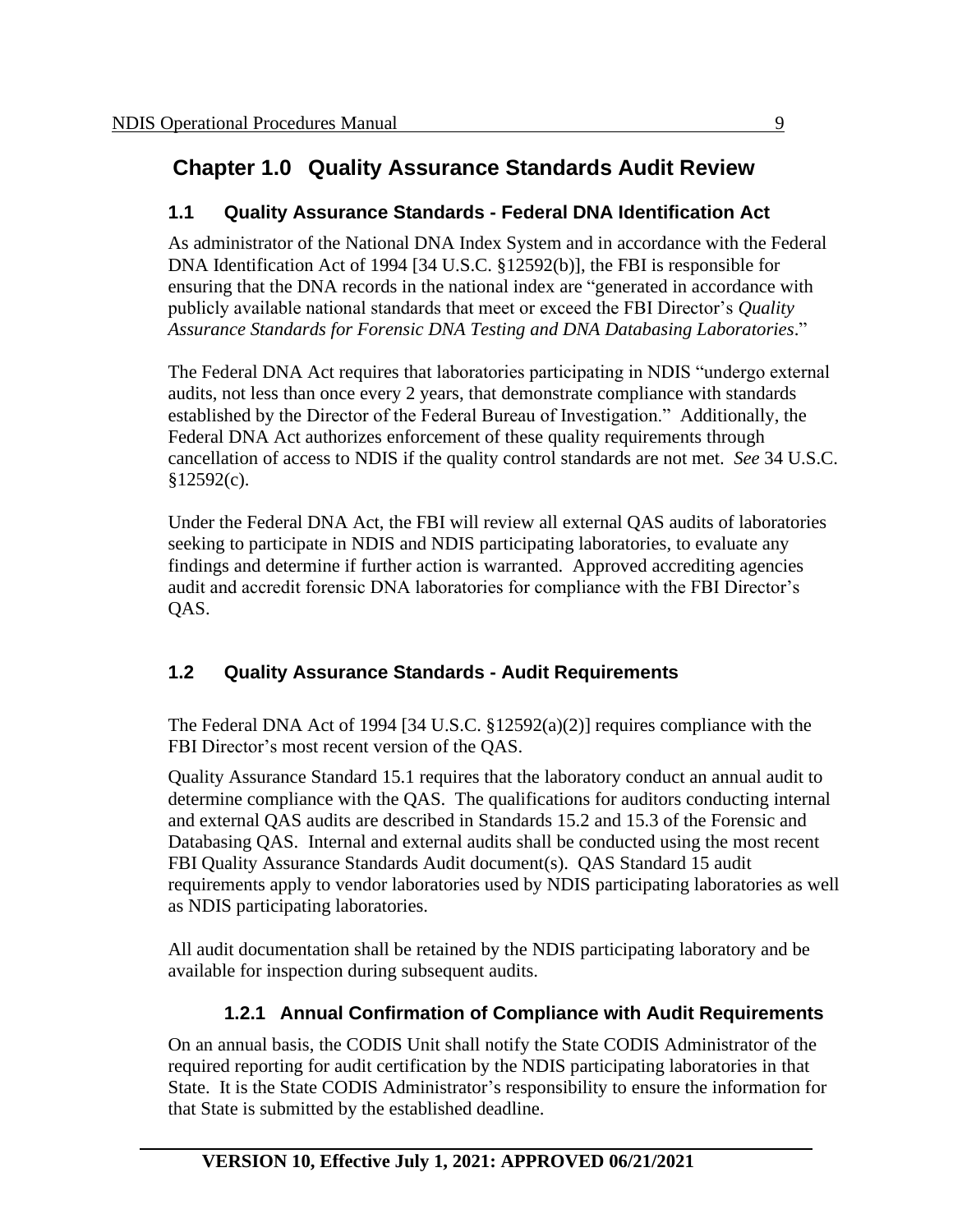### **1.3 Quality Assurance Standards External Audit Review Process**

#### **1.3.1 Notification of External Audit and Forwarding of Audit Documents**

It is the NDIS participating laboratory's responsibility to arrange and schedule an external QAS audit once every two years<sup>3</sup> and to ensure that the audit team is comprised of qualified auditors as required by the QAS.

All external QAS audits of NDIS participating laboratories shall be forwarded to the FBI for review pursuant to this Chapter.<sup>4</sup> This means that if a laboratory chooses to conduct an external QAS audit each year or multiple external QAS audits in one year, every external QAS audit shall be forwarded to the FBI for review.

As required by Standard 15 of the QAS, it is the NDIS participating laboratory's responsibility to forward the audit report to the CODIS Unit within thirty (30) days of the laboratory's receipt of the report. The NDIS participating laboratory shall include with the audit report all clarifications, responses and corrective action plan/documents, (i.e., revised procedures and/or protocols and their implementation date) [hereinafter referred to as "audit documentation"], necessary for a thorough review of the audit. Any finding(s) challenged by the NDIS participating laboratory shall be clearly indicated as such and appropriate explanation and documentation shall be provided with the audit report. Failure to identify a challenged/contested finding and/or the submission of corrective action(s) for a challenged/contested finding may result in the closure of the audit without consideration of whether the finding was warranted.

All audit documents and related communications shall be submitted to the CODIS Unit in electronic form. The CODIS Unit does not retain the audit documentation submitted by the NDIS participating laboratory.

If the NDIS participating laboratory is unable to forward the corrective action plan/documents within thirty (30) days of its receipt, the NDIS participating laboratory shall submit the audit report and contact the CODIS Unit to request an extension for the submission of the corrective action plan/documents.

### **1.3.2 NDIS Audit Review Panel(s)**

Once the audit documentation is received by the CODIS Unit, the Chair of the NDIS Audit Review Panel shall perform a preliminary review of the documentation to ensure

<sup>3</sup> Please see Databasing and Forensic QAS Standard 15 for additional information on the timing of the external QAS audits.

<sup>4</sup> The requirement for an external QAS audit is applicable to each individual mobile laboratory and each individual laboratory in a multi-laboratory state or local system and requires that the audit for each individual laboratory be documented in a separate independent QAS audit document.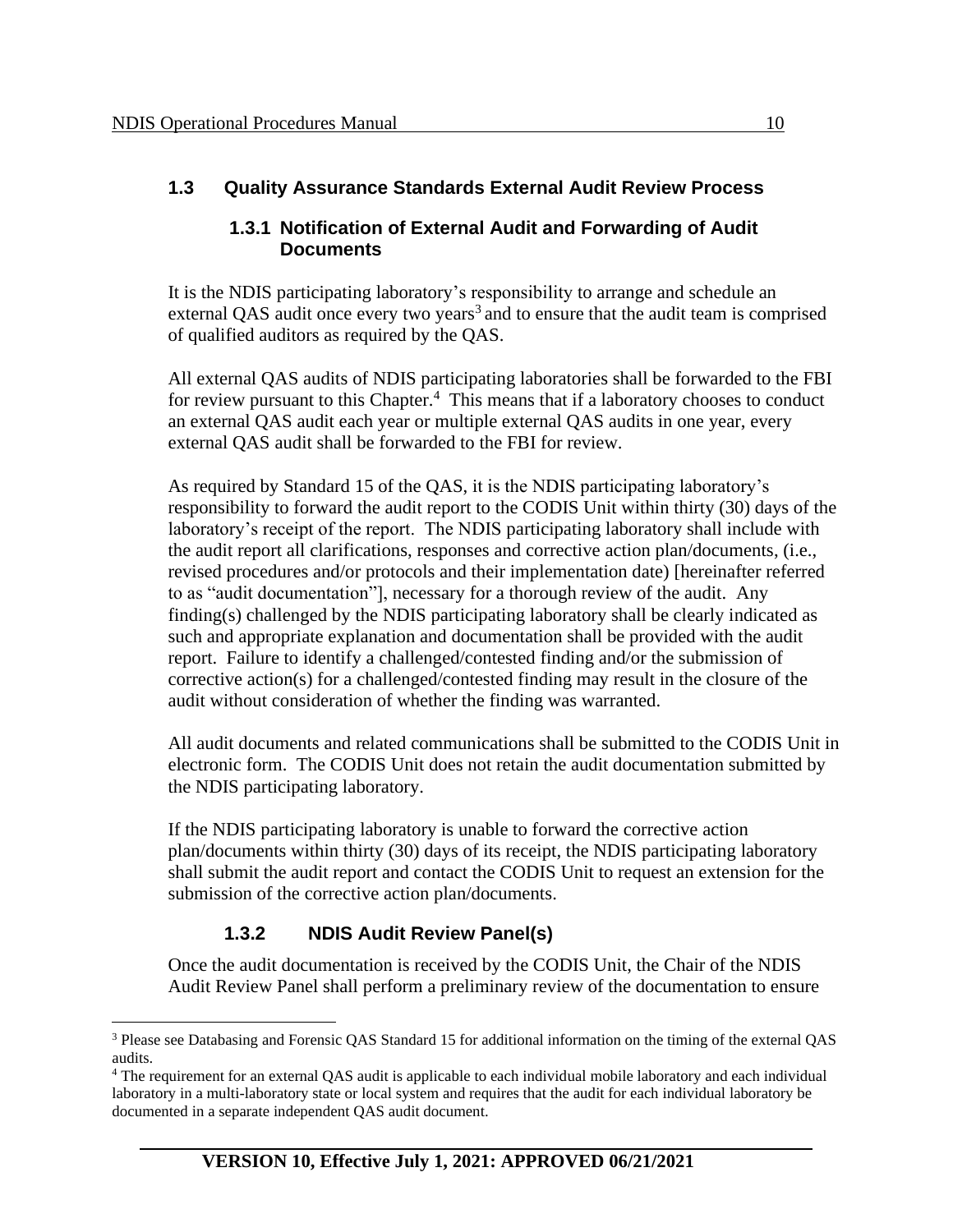that the findings have been addressed and if necessary, follow-up with the NDIS participating laboratory. If the audit does not contain any findings, the review shall be deemed complete and as appropriate, the documentation returned to the NDIS participating laboratory.

Each external QAS audit containing findings shall be reviewed by an NDIS Audit Review Panel. An NDIS Audit Review Panel shall consist of qualified auditors in addition to the Chair: (1) at least two of whom shall be representatives of State or Local forensic DNA laboratories; and (2) at least two of whom shall be representatives of the FBI. The FBI shall designate one Chair who shall serve as the chair of each such Panel and shall have voting privileges.

If the Chair or NDIS Audit Review Panel identifies issues needing clarification, the Chair of the NDIS Audit Review Panel may consult with an auditor, a representative of the agency that performed the audit, or the laboratory, to request clarification or additional information.

The Chair of the NDIS Audit Review Panel shall conclude the review and notify the NDIS Custodian or NDIS Procedures Board, as applicable, in accordance with one of the following:

(A) Laboratory complied with external QAS audit requirement and the QAS; or (B) Laboratory did not comply with external QAS audit requirement and/or the QAS.

If the NDIS participating laboratory complied with the external QAS audit requirement and the QAS, the NDIS Custodian shall close the external QAS audit and notify the NDIS participating laboratory. A laboratory may be found to be in compliance with the external QAS audit and the QAS even though findings were noted in the audit report as long as the corrective action plan/documents appropriately addressed those findings. If the corrective action plan had not been implemented by the completion of the review, a preliminary determination of QAS compliance may be made subject to verification of satisfactory implementation of the corrective action plan. The NDIS Custodian may require that the next regularly scheduled audit of the NDIS participating laboratory be an external QAS audit in order to document compliance with the QAS.

If the NDIS Audit Review Panel found that the laboratory did not comply with the QAS and that such noncompliance has not been remedied, the NDIS Audit Review Panel shall refer the external QAS audit to the NDIS Procedures Board.

#### **1.3.3 NDIS Procedures Board**

The NDIS Procedures Board shall review all external QAS audits referred to them by the Chair of the NDIS Audit Review Panel and/or NDIS Custodian.

If the NDIS Procedures Board determines that the NDIS participating laboratory did not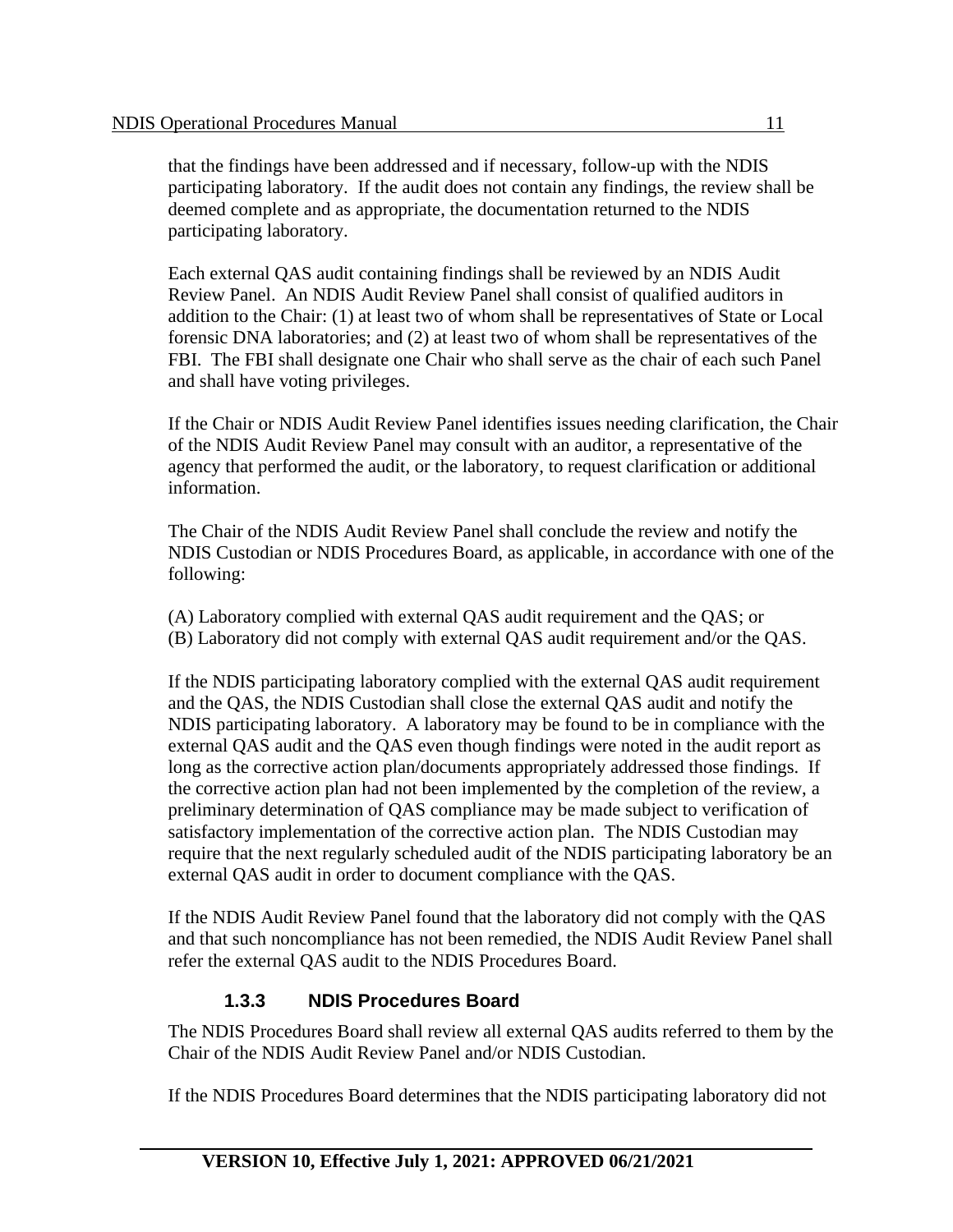comply with the QAS and that such noncompliance has not been remedied, the NDIS Procedures Board shall provide written notification of its determination to the laboratory director of the NDIS participating laboratory. The laboratory director shall have two weeks to provide the NDIS Procedures Board with a written response to the Board's determination. In the event that the laboratory director does not respond within the requisite time frame, the NDIS Procedures Board shall notify the laboratory director in writing that the participating laboratory's failure to respond will result in suspending that Laboratory's access to NDIS in accordance with the Federal DNA Act. Please refer to Chapter 2.0 on *NDIS Laboratories* for additional information on suspending a laboratory.

If the laboratory director responds and challenges the noncompliance determination, the NDIS Procedures Board shall provide the laboratory director or his/her representative an opportunity to explain the laboratory's position to the NDIS Procedures Board. Within two weeks of the laboratory director's explanation to the Board, the NDIS Procedures Board shall provide the laboratory director with written notification of its decision. The laboratory director may appeal the decision of the NDIS Procedures Board to the Deputy Assistant Director of the FBI Laboratory within two weeks of receiving the decision of the NDIS Board. The decision of the FBI Laboratory Deputy Assistant Director shall be final.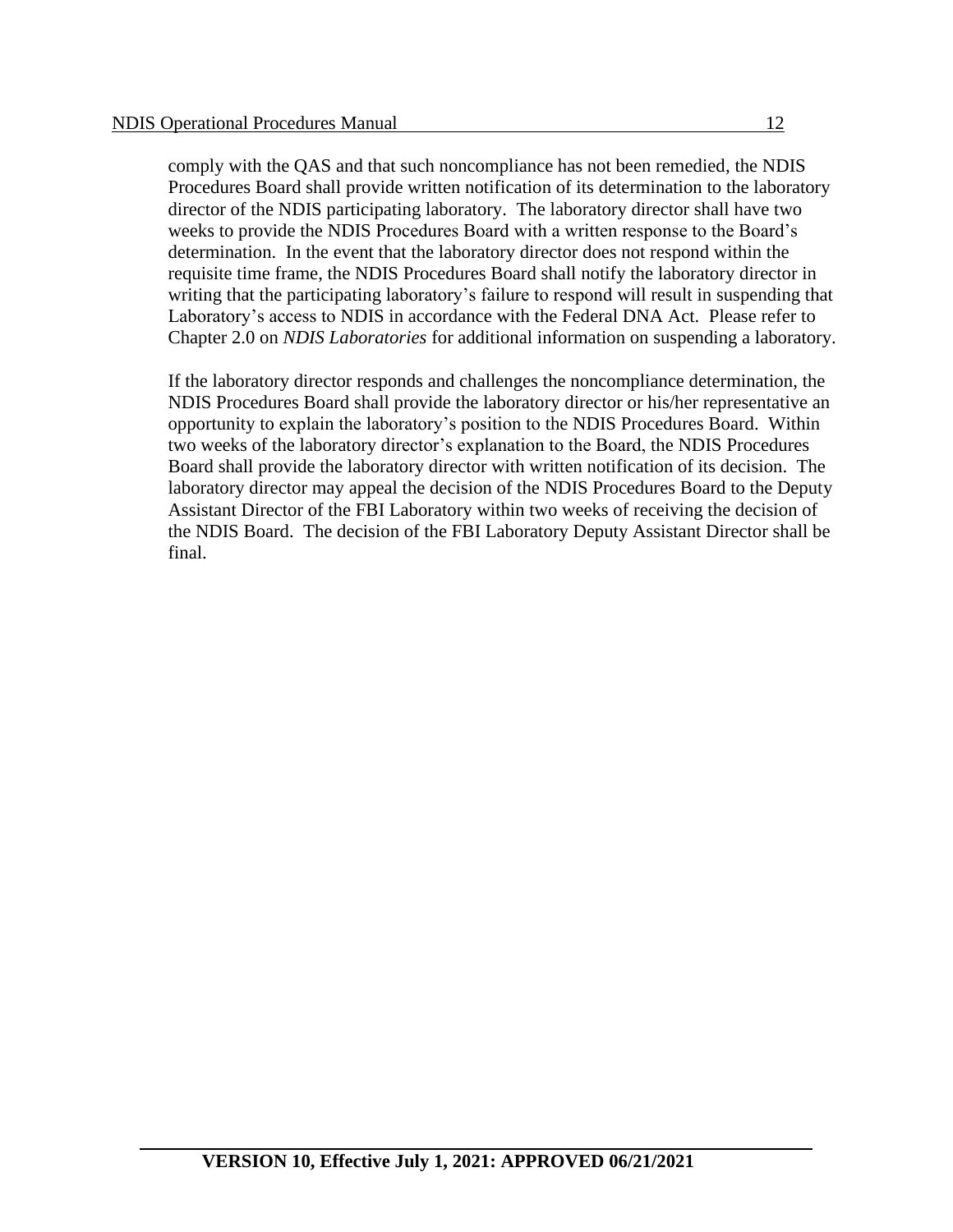# **Chapter 2.0 NDIS Laboratories**

#### **2.1 National DNA Index System (NDIS) Participation Requirements**

The Designated State Official is responsible for collecting all information from laboratories within the State, maintaining copies, and electronically forwarding required documentation to the FBI's NDIS Custodian when requesting participation in NDIS. The Designated State Official shall confirm that he/she represents a criminal justice agency and identify the laboratories in that State proposed for inclusion in NDIS.<sup>5</sup> The NDIS Custodian shall review all communications requesting NDIS participation to ensure that the agency requesting participation is a criminal justice agency. Once the criminal justice agency status of the laboratory is confirmed, the State shall agree to the terms and conditions of the NDIS MOU as well as provide documentation on users and laboratories within the State. Specifically, laboratories seeking to participate or participating in NDIS shall satisfy the following requirements for participation: status as an accredited laboratory; status as a criminal justice agency; status as a laboratory; and expungement of DNA records from NDIS (for databasing laboratories):

#### **Accreditation**

Laboratories seeking to participate or participating in NDIS shall be accredited in DNA by a nonprofit professional association of persons actively involved in forensic science that is nationally recognized within the forensic science community; accrediting agencies currently approved by the NDIS Procedures Board include the American Association for Laboratory Accreditation (A2LA) and ANAB (ANSI-ASQ National Accreditation Board).<sup>6</sup> Approved accrediting agencies audit and accredit forensic DNA laboratories for compliance with the FBI Director's QAS.

A mobile laboratory within a state or local system seeking to participate in NDIS shall be accredited in DNA and shall be eligible to participate in NDIS through the CODIS Administrator of its parent laboratory, subject to the approval of the NDIS Custodian.

In a multi-laboratory state or local system, each laboratory that will be generating DNA records for upload to NDIS shall participate in NDIS and shall be accredited in DNA. For a multi-laboratory state or local system, DNA records can be uploaded to NDIS through the parent laboratory or through the individual system laboratory, subject to the approval of the NDIS Custodian.

<sup>&</sup>lt;sup>5</sup> Each laboratory must have an Originating Agency Identifier (ORI) number before participating in NDIS. Each State is responsible for obtaining an ORI number by contacting the State Control Terminal Officer and following the policies provided by the Criminal Justice Information Services Advisory Policy Board.

<sup>6</sup> The American Society of Crime Laboratory Directors/Laboratory Accreditation Board (ASCLD/LAB) and Forensic Quality Services, approved separately as accrediting agencies are now part of ANAB (ANSI-ASQ National Accreditation Board); please refer to the CODIS and NDIS Fact Sheet at [http://www.fbi.gov/about-us/lab/biometric](http://www.fbi.gov/about-us/lab/biometric-analysis/codis/codis-and-ndis-fact-sheet)[analysis/codis/codis-and-ndis-fact-sheet](http://www.fbi.gov/about-us/lab/biometric-analysis/codis/codis-and-ndis-fact-sheet) for an up-to-date listing of accrediting agencies approved by the NDIS Procedures Board.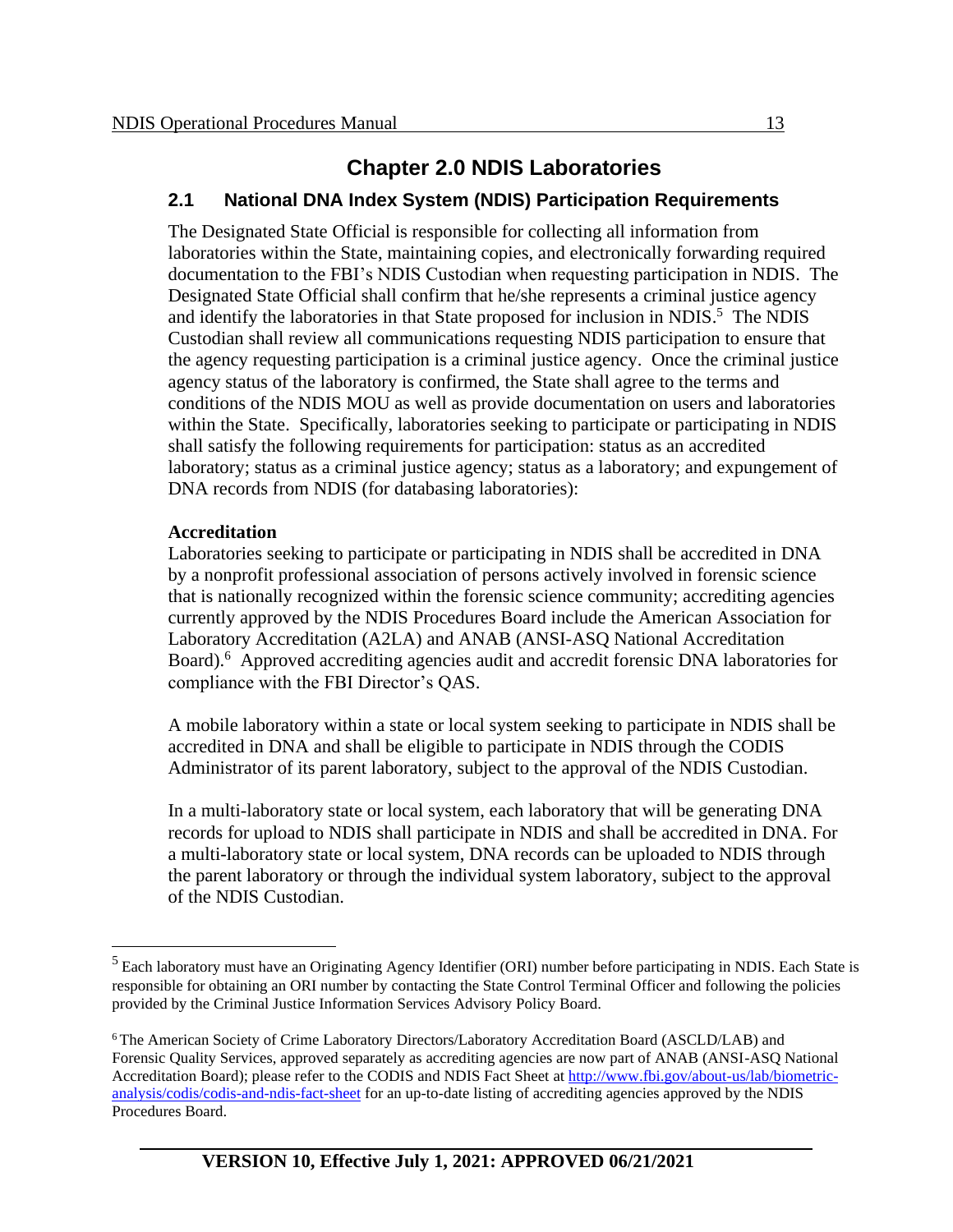#### **Criminal Justice Agency**

Laboratories seeking to participate or participating in NDIS shall meet the following definition to be considered a criminal justice agency: an agency or institution of the Federal, State, or Local government, other than the office of the public defender, which performs as part of its principal function, activities relating to the apprehension, investigation, prosecution, adjudication, incarceration, supervision or rehabilitation of criminal offenders.

For purposes of participation in the National DNA Index System, the Federal DNA Act was amended by Public Law 106-546 to include the Secretary of Defense as an authorized agency in accordance with 10 U.S.C.§1565.

#### **Laboratory**

Laboratories seeking to participate or participating in NDIS shall meet the QAS definition of a laboratory as follows: a facility (1) employing at least two full-time employees who are qualified DNA analysts; and (2) having and maintaining the capability to perform the DNA analysis of forensic and/or casework reference samples, or on database and/or known samples, at that facility.

A contract employee cannot be counted as a full-time qualified DNA analyst for purposes of satisfying the definition of a laboratory.

#### **Expungement**

Laboratories seeking to participate or participating in NDIS shall comply with the expungement requirements of Federal law.

The Federal DNA Act requires that States participating in NDIS "shall promptly expunge from that index the DNA analysis (DNA profile) of a person included in the index by that State if the responsible agency or official of that State receives, for each conviction of the person of an offense on the basis of which that analysis (profile) was or could have been included in the index, a certified copy of a final court order establishing that such conviction has been overturned. A court order is not "final" if time remains for an appeal or application for discretionary review with respect to the order." *See* 34 U.S.C.  $§12592(d)(2).$ 

For States that will be uploading DNA records of arrestees, indicted persons or similar legal specimens, amendments made by the DNA Fingerprint Act of 2005 (P. L. 109-162) require an expungement in the event the charge is dismissed or results in an acquittal or no charge was filed within the applicable time period. NDIS participating States are required to expunge from NDIS the DNA analysis of a person included in NDIS by that State if "the person has not been convicted of an offense on the basis of which that analysis was or could have been included in the index, and the responsible agency or official of that State receives, for each charge against the person on the basis of which the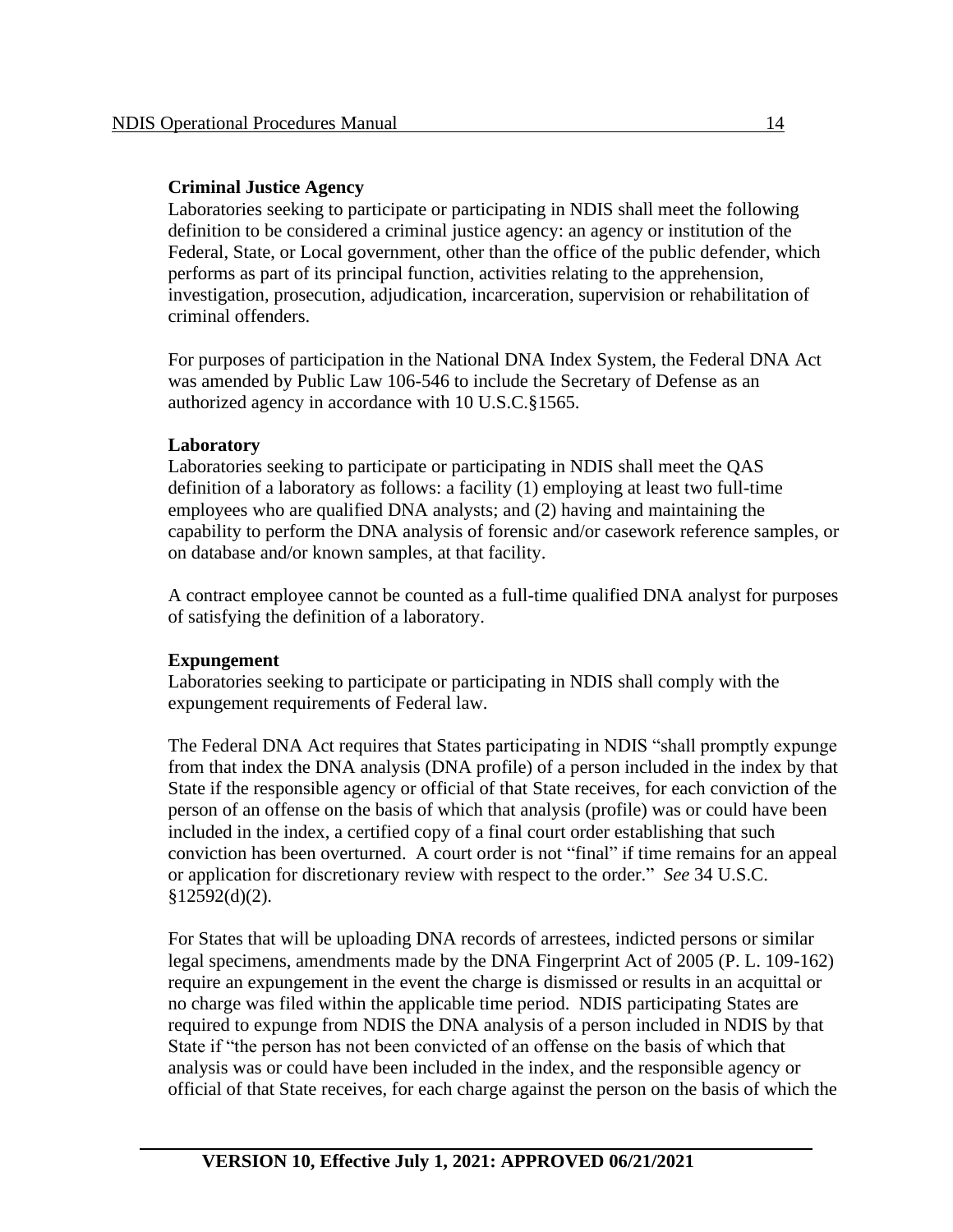analysis was or could have been included in the index, a certified copy of a final court order establishing that such charge has been dismissed or has resulted in an acquittal or that no charge was filed within the applicable time period." *See* 34 U.S.C.  $§12592(d)(2)(A)(ii).$ 

As a condition for participating in NDIS, a laboratory shall have procedures for performing expungements in accordance with the above-referenced Federal law, regardless of whether or not the State DNA law requires expungement.

Prior to the uploading of any arrestee, indicted person or similar legal DNA records to NDIS, the laboratory shall provide the NDIS Custodian with documentation of its expungement procedures. Such documentation shall include the procedures for expunging DNA records from NDIS in accordance with this Chapter as well as any relevant regulation and/or law governing expungement. Once the expungement documentation has been reviewed, the NDIS Custodian shall notify the NDIS participating laboratory if such DNA records may be uploaded to NDIS.

### **2.2 NDIS Participation and Access**

The NDIS Custodian shall review the information submitted by the State and if approved, the State will be provided with the date of activation and documentation of the entry of the laboratory and CODIS users.

A laboratory approved for participation in NDIS is known as an NDIS participating laboratory and is responsible for complying with the Federal DNA Act, the NDIS Privacy Act Notice, the provisions of the NDIS MOU (including the sublicense to use the CODIS software), and these Operational Procedures. The NDIS participating laboratory serving as the designated SDIS for the State is responsible for the State's repository of DNA records collected and maintained under the control of State authorities and is the central point of contact regarding NDIS access for all NDIS participating laboratories in the State. On behalf of the State, the Designated State Official or SDIS shall be responsible for the NDIS participation of the other laboratories in the State and ensuring all such laboratories' adherence to and compliance with the Federal DNA Act, the NDIS Privacy Act Notice and the NDIS MOU.

The sublicense to use the CODIS software granted by the FBI extends to NDIS participating laboratories and their authorized CODIS users who perform forensic DNA analysis only on behalf of criminal justice agencies (or the Secretary of Defense in accordance with 10 U.S.C. §1565) and use the CODIS software in a manner authorized by the FBI. The NDIS participating laboratory shall not use the CODIS software in any manner unless specifically authorized to do so by the FBI. Generally, participation in NDIS and maintenance of a statutorily authorized State DNA database shall be considered an authorized use of the CODIS software. The generation of DNA data and/or a DNA database for dissemination beyond the purposes authorized by the Federal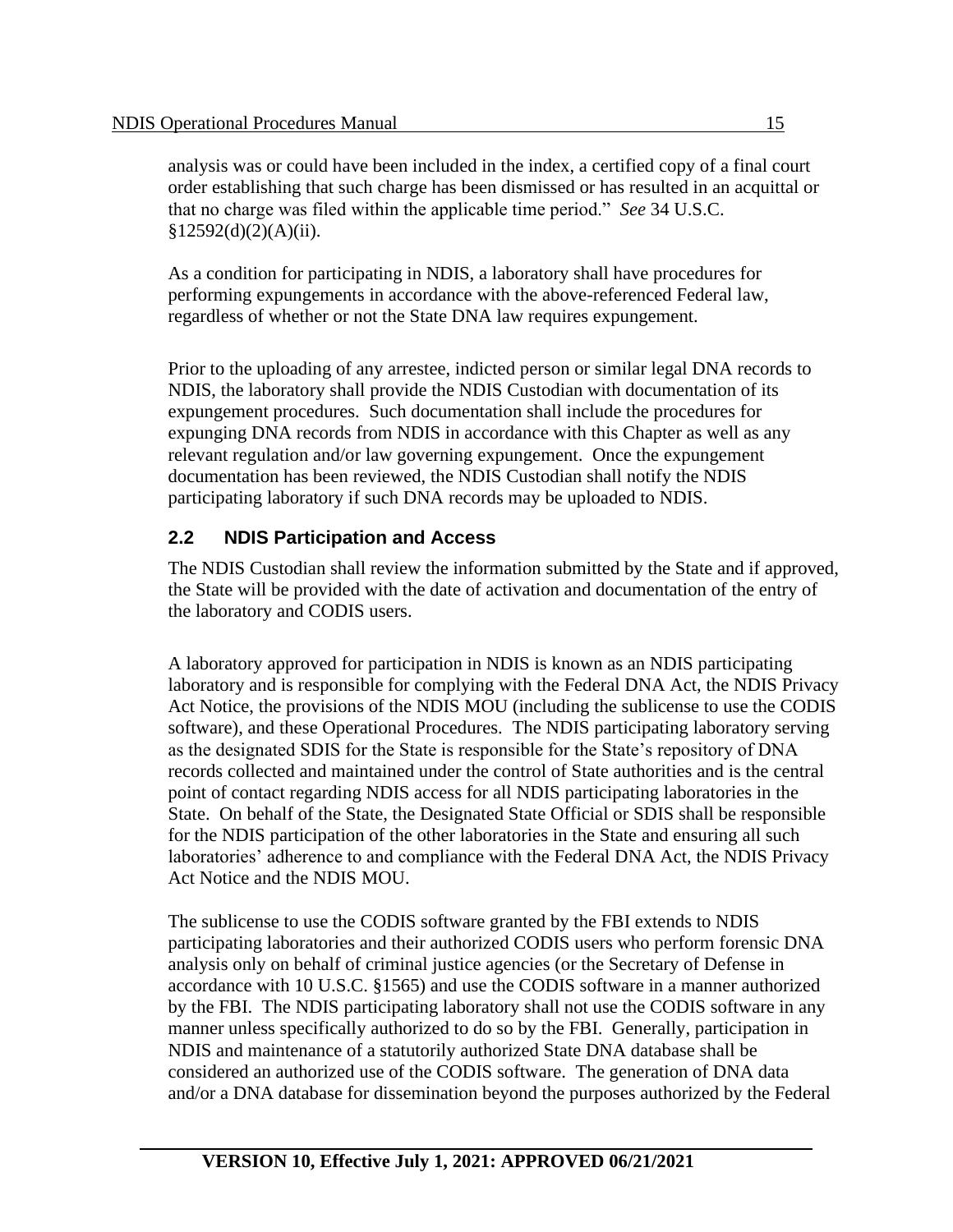DNA Act [34 U.S.C. §12592(b)(3)] shall be considered an unauthorized use of the CODIS software. The generation of DNA data and/or a DNA database consisting of such DNA data for dissemination to individuals, entities, agencies or laboratories other than NDIS participating laboratories shall be considered an unauthorized use of CODIS software. Participation in NDIS is subject to accountability and audit. Access to NDIS will be terminated and the NDIS participating laboratory will lose its license to use the CODIS software for failure to abide by the MOU.

For purposes of NDIS participation, performing forensic DNA analysis for non-criminal justice agencies shall be considered an unauthorized use of the CODIS software; however, forensic DNA analysis may be performed in criminal proceedings provided that (1) the court is ordering the DNA analysis of specific evidence; (2) the evidence being analyzed was obtained in connection with the investigation or prosecution of the Federal/State offense; (3) the evidence being analyzed is in the possession of the Federal/State government, has been subject to a chain of custody, and subject to appropriate storage conditions; and (4) the results of the DNA analysis are provided to the court, the defendant and the Federal/State government. If ordered by the court, the NDIS participating laboratory may upload all eligible DNA records to NDIS.

The NDIS participating laboratory is not authorized to distribute or sublicense the CODIS software, and shall not copy the CODIS software for purposes of distribution or distribute the CODIS software to any person or agency outside the NDIS participating laboratory without the express written permission of the FBI. The NDIS participating laboratory shall not publish or publicly disclose information obtained from or included in the CODIS software and/or NDIS, including, but not limited to: CODIS Bulletins, screen shots of CODIS software, or CODIS meeting, instructional and/or training materials without the prior written approval of the FBI.

Unless specifically noted otherwise, once NDIS participation is approved in writing and access granted, all official communications related to NDIS shall be between the State CODIS Administrator and the NDIS Custodian and/or CODIS Unit.

### **2.2.1 NDIS Participating Laboratory's Initial Upload of DNA Records**

Upon approval of a laboratory's request to participate in NDIS, the laboratory may upload all eligible DNA records to NDIS. Eligible DNA records shall mean the DNA data generated and reviewed by an accredited laboratory that has undergone an external QAS audit that has successfully completed the NDIS Audit Review process in accordance with Chapter 1.0 and that may be searched and stored in NDIS pursuant to Chapters 3.0 and 4.0.

### **2.3 Add or Change Information about a Laboratory**

Once a State is participating in NDIS and the State wishes to add another laboratory, the State CODIS Administrator shall request the addition of another laboratory and provide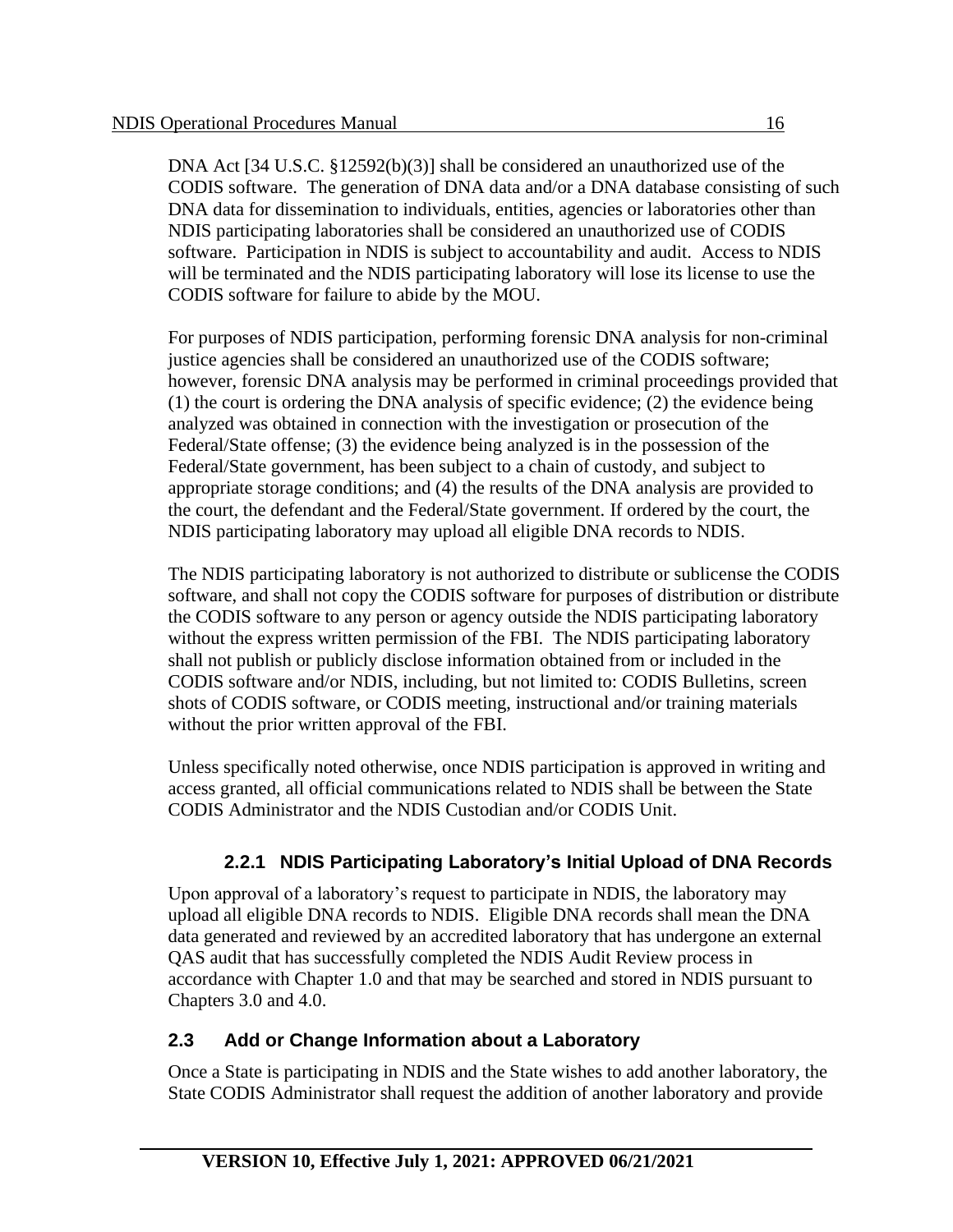information about the laboratory, including documentation of DNA accreditation, the laboratory's most recent external QAS audit, criminal justice agency and laboratory status, and CODIS user information. The CODIS Unit shall review the request and if approved, enter the laboratory information into CODIS.

Occasionally, information about an NDIS participating laboratory changes and the laboratory is responsible for notifying the State CODIS Administrator of those changes. The State CODIS Administrator shall provide the new information to the CODIS Unit which is responsible for making the changes in CODIS.

### **2.4 Reporting a Laboratory's Change in Status**

A laboratory that is participating in NDIS shall report, within five business days, the following change in status to the NDIS Custodian and State CODIS Administrator, as applicable:

- (1) Loss of status as a criminal justice agency;
- (2) Loss, suspension or revocation of accreditation;
- (3) Loss of capability to perform DNA analysis at its facility;
- (4) Loss of DNA technical leader when there is no one in the laboratory who meets the QAS qualifications and is available to serve in that position; and
- (5) Fewer than 2 full-time employees who are qualified DNA analysts.

For the loss of a DNA technical leader or fewer than 2 full time employees who are qualified DNA analysts, the laboratory shall document such notification using the form entitled Contingency Plan Notification Form in Appendix B of the FBI's QAS Audit document**.** 

### **2.5 Suspension of a Laboratory from NDIS**

The NDIS Custodian, Designated State Official, State CODIS Administrator, and Local CODIS Administrator are responsible for ensuring the integrity and accuracy of the DNA records in NDIS. There may be instances, when, as a result of an external audit or other independent action, it is necessary to suspend a laboratory's participation in NDIS until such time as findings or other issues are appropriately addressed. As a result, the NDIS Custodian, Designated State Official, State CODIS Administrator, or Local CODIS Administrator may request/initiate the suspension of a laboratory from NDIS as follows:

- The Designated State Official or State CODIS Administrator (in the event that the request relates to the State laboratory) may request that one of its participating laboratories be suspended.
- A Local CODIS Administrator may request that its laboratory be suspended through, and with the approval of, the State CODIS Administrator.
- The NDIS Custodian may initiate the suspension of a laboratory as a result of that laboratory's external QAS audit, issues identified during an NDIS Participation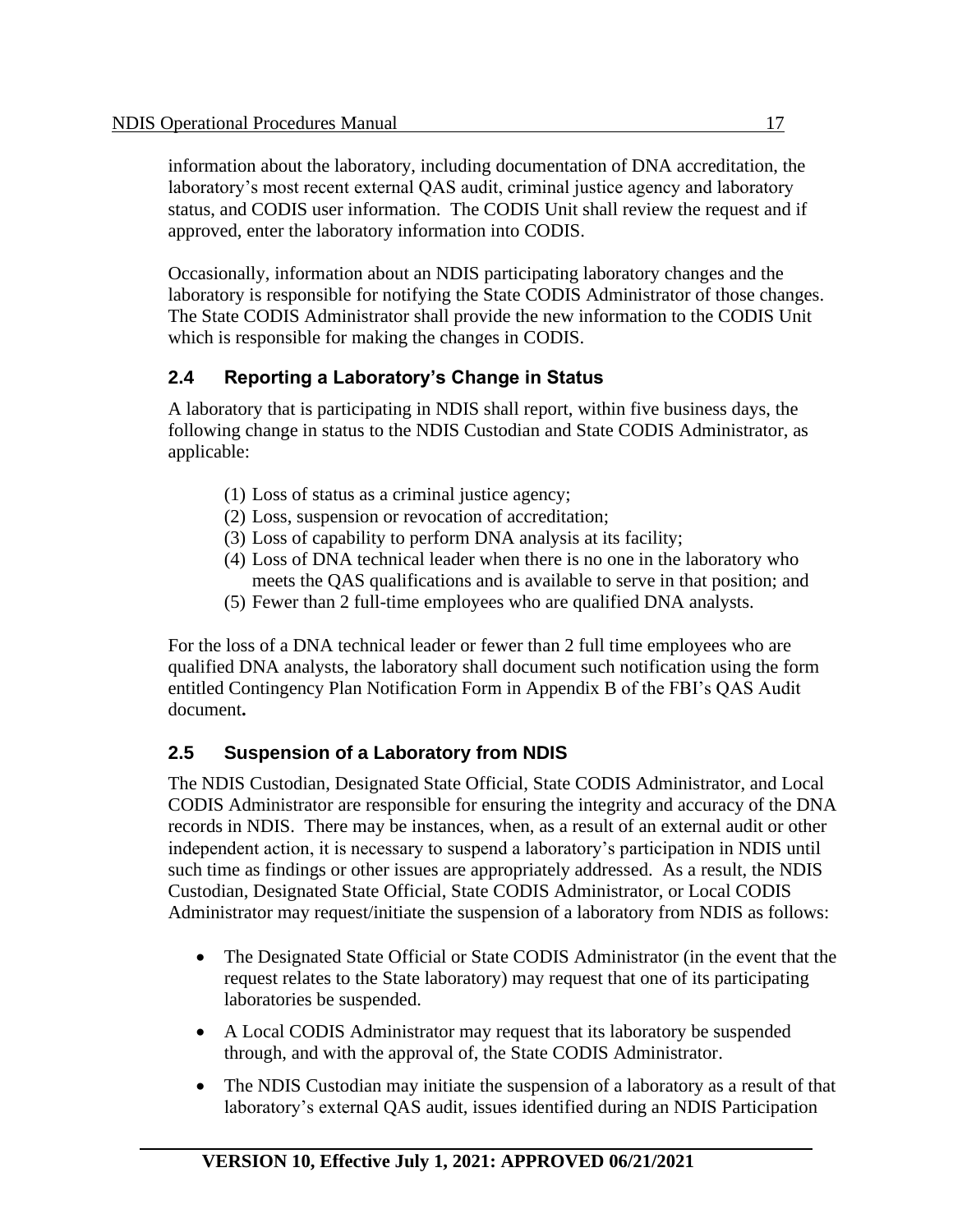Assessment, or if advised of other information that warrants the suspension of that laboratory.

- The NDIS Custodian may initiate suspension of a laboratory if advised of one or more of the following circumstances:
	- o Loss, suspension or revocation of accreditation;
	- o Loss of capability to perform DNA analysis at its facility;
	- o Loss of DNA technical leader when there is no one in the laboratory who meets the QAS qualifications and is available to serve in that position, and there is no contingency plan approved by the FBI;
	- o Fewer than 2 full-time employees who are qualified DNA analysts; or
	- o Failure to comply with the requirement for an external QAS audit.

If the State requests the suspension of a laboratory, the Designated State Official and/or State CODIS Administrator shall request suspension of the laboratory. If the request is approved, the NDIS Custodian shall suspend the laboratory from NDIS participation and confirm the suspension with the Designated State Official and/or State CODIS Administrator.

If the Local Laboratory requests a suspension, the Local CODIS Administrator shall request suspension of the laboratory through the State CODIS Administrator. If the request is approved by the State CODIS Administrator, the NDIS Custodian shall suspend the laboratory from NDIS participation and confirm the suspension with the State CODIS Administrator.

In the event that the NDIS Custodian initiates the suspension of a laboratory, the NDIS Custodian shall notify the laboratory of the suspension and include the reason(s) for such suspension.

DNA records generated by a laboratory during a period of suspension shall not be uploaded to NDIS and may not be eligible for upload to NDIS at the conclusion of the suspension period. The upload of DNA records generated during a laboratory's suspension shall be subject to the approval of the NDIS Custodian.

### **2.5.1 Appeal of a Suspension Notification by the NDIS Custodian**

A laboratory notified of a suspension initiated by the NDIS Custodian may appeal the suspension to the NDIS Procedures Board. Such appeal shall be forwarded to the Chair of the NDIS Procedures Board in writing within two weeks of the laboratory's notification of its suspension. There is no appeal to the NDIS Procedures Board for a suspension requested by the Designated State Official and/or State CODIS Administrator.

The NDIS Procedures Board shall review the documentation submitted by the laboratory and the NDIS Custodian and provide a determination of the appeal within two weeks of their receipt of the appeal documentation. The NDIS Custodian and any NDIS Board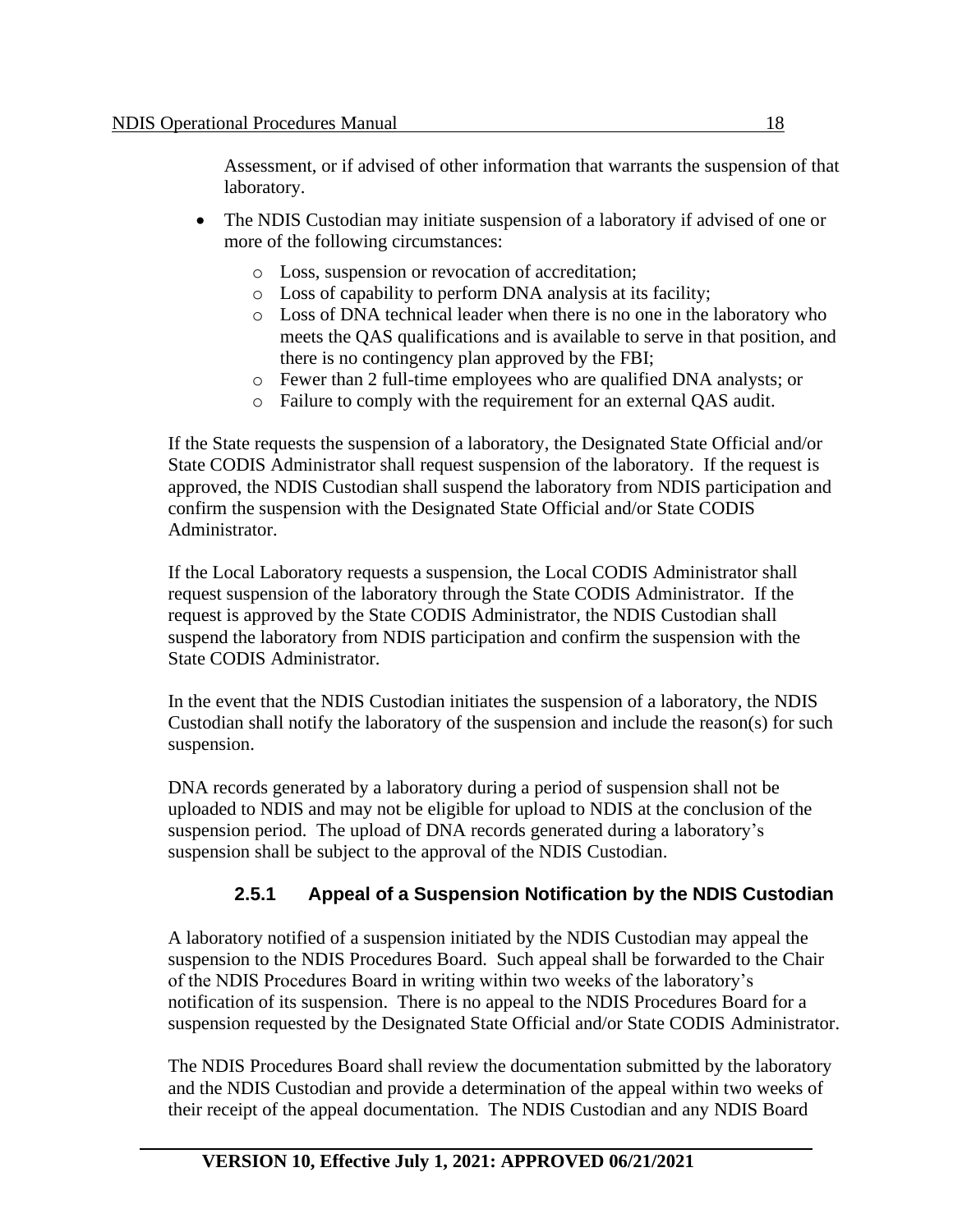member representing a laboratory that is pursuing an appeal shall not be entitled to vote on the appeal. The determination of an appeal by the NDIS Procedures Board shall be considered a final determination, and the laboratory and State CODIS Administrator as appropriate, shall be notified of such determination.

In the event that the NDIS Procedures Board determines that suspension was not warranted and such suspension is rescinded, all parties notified of the suspension shall be notified of the rescission.

#### **2.5.2 Determination of Status of Suspended Laboratory's DNA Records**

The NDIS Custodian is responsible for determining the status of a suspended laboratory's DNA records at NDIS and shall consider the following criteria in making such a determination:

- If the findings noted in the laboratory's external QAS audit would affect the quality of the DNA records generated by that laboratory;
- The time frame for findings noted in the external QAS audit and the amount of DNA records contributed by the suspended laboratory during the relevant period;
- The recommendations of the NDIS Audit Review Panel and/or NDIS Procedures Board, if appropriate;
- The recommendation of the State CODIS Administrator, if appropriate; and/or
- Such other information as deemed appropriate by the NDIS Custodian.

The NDIS Custodian will notify the laboratory of the requirement to remove all or a portion of the laboratory's DNA records from NDIS when notifying the laboratory of its suspension. The removal of DNA records from NDIS is described in Chapter 3.0.

### **2.5.3 Notification of Suspension of a Laboratory from NDIS**

The NDIS Custodian is responsible for notifying the State CODIS Administrator of a laboratory's suspension from NDIS. The State CODIS Administrator is responsible for notifying the relevant criminal justice agencies, as appropriate, of a laboratory's suspension from NDIS. In the event that DNA records are removed, the suspended laboratory, in consultation with the State CODIS Administrator and NDIS Custodian, as appropriate, is responsible for notifying other laboratories that may be affected by the removal of such DNA records.

Requests for information relating to a suspended laboratory will be referred to the State CODIS Administrator. As appropriate, the FBI may confirm the status of a laboratory suspended from NDIS.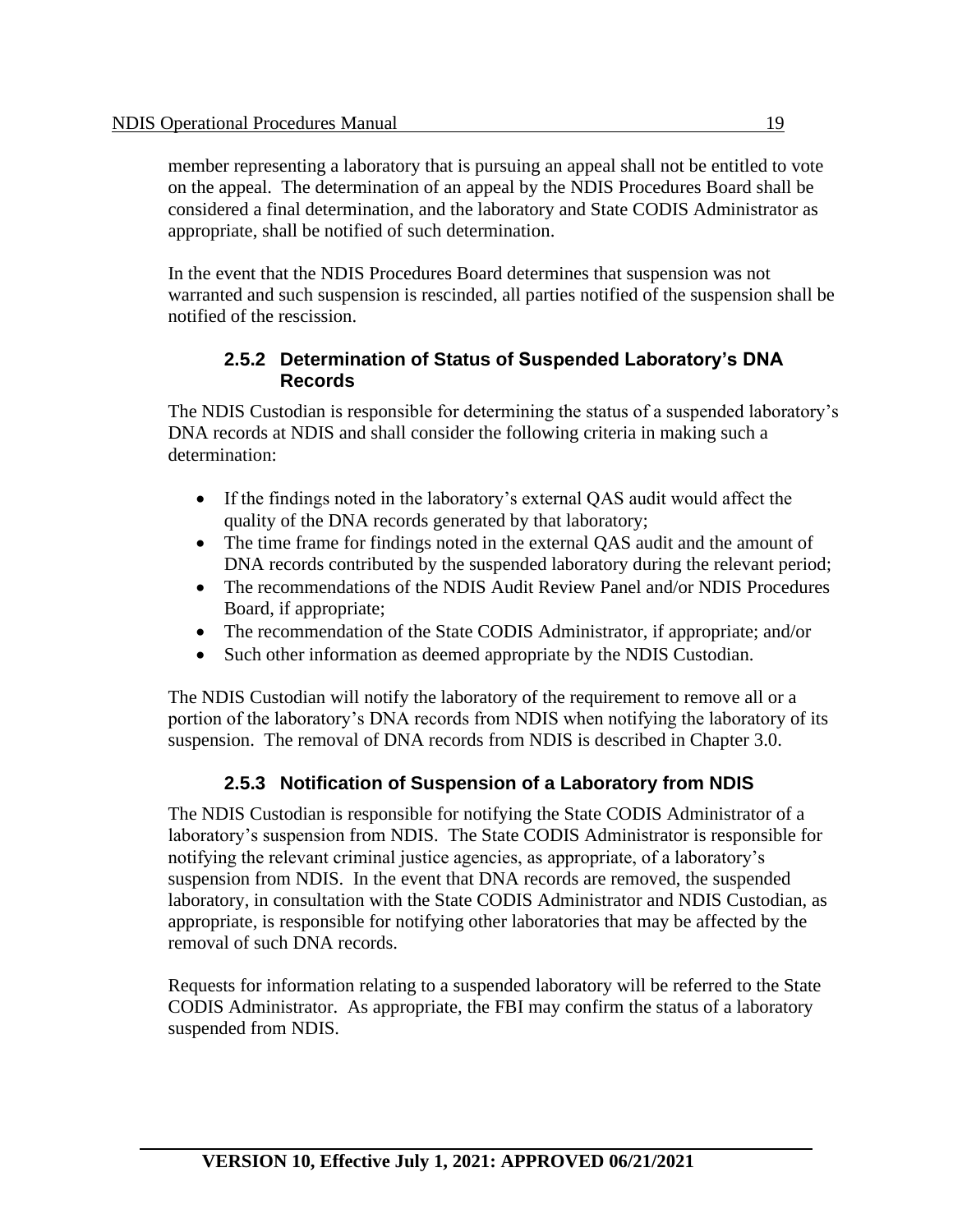#### **2.5.4 Request by Suspended Laboratory to Renew Participation in NDIS**

A suspended laboratory may request renewal of its participation in NDIS if the findings/issues identified as the reason for the suspension have been appropriately remediated and/or resolved.

A suspended laboratory seeking to renew its participation in NDIS may address such a request to the NDIS Custodian and include all appropriate documentation, such as external QAS audit documentation containing corrective actions.

The NDIS Custodian is responsible for determining requests by suspended laboratories to renew participation in NDIS. The NDIS Custodian may consult with the State CODIS Administrator, the NDIS Audit Review Panel and the NDIS Procedures Board, as appropriate, in determining whether a suspended laboratory may renew its participation in NDIS. The NDIS Custodian may also impose conditions on a suspended laboratory's participation in NDIS, such as undergoing an external QAS audit to document compliance with corrective actions.

If the NDIS Custodian approves a suspended laboratory's request for participation in NDIS and that laboratory had removed all or a portion of its DNA records from NDIS, the NDIS Custodian shall advise the laboratory if such DNA records can be uploaded to NDIS. The NDIS Custodian may impose conditions on the uploading of DNA records from a previously suspended laboratory, such as requiring that such records be reviewed by a qualified DNA analyst from another NDIS participating laboratory.

If the NDIS Custodian denies a request by a suspended laboratory to participate in NDIS, the suspended laboratory may appeal that determination to the Deputy Assistant Director of the FBI Laboratory. The laboratory's appeal shall be in writing and commenced within two weeks of receipt of the denial by the NDIS Custodian. The Deputy Assistant Director shall have two weeks to determine the appeal and the decision of the Deputy Assistant Director shall be final.

### **2.6 CODIS Administrator**

The State and Local CODIS Administrators (hereinafter referred to as "CODIS Administrator") are the central points of contact between the NDIS participating laboratory and the NDIS Custodian and/or CODIS Unit.

The CODIS Administrator shall meet the educational and experience qualifications specified in the FBI Director's *Quality Assurance Standards for Forensic DNA Testing and/or Databasing Laboratories*.

The CODIS Administrator shall have successfully completed the FBI's QAS auditor training within one year of assuming the CODIS Administrator role or position. If the CODIS Administrator has already successfully completed the FBI's QAS auditor training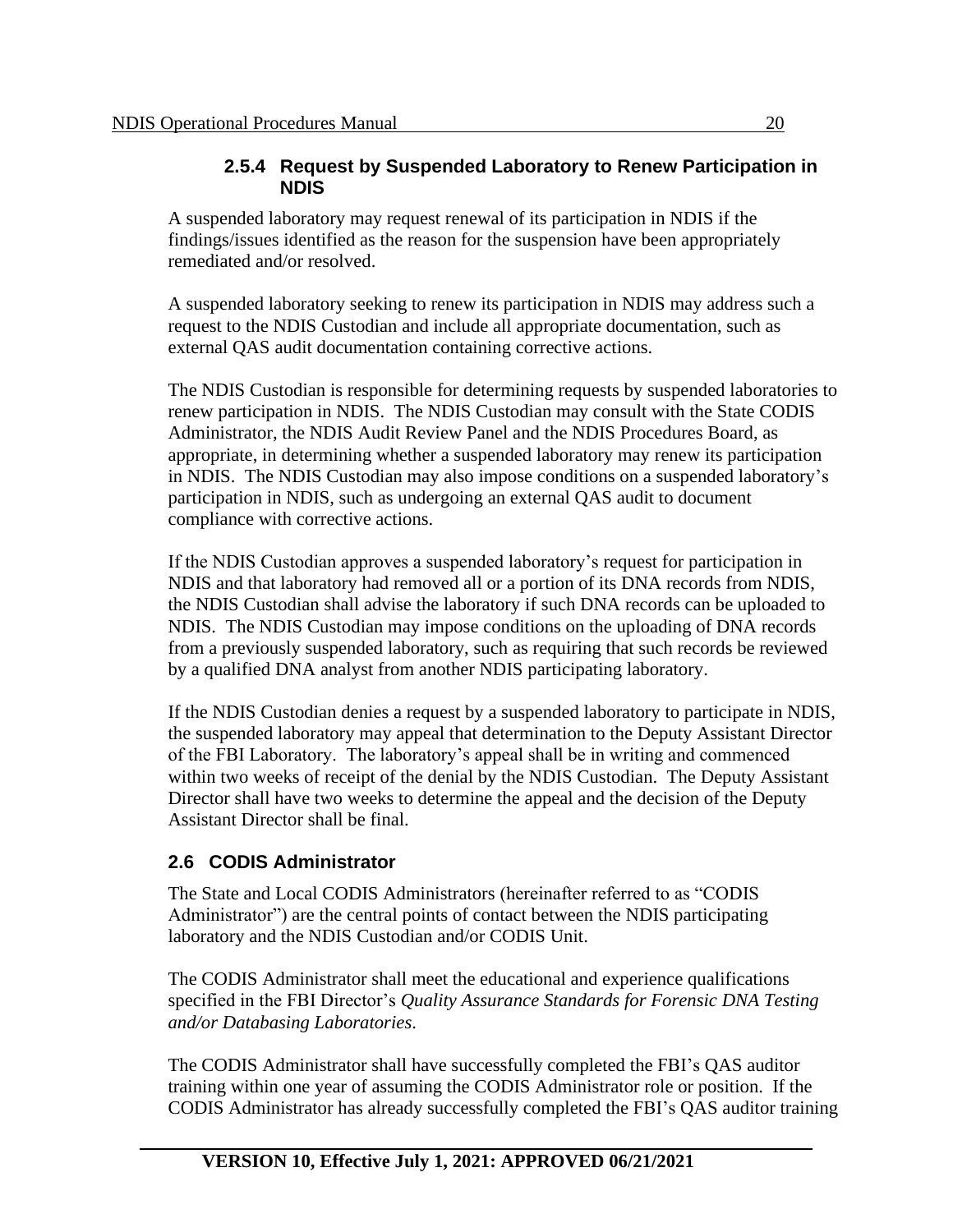on the FBI Audit document, no additional QAS auditor training shall be required. However, it is strongly recommended that the CODIS Administrator complete the FBI's QAS auditor training on the current FBI Audit document.

The CODIS Administrator shall also have successfully completed the CODIS software training sponsored by the FBI within six months of assuming the Administrator role or position. If the CODIS Administrator has already successfully completed the CODIS software training on the current version of CODIS software in effect, no additional CODIS software training shall be necessary. The CODIS Administrator shall complete additional CODIS training as required by the CODIS Unit provided that notification of such additional CODIS training is provided by the CODIS Unit. The CODIS Administrator shall obtain and maintain the FBI security access required to become a CODIS user and successfully complete the annual training described in this Chapter.

### **2.6.1 Designation of Alternate CODIS Administrator**

An Alternate CODIS Administrator shall be designated who will fulfill the CODIS Administrator role when the CODIS Administrator is absent or unavailable. An Alternate CODIS Administrator shall be designated within ninety (90) days of a vacancy in the Alternate CODIS Administrator position.

Any Alternate CODIS Administrator designated after June 1, 2018 shall meet the educational and experience qualifications of a CODIS Administrator specified in the FBI Director's *Quality Assurance Standards for Forensic DNA Testing and/or Databasing Laboratories*.

The Alternate CODIS Administrator shall have successfully completed the FBI's QAS auditor training within one year of assuming the Alternate CODIS Administrator role or position. If the Alternate CODIS Administrator has already successfully completed the FBI's QAS auditor training on the FBI Audit document, no additional QAS auditor training shall be required. However, it is strongly recommended that the Alternate CODIS Administrator complete the FBI's QAS auditor training on the current FBI Audit document.

The Alternate CODIS Administrator shall have successfully completed the CODIS software training sponsored by the FBI within six months of assuming the Alternate CODIS Administrator role or position. If the Alternate CODIS Administrator has already successfully completed the CODIS software training on the current version of CODIS software in effect, no additional CODIS software training shall be necessary. The Alternate CODIS Administrator shall complete additional CODIS training as required by the CODIS Unit provided that notification of such additional CODIS training is provided by the CODIS Unit.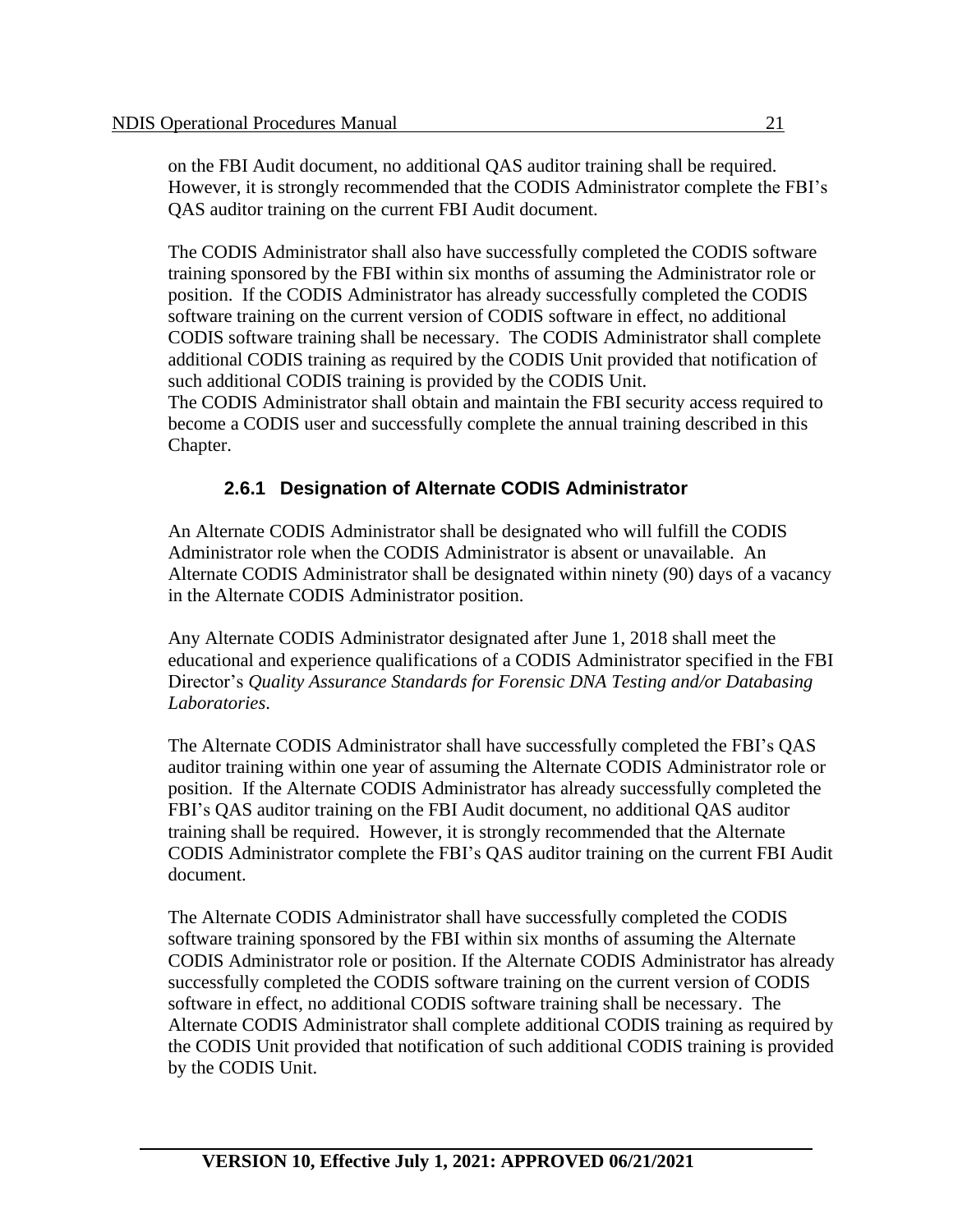The Alternate CODIS Administrator shall obtain and maintain the FBI security access required to become a CODIS user and successfully complete the annual training described in this Chapter.

### **2.6.2 CODIS Administrator – Attendance at Meetings and Training**

A State CODIS Administrator or his/her Alternate shall attend the regularly scheduled annual CODIS Conference and semi-annual State Administrators meetings' sponsored by the FBI or seek an excused absence from the NDIS Custodian if neither the State CODIS Administrator nor the Alternate State CODIS Administrator can attend.

A CODIS Administrator or his/her Alternate shall attend a scheduled annual CODIS Conference sponsored by the FBI or seek an excused absence from the NDIS Custodian if neither the CODIS Administrator nor the Alternate CODIS Administrator can attend.

The request for an excused absence shall be in writing and signed by the Laboratory Director of the NDIS participating laboratory.

### **2.6.3 CODIS Administrator – General Responsibilities**

The CODIS Administrator<sup>7</sup> is the central point of contact in the laboratory for CODIS and serves as the gatekeeper for the DNA records entered into CODIS. As part of his/her gatekeeper function, the CODIS Administrator is responsible for performing, or overseeing the performance of, the following, as applicable:

- Notify State CODIS Administrator of Add/Remove/Update CODIS user information
- Ensure that CODIS user(s) successfully complete the required annual training
- Notify the NDIS Custodian, within five business days, of the following:
	- If a CODIS user, CODIS IT user or CODIS SEN user in its laboratory has been arrested for, or convicted of, a criminal offense;
	- If the laboratory loses its criminal justice agency status;
	- If the laboratory loses its accreditation, has its accreditation suspended or has its accreditation revoked;
	- **•** If the laboratory loses the capability to perform DNA analysis at its facility;
	- If the laboratory has fewer than two full-time employees who are qualified DNA analysts;
	- If the laboratory has a vacancy in the laboratory's Technical Leader position when there is no one in the laboratory who meets the Quality

<sup>&</sup>lt;sup>7</sup> For purposes of these Procedures, references to a CODIS Administrator include the Alternate CODIS Administrator or his/her designee.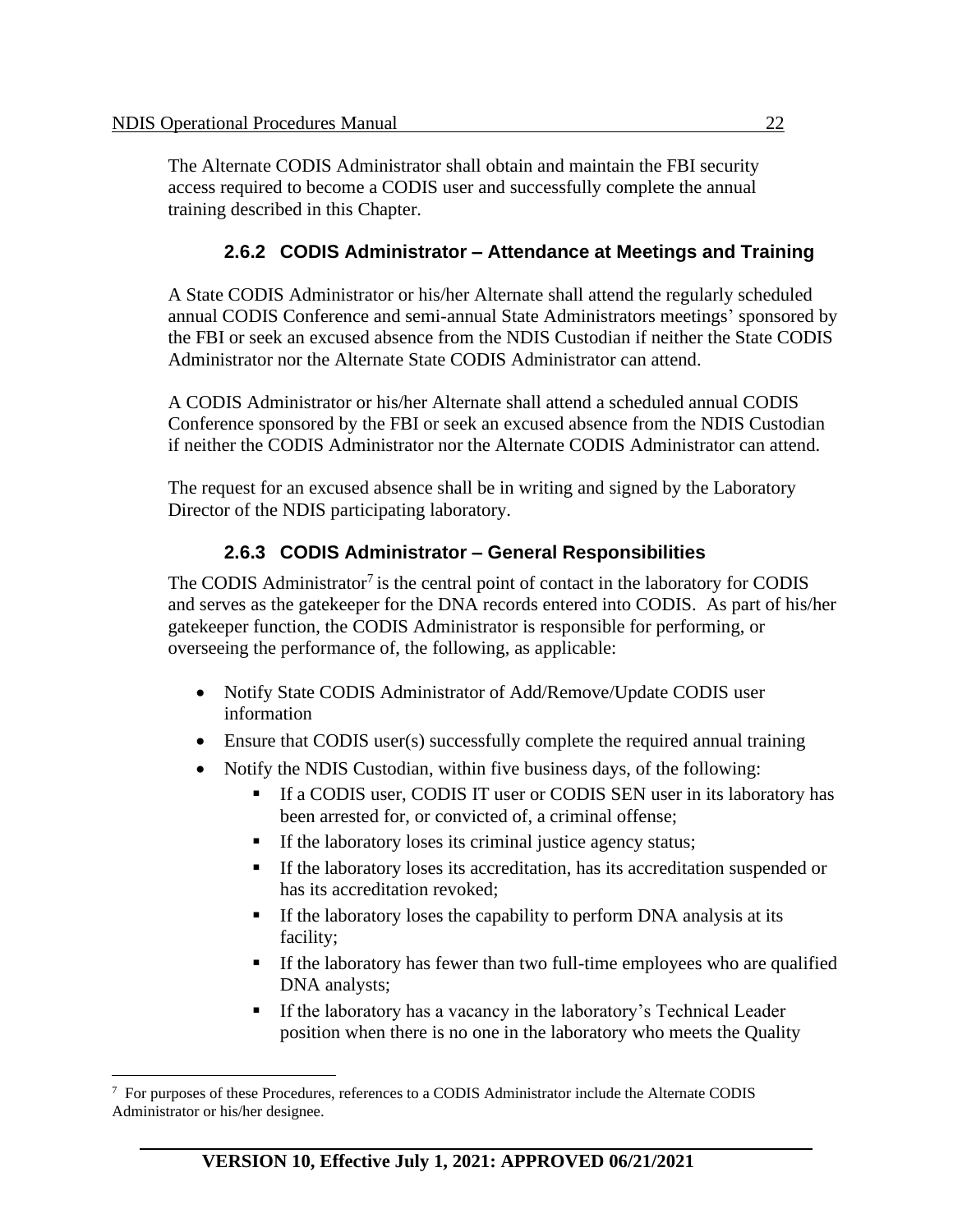Assurance Standards' qualifications and is available to serve in that position; or

- If the laboratory is not in compliance with the external QAS audit requirement.
- Review and/or approve, as appropriate, protocols or procedures for the entry, searching and match resolution of DNA records in the state/local DNA database(s)
- Compliance with CODIS security requirements
- Compliance with OAS Standard 17
- Ensure NDIS specimen eligibility is determined by CODIS users, upload profiles to SDIS and NDIS (schedule uploads from local laboratories) and review of CODIS generated reports
- Backup of CODIS data (including performance of periodic restores to ensure backups are working properly)
- Review and make best efforts to Disposition Matches in accordance with Chapter 6.0 on *Confirmation and Hit Dispositioning*
- Review of all CODIS materials and changes to NDIS Operational Procedures, and implementation, if applicable
- Compilation and monthly reporting of Investigations Aided and Hit Statistics to SDIS and/or NDIS
- Completion of the Annual Audit certification

### **2.6.4 CODIS Administrator - Reporting Responsibilities**

CODIS Administrators shall report to their State CODIS Administrator and State CODIS Administrators shall be responsible for reporting to the NDIS Custodian and/or CODIS Unit. Additionally, issues involving NDIS at the local level should be addressed to the State CODIS Administrator for resolution before contacting the NDIS Custodian.

### **2.6.5 State CODIS Administrator**

The State CODIS Administrator has additional responsibilities for a State's participation in NDIS which include serving as the central point of contact with the NDIS Custodian and ensuring other participating laboratories in that State comply with the terms and conditions of the NDIS MOU. The State CODIS Administrator is responsible for advising and instructing Local CODIS Administrators of their responsibilities for participation in NDIS. Additionally, the State CODIS Administrator is responsible for reconciling match dispositions within his/her State.

The State CODIS Administrator is responsible for ensuring that all information about the laboratories participating in that State are communicated to the NDIS Custodian and/or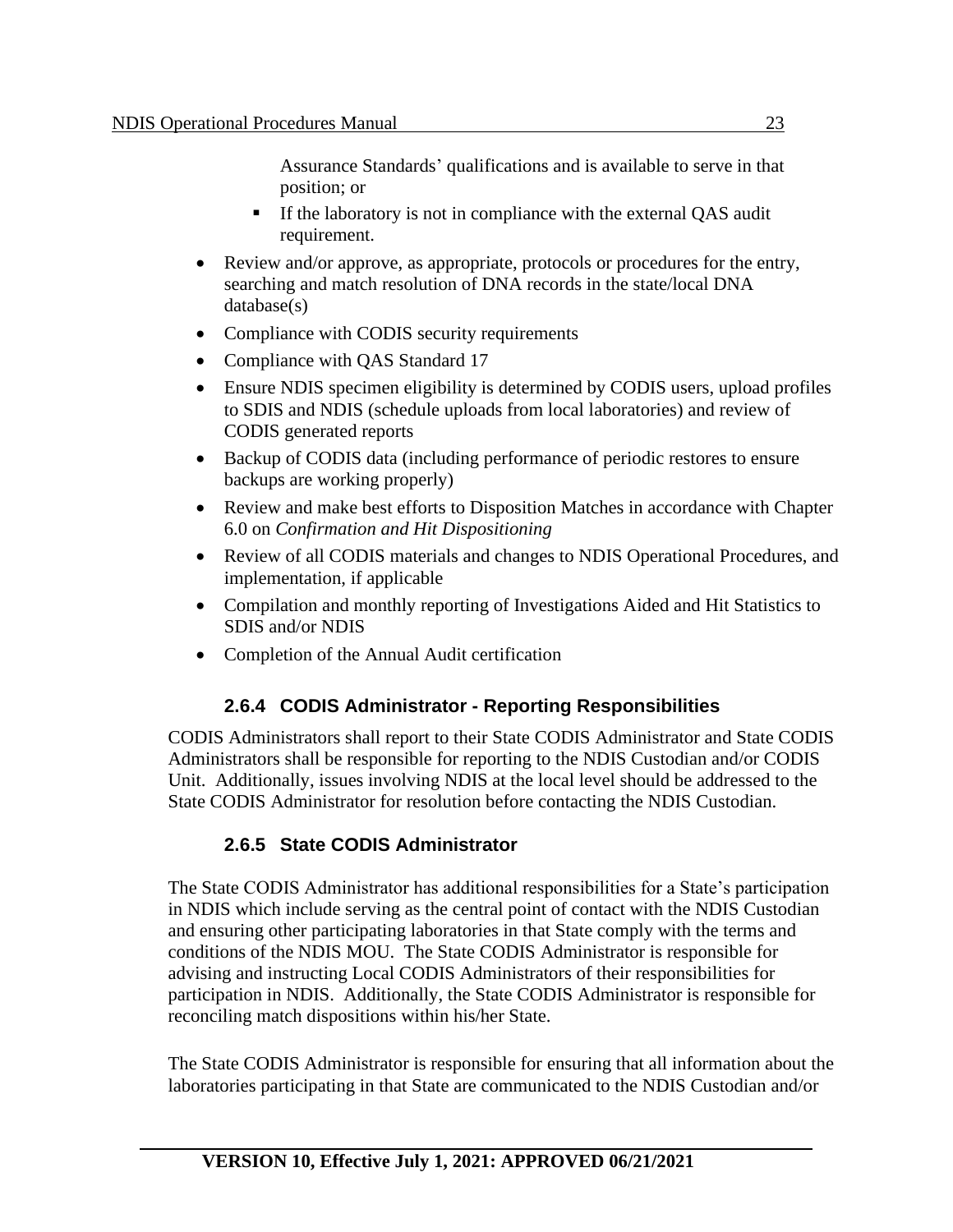CODIS Unit. The State CODIS Administrator may transmit (on behalf of the Designated State Official) any of the required correspondence, documentation, or paperwork.

Additionally, State CODIS Administrators and CODIS Administrators for Databasing Laboratories are responsible for having documented procedures for the State or laboratories that address the following:

- Expungement of DNA Records
- Confirmation of an Intrastate Candidate Match
	- o Include requirement for best effort to resolve matches within 30 business days
	- o Release of information when a non-qualifying offender is involved in the candidate match
- Uploads to SDIS, if applicable
- Categories of DNA Records Eligible for the State DNA Index System
- Access to DNA Records and DNA Samples in the State DNA Index System

### **2.7 CODIS User**

A *CODIS user* is a government employee who: (1) has login access to the CODIS (i.e., State or Local) system and is authorized to read, add, modify or delete DNA records in CODIS; or (2) is a qualified DNA analyst responsible for producing the DNA profiles stored in NDIS.

There are three additional categories of CODIS users that are required to be cleared at NDIS although they are not authorized to add, modify or delete DNA records in CODIS: (1) CODIS Contract user; (2) CODIS Information Technology (IT) user; and (3) CODIS Shared Enterprise Network (SEN) user.

A CODIS user, CODIS IT user and CODIS SEN user must undergo a FBI security check and maintain a security clearance while holding such designations.

A qualified DNA analyst at a vendor laboratory who is responsible for DNA records stored in NDIS may be added to NDIS as a CODIS Contract user. Because this user does not have physical access to CODIS, the user does not require a FBI security check, although a State may perform its background or security investigation on this category of users. A CODIS Contract user is not authorized to add, modify or delete DNA records in CODIS.

An IT employee of an NDIS participating laboratory or an IT contractor working on-site at the NDIS participating laboratory or its supervisory criminal justice agency who is permitted access to CODIS for computer hardware/software and telecommunications maintenance purposes may be added to NDIS as a CODIS IT user. Because this user has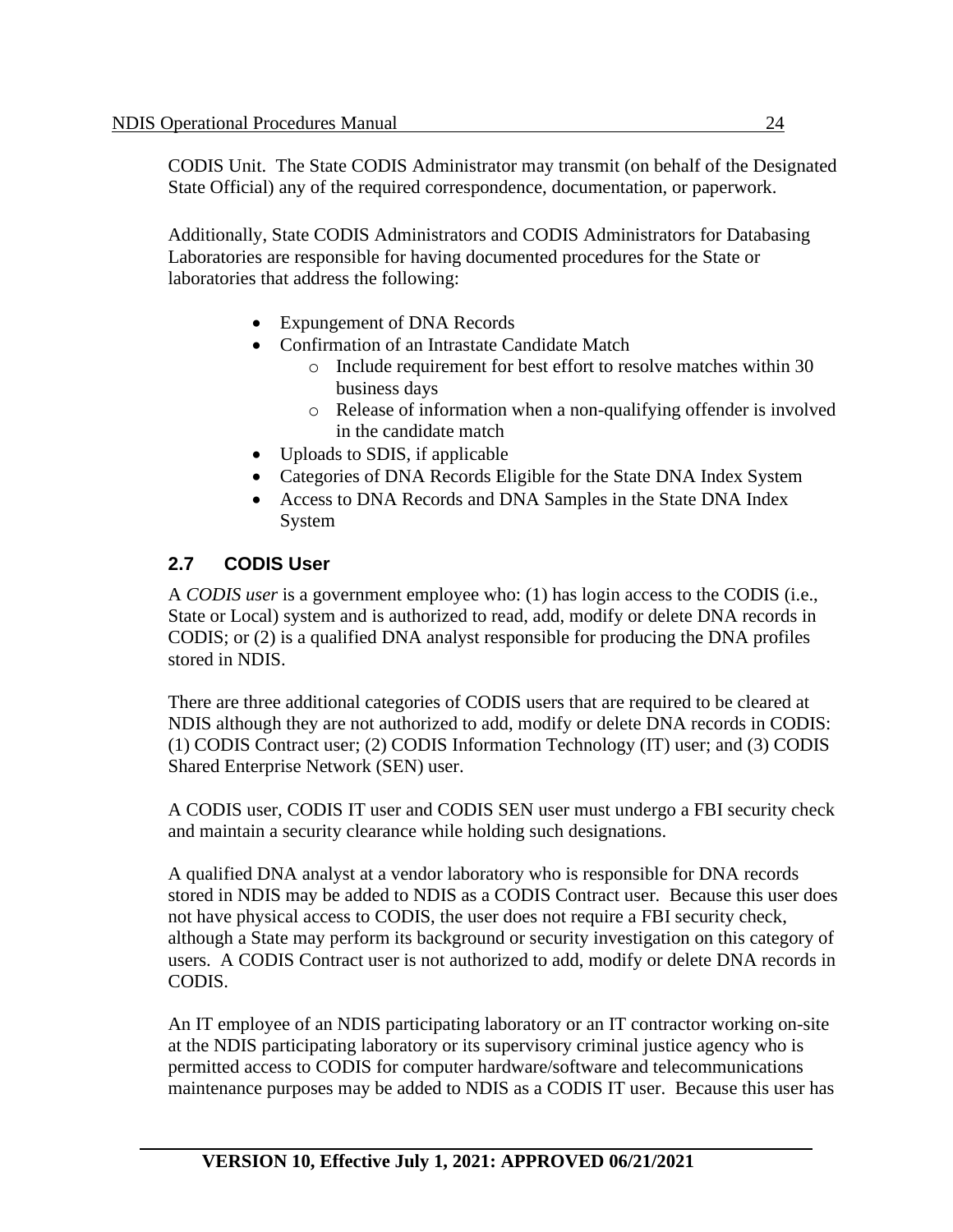physical access to CODIS, an FBI security check is required (in addition to any security check performed by the employing governmental agency). A CODIS IT user is not authorized to add, modify or delete DNA records in CODIS

A designated employee of an NDIS participating laboratory who requires access to the CODIS network in order to perform his/her job may be granted access to the CODIS network as a CODIS SEN user. Such access may be granted at the discretion of the FBI. Because this user has physical access to the network, an FBI security check is required (in addition to any security check performed by the employing governmental agency). A CODIS SEN user is not authorized to add, modify or delete DNA records in CODIS.

A contract employee working as a qualified DNA analyst for an NDIS laboratory shall be processed as a CODIS user (and not a CODIS Contract user). Similarly, an IT contractor working on-site at the NDIS participating laboratory or its supervisory criminal justice agency who has login access to the CODIS system for computer hardware/software and telecommunications purposes shall be processed as a CODIS IT user (and not a CODIS Contract user).

### **2.7.1 Add or Change Information About a CODIS User**

To add a CODIS user, CODIS IT user or CODIS SEN user to NDIS, the CODIS Administrator shall forward a request to the CODIS Unit with required security forms. The CODIS Unit will review the application and if complete, initiate a security check on the prospective CODIS user, CODIS IT user, or CODIS SEN user.

For a CODIS user, once the CODIS Unit is notified that the individual has passed the FBI's security check, the individual will be processed as a CODIS user in training in accordance with Section 2.7.2.

For a CODIS IT or CODIS SEN user, once the CODIS Unit is notified that the individual has passed the FBI's security check, the CODIS Administrator shall be notified that the individual has been approved as a CODIS IT or CODIS SEN user. A CODIS IT or CODIS SEN user employed by a multi-laboratory system and who has been approved by the FBI's CODIS Unit can be added as a CODIS IT or CODIS SEN user to all of the laboratories in the system.

To add a CODIS Contract user, the CODIS Administrator will forward a request that includes required information to the CODIS Unit. If approved by the CODIS Unit, the CODIS Contract user shall be added to NDIS and the CODIS Administrator shall be notified that the individual has been approved as a CODIS Contract user.

Occasionally, information about a CODIS user, CODIS Contract user, CODIS IT user or CODIS SEN user will change (i.e., a name change resulting from a change in marital status). In the event of such a change, the CODIS Administrator shall forward a request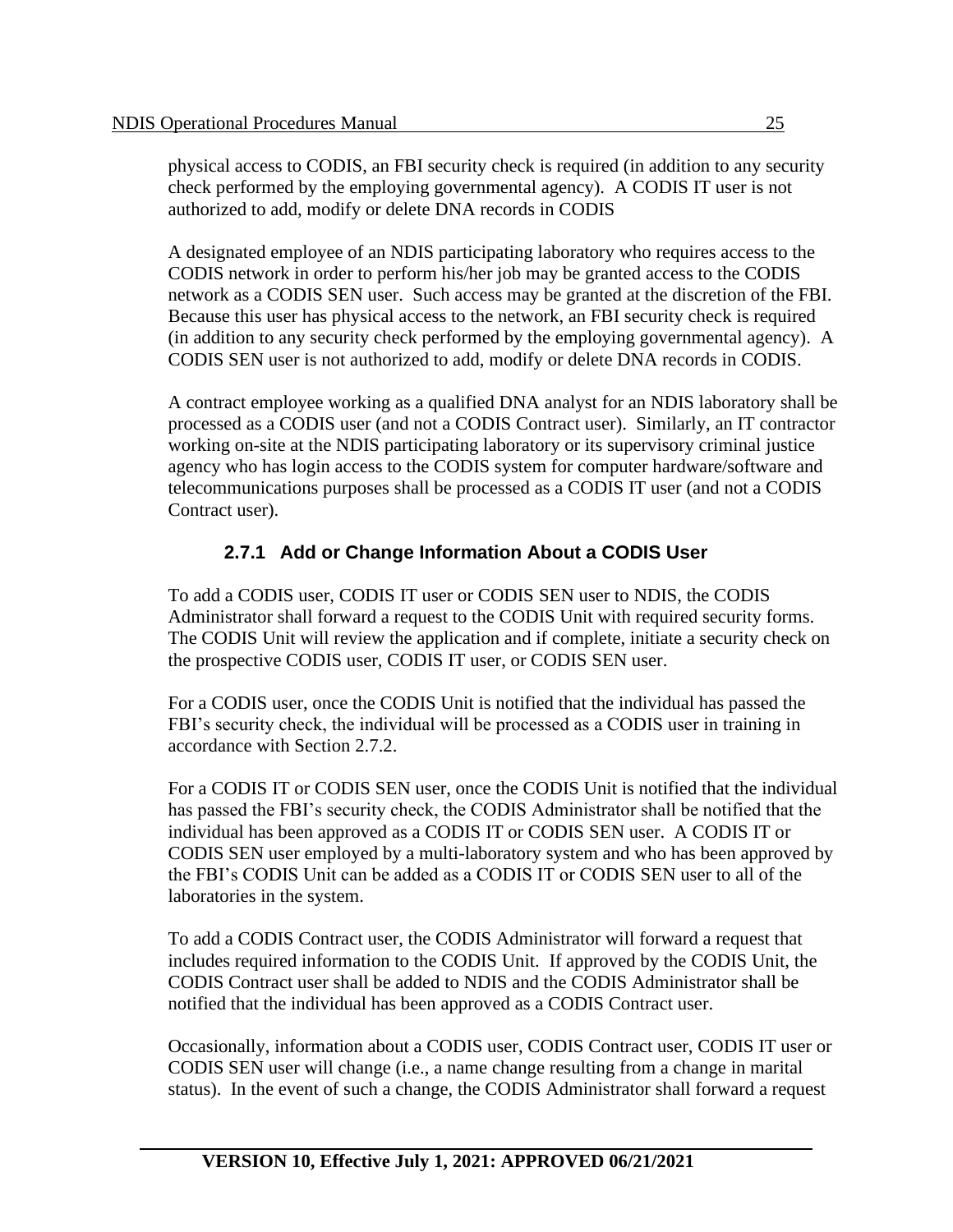to the CODIS Unit that includes the updated information and required supporting documentation.

#### **2.7.2 Approval of Prospective CODIS User to Access CJIS SEN for Training Purposes**

The CODIS Administrator is responsible for ensuring that only authorized CODIS users are permitted access to CODIS and/or the CODIS network. Once notified that a prospective CODIS user has passed the FBI's security check, the CODIS Unit shall establish a user account in the CODIS training database. The CODIS Administrator shall be notified that the individual has been cleared to take the annual training. A CODIS user in training may have read only access to CODIS and the network for training purposes but shall not be authorized to enter, add, modify or delete any DNA records in CODIS until added as an approved CODIS user at NDIS.

The individual shall not be approved as a CODIS user at NDIS until the successful completion of the annual training.

## **2.7.3 Approved CODIS User at NDIS**

Upon successful completion of the annual training, the prospective CODIS user shall be added as a CODIS user to NDIS and the CODIS Administrator shall be notified of the approval of the CODIS user.

### **2.7.4 Annual Training for CODIS Users**

CODIS users determine the specimen eligibility of DNA records for CODIS and NDIS. On an annual basis, in accordance with a schedule determined by the NDIS Custodian, the CODIS Administrator shall ensure that each CODIS user (who: (1) has login access to the CODIS (i.e., State or Local) system and is authorized to read, add, modify and delete DNA records in CODIS; or (2) is a qualified DNA analyst responsible for producing the DNA profiles stored in NDIS) and contract employee working as a qualified DNA analyst for an NDIS laboratory, successfully completes the annual training. This annual training includes refresher training on specimen eligibility of DNA records for NDIS.

CODIS Contract, CODIS IT and CODIS SEN users are not authorized to add, modify or delete DNA records in CODIS and therefore are not required to complete this annual training.

The NDIS Custodian shall establish a schedule for completion of the annual training. Any CODIS user who has not successfully completed the required annual training in accordance with this schedule shall be denied access to enter DNA records into CODIS until completion of the required annual training.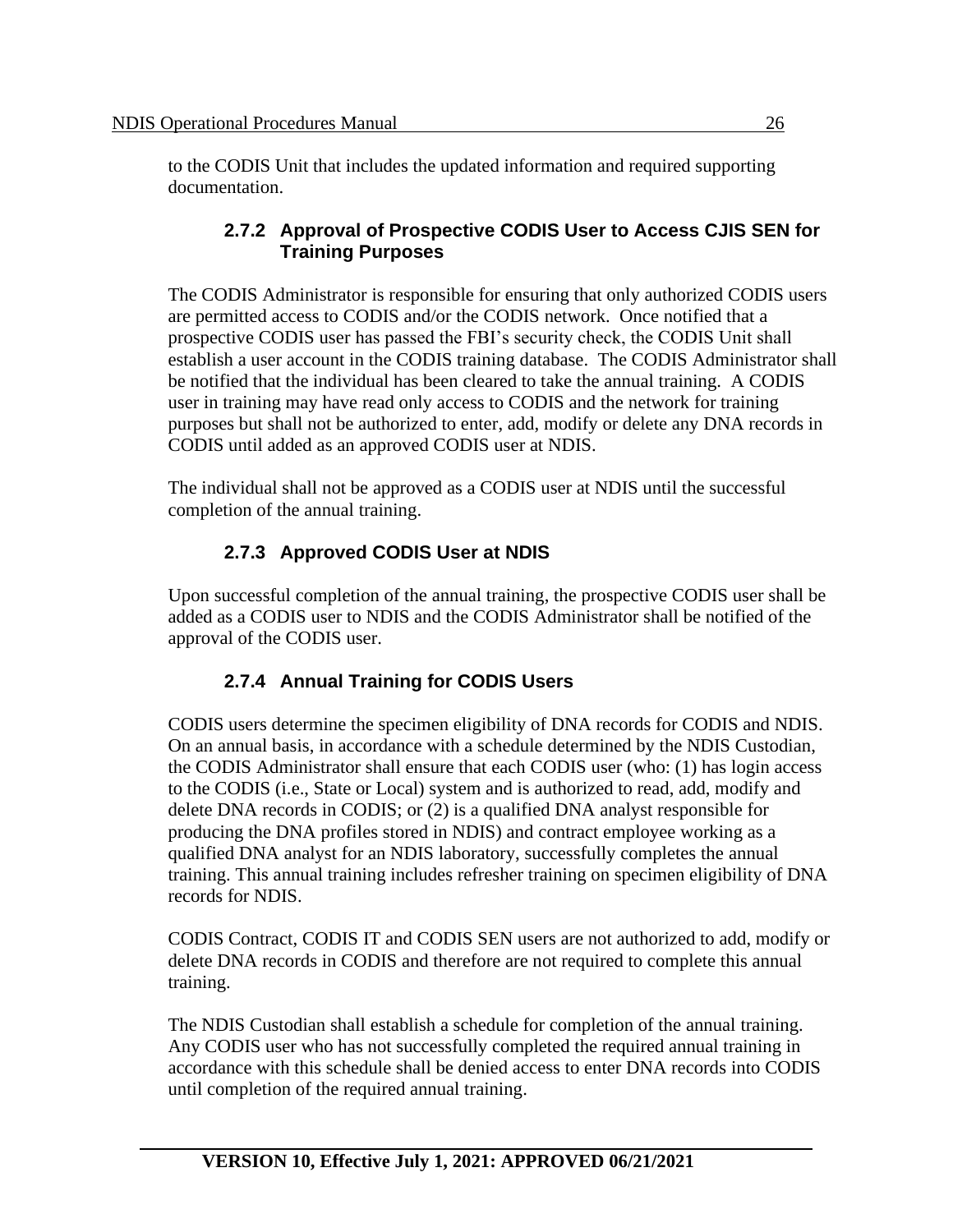### **2.7.5 Removal of a CODIS User**

For purposes of this section, the reference to CODIS user shall also include CODIS Contract, CODIS IT and CODIS SEN users.

A CODIS Administrator may request the removal of a CODIS user for the following, but not limited to, circumstances:

- (1) The CODIS user may have a name change due to a change in marital status.
- (2) The CODIS user may leave employment at a participating laboratory or a change in job status makes it inappropriate to continue to access NDIS.
- (3) The CODIS user may fail a periodic FBI security check and the FBI's rejection of the security check would require the State to remove the user.
- (4) There may be a quality issue with the DNA records associated with the CODIS user.

Removal of the CODIS user may be initiated by either the State or the NDIS Custodian.

If any of the above circumstances occur, the CODIS Administrator shall request the removal of the CODIS user within 30 days. In the event of a removal for reasons described in subsections (3) and (4) above, the CODIS Administrator shall also make a recommendation on whether the DNA records associated with the CODIS user should be removed from NDIS. The CODIS Administrator shall forward a request to the CODIS Unit for removal of the CODIS user. If the removal of a CODIS user is initiated by the NDIS Custodian, the CODIS Administrator shall be notified and as appropriate, provide a recommendation on the disposition of the DNA records associated with the CODIS user.

#### **2.7.5.1 Removal of DNA Records from NDIS Associated with a CODIS User**

If deemed necessary, removal of the DNA records associated with a CODIS user shall be performed by the CODIS Administrator in accordance with Chapter 3.0. The State CODIS Administrator shall notify the NDIS Custodian of the removal of the CODIS user and the user's DNA records.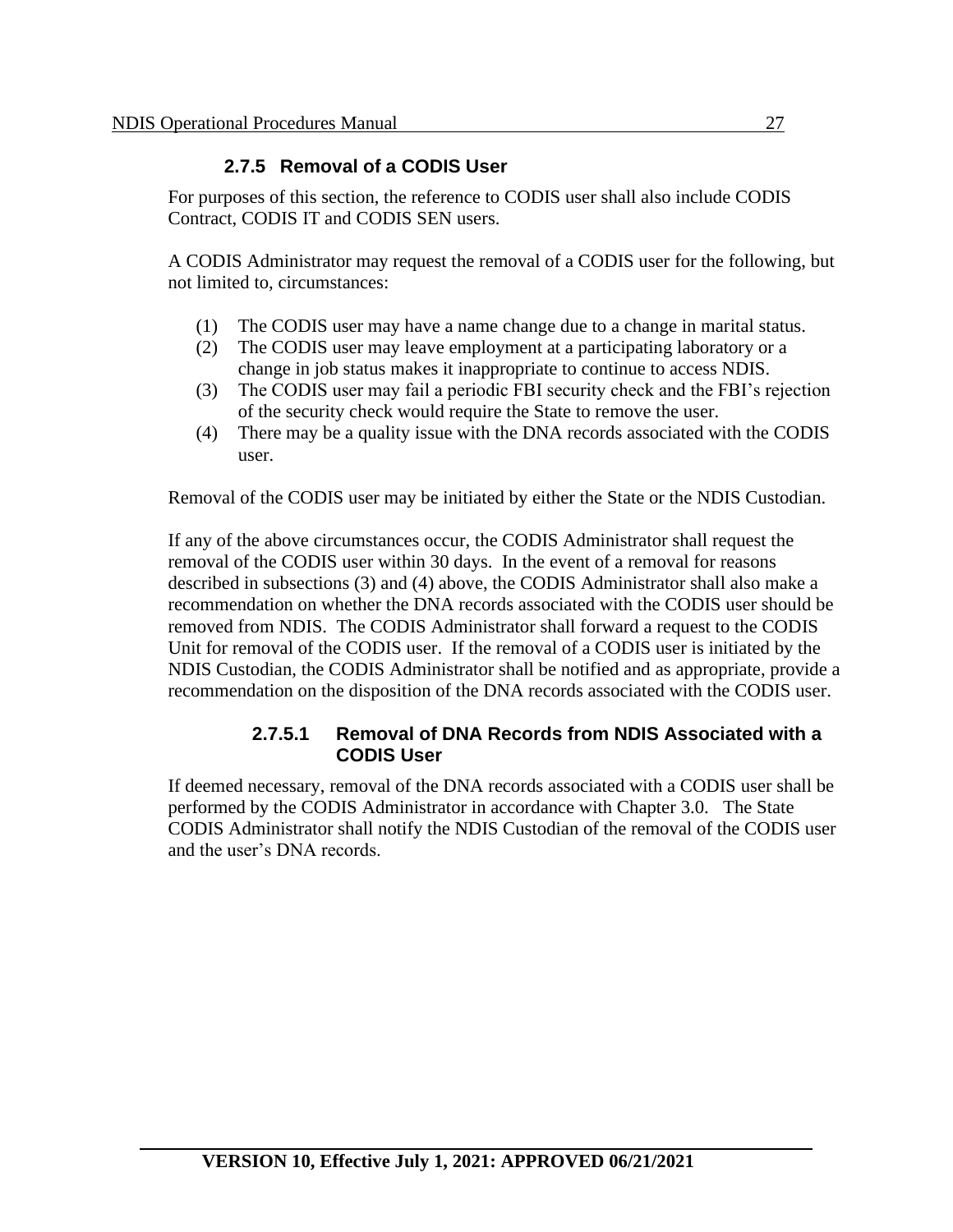# **Chapter 3.0 DNA Records**

### **3.1 DNA Records Accepted at NDIS**

The Federal DNA Act specifies the categories of DNA records that may be stored and searched in the National DNA Index System (NDIS).

### **3.1.1 Forensic/Offender DNA Records**

In accordance with the Federal DNA Act, the following categories of forensic/offender DNA records may be stored and searched in NDIS:

Arrestee Convicted Offender Detainee Forensic Mixture Forensic Partial Forensic Unknown Juvenile Legal Multi-allelic Offender

States seeking to upload the DNA records of arrestees, detainees and legal specimens shall request approval for uploading these DNA records from the CODIS Unit. Such request shall include the applicable legal authority for collecting and databasing the arrestee, detainee and legal DNA records and the relevant expungement procedures; please see Chapter 2.0 on *NDIS Laboratories* for additional information on expungements.

**3.1.1.1 Eligibility of DNA Records for Forensic Indexes at NDIS**  In determining the eligibility of a DNA record for the Forensic Indexes (Forensic Mixture, Forensic Partial and Forensic Unknown) at NDIS, there shall be documentation of the following three criteria:

- (1) That a crime has been committed;
- (2) That demonstrates the DNA sample was recovered directly from the crime scene and is attributed to the putative perpetrator; and
- (3) That elimination sample(s) have been requested, if applicable.

Eligibility for uploading DNA records to NDIS is determined by a CODIS user who has successfully completed the annual refresher training on specimen eligibility of DNA records for NDIS. Pursuant to the Privacy Act Notice for NDIS (Appendix B), the NDIS Custodian has the authority to determine if certain DNA records contributed to NDIS are eligible for upload to NDIS and if uploaded, the NDIS Custodian may determine if certain DNA records should be deleted based upon a review of the facts and consultation with the CODIS user. The NDIS Custodian's determination of eligibility shall be final.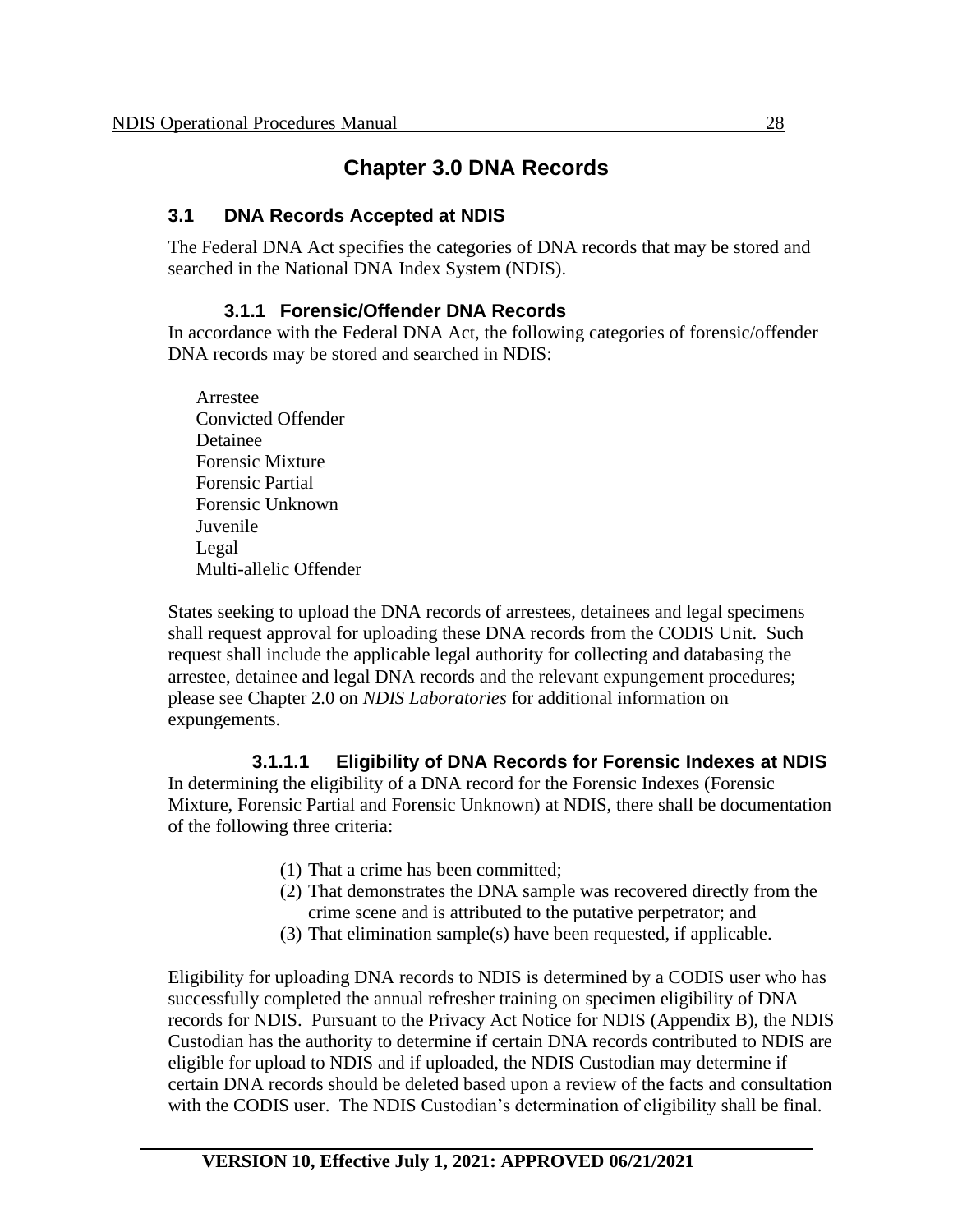#### **Criteria 1: Documentation that a crime has been committed.**

In most cases, a case number, case report or other indicia of a criminal investigation may serve as documentation that a crime has been committed. If the applicable law enforcement agency has determined that a crime has not been committed (sometimes referred to as "unfounded"), then this criteria cannot be satisfied and the resulting DNA record(s) is not eligible for NDIS.

#### **Victim Consent**

In determining whether a crime has been committed, some jurisdictions require that the victim consents to the forwarding of the sexual assault evidence kit to the law enforcement agency or forensic laboratory. If the victim files a criminal complaint consenting to the forwarding of the kit to the law enforcement agency and laboratory, and the resulting forensic DNA record(s) otherwise satisfies the NDIS criteria (QAS, request for elimination samples, as applicable), then the DNA record(s) generated from the kit is eligible for NDIS.

Some jurisdictions authorize anonymous/blind or third party reporting (by a designated health care professional), in which a number is assigned to the sexual assault evidence kit and the kit is then processed by law enforcement as a criminal case. In those jurisdictions, that reporting mechanism may be deemed sufficient documentation of the initiation of the criminal investigation. Under those circumstances, a jurisdiction must have available documentation, such as a case report or other indicia of the criminal investigation and, victim consent, if applicable, to satisfy the criteria for NDIS eligibility for that forensic DNA record.

In jurisdictions without blind or third party reporting where the sexual assault kit is processed without the victim's consent, the statutory mandatory testing requirement may be sufficient documentation of the criminal investigation in accordance with that jurisdiction's law for the forensic DNA record(s) to be deemed NDIS eligible. Under those circumstances, a jurisdiction must have available documentation, such as a case report or other indicia of the criminal investigation to satisfy the criteria for NDIS eligibility.

#### **Criteria 2: Documentation that the DNA sample was recovered directly from the crime scene and attributable to the putative perpetrator.**

The Forensic Indexes contain DNA records obtained from forensic samples recovered directly from the crime scene, the victim (such as a sexual assault evidence kit, see below for additional detail), or the victim's clothing, and are attributable to the putative perpetrator. Forensic unknown, forensic mixture or forensic partial DNA records from solved and unsolved cases are eligible for upload to NDIS. For cases in which the identity of the putative perpetrator is known, it is important to ensure that the DNA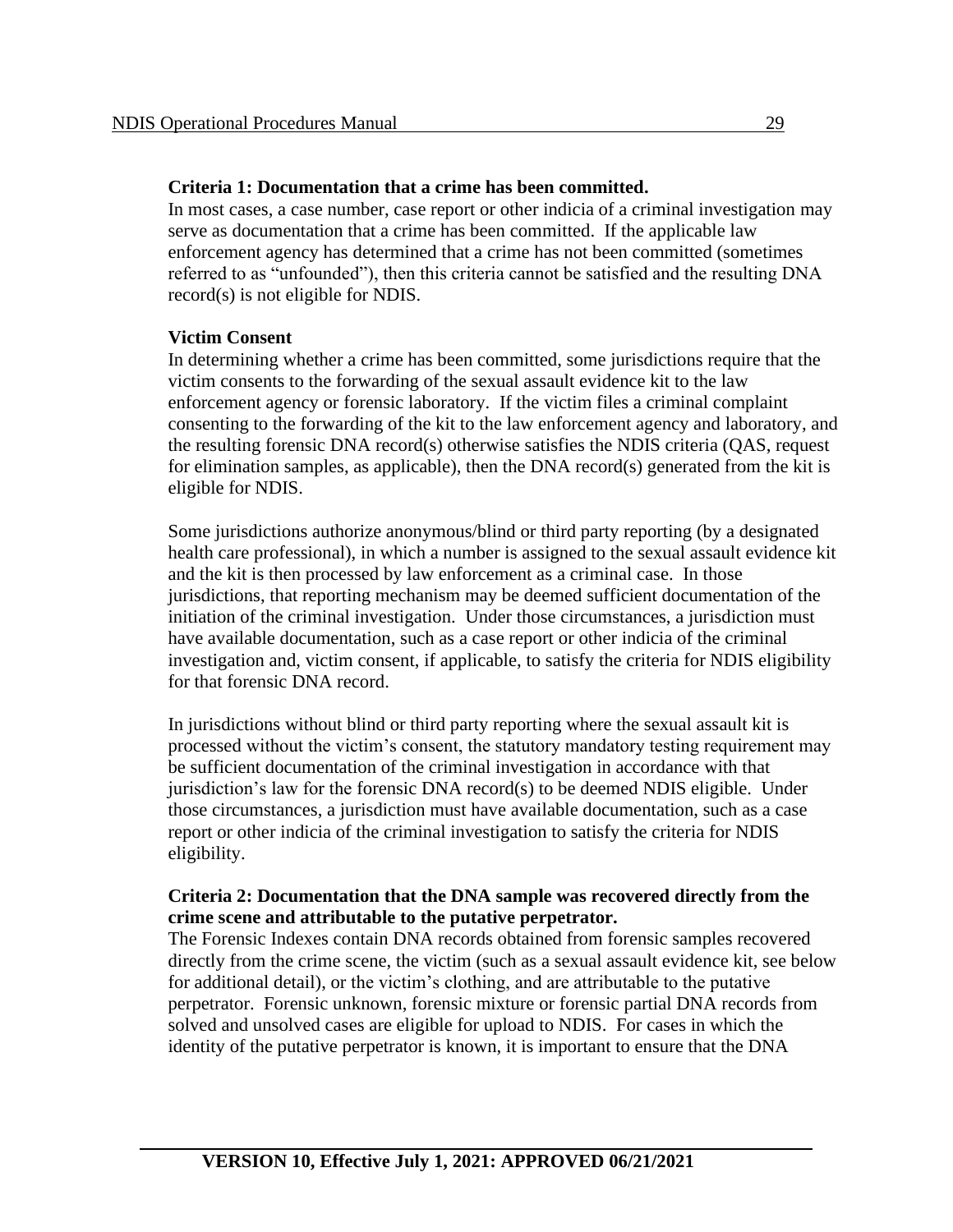profile is developed from crime scene evidence and not from samples independent of the crime/crime scene. 8

#### **Suspect DNA Records**

For purposes of NDIS eligibility, an item taken directly from a suspect shall generally not be considered a forensic sample but shall be considered as a suspect or deduced suspect sample. An item for which the suspect's profile could reasonably be expected to be found that is taken from the crime scene or is part of the crime scene independent of the crime (e.g., suspect's car) are examples of suspect or deduced suspect DNA records that are not eligible for NDIS. Suspect samples also include:

- DNA samples taken from a suspect;
- Items taken directly from the suspect (e.g., clothing); or
- Items in the suspect's possession (e.g., backpack being worn by suspect, suspect's home, suspect's car).

Items of evidence collected directly from the suspect in connection with criminal possession offenses may be difficult to categorize for NDIS eligibility purposes. For example, a swabbing of a gun taken directly from the suspect or an item the suspect is wearing (e.g., clothing, backpack) is considered a deduced suspect sample and thus, is not eligible for NDIS. While this evidence may be probative in proving a central element of the criminal possession offense, the sample is not a forensic unknown for NDIS eligibility purposes.

While the defendant's possession of an item may appear to resolve the eligibility issue, documentation of the scene of the crime or the item's use in the commission of the crime are important factors to consider in determining a DNA record's eligibility for upload to NDIS and why suspect samples are qualified as 'generally' not eligible for NDIS. Additionally, if a State has a DNA database collection law that authorizes the inclusion of suspect DNA records in its State DNA database, the State may request approval to upload these suspect DNA records to the Legal Index at NDIS in accordance with Section 2.1.

#### **Sexual Assault Evidence Kits**

In most cases, the non-victim DNA profile(s) derived from a sexual assault evidence kit is eligible for NDIS if there is documentation that a crime has been committed and that, if there were any consensual partners, elimination samples have been provided or requested from those individuals. In circumstances where the identity of the putative perpetrator is known, it is important to ensure that the DNA profile is developed from crime scene evidence and not from samples independent of the crime/crime scene, such as suspect or deduced suspect samples which are not generally eligible for NDIS (see footnote 8).

<sup>8</sup> DNA samples from known suspects that are collected independent from the crime/crime scene are considered suspect or deduced suspect DNA records; as such, they are not generally eligible for NDIS unless State law authorizes the collection and databasing of suspect samples and the FBI's CODIS Unit has approved the State to upload such Legal DNA record(s) to NDIS.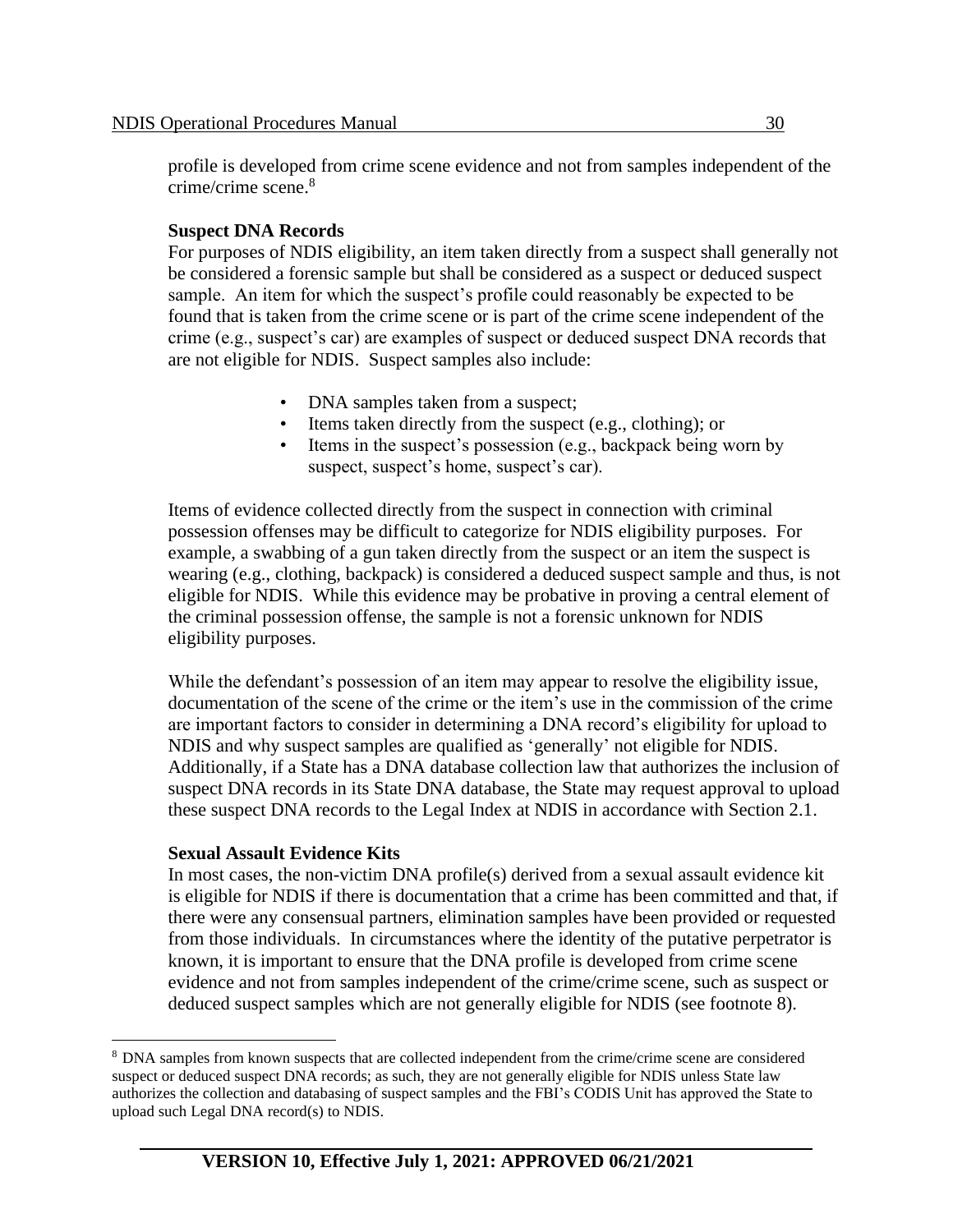#### **Criteria 3: Documentation that elimination samples have been requested, if applicable**.

To ensure that only those DNA record(s) relating to a putative perpetrator are uploaded to NDIS, elimination samples, if applicable, shall be requested and the request documented. An example of an elimination sample is the homeowner of a house that has been burglarized. Another example is a consensual partner in a sexual assault case when the victim indicates that he/she engaged in consensual sexual relations close in time to the occurrence of the sexual assault. Under these circumstances, law enforcement officials should request and document consent for a DNA sample from these individuals in order to eliminate that individual's DNA profile from consideration as the forensic DNA record(s)<sup>9</sup> developed from the evidence. Only if the elimination sample has been requested by the laboratory and that request documented may the forensic DNA record(s) be uploaded to SDIS and NDIS. That is because the Federal DNA Act [34 U.S.C.  $\S 12592(a)(1)(C)$ ] prohibits the inclusion of DNA records at NDIS that are voluntarily submitted solely for elimination purposes. In the event that the elimination sample obtained from the individual (homeowner or consensual partner in the above examples) is matched to the evidence (forensic DNA record), that forensic DNA record must be removed from NDIS and the removal documented.

### **3.1.1.2 DISC-Enabled Forensic Unknown DNA Records**

Forensic unknown DNA records for unsolved homicide, rape/sexual assault, kidnapping and terrorism cases may be designated by an NDIS participating laboratory for searching against rapidly enrolled arrestee DNA records. These designated forensic unknown DNA records are enabled for the DNA Index of Special Concern (DISC).

An NDIS participating laboratory having DISC-enabled forensic unknown DNA records shall be responsible for the following:

- Disposition Rapid DNA hits within a maximum of three business days of the hit notification; and
- Documented follow up on an Unsolicited DNA Index of Special Concern Notification (UDN) to ensure that the Submitting Law Enforcement Investigative Agency is aware of that hit within a maximum of three business days of issuance of the UDN.

#### **3.1.2 Missing Person-Related DNA Records**

In accordance with the Federal DNA Act, the following categories of DNA records may be stored and searched in the Missing Person's component of NDIS:

<sup>9</sup> Forensic DNA record(s) for these purposes includes forensic mixture, forensic partial and forensic unknown DNA records.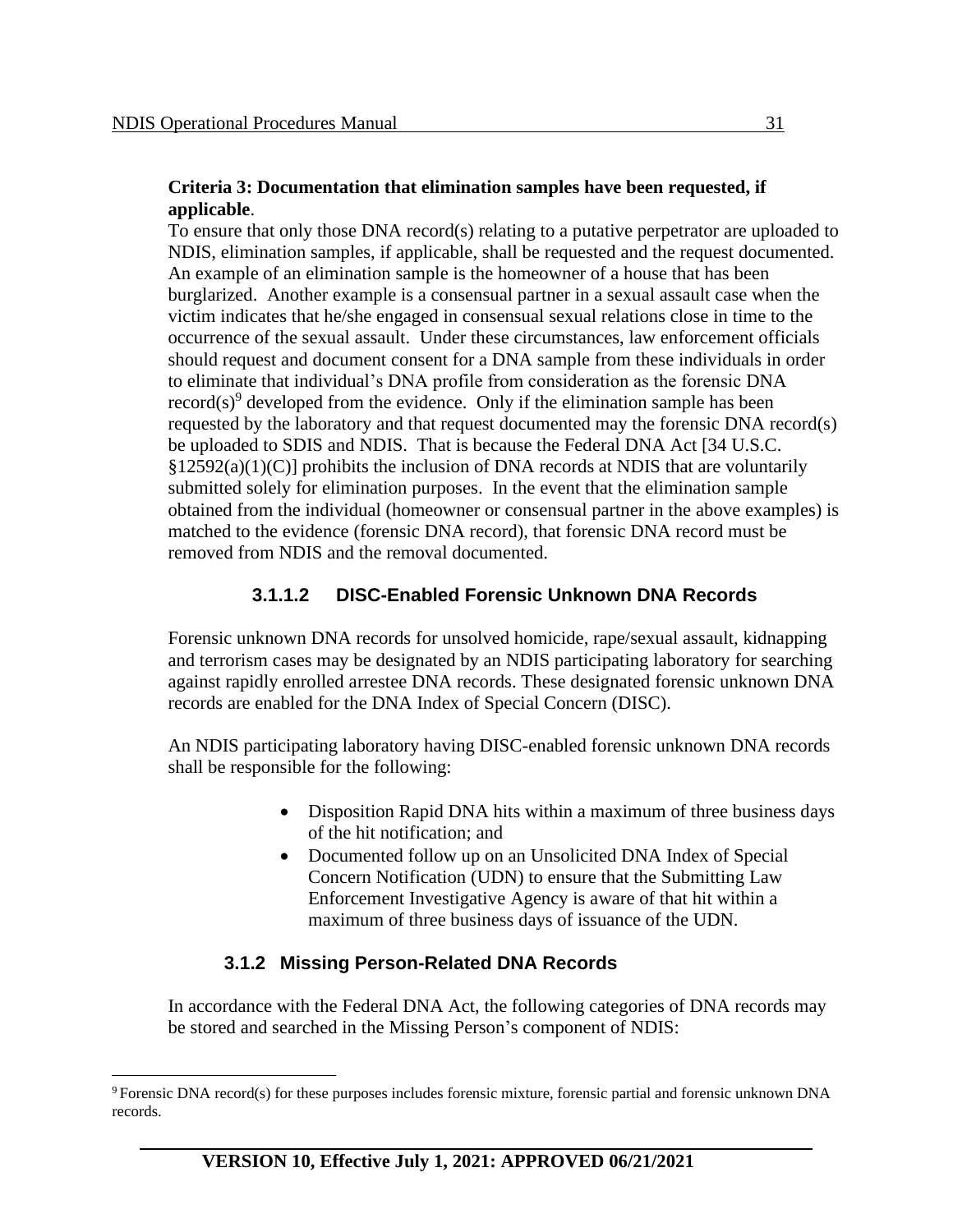Biological Child Biological Father Biological Mother Biological Sibling Deduced Missing Person Maternal Relative Missing Person Paternal Relative Spouse Unidentified Person

#### **3.1.3 DNA Indexes at NDIS**

Following are the DNA Indexes at NDIS. The searching of these DNA Indexes is described in Section 5.1.

#### **Forensic and Offender-Related Indexes with Applicable Specimen Categories**

| <b>Arrestee</b><br><b>Index</b> | <b>Convicted</b><br><b>Offender</b><br><b>Index</b> | <b>Detainee</b><br><b>Index</b> | <b>DNA</b><br>Index of<br><b>Special</b><br>Concern $^{10}$ | <b>Forensic</b><br><b>Mixture</b><br><b>Index</b> | <b>Forensic</b><br><b>Partial</b><br><b>Index</b> | <b>Forensic</b><br><b>Unknown</b><br><b>Index</b> | Legal<br><b>Index</b> | Multi-<br>allelic<br><b>Offender</b><br><b>Index</b> |
|---------------------------------|-----------------------------------------------------|---------------------------------|-------------------------------------------------------------|---------------------------------------------------|---------------------------------------------------|---------------------------------------------------|-----------------------|------------------------------------------------------|
| Arrestee                        | Convicted<br>Offender                               | Detainee                        | DISC-<br>enabled<br>Forensic<br>Unknown                     | Forensic<br>Mixture                               | Forensic<br>Partial                               | Forensic<br>Unknown                               | Legal                 | Multi-<br>allelic<br>Offender                        |
|                                 | Juvenile                                            |                                 |                                                             |                                                   |                                                   |                                                   |                       |                                                      |

#### **Missing Person-Related Indexes with Applicable Specimen Categories**

| <b>Relatives of</b><br><b>Missing Person</b><br><b>Index</b> | <b>Spouse</b><br><b>Index</b> | <b>Unidentified</b><br>Human<br>(Remains)<br>Index | <b>Missing</b><br><b>Person Index</b> | Pedigree<br><b>Tree Index</b> |
|--------------------------------------------------------------|-------------------------------|----------------------------------------------------|---------------------------------------|-------------------------------|
| <b>Biological</b><br>Child                                   | Spouse                        | Unidentified<br>Person                             | Deduced<br>Missing                    | Deduced<br>Missing            |
|                                                              |                               |                                                    | Person                                | Person                        |

<sup>&</sup>lt;sup>10</sup> The DNA Index of Special Concern or DISC consists of forensic unknown DNA records designated by the NDIS participating laboratory and developed from unsolved homicide, rape/sexual assault, kidnapping and terrorism cases, which will be searched against rapidly enrolled arrestee DNA records.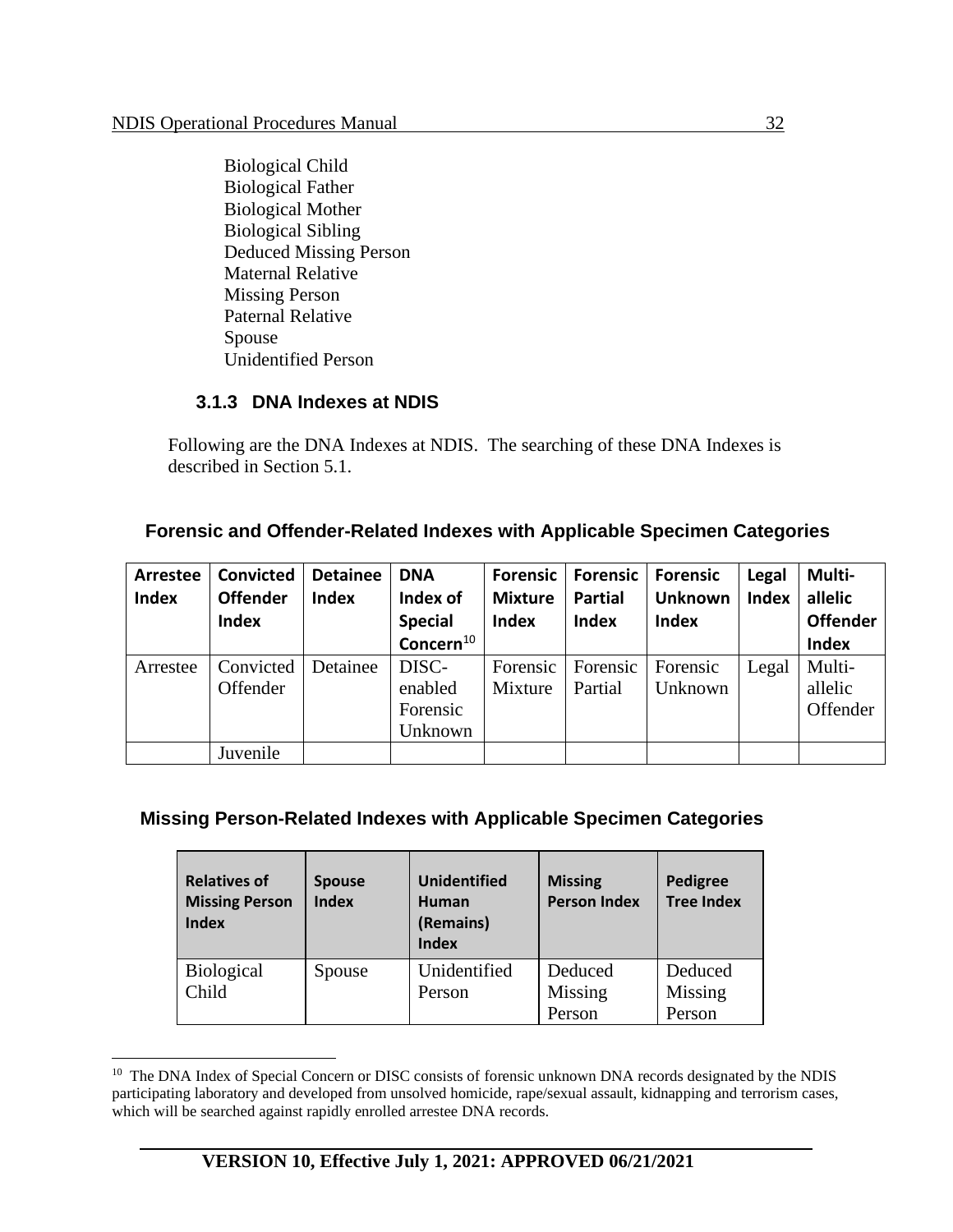| <b>Biological</b> |  | Missing | Missing           |
|-------------------|--|---------|-------------------|
| Father            |  | Person  | Person            |
| <b>Biological</b> |  |         | <b>Biological</b> |
| Mother            |  |         | Child             |
| <b>Biological</b> |  |         | <b>Biological</b> |
| Sibling           |  |         | Father            |
| Maternal          |  |         | <b>Biological</b> |
| Relative          |  |         | Mother            |
| Paternal          |  |         | <b>Biological</b> |
| Relative          |  |         | Sibling           |
|                   |  |         | Maternal          |
|                   |  |         | Relative          |
|                   |  |         | Paternal          |
|                   |  |         | Relative          |
|                   |  |         | Spouse            |

### **3.1.4 All DNA Records**

A laboratory's failure to comply with the categories of DNA records acceptable at NDIS as described in Sections 3.1.1 and 3.1.2 may result in the suspension or termination of that laboratory's access to NDIS in accordance with the Federal DNA Act.

A DNA record that is stored in NDIS includes the following information:

- (A) the DNA profile;
- (B) the NDIS Agency identifier for the submitting agency (Laboratory ORI #);
- (C) the NDIS Specimen Identification Number; and
- (D) the DNA personnel associated with/assigned to the DNA analysis.

No personally identifiable information relating to the donor, such as name, date of birth<sup>11</sup>, social security number, or criminal history record number, is included in a DNA record stored at NDIS. It should be noted that no DNA samples are stored at NDIS.

### **3.2 Federal DNA Act Limits Access to DNA Records and DNA Samples**

The Federal DNA Act provides that the National DNA Index System "shall include only information on DNA identification records and DNA analyses that are maintained by Federal, State, and local criminal justice agencies (or the Secretary of Defense in accordance with section 1565 of title 10, United States Code) pursuant to rules that allow disclosure of *stored DNA samples and DNA analyses* only--

(A) to criminal justice agencies for law enforcement identification purposes;

(B) in judicial proceedings, if otherwise admissible pursuant to applicable statutes or

<sup>&</sup>lt;sup>11</sup> Available metadata, such as the date of birth, may be included in missing person records stored at NDIS.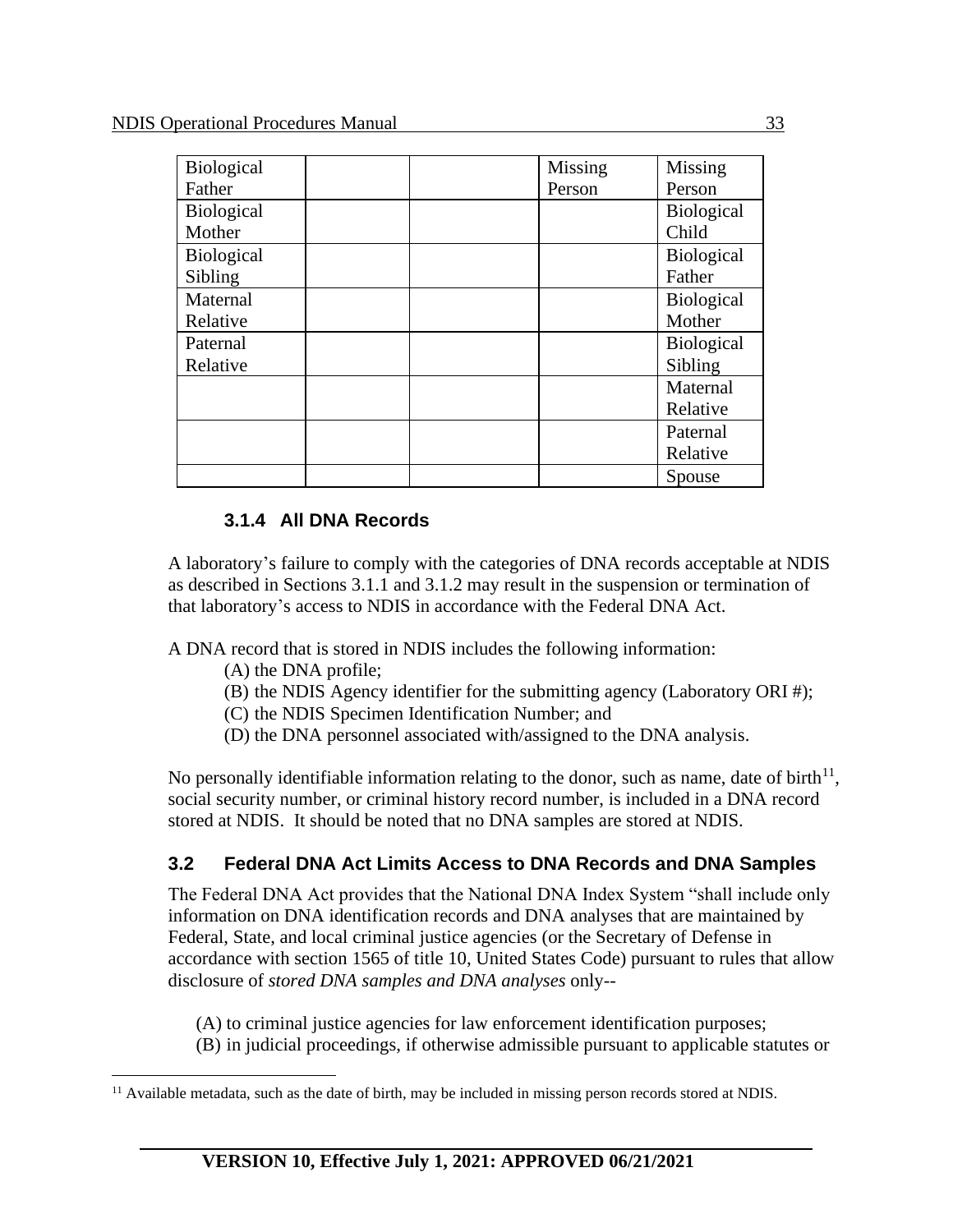rules;

- (C) for criminal defense purposes, to a defendant, who shall have access to samples and analyses performed in connection with the case in which such defendant is charged; or
- (D) if personally identifiable information is removed, for a population statistics database, for identification research and protocol development purposes, or for quality control purposes." [34 U.S.C.§12592(b)(3)]

The unauthorized disclosure of individually identifiable DNA information stored in the National Index is punishable by a fine not to exceed \$100,000 (34 U.S.C. §12593(c)(1)). Obtaining DNA samples or DNA information, without authorization, is punishable by a maximum fine of \$250,000 or imprisonment for not more than one year or both fine and imprisonment  $(34 \text{ U.S.C. } §12593(c)(2))$ . A laboratory's access to NDIS is subject to cancellation for noncompliance with these privacy requirements. The privacy requirements are applicable to NDIS participating laboratories by Federal law [34 U.S.C. §12592] and through the NDIS MOU.

The NDIS participating laboratory is responsible for compliance with the limited access and disclosure of DNA samples and DNA analyses required by the Federal DNA Act. While States may have DNA database laws that appear to permit more access to the DNA data, if that State is a participant in the National DNA Index System, the State agrees to abide by, and comply with, the more restrictive provisions contained in the Federal DNA Act by agreeing to the NDIS MOU.

The NDIS participating laboratory shall not provide access to or disclosure of DNA records that have been uploaded to NDIS to an individual, entity, agency, or laboratory that is not a criminal justice agency nor authorized to access such DNA records under the Federal DNA Act. If the NDIS participating laboratory disseminates, provides, or releases any or all of its DNA records that have been uploaded to NDIS for purposes not authorized under the Federal DNA Act or to an individual, entity, agency, or laboratory other than another NDIS participating laboratory, the NDIS participating laboratory shall notify the FBI and remove those DNA records from NDIS.

As noted in the Introduction, recommendations from the Federal DNA Advisory Board have also shaped the administration of the National DNA Index System. In the House of Representatives Judiciary Committee Report on predecessor legislation, the DNA Identification Act of 1993, the Committee explained its expectations that the DNA Advisory Board "also advise the Director on other scientific and policy questions relating to forensic applications of DNA. In particular, it would be appropriate for the Board to address: (1) the statistical, and population genetics issues that have been raised; and (2) the privacy, law enforcement and technical issues associated with the FBI's program to establish a databank of DNA profiles, known as CODIS."<sup>12</sup> Pursuant to this legislative

<sup>&</sup>lt;sup>12</sup> House Report 103-45, House of Representatives Judiciary Committee Report on the DNA Identification Act of 1993, at page 10.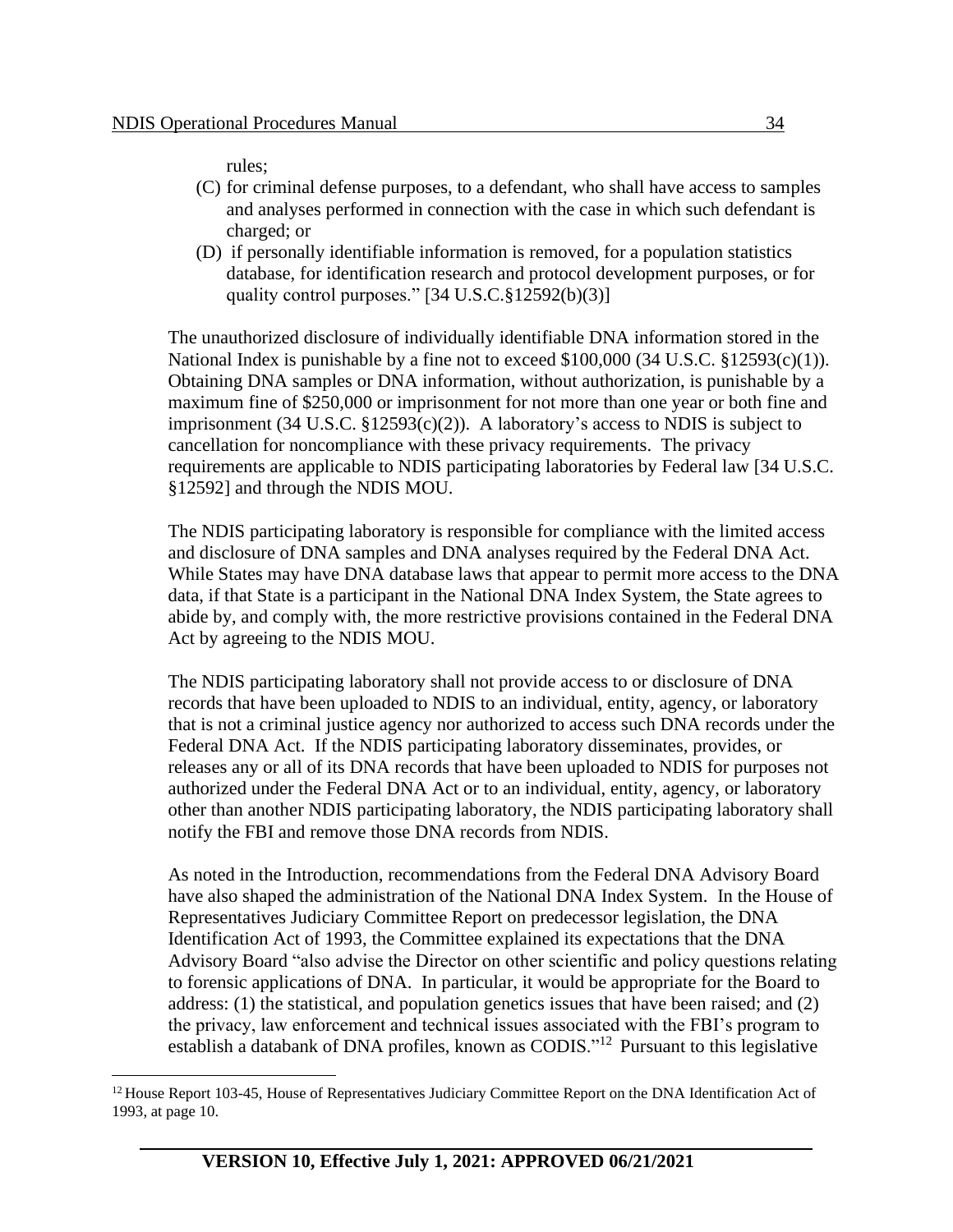direction and its charter, the DNA Advisory Board considered standards for acceptance of DNA profiles in CODIS which take account of relevant privacy, law enforcement and technical issues and endorsed the "current level of enforcement of such access and disclosure provisions by the Department of Justice and the FBI and encourages the continuation of such efforts." The DNA Advisory Board also endorsed the interpretation of the Federal DNA Act to limit access of the anonymous DNA data to criminal justice agencies for a population statistics database, forensic identification, forensic research, forensic protocol development or quality control purposes.<sup>13</sup>

NDIS participating laboratories are also responsible for complying with their applicable State law concerning access to the DNA data in their State DNA database, especially if those provisions are more restrictive than the Federal DNA Act.

### **3.2.1 FBI Quality Assurance Standards Require Confidentiality**

Standard 11 of the FBI's QAS require confidentiality for reports, case files, DNA records and databases, unless otherwise provided by Federal or State law. The QAS require that laboratories have procedures "for the release of personally identifiable information in accordance with applicable State and Federal law" and "to ensure the privacy of reports, case files, DNA records and databases." Forensic QAS Standards 11.3.3 and 11.3.1 and Databasing QAS Standard 11.3.2.

### **3.2.2 Responsibility for DNA Records**

A DNA record entered into CODIS shall be considered the exclusive property and sole responsibility of the NDIS participating laboratory that enters such record into CODIS. Pursuant to the Privacy Act Notice for NDIS, these "DNA records generated by criminal justice agencies, together with the personally identifiable information of DNA personnel, shall be retained in NDIS as long as they are substantiated by internal records of the submitting agency and are permitted either by consent, by judicial/criminal justice authority, or by Federal, State, or local law," and further, "[a]gencies granted access to NDIS are required to establish and maintain a system of controls to ensure that continued use of their DNA records in NDIS is lawfully permitted." 61 Fed. Reg. No. 139 (July 18, 1996); *see* Appendix B.

Participation in NDIS requires adherence to the Federal DNA Act, which requires that access to and disclosure of stored DNA samples and analyses be limited to the authorized purposes expressed in that law. Accordingly, NDIS participating laboratories shall not provide access to or disclosure of DNA records that have been uploaded to NDIS to an individual, entity, agency, or laboratory that is not a criminal justice agency nor authorized to access such DNA records under the Federal DNA Act. If the NDIS participating laboratory disseminates, provides, or releases any or all of its DNA records that have been uploaded to NDIS for purposes not authorized under the Federal DNA Act or to an individual, entity, agency, or laboratory other than another NDIS participating

<sup>&</sup>lt;sup>13</sup> The DNA Advisory Board's Resolution is contained in Appendix C.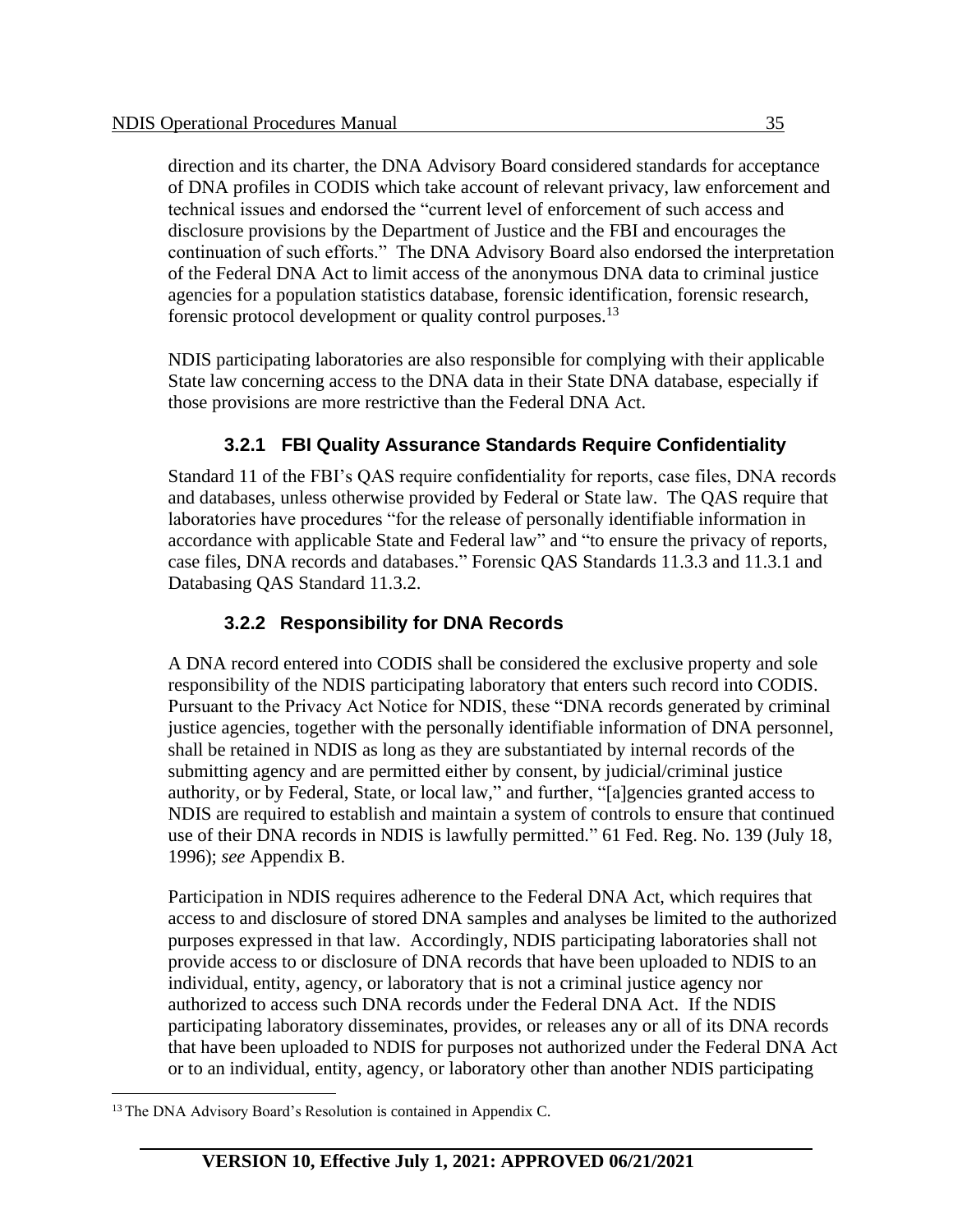laboratory, the NDIS participating laboratory shall notify the FBI and remove those DNA records from NDIS. Additionally, the generation of DNA data and/or a DNA database consisting of such DNA data for dissemination to individuals, entities, agencies or laboratories other than NDIS participating laboratories shall be considered an unauthorized use of the CODIS software.

### **3.2.3 Access by Participating Criminal Justice Agencies**

In accordance with the Federal DNA Act, disclosure of DNA records at NDIS is authorized for law enforcement identification purposes to the Federal, State and Local criminal justice agencies who participate in NDIS.

### **3.2.4 Access by Defendant to DNA Records at NDIS**

In accordance with the Federal DNA Act, a defendant may have access to the DNA samples and analyses performed in connection with his/her case. A defendant may generally have access to the forensic evidence DNA records and his/her exemplars under this provision of the DNA Act.

This provision does not authorize a defendant to access all of the DNA records in the National DNA Index. Nor does this provision authorize access to candidate matches that are not confirmed as matches and for which no personally identifiable information is released. Thus, as currently worded, the Federal DNA Act entitles a defendant to access the defendant's DNA records at NDIS as well as the forensic evidence records for the case for which the defendant is arrested, charged and/or appealing.

The FBI shall respond to requests for access to DNA records that were contributed to NDIS by a State and /or Local agency with a referral to the contributing State and/or Local agency. The FBI shall respond to a request for access to DNA records that were contributed to NDIS by the FBI, as authorized.

### **3.2.5 Access by Persons Whose DNA Records are at NDIS**

An individual may request access to his/her DNA record for the purpose of reviewing that record and/or challenging its accuracy or appropriateness for maintenance in NDIS. An individual making a request to review his/her DNA record to the FBI Freedom of Information Officer or CODIS Unit will be referred to the NDIS participating laboratory that contributed the DNA record to NDIS.

An NDIS participating laboratory is responsible for responding to requests for access to a DNA record it generated by the subject of that record once locally specified requirements are met. The FBI is responsible for responding to requests for access to FBI Laboratory– generated DNA records.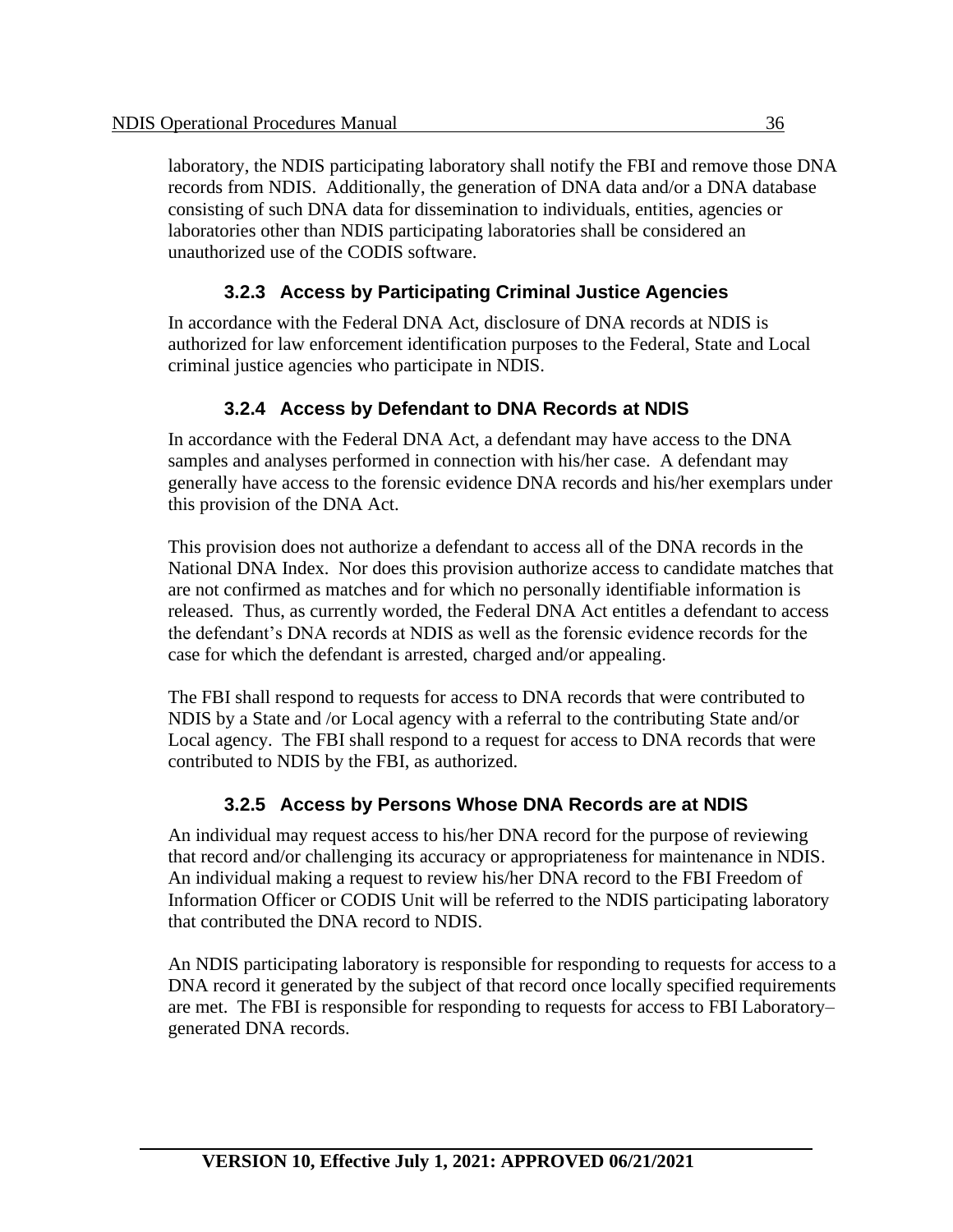#### **3.3 Linkage of DNA Record with Criminal History Record Information Not Permitted**

In accordance with the limited access and disclosure provisions of the Federal DNA Act and the NDIS Privacy Act Notice, no personally identifiable information, including criminal history record information, shall be contained in the DNA record stored at NDIS. States may include information in the criminal history record of an offender or arrestee that a DNA sample has been collected, analyzed and/or databased to the extent permitted by their State law.

# **3.4 Retention and Removal of DNA Records at NDIS**

In accordance with the NDIS Privacy Act Notice (see Appendix B), State or Local DNA records shall be maintained in NDIS as long as they are substantiated by the internal records of the NDIS participating laboratory and are allowed to be retained by Federal or State law, by judicial decree or by consent. The NDIS participating laboratory is responsible for maintaining a system of controls to ensure that DNA records are maintained and used in the Local DNA Index System (LDIS), the State DNA Index System (SDIS) and NDIS in accordance with the Federal DNA Act and applicable State law, and for NDIS, in accordance with the NDIS Privacy Act Notice.

The NDIS participating laboratory is responsible for deleting State or Local DNA records if the NDIS laboratory determines that such records are no longer lawfully permitted or appropriate for retention in the system. For example, laboratories may purge DNA case files in accordance with State and Local records retention policies; in that event, the corresponding DNA record(s) must also be removed from NDIS unless there is other supporting documentation available and being retained to support the continued inclusion of that DNA record(s) in NDIS. The NDIS Custodian also has the authority to determine that State or Local DNA records in NDIS shall be deleted and shall notify the affected NDIS participating laboratory of this determination and the basis for such deletion.

# **3.4.1 Missing Person-Related DNA Records at NDIS**

DNA samples from close biological relatives can assist in the identification of a missing person. The Federal DNA Identification Act [34 U.S.C. §12592(a)(4)] authorizes the inclusion of DNA records from "analyses of DNA samples voluntarily contributed from relatives of missing persons." Accordingly, relatives of missing persons (see Table 1 for applicable specimen categories) may voluntarily contribute reference DNA samples to identify a missing person. In order for the biological relative reference DNA sample to be eligible for upload to and searching at NDIS, the biological relative shall voluntarily provide a DNA reference sample and document that voluntariness by signing a consent form in the presence of law enforcement. DNA records developed from relatives of missing person DNA samples shall only be searched against the Unidentified Human (Remains) Index (see Section 5.1 of this Manual) and not against the Forensic or Offender Indexes.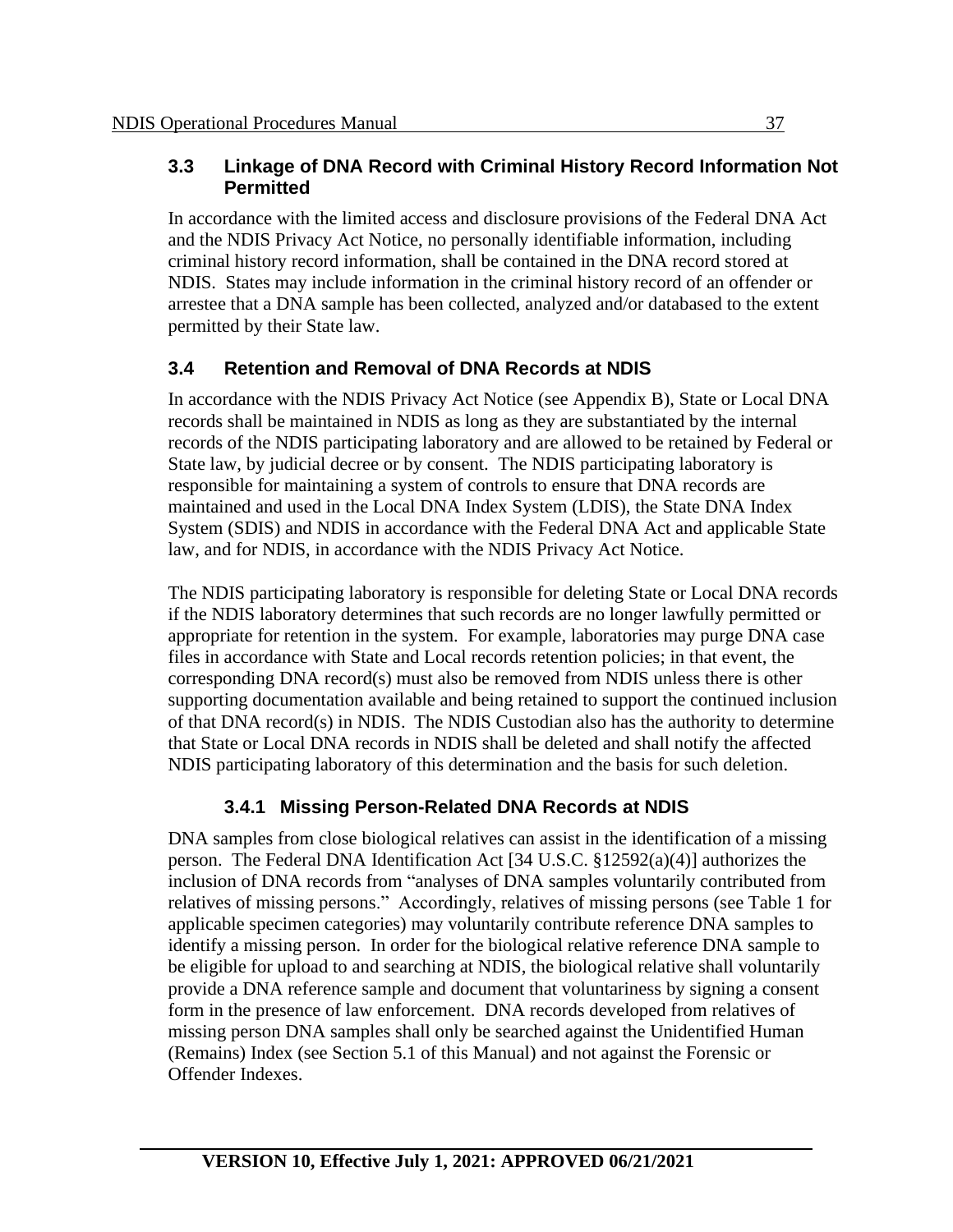Law enforcement agencies, involved in an active missing person case (case in which a missing person report has been filed), are encouraged to collect reference DNA samples from two or more close biological relatives of such missing person (also referred to as family reference samples). For the DNA record to be searched at NDIS, law enforcement shall be involved in the collection of a DNA sample from the relative of a missing person and the law enforcement agency/representative shall document the voluntariness of the submission of such DNA sample through an appropriate consent agreement/form. The consent agreement/form documents that the DNA sample(s) was voluntarily contributed as required by the Federal DNA Act. Law enforcement shall verify the identity of the close biological relative providing the DNA sample (e.g., through presentation of an appropriate government-issued identification card).

Family reference DNA samples that are submitted by law enforcement agencies without the appropriate documentation shall not be acceptable for upload to, and searching at, NDIS.

# **3.4.1.1 Removal of Relative of Missing Person DNA Record**

The NDIS participating laboratory is responsible for removing the DNA record of a relative of a missing person under the following circumstances: (1) if the missing person corresponding to this reference sample has been identified; or (2) if the individual voluntarily providing the reference sample is determined not to be related to the missing person; or (3) if the individual who voluntarily provided the reference sample requests in writing that it be removed.

The DNA record of a spouse shall be removed from NDIS if the missing person corresponding to this reference sample has been identified subject to the provisions listed above.

If the missing person is identified to a set of partial remains, the relative's DNA record may remain at NDIS to facilitate identification of other remains.

#### **3.5 Expungement**

For purposes of this Chapter, expungement refers to the deletion of a DNA profile at the State and/or national index levels in response to the following: (1) for convicted offenders, a court order that has overturned a convicted offender's conviction for the qualifying offense; and (2) for arrestees, a court order documenting that the qualifying arrest charge(s) were dismissed or resulted in acquittal, or no charges were filed within the applicable time period or a requirement for removal by the laboratory when the qualifying arrest charge(s) are dismissed, resulted in acquittal, or no charges were filed within the applicable time period.

A State forensic laboratory is responsible for performing expungements; provided, however, a Local forensic laboratory may perform expungements in the event that the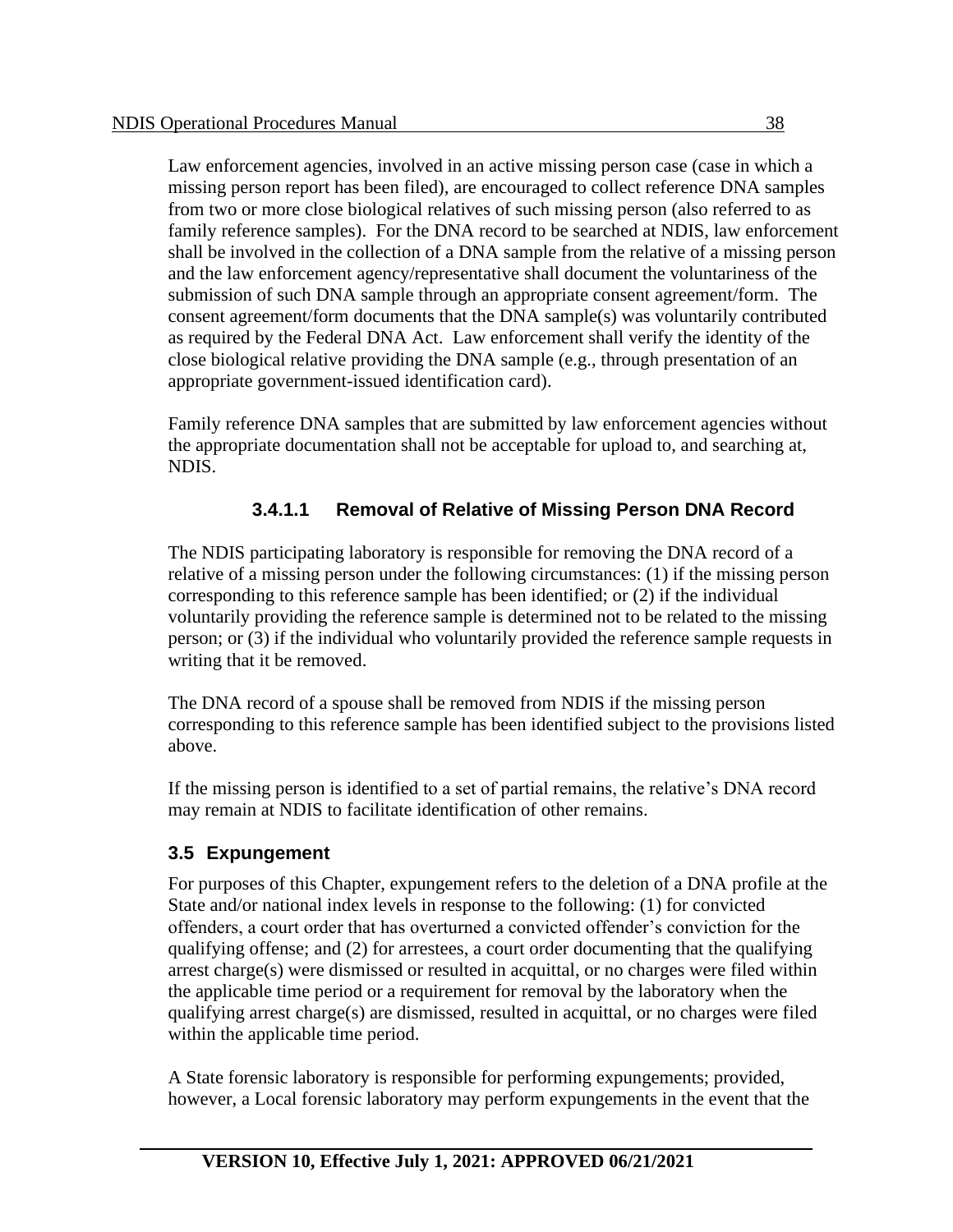Local laboratory has been designated as the lead agency for the analysis and databasing of convicted offender, arrestee, detainee or other Legal Index DNA records.

# **3.5.1 Expunging a DNA Record**

A DNA record may be expunged in response to a court order or in accordance with the requirements of Federal law as described above. Once it has been determined that a DNA record must be expunged from NDIS, the State CODIS Administrator is responsible for deleting the DNA record using the CODIS software and executing a data upload, which will result in the deletion of the DNA record from the SDIS and NDIS databases.

If a State is required by law or procedure to document that the DNA record has been properly expunged, the CODIS generated delete report shall serve as such documentation. If the DNA record has not been deleted, the State shall contact the NDIS Custodian and request a manual deletion of the DNA record.

# **3.5.2 Expunging a Matched DNA Record**

If a State expunges a DNA record, other than a forensic unknown, forensic mixture or forensic partial, that has generated an interstate candidate match, it is the responsibility of the State expunging the DNA record to notify any other laboratory(ies) involved in the candidate match that an expungement is being performed.

The NDIS Custodian is responsible for deleting all candidate matches associated with the DNA record from NDIS upon notification from the State.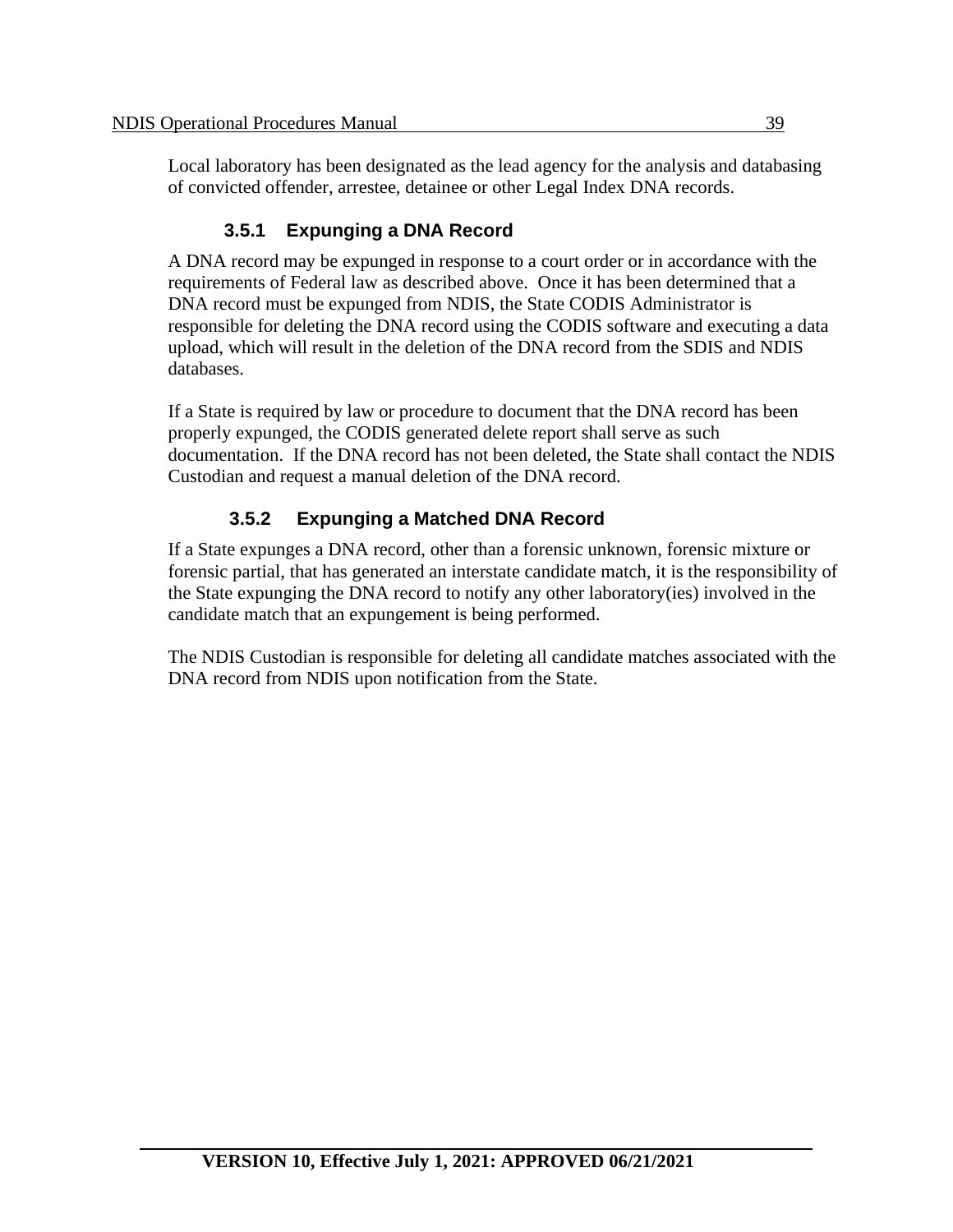# **Chapter 4.0 NDIS Acceptance Standards and Procedures**

#### **4.1 Compliance with Federal DNA Act Required for DNA Records Uploaded to NDIS**

All DNA records uploaded to NDIS by NDIS participating laboratories shall be generated in accordance with the requirements of the Federal DNA Identification Act including, but not limited to, accreditation, audits, *Quality Assurance Standards* and limited access and disclosure.

Compliance with the FBI Director's *Quality Assurance Standards* shall be demonstrated by completion of an external QAS audit in accordance with the Federal DNA Act that includes a review of the STR and/or sequencing<sup>14</sup> analysis of forensic casework, missing person-related cases and/or databasing samples. For laboratories seeking to participate in NDIS, the DNA records generated prior to the laboratory's completion of an external QAS audit shall not be eligible for upload to NDIS. If approved by the NDIS Custodian, DNA records generated by a laboratory seeking to participate in NDIS between the period of its external QAS audit and the successful completion of the NDIS Audit Review process will be eligible for upload to NDIS.

Laboratories shall comply with the QAS in effect at the time that the DNA record is generated.

## **4.1.1 Use of Vendor Laboratory**

An NDIS participating laboratory using a vendor laboratory for the analysis of DNA samples shall ensure that it and the vendor laboratory comply with Standard 17 of the FBI's QAS.

A DNA record entered into CODIS shall be considered the exclusive property and sole responsibility of the NDIS participating laboratory that enters such record into CODIS. An NDIS participating laboratory shall be responsible for the review in accordance with QAS Standard 17 of DNA records generated by a vendor laboratory (ownership review).

## **4.2 Standards for Acceptance of PCR DNA Records at NDIS**

PCR DNA records submitted to NDIS shall be generated in accordance with Standard 9 of the QAS. All PCR DNA records offered to NDIS shall be associated with the controls and standards required by QAS Standards 9.4 (Databasing) and 9.5 (Forensic).

<sup>&</sup>lt;sup>14</sup> For purposes of this Manual, sequencing includes mtDNA and next generation sequencing of the required STR loci.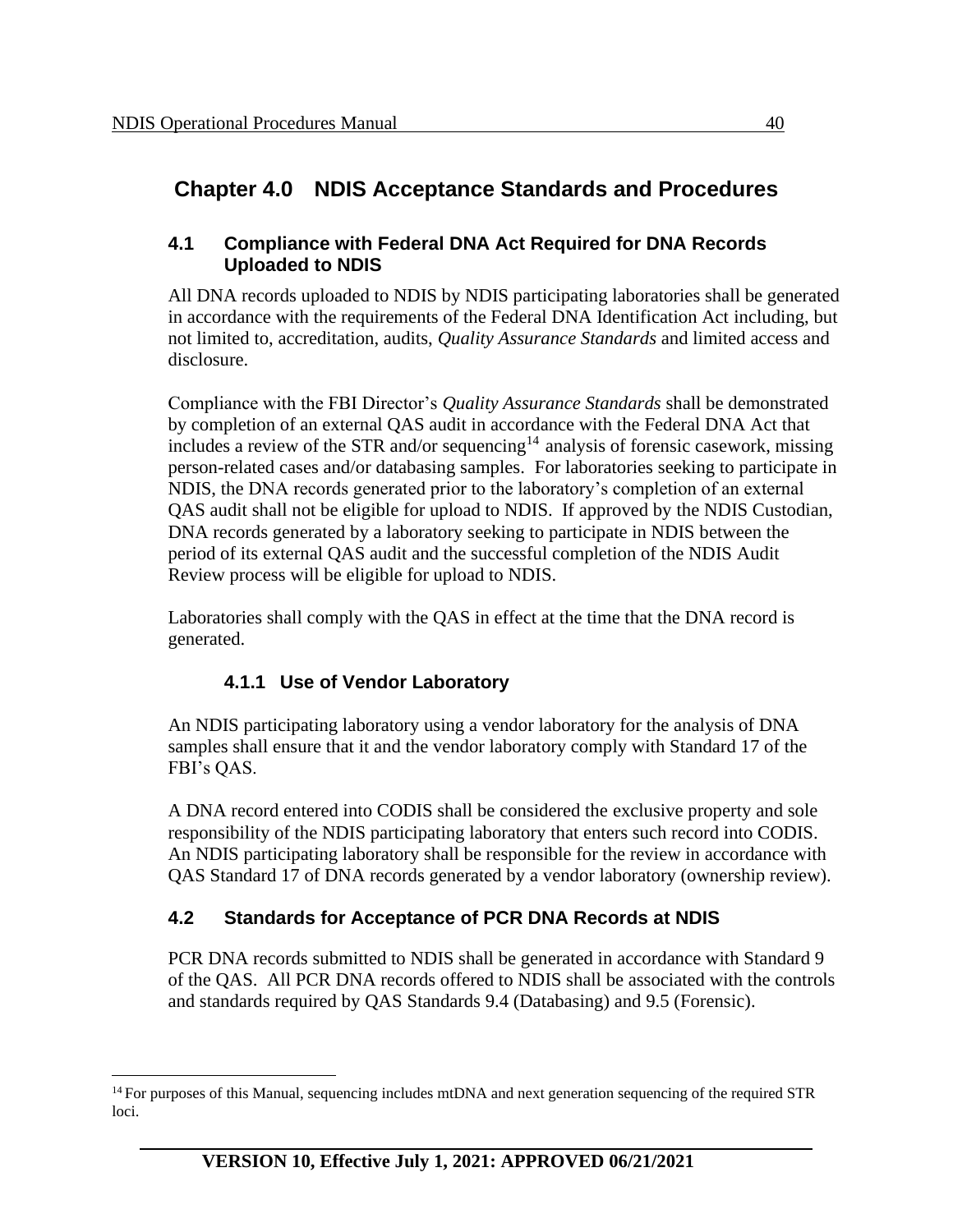Only PCR DNA records generated from the analysis of NDIS Accepted PCR Kits (see Appendix E) shall be accepted at NDIS.

DNA records submitted to NDIS shall contain the required CODIS Core Loci specified in Section 4.2.2. As of January 1, 2017, the minimum number of loci required for the Offender category (includes Convicted Offender, Arrestee, Detainee, Legal and Multiallelic Offender) is the 20 CODIS Core Loci and for the Relatives of Missing Person category is the 20 CODIS Core Loci and Amelogenin. In addition, as of January 1, 2017, an analysis of all 20 CODIS Core Loci shall be attempted for Forensic Samples (includes Forensic Unknown, Forensic Mixture and Forensic Partial). However, in light of the large number of DNA records already maintained at NDIS having the 13 Original CODIS Core Loci, searches will be based upon the Original CODIS Core Loci followed by the evaluation of additional loci (such as the new seven loci in the CODIS Core Loci) to effectively "filter" matches. Based upon this searching strategy, the following interpretation rules are applicable.

#### **4.2.1 Interpretation of DNA Records**

- 4.2.1.1 DNA records submitted to NDIS shall be interpretable. In accordance with the validation studies performed by and the standard operating procedures of the NDIS participating laboratory, any data used to make an exclusion can be included in the DNA record submitted to NDIS.
- 4.2.1.2 Database and reference samples shall be accurate and complete for the CODIS Core Loci; good faith efforts shall be made to obtain results for each locus and to enter all of the results as part of the DNA profile.
- 4.2.1.3 A forensic unknown, forensic mixture or forensic partial DNA record submitted to NDIS shall originate from and/or be associated with a crime scene; the source of which is attributable to a putative perpetrator. For purposes of NDIS eligibility, an item taken directly from a suspect or the suspect's possession (e.g., home, car, backpack) shall not be considered a forensic sample.
- 4.2.1.4 A forensic unknown DNA record originating from a single source (or a fully deduced profile originating from a mixture) submitted to NDIS having all 13 Original CODIS Core Loci shall not have more than 3 alleles at one locus while the remaining loci can have up to 2 alleles.
- 4.2.1.5 A forensic mixture DNA record submitted to NDIS shall not have more than 4 alleles at any locus.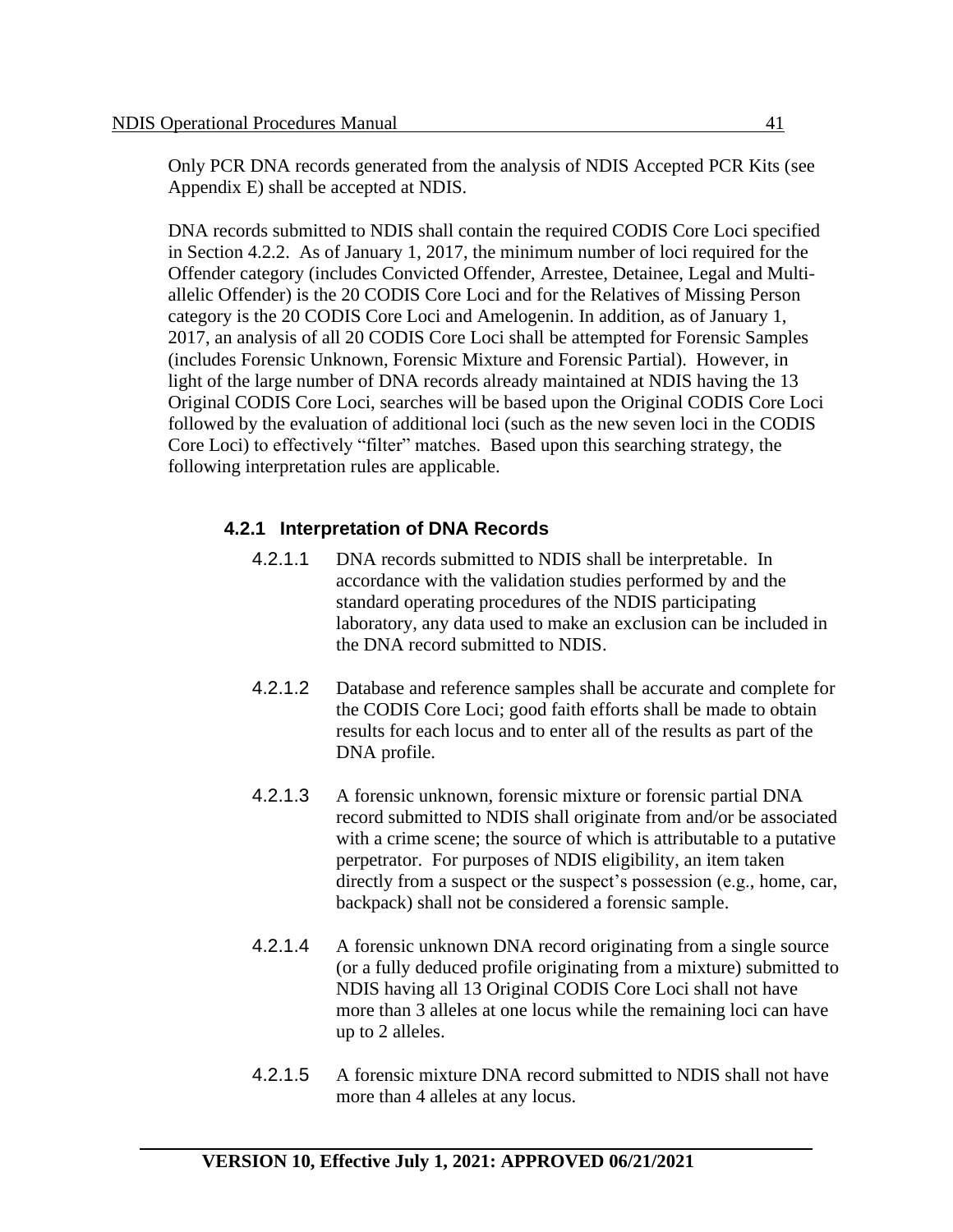- 4.2.1.6 A forensic partial DNA record originating from a single source (or a fully deduced profile originating from a mixture) with either locus or allelic dropout at any of the 13 Original CODIS Core Loci submitted to NDIS shall not have more than 3 alleles at one locus while the remaining loci can have up to 2 alleles.
- 4.2.1.7 Forensic mixture and forensic partial DNA records submitted to NDIS shall be reviewed by the submitting laboratory to ensure the DNA records have a minimum of 8 of the Original CODIS Core Loci and satisfy a statistical threshold for match rarity of one in ten million at moderate stringency (moderate match estimate).
- 4.2.1.8 A laboratory submitting a DNA record to the Forensic, Forensic Mixture, or Forensic Partial Indexes at NDIS that is derived from forensic evidence, shall only offer those alleles that are attributed to the putative perpetrator(s). Alleles derived from forensic DNA records that are unambiguously attributed to a victim or individuals other than the perpetrator(s), such as an elimination sample, shall not be offered to NDIS.
- 4.2.1.9 Composite DNA records may be submitted to NDIS.
- 4.2.1.10 DNA records developed with Enhanced Detection Methods validated in accordance with the QAS and SWGDAM Guidelines for STR Enhanced Detection Methods (available at [www.swgdam.org\)](http://www.swgdam.org/) may be submitted to NDIS: provided, however, that only DNA records developed from unidentified human remains and other single source samples from missing person investigations or mass disasters using Low Template or Low Copy DNA Analysis validated in accordance with the QAS and SWGDAM Guidelines for STR Enhanced Detection Methods may be submitted to NDIS. No other DNA records developed using Low Template or Low Copy DNA Analysis shall be submitted to NDIS.
- 4.2.1.11 Forensic DNA records generated through the use of a probabilistic genotyping system validated in accordance with the QAS and SWGDAM Guidelines for the Validation of Probabilistic Genotyping Systems and interpreted by a DNA analyst pursuant to the QAS may be submitted to NDIS.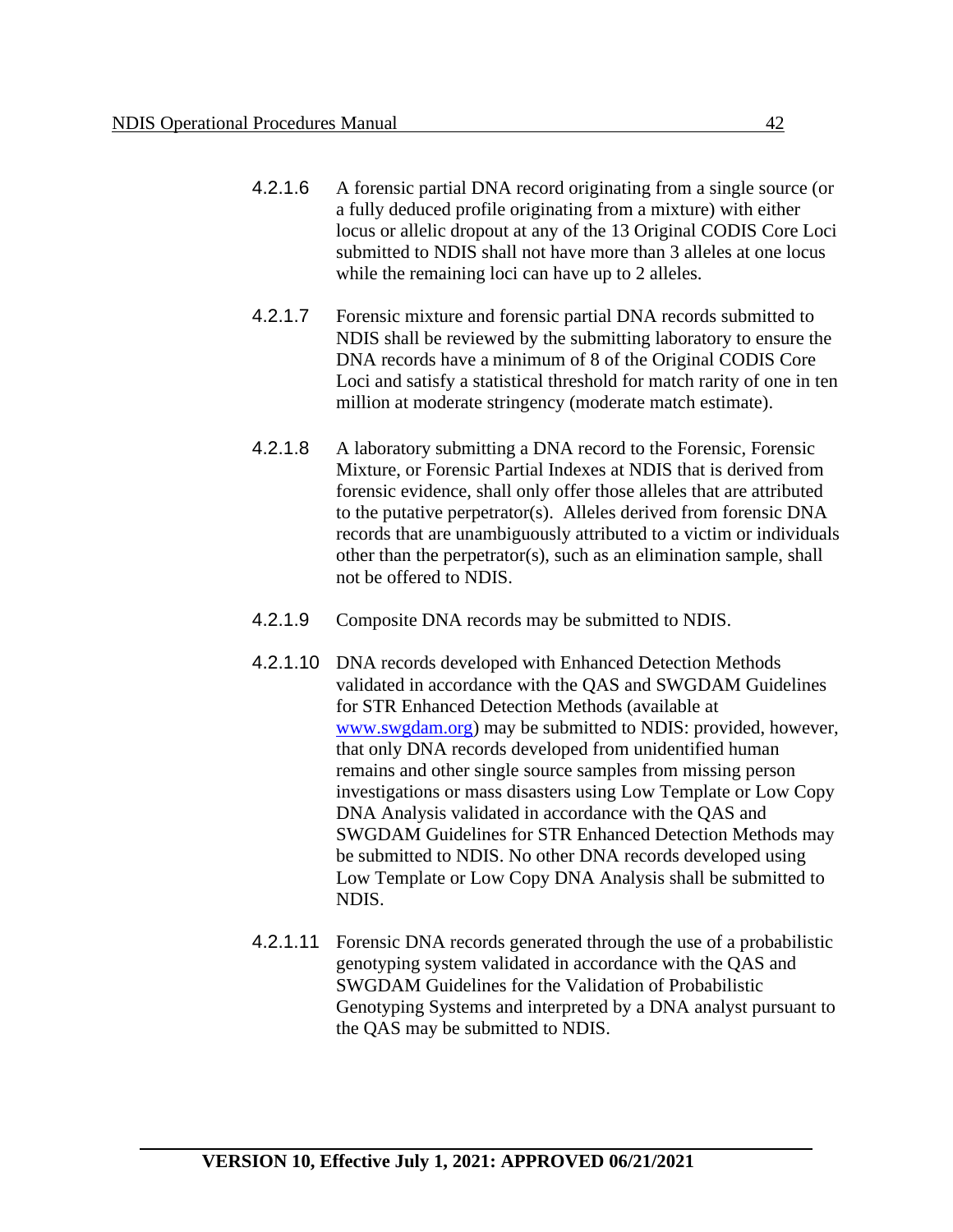#### **4.2.2 Required and Acceptable PCR Loci**

The searching of DNA records in NDIS derived from offender (convicted offender, arrestee, detainee, multi-allelic offenders and Legal Index specimens), forensic samples (forensic, forensic mixture, forensic partial), missing person, relatives of missing person, and unidentified human remains require interpretable and conclusive results for a minimum number of required PCR loci.

The CODIS Core Loci are those loci required for upload to the National DNA Index System and consist of the following 20 loci: CSF1PO, FGA, TH01, TPOX, vWA, D3S1358, D5S818, D7S820, D8S1179, D13S317, D16S539, D18S51, D21S11, D1S1656, D2S441, D2S1338, D10S1248, D12S391, D19S433 and D22S1045. Appendix D lists all loci required and accepted at NDIS. Loci listed in Appendix D as acceptable shall be accepted for DNA records containing the required minimum number of CODIS Core Loci. The accepted loci may be uploaded to NDIS and used in generating search results.

The addition of new PCR loci accepted at NDIS are subject to the approval of the NDIS Custodian. Additionally, any modification of the CODIS Core Loci shall be preceded by the FBI providing notice to Congress six months in advance of any such addition in accordance with Federal law [P.L. 108-405, §203(f)]. Applications for the addition of new loci to the PCR loci accepted at NDIS may be submitted to the NDIS Custodian by a NDIS participating laboratory in accordance with Appendix F.

## **4.2.3 Acceptable PCR Kits**

The PCR Kits accepted at NDIS are listed in Appendix E.

Applications for the approval of a new or modified PCR kit shall be submitted by an NDIS participating laboratory to the NDIS Custodian in accordance with Appendix F.

## **4.2.4 Format for Offering PCR Profiles to NDIS**

- 4.2.4.1 The DNA result from each locus will be in the form "p,q" for heterozygotes and mixtures (in ascending order) and "p,p" or "p" for homozygotes.
- 4.2.4.2 Alleles below or above the allelic ladder are entered as < (lowest allele) or  $>$  (highest allele), respectively.
- 4.2.4.3 Alleles shall be entered according to their relative base pair size even if they are between designated points on the allelic ladder.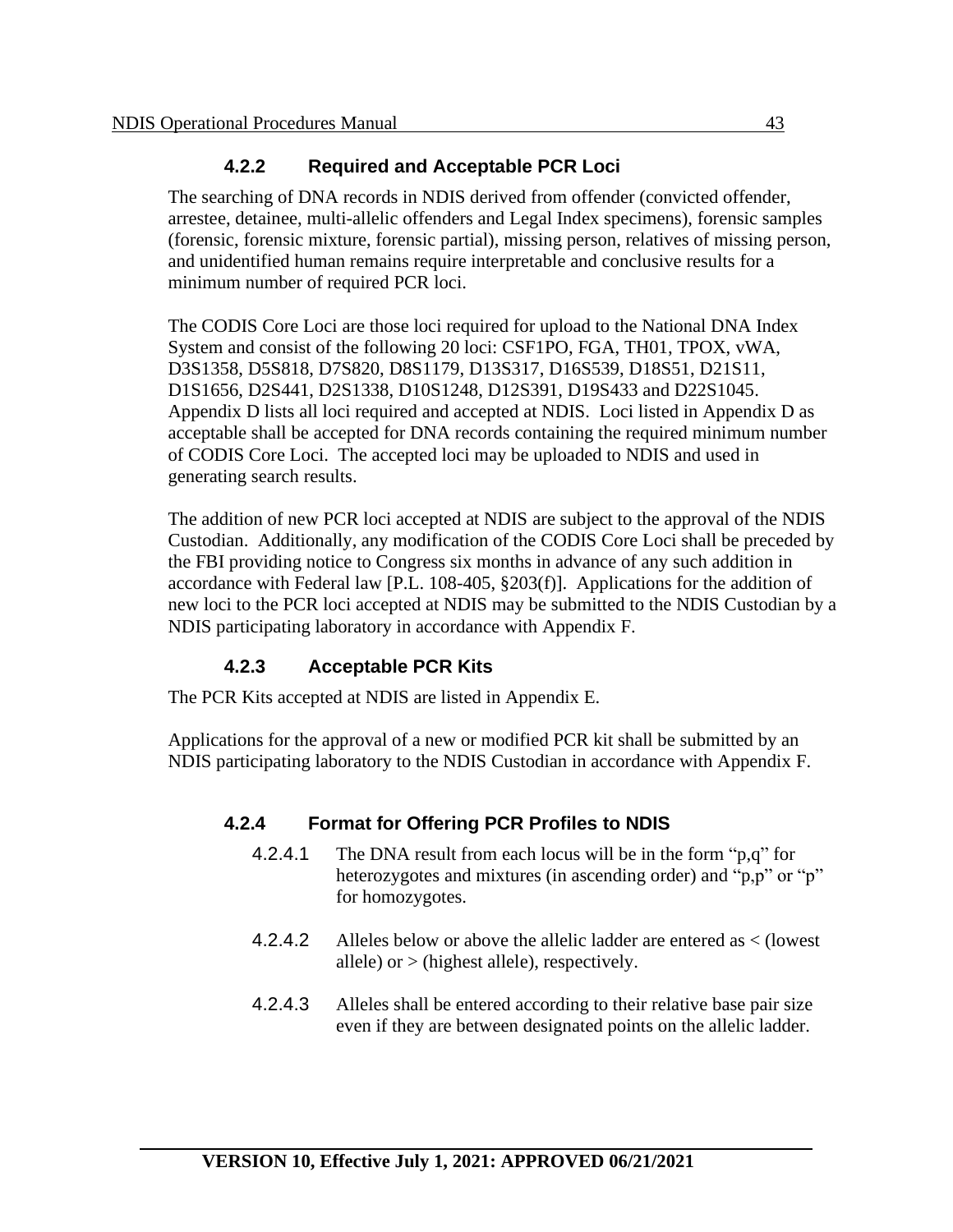#### **4.3 Standards for Acceptance of Mitochondrial DNA Records at NDIS**

Mitochondrial (mt) DNA records submitted to NDIS shall be generated in accordance with the *SWGDAM Interpretation Guidelines for Mitochondrial DNA Analysis by Forensic DNA Testing Laboratories* (mtDNA Interpretation Guidelines) available at [www.swgdam.org.](http://www.swgdam.org/) Only DNA data relating to the mtDNA control region shall be uploaded, stored and searched at NDIS. All mtDNA records offered to NDIS shall follow the SWGDAM Nomenclature Rules described in Section 2.3.3 of the mtDNA Interpretation Guidelines.

#### **4.4 Standards for Acceptance of Next Generation Sequencing DNA Records at NDIS**

Effective May 1, 2019, next generation sequencing (NGS) DNA records submitted to NDIS shall be generated in accordance with the *Addendum to "SWGDAM Interpretation Guidelines for Autosomal STR Typing by Forensic DNA Testing Laboratories" to Address Next Generation Sequencing,* the *SWGDAM Interpretation Guidelines for Mitochondrial DNA Analysis by Forensic DNA Testing Laboratories,* and the *SWGDAM Validation Guidelines for DNA Analysis Methods* available at [www.swgdam.org.](http://www.swgdam.org/) All NGS DNA records offered to NDIS shall follow SWGDAM interpretation and validation guidelines.

Next generation sequencing kits produce DNA results that include the CODIS Core Short Tandem Repeat (STR) Loci, in addition to new STR loci, Y chromosomal STRs (Y STRs), X chromosomal STRs (X STRs), mtDNA, and identity Single Nucleotide Polymorphisms (SNPs). The CODIS software is not capable of storing, searching, or maintaining information on X STRs or identity  $SNPs^{15}$  and thus, any DNA results generated on X STRs or identity SNPs shall not be entered into NDIS. Only DNA records relating to the required CODIS Core Loci and NDIS accepted loci as specified in Appendix D shall be uploaded, stored and searched at NDIS.<sup>16</sup>

# **4.5 Standards for the Use of Expert Systems**

An NDIS participating laboratory may use an Expert System approved by the FBI to generate offender and/or known reference DNA records that are eligible for upload to NDIS in accordance with the requirements of this section.

<sup>&</sup>lt;sup>15</sup> While X STRs and identity SNPs cannot be stored, searched or maintained at NDIS at this time, this does not preclude the FBI from revisiting this issue in the future. This also applies to additional STR and Y STR data generated by NGS kits that is not required or accepted at NDIS at this time; this does not preclude the FBI from revisiting those loci in the future.

<sup>&</sup>lt;sup>16</sup> In accordance with applicable State laws and procedures, States may store and retain additional STR and Y STR loci generated by an NGS kit at SDIS and LDIS.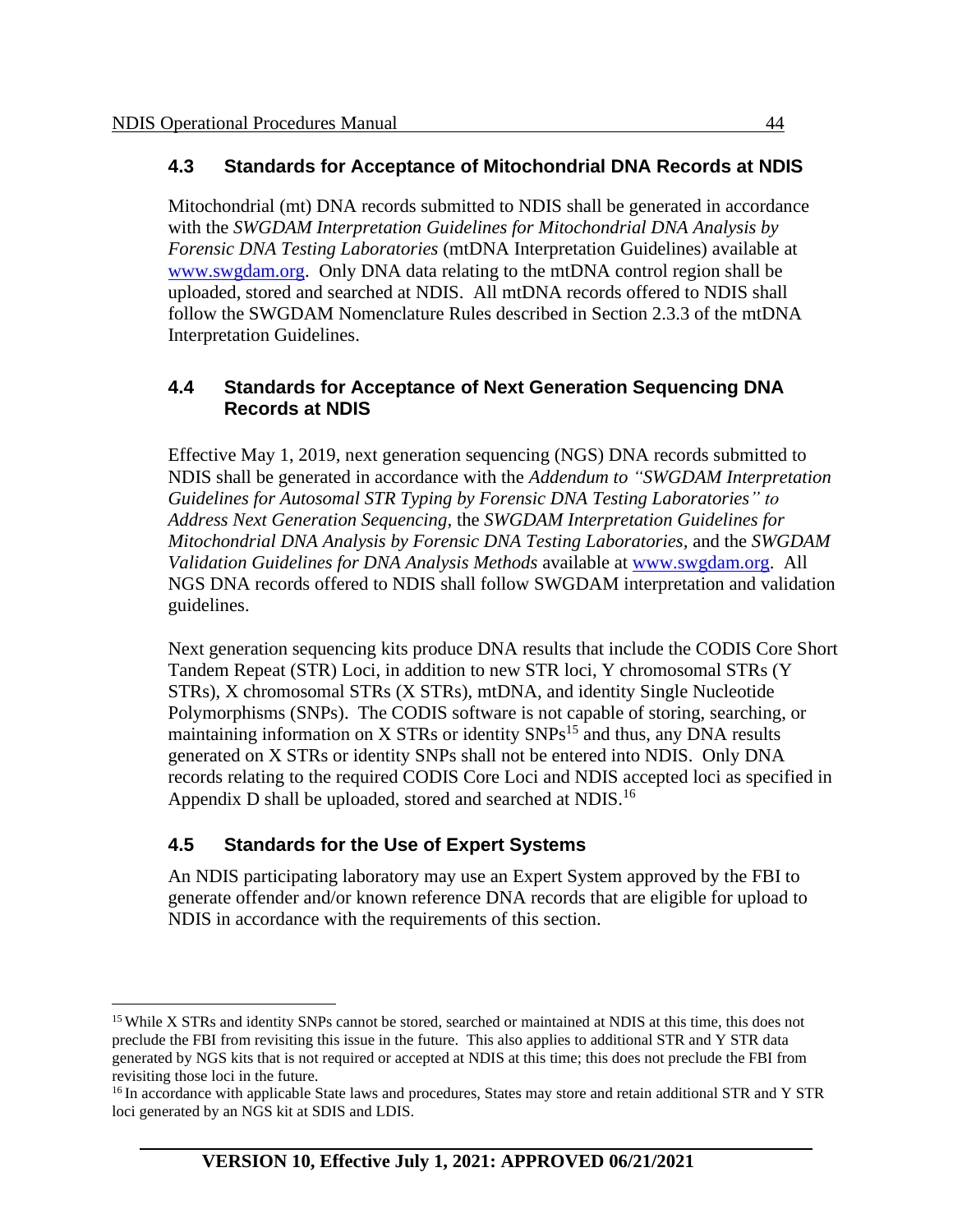#### **4.5.1 Definition**

An Expert System is a software program or set of software programs that meets all of the following criteria:

- 1. The NDIS laboratory intends to use the system to replace one or both of the technical review processes defined in Section 12.2 of the FBI's *Quality Assurance Standards for DNA Databasing Laboratories*; 17
- 2. The system performs all of the following functions without human participation<sup>18</sup>:
	- i. Identifies peaks/bands $19$
	- ii. Assigns alleles
	- iii. Ensures data meet laboratory-defined quality checks including, at a minimum, validating positive and negative controls and ladders; ensures alleles from overlapping loci are concordant (when applicable); ensures acceptable RFU values, and ensures acceptable peak height/area ratios.
	- iv. Describes the rationale behind software decisions (e.g., Why a peak wasn't considered an allele; etc.)<sup>20</sup>;
- 3. The system does not make incorrect allele calls in those cases where the results are classified as "Accept" (i.e., the data can be entered directly into CODIS without manual review). $21$

## **4.5.2 Approval of Expert Systems for Use at NDIS**

Requests for approval of an Expert System used for the review of offender and/or known reference samples shall be submitted by the NDIS participating laboratory<sup>22</sup> to the NDIS

<sup>18</sup> As soon as a human is inserted into one of these steps, all downstream steps have the potential for human participation. If human interpretation occurs while identifying peaks, then that step, and all subsequent steps, require manual review as specified in Section 12.2 of the FBI's *Quality Assurance Standards for DNA Databasing Laboratories*. For example, opening a file using a software program is generally not considered human participation unless it is opening Genotyper in non-locked mode because alleles can inadvertently be clicked on or off.

<sup>&</sup>lt;sup>17</sup> The NDIS laboratory is not required to comply with these requirements if the laboratory does not intend to use the Expert System to replace the manual review.

 $19$  One of the functions of the Expert System is to flag peak(s) that contain one or more anomalies for an analyst's review. Accordingly, the review of such a flagged peak by an analyst will only be considered human interpretation/participation if the analyst modifies the allele assignments made by the Expert System.

 $20$  It is important that each decision made by the Expert System is electronically documented.

<sup>&</sup>lt;sup>21</sup> The primary consideration for an NDIS approved Expert System is that profiles (or alleles) documented as

<sup>&</sup>quot;Accept" are always correct. Therefore, an Expert System that cannot interpret stutter (or any other data interpretation challenge) could be approved for use at NDIS, provided that profiles with stutter are never classified as "Accept". This is a subtle but important distinction. An Expert System does not have to automatically call alleles for all of the types of challenges – but it shall recognize those situations where it is incapable of making an interpretation.

<sup>&</sup>lt;sup>22</sup> The NDIS participating laboratory shall sponsor the approval of Expert Systems used by private laboratories (e.g., vendors that provide DNA analyses services to states under contract). In these cases it is expected that the Expert System is either: 1) proprietary to the vendor; or 2) a commercial product that is only being used by the vendor. The NDIS laboratory shall perform an ownership review as required by Standard 17 of the Quality Assurance Standards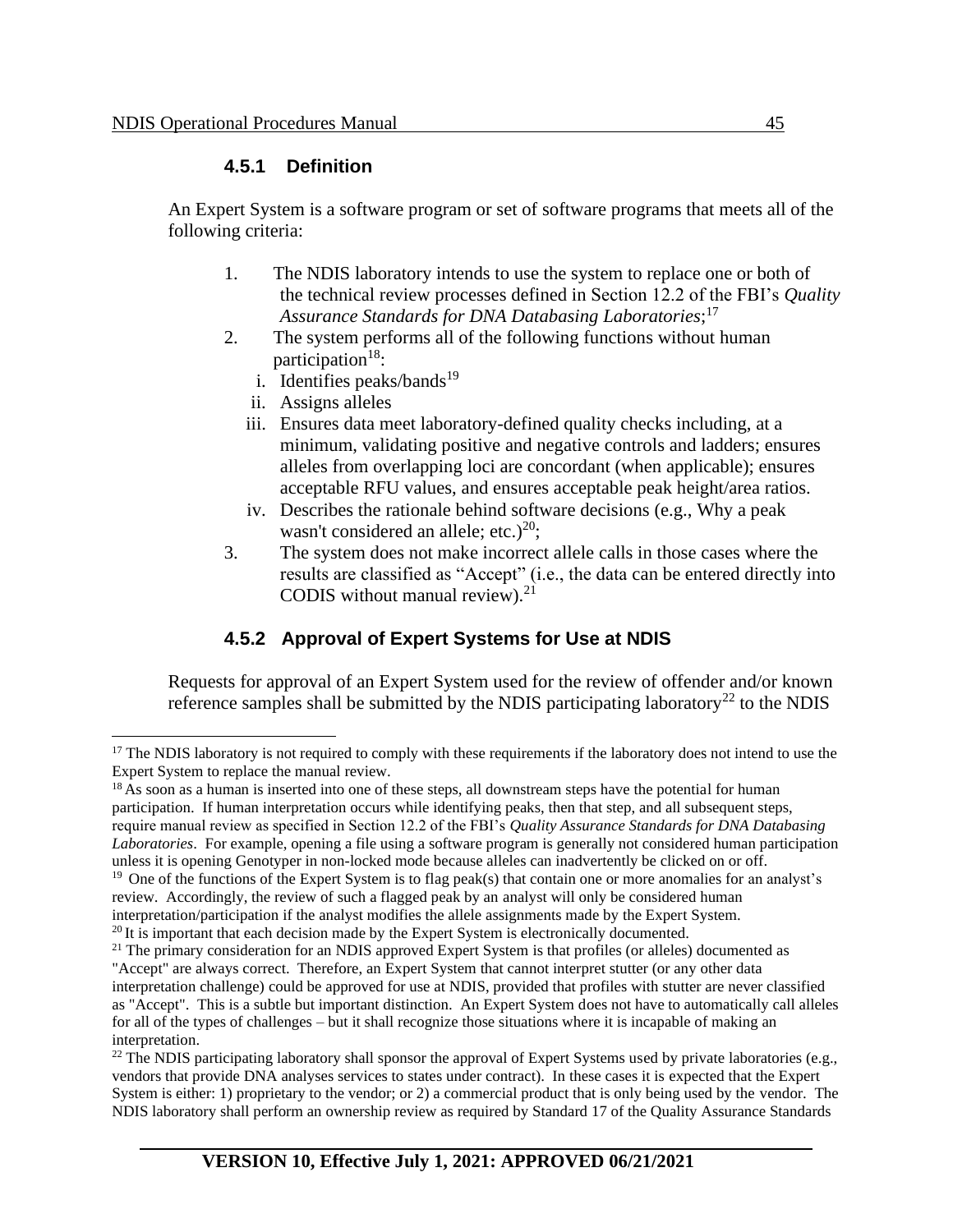Custodian.

Developmental validation shall be conducted on all Expert Systems that have not been previously approved by NDIS. Expert Systems currently approved for use at NDIS $^{23}$  are listed below:

| <b>NDIS Approved Expert Systems</b> |
|-------------------------------------|
| GeneMapper®ID                       |
| GeneMapper®ID- $X$                  |
| GeneMarker <sup>®</sup> HID         |
| i-Cubed™                            |
| OSIRIS <sup>24</sup>                |
| TrueAllele™                         |

Internal validation shall be performed on any of the NDIS approved Expert Systems specified above in accordance with Section 4.5.4. The internally validated Expert System settings shall be submitted to the NDIS Custodian for approval prior to implementation by the NDIS participating laboratory, except that an NDIS participating laboratory using an NDIS approved Rapid DNA System (as listed in Section 4.6.2) is not required to perform an internal validation of the Expert System being used by the NDIS approved Rapid DNA System. The internal validation of an Expert System shall be specific for each of the following: software, instrument<sup>25</sup>, and DNA typing kit. Please contact the NDIS Custodian for information on submission requirements.

#### **4.5.3 Developmental Validation Criteria**

Requests for the approval of an Expert System not listed in Section 4.5.2 shall be reviewed and evaluated by a panel designated by the FBI who shall consider the criteria listed below, to the extent appropriate, in determining whether to approve an Expert System. NDIS laboratories submitting a request for approval shall address the following criteria and include supporting documentation to facilitate the review and evaluation.

> 4.5.3.1 The NDIS laboratory shall perform and complete the appropriate components of a developmental validation in accordance with

for the data generated by the vendor laboratory. That ownership review may be completed by an NDIS approved Expert System.

<sup>&</sup>lt;sup>23</sup> Please refer to the CODIS and NDIS Fact Sheet at [http://www.fbi.gov/about-us/lab/biometric](http://www.fbi.gov/about-us/lab/biometric-analysis/codis/codis-and-ndis-fact-sheet)[analysis/codis/codis-and-ndis-fact-sheet](http://www.fbi.gov/about-us/lab/biometric-analysis/codis/codis-and-ndis-fact-sheet) for a current list of approved Expert Systems.

<sup>&</sup>lt;sup>24</sup> Open Source Independent Review and Interpretation System (OSIRIS)

<sup>&</sup>lt;sup>25</sup> For purposes of Expert System validation, instrument refers to the STR typing instrument, such as  $310, 3100$ ,

<sup>3130</sup> or 3500. A change in the instrument model used by the laboratory, for example, replacing a 3130 instrument with a 3500 instrument, will require an internal validation in accordance with this Chapter.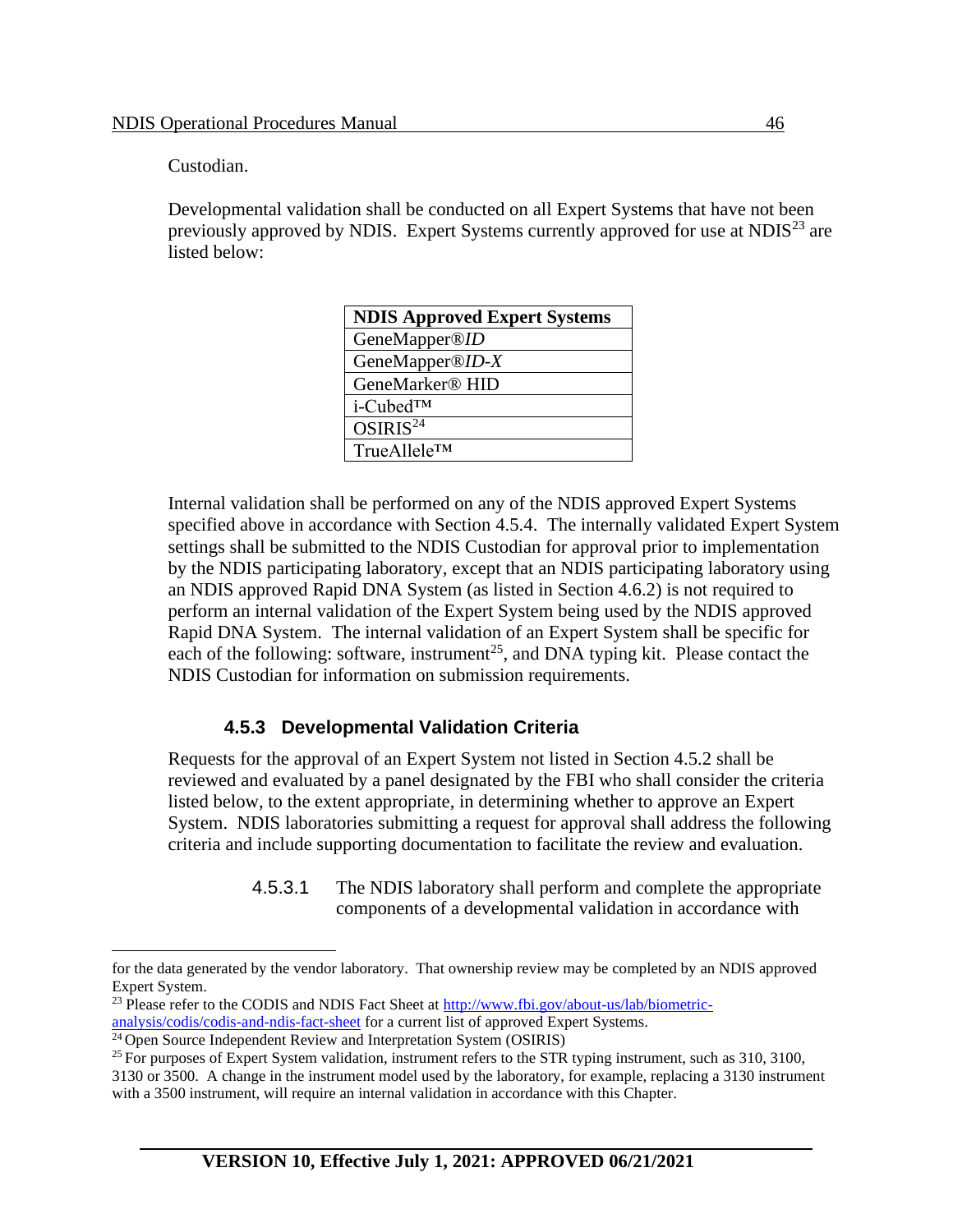Standard 8.9 of the FBI's *Quality Assurance Standards for DNA Databasing Laboratories (*Databasing QAS*)*. The laboratory shall perform the required validation using employees of their laboratory who are not provided by or affiliated with the Expert System vendor.

- 4.5.3.1.1 Validation shall include studies to demonstrate accuracy, precision, and reproducibility.
- 4.5.3.1.2 The NDIS laboratory shall provide a copy of its complete validation documents with the request for data review and evaluation.
- 4.5.3.1.3 At least 200 unique samples shall be analyzed to establish the rules and thresholds for the software (calibration set). For purposes of the submission, a "sample" shall mean a genotype resulting from the analysis of one DNA specimen from one person. The calibration set should contain a mixture of good quality and challenge samples routinely encountered in DNA analysis.
- 4.5.3.1.4 The initial 200 unique calibration samples shall be re-run and evaluated with each trial.
- 4.5.3.1.5 The software review procedure shall be documented.
- 4.5.3.2 A concordance study of a minimum of 1,000 unique samples shall be performed to demonstrate that the system performs as well as, or better than, the current system used by the NDIS laboratory.<sup>26,27</sup> The 200 unique calibration samples described in Section 4.5.3.1.3 shall not be included in the samples required for the concordance study; this means that a total of 1,200 unique samples shall be included in the data provided in the submission to the NDIS Custodian.
	- 4.5.3.2.1 Using data from the concordance and/or calibration study, the NDIS laboratory shall demonstrate that the Expert System does not incorrectly document alleles as "Accept". The NDIS laboratory shall test the Expert System in accordance with the requirements specified by the NDIS Custodian for submission, and provide appropriate

<sup>&</sup>lt;sup>26</sup> It is expected that the laboratory conducting the concordance study provides all of the samples (the concordance set) used in the study. However, in the case of outsourced DNA data, the concordance set may consist of samples submitted and approved by one or more states, provided the analytical methods and interpretation guidelines used by the vendor will be the same for all samples included in the study.

 $27$  The 1,000 samples represent the qualifying test for the Expert System.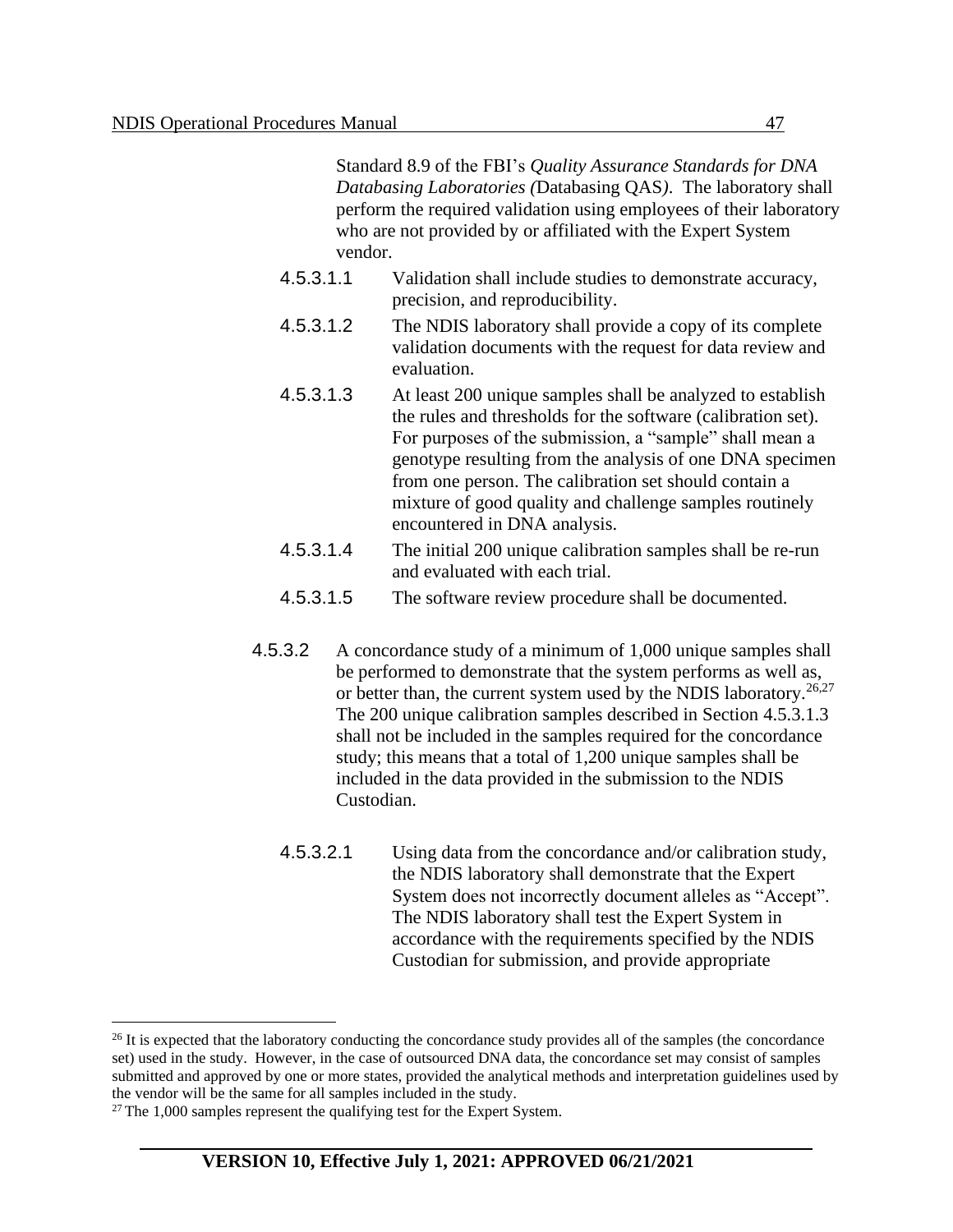documentation. 28

4.5.3.2.2 The FBI reserves the right to request additional information and documentation, as necessary, in order to conduct a thorough review and evaluation.

#### **4.5.4 Internal Validation Criteria**

Laboratories that plan to use an NDIS approved Expert System shall complete an internal validation in accordance with Standard 8 of the FBI's Databasing QAS and the following criteria.<sup>29</sup>

The internal or developmental validation, as applicable, shall be documented and available for review during the external QAS audit process.

The internally validated Expert System settings shall be submitted to the NDIS Custodian for approval prior to implementation by the NDIS participating laboratory. The internal validation shall be specific for each of the following: software, instrument, and DNA typing kit. Please contact the NDIS Custodian for information on submission requirements.

- 4.5.4.1 An internal validation for an approved Expert System shall also include, but may not necessarily be limited to, the following:
	- 4.5.4.1.1 At least 200 unique samples shall be analyzed to establish the rules and thresholds for the software (calibration set). The calibration set should contain a mixture of good quality and challenge samples routinely encountered in DNA analysis.
	- 4.5.4.1.2 A one-time assessment of the concordance of allele designations between the Expert System and the validated system currently in place in the laboratory for ten percent (10%) of the number of unique samples annually produced by the laboratory or 500 unique samples, whichever is less.<sup>30</sup> Samples included in this concordance test set shall be representative of samples analyzed in the laboratory (including representation of the various substrates);

<sup>&</sup>lt;sup>28</sup> The manual review of the data shall precede the electronic review. Subject to the prior approval of the NDIS Custodian, a review by an approved Expert System for which the laboratory has performed developmental validation may be used in place of the manual review

<sup>&</sup>lt;sup>29</sup> A laboratory that has performed the developmental validation approved by the FBI and described in Section 4.5.3 of this Manual is not required to perform the internal validation described in this section.

<sup>&</sup>lt;sup>30</sup> This represents the qualifying test for the Expert System.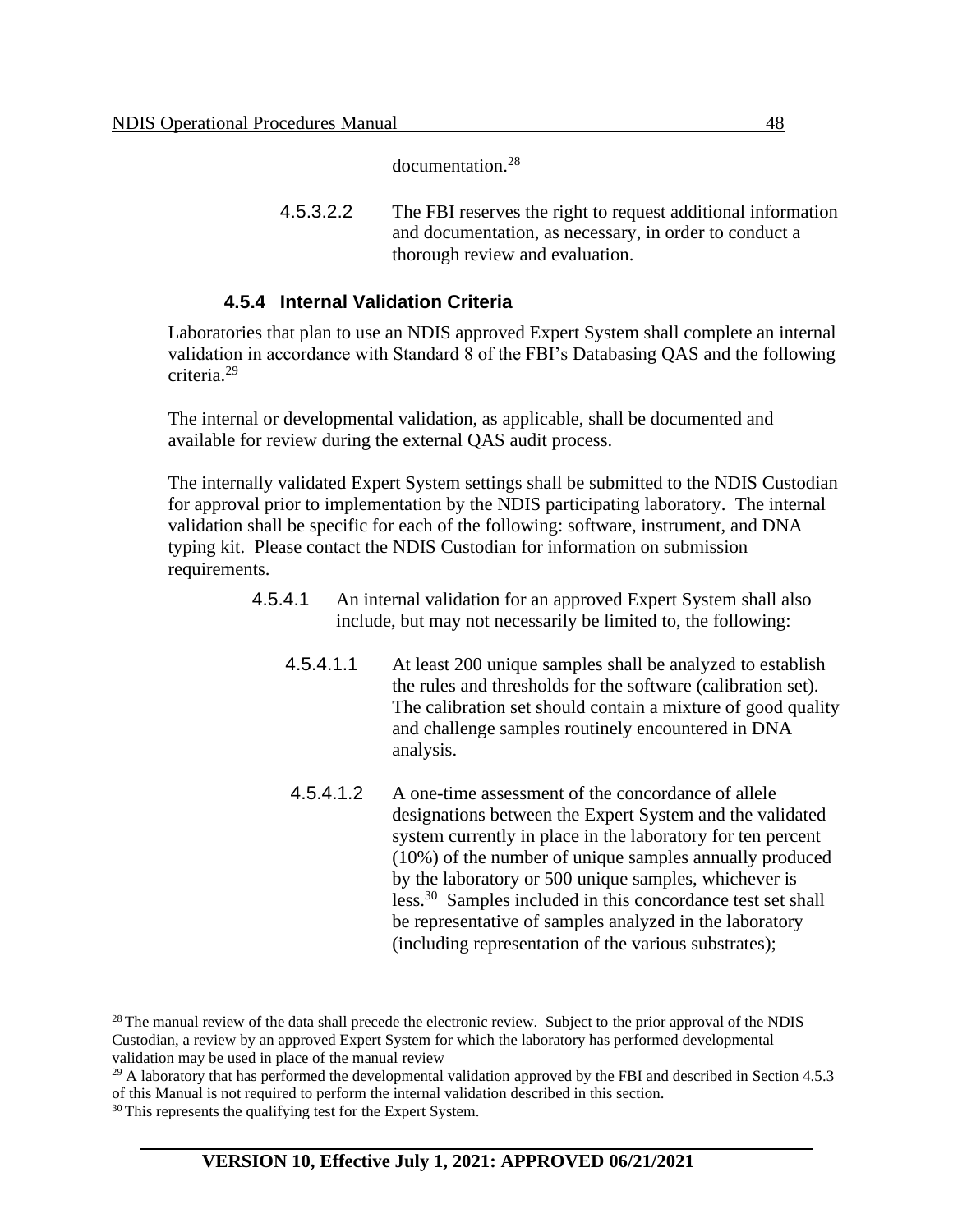4.5.4.1.3 Evaluation of non-concordant data to determine if the Expert System performs, at least as well as, the current validated allele calling procedure in the laboratory.

#### **4.5.5 Quarterly Recertification Required for an NDIS Approved Expert System**

Once an Expert System is approved for use in the review of offender and/or known reference DNA records and implemented in the NDIS participating laboratory, the laboratory shall monitor the use of the Expert System in accordance with the recertification requirements described below.

- 4.5.5.1 A recertification shall be performed by the NDIS laboratory using a defined quality control data set of a minimum of 200 unique samples. A "sample" shall mean a genotype resulting from the analysis of one DNA specimen from one person. The quality control data set may consist of sample data used in the original NDIS validation to calibrate the system with the same variety of challenging results (i.e., the calibration set) in addition to recently analyzed data. In order to be recertified for continued use, the Expert System shall demonstrate complete concordance of the defined data set with the known DNA typing results.
- 4.5.5.2 This quality control data set shall be run through an NDIS approved Expert System on a quarterly basis (regular intervals of three months). The intent of such an interval is to ensure that at least four (4) such challenges, spaced approximately three months apart, are made to the system each calendar year.
- 4.5.5.3 Documentation of the concordance results shall be retained and available for review.

## **4.5.6 Proficiency Test Requirements**

The Expert System shall be included in the NDIS laboratory's routine, external proficiency testing program.

## **4.5.7 New Software Versions of Approved Expert Systems**

New versions of an approved Expert System may be released from time to time. A major revision, such as a major functionality addition, inclusion of a new module, or modification of any algorithm, shall require internal validation in accordance with Section 4.5.4. All other version changes, such as minor software changes (new rule), minor revision changes (order of rules) and minor build changes (spelling errors, color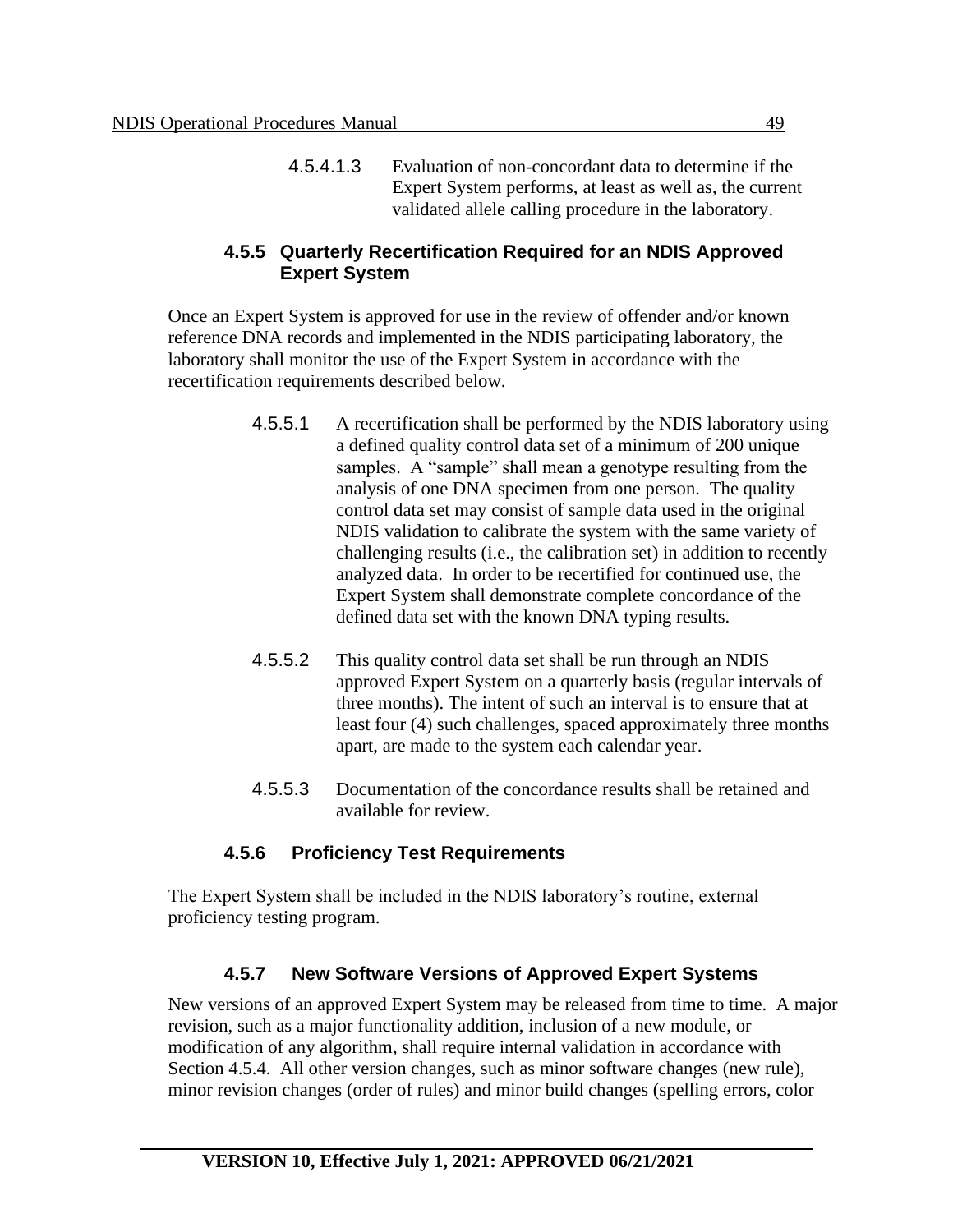changes, formatting) require performance of a recertification in accordance with Section 4.5.5 before implementation in the NDIS laboratory. Documentation of the recertification shall be available for review during the QAS audit process.

## **4.5.8 Changes to DNA Typing Kit and/or Instrument**

Changes to the DNA typing kit, instrument and/or settings used with an Expert System require internal validation according to Section 4.5.4 and submission of the internal validation expert system settings to the NDIS Custodian for approval.

## **4.6 Rapid DNA Analysis Systems**

The FBI established the Rapid DNA Program Office in 2010 to facilitate the development and integration of Rapid DNA analysis for use by law enforcement with a specific goal of integrating Rapid DNA into the booking process for the analysis of arrestee DNA samples while the arrestee is in custody. Rapid DNA analysis was first approved for use in an accredited laboratory setting where Rapid DNA analysis is used to analyze database, known or casework reference DNA samples, with or without the human intervention of a DNA analyst in the interpretation and technical review of the DNA results. The primary difference between Modified Rapid DNA analysis and Rapid DNA analysis is the integration of an Expert System within the Rapid DNA System that performs the interpretation and technical review of the DNA analysis results of the database, known or casework reference sample.

The Rapid DNA Act of 2017 (Public Law 115-50) was signed by the President on August 18, 2017. In addition to accredited forensic DNA laboratories complying with the FBI Director's Quality Assurance Standards, the Act authorizes "criminal justice agencies using Rapid DNA instruments approved by" the FBI Director in compliance with the Director's procedures and standards, to contribute DNA records to NDIS. Accordingly, law enforcement booking agencies may use NDIS approved Rapid DNA Booking Systems on buccal swabs collected from arrested individuals legally required to provide DNA samples for uploading and searching of the resulting DNA profiles at NDIS. State CODIS Agencies approved by the Federal Bureau of Investigation to operate a Rapid DNA program and their participating booking agencies shall comply with the *Standards for the Operation of Rapid DNA Booking Systems by Law Enforcement Booking Agencies* and the *National Rapid DNA Booking Operational Procedures Manual*.

These Procedures distinguish between a Rapid DNA instrument and a Rapid DNA System. The Rapid DNA instrument is the device that analyzes a DNA sample –  $a$ process that includes extraction, amplification, separation and detection. As long as in compliance with the authorized use criteria defined in Section 4.6.1, FBI approval is not required for an accredited forensic DNA laboratory to use a Rapid DNA instrument to perform Modified Rapid DNA analysis (which requires DNA analyst interpretation and technical review) on database, known or casework reference samples. A Rapid DNA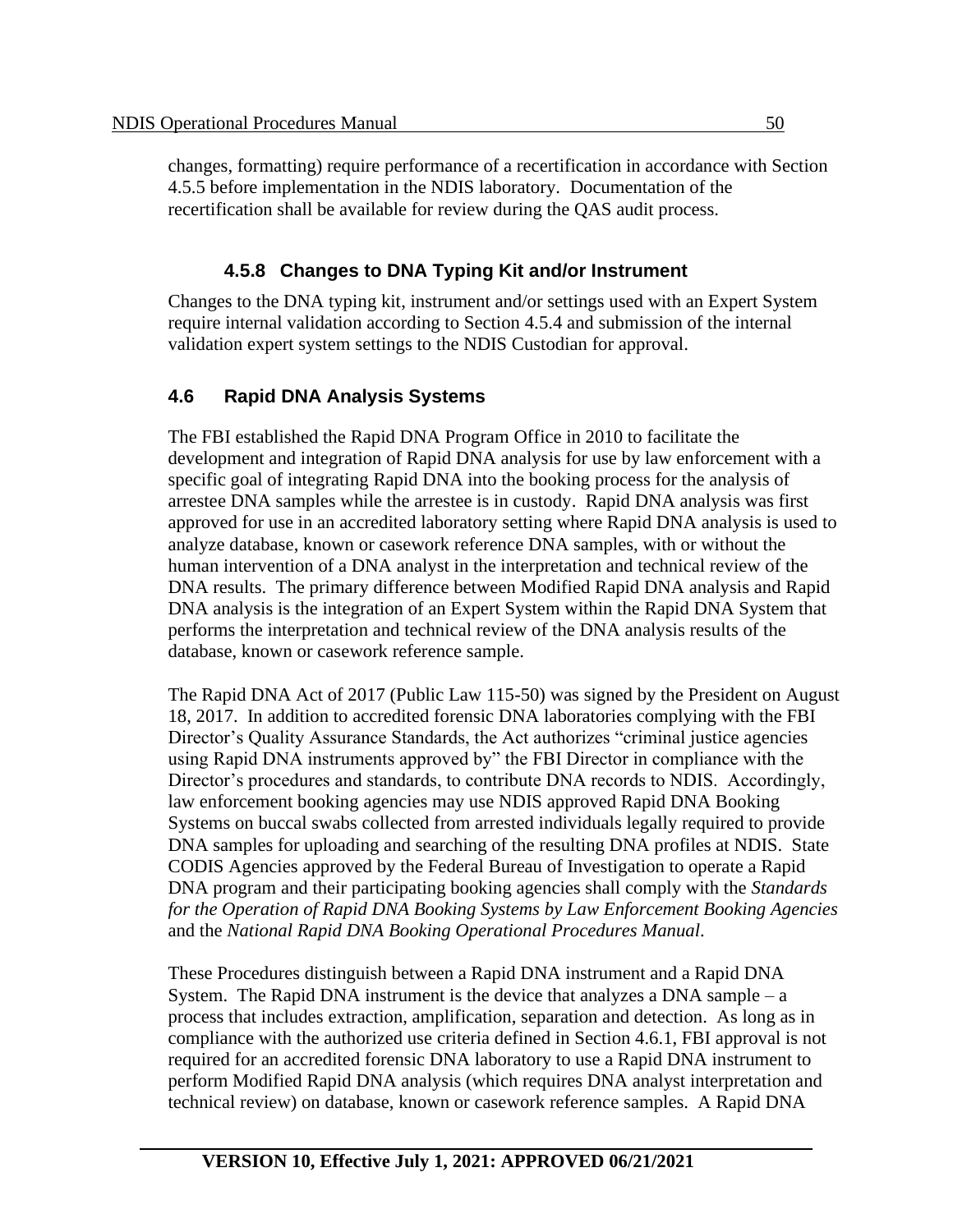instrument shall be subject to validation as required by Standard 8.0 of the *Quality Assurance Standards for DNA Databasing and Forensic DNA Testing Laboratories*.

The Rapid DNA Act of 2017 defines a Rapid DNA instrument as "instrumentation that carries out a *fully automated* process to derive a DNA analysis from a DNA sample." For the purposes of these Procedures and the applicable standards, the term "Rapid DNA System" describes the collection of components that together carry out the fully automated process of Rapid DNA analysis consisting of a Rapid DNA instrument, the PCR STR typing kit/Rapid DNA cartridge, and an integrated Expert System to develop a CODIS acceptable STR profile from a database, known or casework reference buccal sample. The procedure for approval of a Rapid DNA System and the authorized use of such system are described in Sections 4.6.2 and 4.6.3, respectively.

Only DNA record(s) generated in compliance with the following are eligible for entry in CODIS and/or searching at NDIS:

- A Rapid DNA instrument used in an accredited forensic DNA laboratory setting to perform Modified Rapid DNA Analysis on database, known or casework reference samples in accordance with the criteria specified in Section 4.6.1;
- An NDIS approved Rapid DNA System used in an accredited forensic DNA laboratory setting to perform Rapid DNA analysis on database, known or casework reference DNA buccal samples in accordance with the criteria specified in Section 4.6.3; and
- An NDIS approved Rapid DNA Booking System used in a booking agency to perform Rapid DNA analysis on a buccal sample obtained from an individual who is legally required to provide such a sample in accordance with the criteria specified in Section 4.6.3.

For purposes of uploading DNA records to CODIS and/or searching in NDIS, Rapid DNA instruments/Systems are **not** currently authorized for use on forensic (crime scene) samples.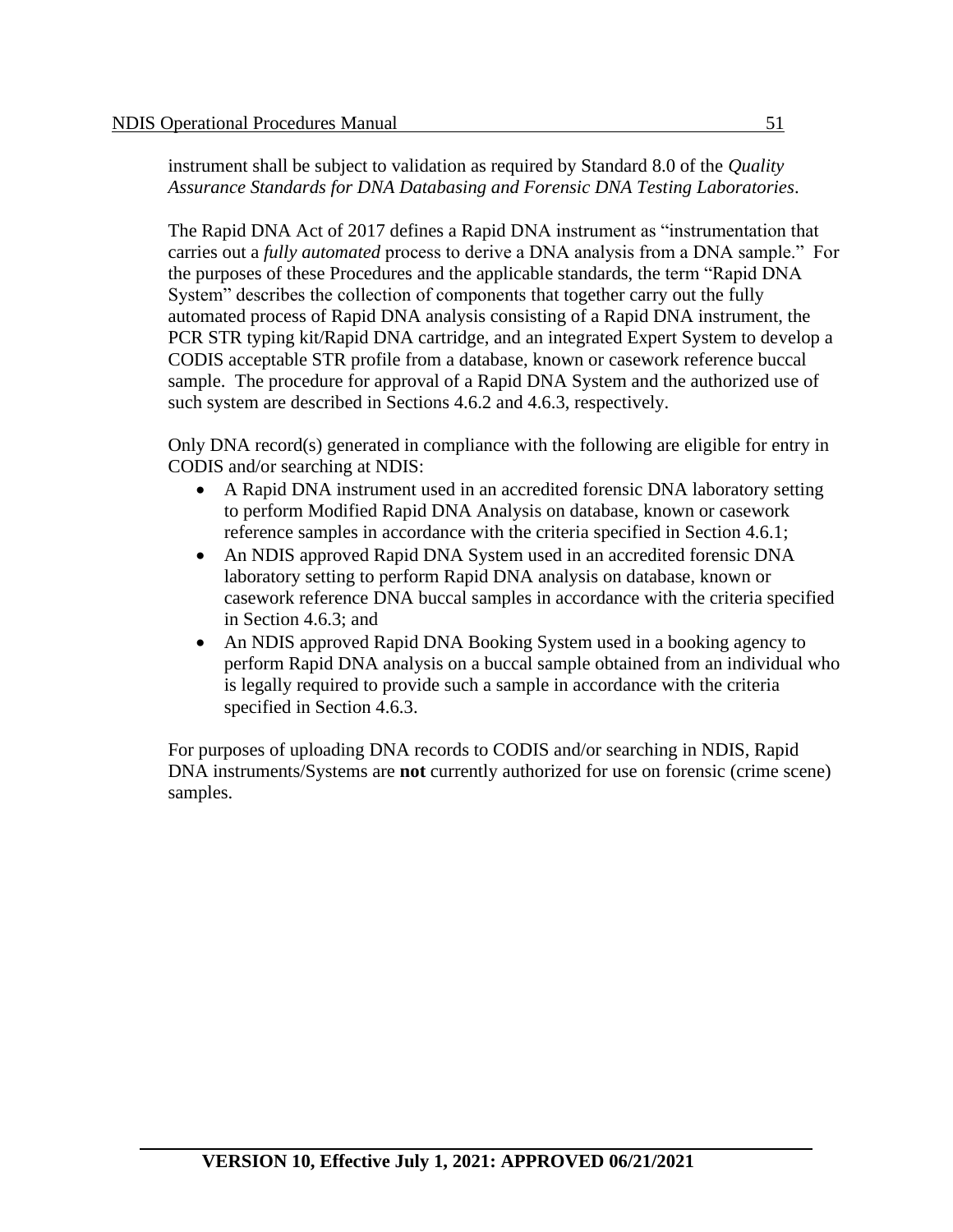# **4.6.1 Approved Use of Modified Rapid DNA Analysis in an Accredited Forensic DNA Laboratory**

| Setting               | <b>Accredited Forensic DNA Laboratory</b>                                                                                                               |  |  |  |
|-----------------------|---------------------------------------------------------------------------------------------------------------------------------------------------------|--|--|--|
| Definition            | The automated (hands free) process of developing a CODIS Core Loci STR                                                                                  |  |  |  |
|                       | profile from a database, known or casework reference sample that includes                                                                               |  |  |  |
|                       | integrated extraction, amplification, separation, and detection without human                                                                           |  |  |  |
|                       | intervention, but requires human interpretation and technical review.                                                                                   |  |  |  |
| Lead Agency           | <b>Accredited NDIS Participating Laboratory</b>                                                                                                         |  |  |  |
| Sample                | <b>Casework Reference Sample</b>                                                                                                                        |  |  |  |
|                       | Biological material (e.g., buccal swab, fingerprick, or blood draw) obtained                                                                            |  |  |  |
|                       | directly from a known individual and used for purposes of comparison to                                                                                 |  |  |  |
|                       | forensic samples.                                                                                                                                       |  |  |  |
|                       | Database Sample                                                                                                                                         |  |  |  |
|                       | A sample obtained from an individual who is legally required to provide a DNA                                                                           |  |  |  |
|                       | sample for databasing purposes and whose identity is established at the time of                                                                         |  |  |  |
|                       | collection of the sample.                                                                                                                               |  |  |  |
|                       |                                                                                                                                                         |  |  |  |
|                       | <b>Known Sample</b>                                                                                                                                     |  |  |  |
|                       | Biological material whose identity or DNA type is established.                                                                                          |  |  |  |
| Typing Test Kit/Rapid | Any PCR STR kit accepted at NDIS in Appendix E of the NDIS Operational                                                                                  |  |  |  |
| <b>DNA</b> Cartridge  | Procedures Manual.                                                                                                                                      |  |  |  |
|                       |                                                                                                                                                         |  |  |  |
|                       | FlexPlex27 A0210001057                                                                                                                                  |  |  |  |
|                       | GlobalFiler <sup>TM</sup> Express PCR Amplification Kit 4476609                                                                                         |  |  |  |
|                       |                                                                                                                                                         |  |  |  |
|                       | If using an NDIS approved PCR STR typing test kit (DNA typing kit with                                                                                  |  |  |  |
|                       | corresponding part number or catalogue number), the NDIS participating                                                                                  |  |  |  |
|                       | laboratory has documentation that the chemistries and concentrations are exactly                                                                        |  |  |  |
|                       | the same as the NDIS accepted PCR STR typing kit listed in Appendix E of this                                                                           |  |  |  |
|                       | <b>NDIS Operational Procedures Manual.</b>                                                                                                              |  |  |  |
|                       |                                                                                                                                                         |  |  |  |
|                       | Any other Rapid DNA cartridges/chips shall be a PCR STR kit accepted at                                                                                 |  |  |  |
|                       | NDIS and documented in Appendix E of this NDIS Operational Procedures                                                                                   |  |  |  |
|                       | Manual.                                                                                                                                                 |  |  |  |
| Personnel             | DNA Analyst who performs the manual interpretation and review of the data as<br>required by Quality Assurance Standards for DNA Databasing and Forensic |  |  |  |
|                       | DNA Testing Laboratories (QAS) Standards 9 and 12.                                                                                                      |  |  |  |
| Developmental         | Requires full developmental validation and documentation of compliance with                                                                             |  |  |  |
| Validation            | Quality Assurance Standards for DNA Databasing Laboratories (Databasing                                                                                 |  |  |  |
|                       | QAS) Standard 8 (See Standard 8.7) and Quality Assurance Standards for                                                                                  |  |  |  |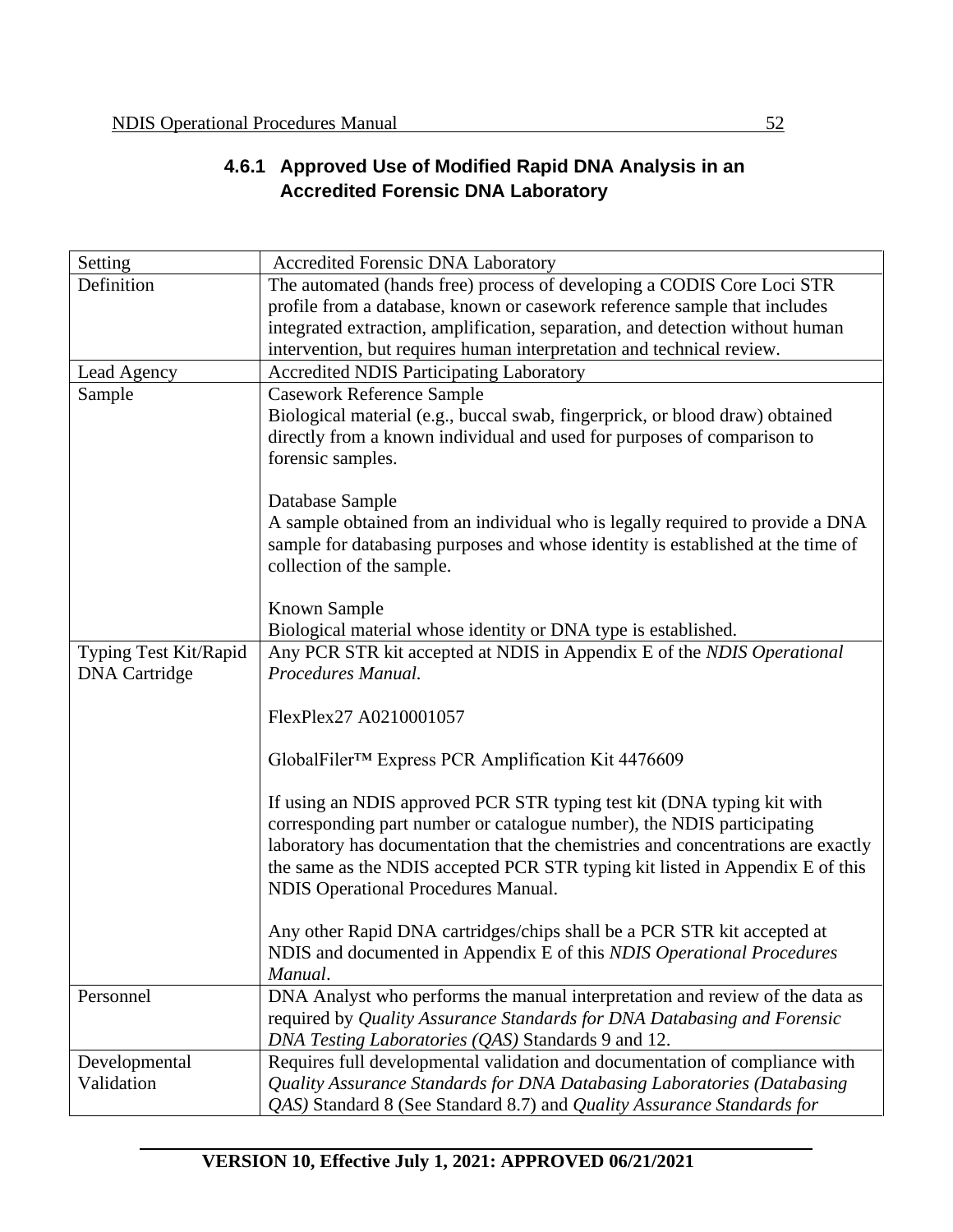|                            | Forensic DNA Testing Laboratories (Forensic QAS) Standard 8 (See Standard<br>8.6)                                                                                                                                                                                                                                                                                                                 |  |  |
|----------------------------|---------------------------------------------------------------------------------------------------------------------------------------------------------------------------------------------------------------------------------------------------------------------------------------------------------------------------------------------------------------------------------------------------|--|--|
| <b>Internal Validation</b> | Requires full internal validation and documentation of compliance with<br>Databasing QAS Standard 8 (See Standard 8.7) and Forensic QAS Standard 8                                                                                                                                                                                                                                                |  |  |
|                            | (See Standard 8.6)                                                                                                                                                                                                                                                                                                                                                                                |  |  |
| Procedures                 | <b>NDIS Operational Procedures Manual Section 4.6</b>                                                                                                                                                                                                                                                                                                                                             |  |  |
| <b>Standards</b>           | Databasing QAS and in particular, Standards 7.1.3.1, 8.7, 9.3.3, 9.6, 10.2.1.8,<br>10.3.3.4. 10.3.4, 10.3.5, 13.1.2.1, and 13.1.5.2.                                                                                                                                                                                                                                                              |  |  |
|                            | <i>Forensic QAS</i> and in particular, Standards 7.1.3.1, 8.6, 9.3.3, 9.7, 10.2.1.8,<br>10.3.3.4, 10.3.4, 10.3.5, 13.1.2.1 and 13.1.5.2.                                                                                                                                                                                                                                                          |  |  |
| Accreditation              | Laboratory accreditation by an approved accrediting agency (see NDIS<br><b>Operational Procedures Manual Section 2.1)</b>                                                                                                                                                                                                                                                                         |  |  |
| Approved Use               | Approved for use at NDIS only if in accordance with all criteria listed in this<br>chart.                                                                                                                                                                                                                                                                                                         |  |  |
|                            | Currently <b>not</b> approved for use with forensic (casework or crime scene) samples.<br>For purposes of uploading and/or searching CODIS, Rapid DNA instruments are<br>not currently authorized for use on forensic samples and any resulting DNA<br>records generated from the Rapid DNA analysis of forensic samples are not<br>eligible for upload to, and/or search at, any level of CODIS. |  |  |
|                            | If planning to use a Rapid DNA instrument with a PCR STR typing kit/Rapid<br>DNA cartridge and/or Expert System, either of which were not previously<br>approved for use at NDIS, the NDIS participating laboratory shall seek approval<br>for such use in accordance with Section 4.6.2.                                                                                                         |  |  |
| Compliance                 | If using an NDIS approved PCR STR typing test kit with the same chemistries<br>and concentrations and all of the criteria listed in this chart are satisfied, the<br>Rapid DNA instrument does not require FBI approval to be used to perform<br>Modified Rapid DNA analysis.                                                                                                                     |  |  |

## **4.6.2 Procedures for NDIS Approval of Rapid DNA Systems and Rapid DNA Booking Systems**

For the purposes of these Procedures, the term "Rapid DNA System" describes the collection of components that together carry out the fully automated process of Rapid DNA analysis consisting of a Rapid DNA instrument, the PCR STR typing kit/Rapid DNA cartridge, and an integrated Expert System to develop a CODIS acceptable STR profile from a database, known or casework reference buccal sample.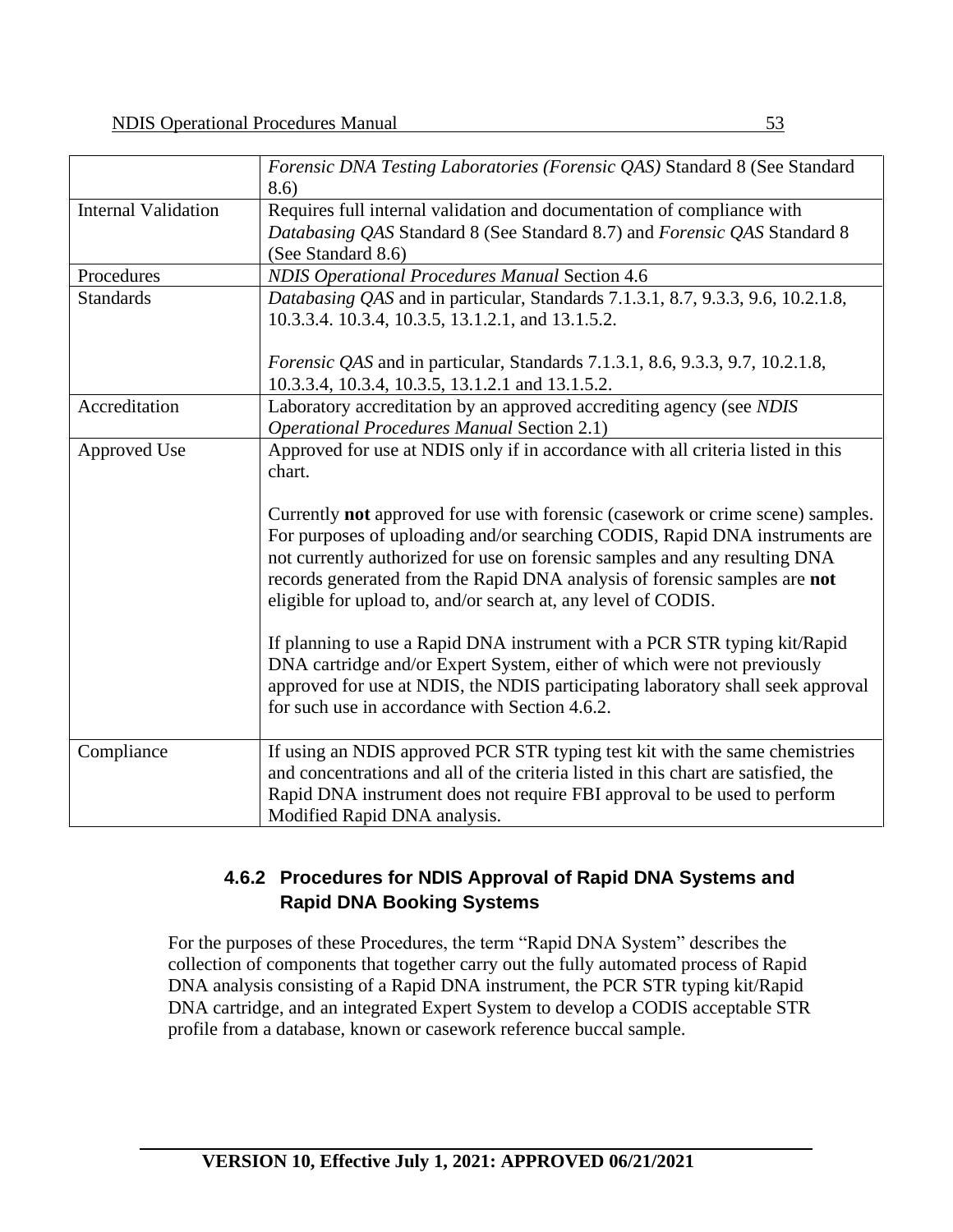#### 4.6.2.1 **NDIS Approval of a Rapid DNA System**

An NDIS participating laboratory that will be submitting a request for approval for a Rapid DNA System shall contact the NDIS Custodian early in the validation process for that System<sup>31</sup>. Developmental validation shall be conducted on all Rapid DNA Systems where any one of the following -- PCR STR typing kit/Rapid DNA cartridge or Expert System -- is not approved for use at NDIS.

If the PCR STR typing kit/Rapid DNA cartridge used in the Rapid DNA System is not approved for use at NDIS, the validation of such Rapid DNA System shall include the criteria for validation/approval of a PCR STR typing kit as described in Appendix F of this Manual. If the Expert System used in the Rapid DNA System is not approved for use at NDIS, the validation of such Rapid DNA System shall include the criteria for validation/approval of an Expert System as described in Section 4.5 of this Manual.

An NDIS participating laboratory shall submit a written request for the approval of a Rapid DNA System to the NDIS Custodian. Requests for approval of a Rapid DNA System shall be reviewed and evaluated by a panel designated by the FBI who shall consider the criteria contained in Section 4.5 and Appendix F of this Manual, to the extent applicable and appropriate. The NDIS Custodian may request additional information and documentation, as necessary, to ensure a thorough review and evaluation.

Rapid DNA System(s) approved for use at NDIS by an accredited forensic DNA laboratory are listed below:

| Component                     | Name                          | Part/Version Number |
|-------------------------------|-------------------------------|---------------------|
| Rapid DNA Instrument          | <b>ANDE 6C Instrument</b>     | A0120001003         |
| Typing Kit                    | FlexPlex27                    | FlexPlex27          |
| Cartridge                     | <b>ANDE A-Chip (FlexPlex)</b> | A0210001057         |
| <b>System Software</b>        | <b>ANDE System Software</b>   | 2.0.6               |
| <b>Expert System Software</b> | <b>ANDE Expert System</b>     | 2.0.5               |

#### DNAscan 6C Rapid DNA Analysis System

 $31$  As an example, the developmental and internal validation for the DNAscan 6C Rapid DNA Analysis System submitted by a collaboration of 5 forensic DNA laboratories (3 of which were NDIS participating laboratories) included a total of over 2,000 buccal samples for the validation, including 1,300 unique buccal samples. All of the samples were analyzed by conventional DNA analysis methods for concordance comparison. Review of the Expert System was based upon a previous NDIS approved Expert System (2016) with the addition of two new dye colors and 11 new loci. Studies conducted by the participating laboratories were in accordance with the FBI Director's Quality Assurance Standards and SWGDAM Validation Guidelines for Forensic DNA Analysis Methods.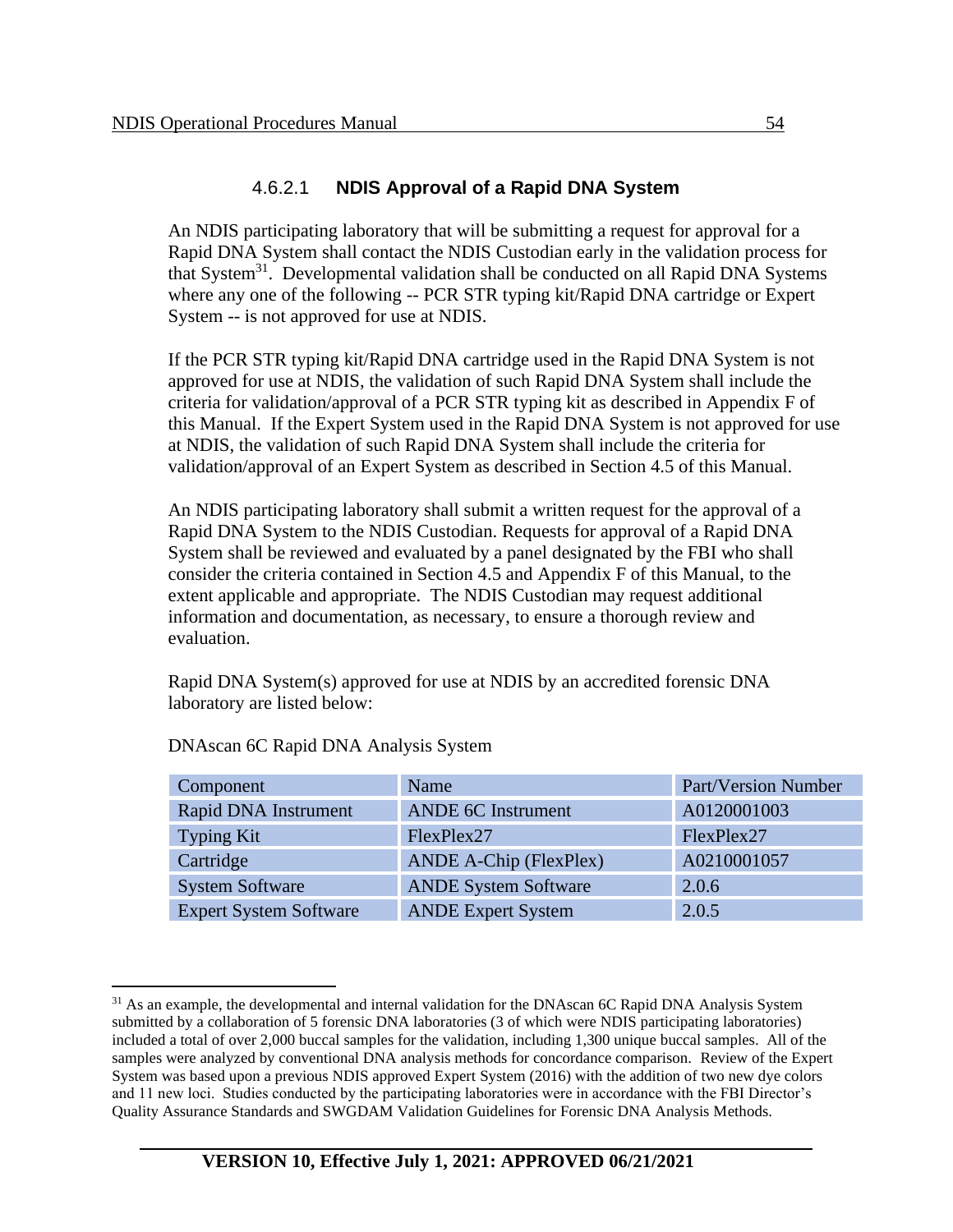#### RapidHIT™ID

| Component                     | Name                                                                                    | <b>Part/Version Number</b> |
|-------------------------------|-----------------------------------------------------------------------------------------|----------------------------|
| Rapid DNA Instrument          | Applied Biosystems <sup>™</sup><br>RapidHIT™ ID                                         | A41810                     |
| <b>Typing Kit</b>             | GlobalFiler <sup>™</sup> Express<br><b>PCR</b> Amplification Kit                        | 4476609                    |
| Cartridge                     | Applied Biosystems <sup>™</sup><br>RapidHIT™ ID ACE<br>GlobalFiler <sup>™</sup> Express | A41831                     |
| <b>System Software</b>        | RapidHIT™ ID System Software                                                            | v1.3, v1.3.1               |
| <b>Expert System Software</b> | RapidHIT™ ID Expert System<br>Software                                                  | v1.0                       |

An NDIS participating laboratory using an NDIS approved Rapid DNA System shall maintain documentation of developmental validation and internal validation/performance check in accordance with the *Quality Assurance Standards for DNA Databasing and Forensic DNA Testing Laboratories*.

Once a Rapid DNA System has been approved for use at NDIS by an accredited forensic DNA laboratory, there shall be no changes or modifications to the following: (1) Rapid DNA instrument; (2) the chemistries, and/or concentrations, and/or amplification parameters, of the PCR STR typing kit/Rapid DNA cartridge; (3) the settings of the Expert System; or (4) any other software parameters. A manufacturer seeking to change any component of an NDIS approved Rapid DNA System shall contact the NDIS Custodian to discuss the changes and the documentation needed to submit such request to the NDIS Custodian for approval.

#### 4.6.2.2 **NDIS Approval of a Rapid DNA Booking System**

A State CODIS Agency that will be submitting a request for approval for a Rapid DNA Booking System shall contact the NDIS Custodian early in the validation process for that System. Developmental validation shall be conducted on all Rapid DNA Booking Systems that were not previously approved as a Rapid DNA System for accredited laboratory use.

Manufacturers of a previously approved Rapid DNA System for use in an accredited forensic DNA laboratory and seeking approval of that System as a Rapid DNA Booking System shall contact the NDIS Custodian. Appendix B of the *National Rapid DNA Booking Procedures Operational Manual* specifies the general requirements for a Rapid DNA Booking System.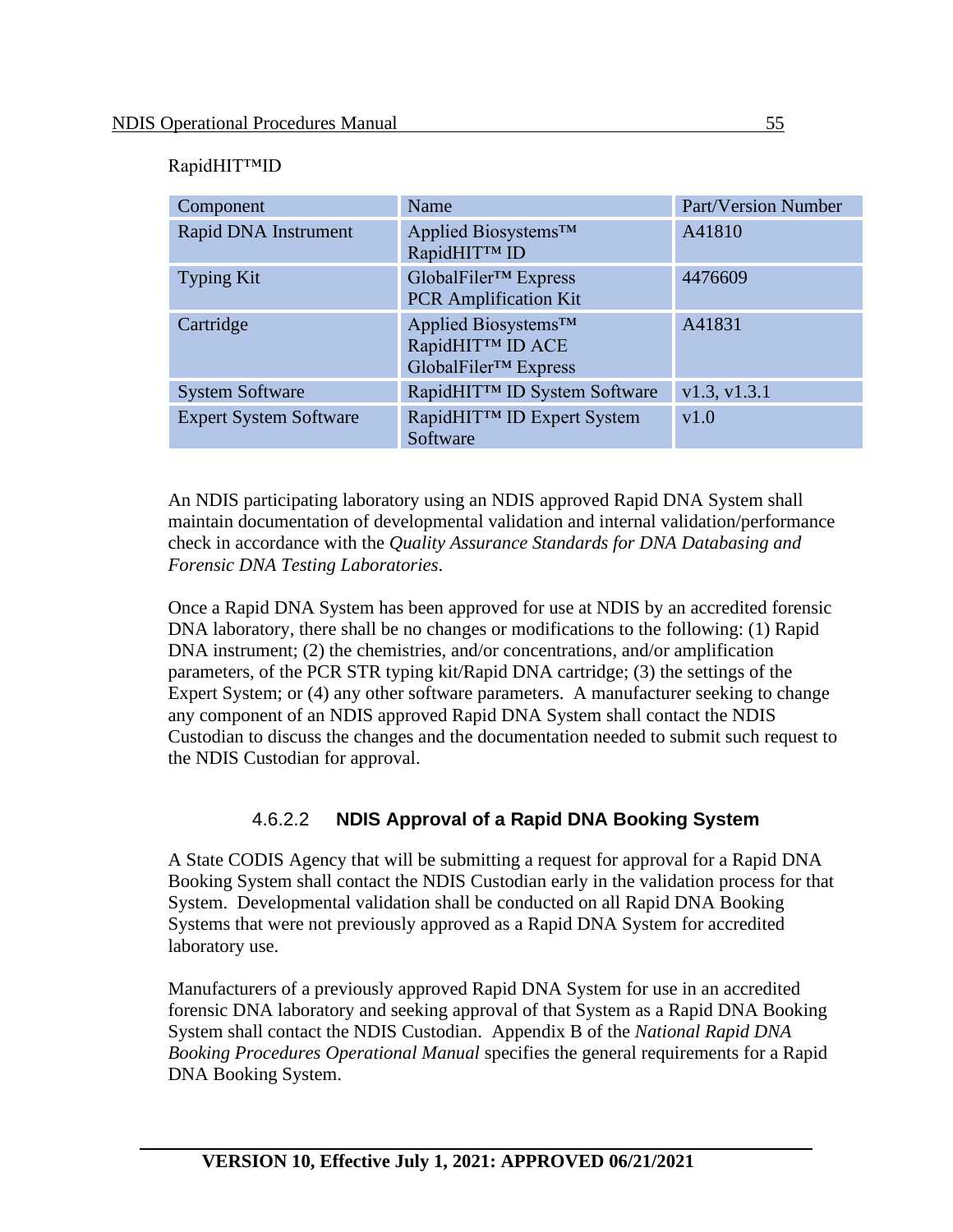A State CODIS Agency or manufacturer shall submit a written request for the approval of a Rapid DNA Booking System to the NDIS Custodian. Requests for approval of a Rapid DNA Booking System shall be reviewed and evaluated by a panel designated by the FBI who shall consider the criteria contained in Section 5 and Appendix B of the *National Rapid DNA Booking Operational Procedures Manual*, to the extent applicable and appropriate. The NDIS Custodian may request additional information and documentation, as necessary, to ensure a thorough review and evaluation.

Rapid DNA Booking System(s) approved for use at NDIS by a law enforcement booking station are listed below:

ANDE 6C Series G

RapidHIT™ ID DNA Booking System v1.0

It is important to note that NDIS approval of a Rapid DNA Booking System does not include approvals demonstrating compliance with the CJIS Security Policy required by State and Local Information Technology (IT) networks. Such approvals shall be obtained before implementation of an NDIS approved Rapid DNA Booking System in a law enforcement booking agency.

Once a Rapid DNA Booking System has been approved for use at NDIS, there shall be no changes or modifications to the following: (1) Rapid DNA instrument; (2) the chemistries, and/or concentrations, and/or amplification parameters, of the PCR STR typing kit/Rapid DNA cartridge; (3) the settings of the Expert System; or (4) any other software parameters. A manufacturer seeking to change any component of an NDIS approved Rapid DNA Booking System shall contact the NDIS Custodian to discuss the changes and the documentation needed to submit such request to the NDIS Custodian for approval.

#### **4.6.3 Approved Use of Rapid DNA Systems and Rapid DNA Booking Systems (NDIS Approved)**

| Setting     | <b>Accredited Forensic DNA Laboratory</b>       | <b>Law Enforcement Booking Agency</b>     |
|-------------|-------------------------------------------------|-------------------------------------------|
| Definition  | Rapid DNA System is the collection of           | Rapid DNA Booking System is a fully       |
|             | components that together performs Rapid         | automated system, used in a booking       |
|             | DNA analysis consisting of a Rapid DNA          | agency, to produce a CODIS acceptable     |
|             | instrument, the PCR STR typing kit/Rapid        | DNA profile from an arrestee buccal swab  |
|             | DNA cartridge, and an integrated Expert         | without human interpretation in under two |
|             | System used to develop a CODIS                  | hours.                                    |
|             | acceptable STR profile from a database,         |                                           |
|             | known or casework reference buccal              |                                           |
|             | sample.                                         |                                           |
| Lead Agency | <b>Accredited NDIS Participating Laboratory</b> | <b>State CODIS Agency</b>                 |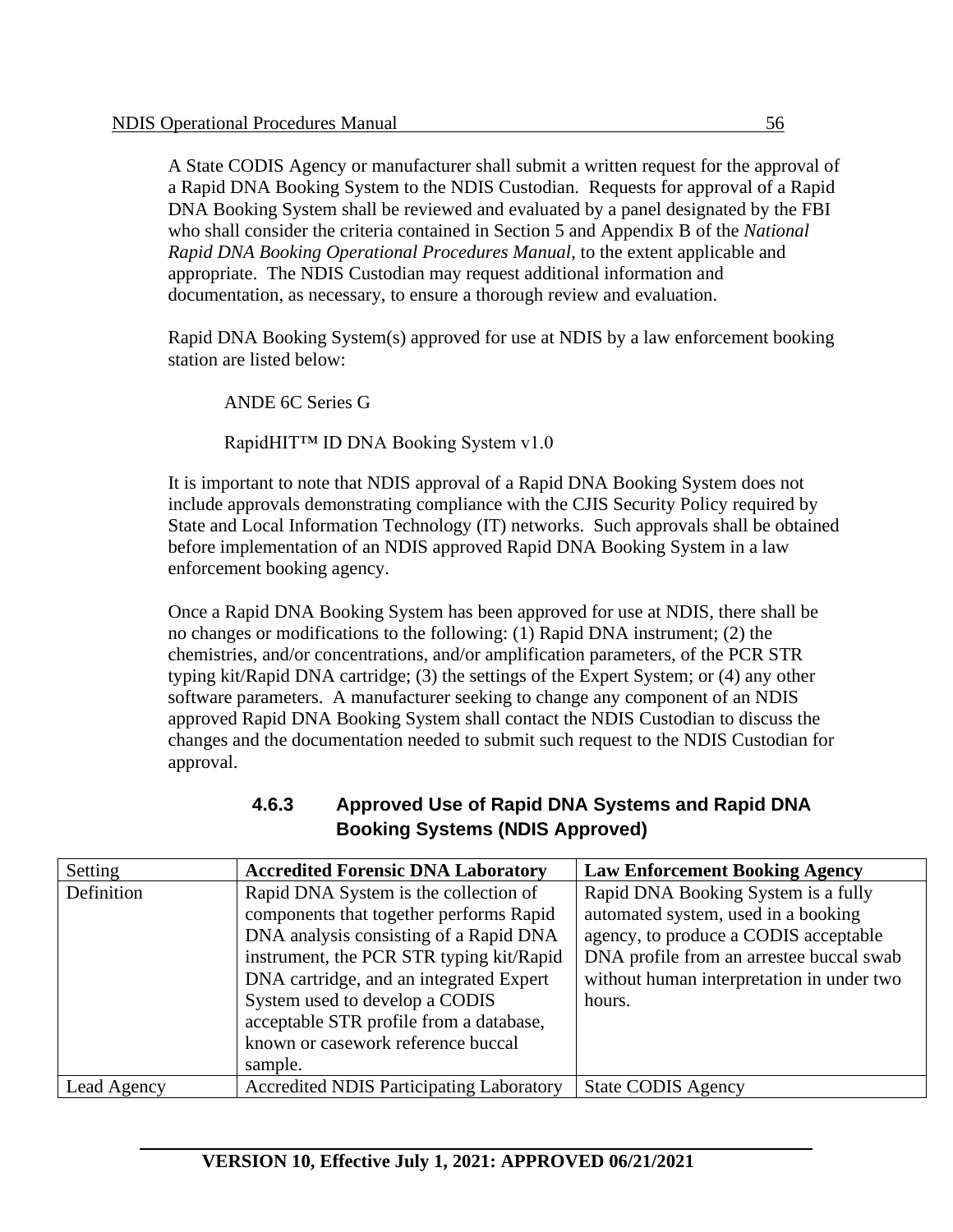| A buccal swab is the only sample type        | DNA sample                                    |
|----------------------------------------------|-----------------------------------------------|
| currently approved for Rapid DNA             | A buccal sample obtained from an              |
| Systems.                                     | individual who is legally required to provide |
|                                              | a DNA sample for law enforcement              |
| <b>Casework Reference Sample</b>             | databasing purposes and whose identity is     |
| Biological material (e.g., buccal swab)      | electronically verified via an electronic     |
| obtained directly from a known individual    | fingerprint capture device at the time of     |
| and used for purposes of comparison to       | collection of the sample.                     |
| forensic samples.                            | [from Standards for the Operation of Rapid    |
|                                              | DNA Booking Systems by Law Enforcement        |
| Database Sample                              | <b>Booking Agencies</b> ]                     |
| A sample obtained from an individual who     |                                               |
| is legally required to provide a DNA         |                                               |
| sample for databasing purposes and whose     |                                               |
| identity is established at the time of       |                                               |
| collection of the sample.                    |                                               |
|                                              |                                               |
| Known Sample                                 |                                               |
| Biological material whose identity or        |                                               |
| DNA type is established.                     |                                               |
| DNAscan 6C Rapid DNA Analysis                | ANDE 6C Series G                              |
| System                                       |                                               |
| (Please refer to Section 4.6.2.1 on page 54) | RapidHIT™ ID DNA Booking System v1.0          |
| for a complete listing of approved           |                                               |
| components)                                  | It is important to note that NDIS approval of |
|                                              |                                               |

|                                                        | components)                                                                                                                                                                               | It is important to note that NDIS approval of<br>a Rapid DNA Booking System does not                                                                                                                                                                                                          |
|--------------------------------------------------------|-------------------------------------------------------------------------------------------------------------------------------------------------------------------------------------------|-----------------------------------------------------------------------------------------------------------------------------------------------------------------------------------------------------------------------------------------------------------------------------------------------|
|                                                        | RapidHIT™ID<br>(Please refer to Section 4.6.2.1 on page 55)<br>for a complete listing of approved<br>components)                                                                          | include approvals demonstrating<br>compliance with the CJIS Security Policy<br>required by State and Local Information<br>Technology (IT) networks. Such approvals<br>shall be obtained before implementation of<br>an NDIS approved Rapid DNA Booking<br>System in a law enforcement booking |
| <b>Typing Test</b><br>Kit/Rapid DNA<br>Cartridge /Chip | Only the Rapid DNA cartridges/chips<br>listed above for approved Rapid DNA<br>Systems shall be used with their respective<br>approved Rapid DNA Systems; see<br>Compliance section below. | agency.<br>Not Applicable                                                                                                                                                                                                                                                                     |
| Personnel                                              | DNA analyst, technician and laboratory<br>support personnel                                                                                                                               | Rapid DNA Operator<br>Operator designated by the booking agency<br>who is certified and authorized to operate a<br>Rapid DNA Booking System in that agency.                                                                                                                                   |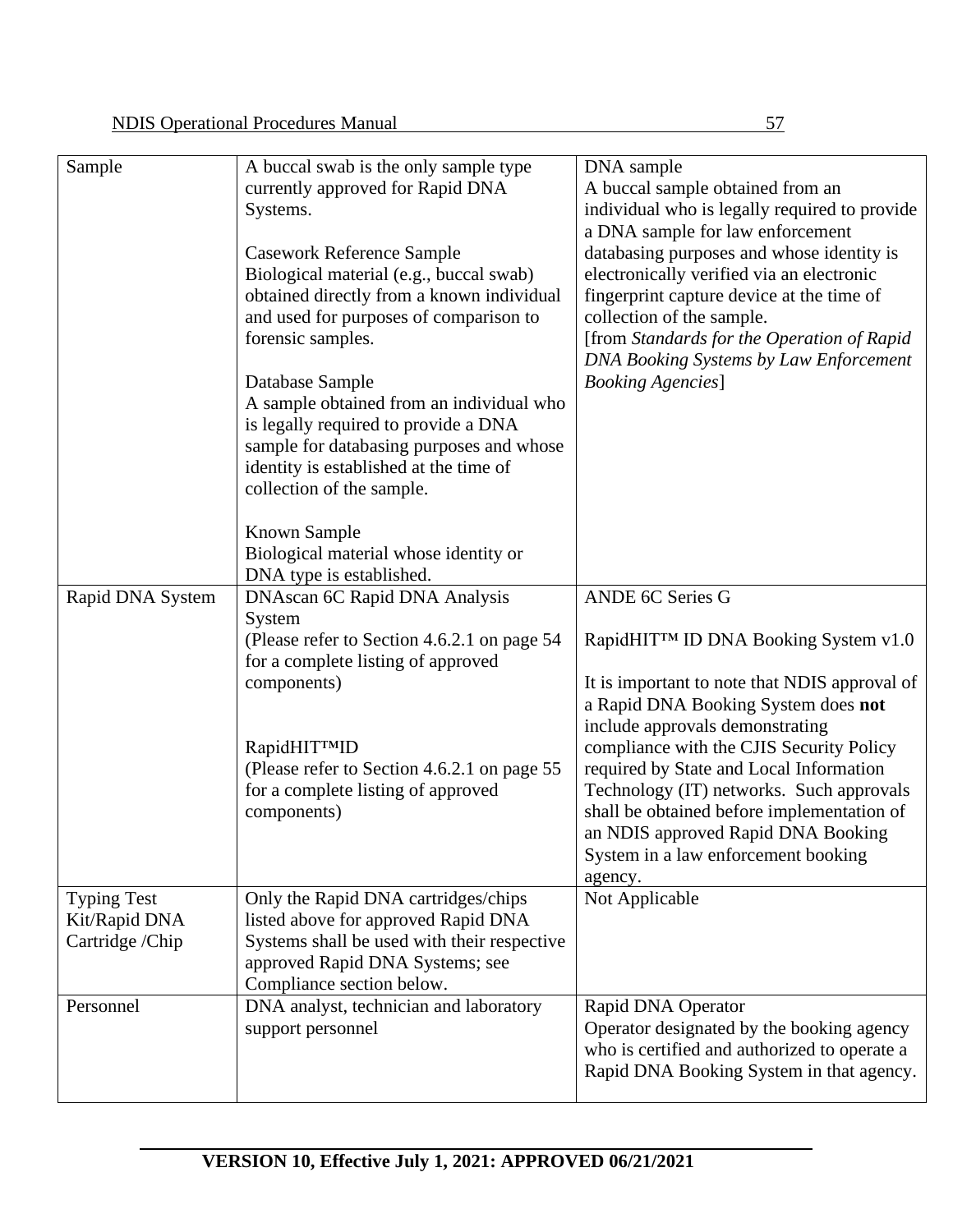|                             | Technician is an employee or contract<br>employee who performs analytical<br>procedures on database, known or<br>casework reference samples under the<br>direction of a qualified analyst.<br>Technicians do not<br>interpret data to reach conclusions on<br>typing results or prepare final documents.<br>Laboratory support personnel (or<br>equivalent role, position, or title as<br>designated by the laboratory) are<br>employees or contract employees who<br>perform laboratory support duties<br>exclusive of analytical procedures on<br>database, known or casework reference<br>samples. | Rapid DNA Lead Operator<br>Rapid DNA Operator designated by the<br>booking agency who oversees the operation<br>of a Rapid DNA Booking System(s) for<br>their agency and is the main point of contact<br>to the State CODIS Agency. |
|-----------------------------|-------------------------------------------------------------------------------------------------------------------------------------------------------------------------------------------------------------------------------------------------------------------------------------------------------------------------------------------------------------------------------------------------------------------------------------------------------------------------------------------------------------------------------------------------------------------------------------------------------|-------------------------------------------------------------------------------------------------------------------------------------------------------------------------------------------------------------------------------------|
| Developmental<br>Validation | Documentation of compliance with<br>Quality Assurance Standards for DNA<br>Databasing and Forensic DNA Testing<br>Laboratories (QAS) Standard 8.2.                                                                                                                                                                                                                                                                                                                                                                                                                                                    | Developmental validation shall be<br>conducted on a Rapid DNA Booking<br>System as described in Section 4.6.2.2.                                                                                                                    |
| <b>Internal Validation</b>  | Documentation of compliance with QAS<br>Standard 8.3, Forensic QAS 8.7 and<br>Databasing QAS 8.8, as applicable<br>(performance check).                                                                                                                                                                                                                                                                                                                                                                                                                                                               | Documentation of compliance with<br>Standards for the Operation of Rapid DNA<br><b>Booking Systems by Law Enforcement</b><br><b>Booking Agencies Standard 3.5</b><br>(performance check).                                           |
| Procedures                  | <b>NDIS Operational Procedures Manual</b><br>Section 4.6                                                                                                                                                                                                                                                                                                                                                                                                                                                                                                                                              | National Rapid DNA Booking Operational<br>Procedures Manual                                                                                                                                                                         |
| <b>Standards</b>            | Quality Assurance Standards for DNA<br>Databasing Laboratories (Databasing<br>QAS) and specifically, Databasing QAS<br>Standards 7.1.3.1, 8.8, 9.3.3, 9.7, 9.7.1,<br>10.2.1.8, 10.3.3.4. 10.3.4, 10.3.5, 12.2,<br>17.1.2, and 17.3.5, 17.3.5.1, and 17.3.5.3,<br>as applicable.<br>Quality Assurance Standards for Forensic<br><b>DNA Testing Laboratories (Forensic QAS)</b>                                                                                                                                                                                                                         | Standards for the Operation of Rapid DNA<br><b>Booking Systems by Law Enforcement</b><br><b>Booking Agencies</b>                                                                                                                    |
|                             | and specifically, <i>Forensic QAS</i> Standards<br>7.1.3.1, 8.7, 9.3.3, 9.8, 9.8.1, 10.2.1.8,<br>10.3.3.4. 10.3.4, 10.3.5, 12.2.2, 12.2.3,<br>17.3.4, 17.3.4.1, and 17.3.4.3, as<br>applicable.                                                                                                                                                                                                                                                                                                                                                                                                       |                                                                                                                                                                                                                                     |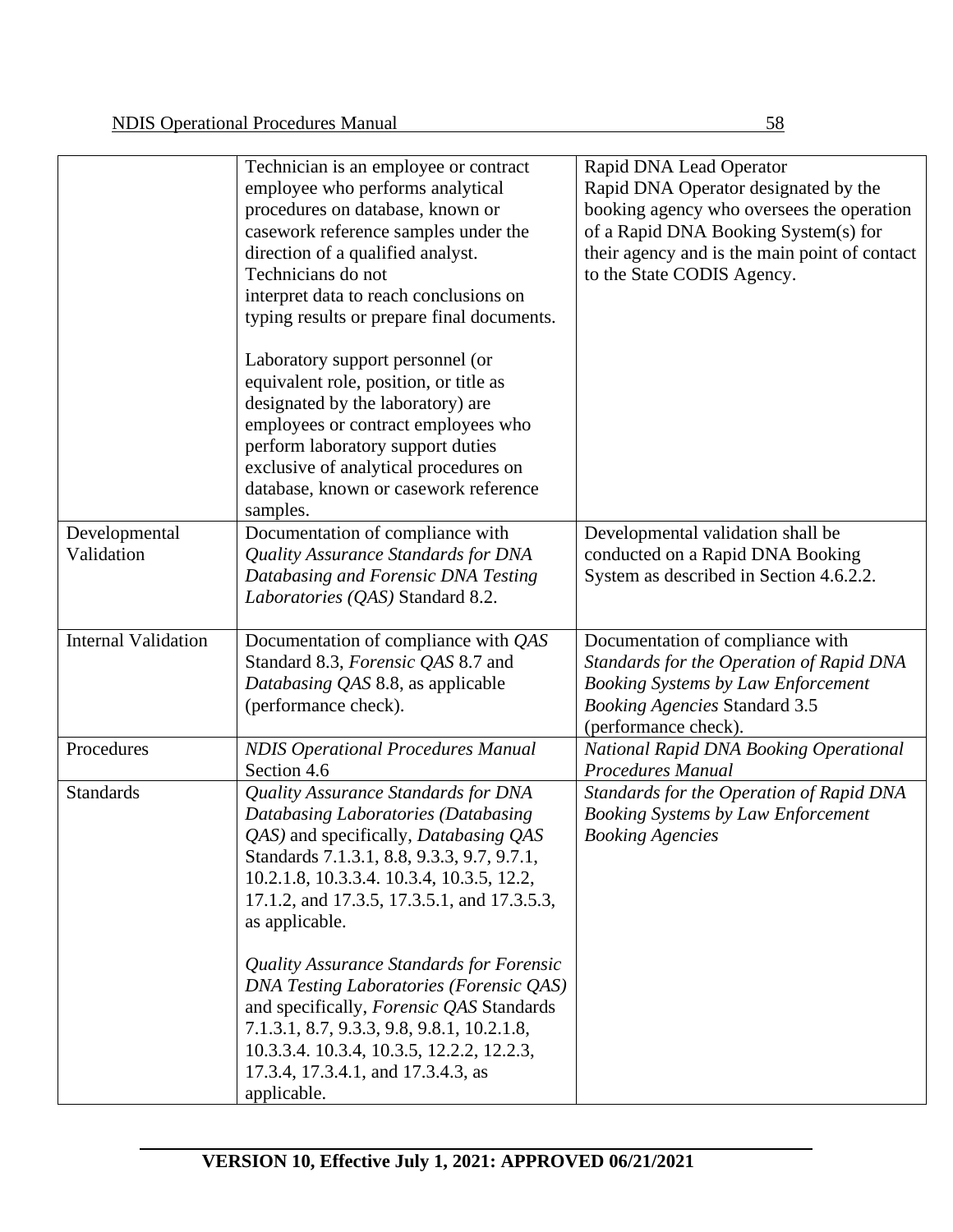| Accreditation               | Laboratory accreditation by an approved<br>accrediting agency (see NDIS Operational<br>Procedures Manual Section 2.1) | Not Applicable                                                                                                                                                                                                                                                                                                                                                                                                                                                                                                                                                                                                                                                                                                                                                                                                                                                                                                                                                                     |  |
|-----------------------------|-----------------------------------------------------------------------------------------------------------------------|------------------------------------------------------------------------------------------------------------------------------------------------------------------------------------------------------------------------------------------------------------------------------------------------------------------------------------------------------------------------------------------------------------------------------------------------------------------------------------------------------------------------------------------------------------------------------------------------------------------------------------------------------------------------------------------------------------------------------------------------------------------------------------------------------------------------------------------------------------------------------------------------------------------------------------------------------------------------------------|--|
| <b>Authority to Operate</b> | Not Applicable                                                                                                        | The State CODIS Agency shall have<br>implemented an Arrestee DNA sample<br>collection law that authorizes DNA sample<br>collection from a person arrested for a<br>specific offense at the time of arrest and, for<br>which there are no additional requirements<br>(i.e., determination of probable cause) for<br>the analysis of that Arrestee DNA sample.                                                                                                                                                                                                                                                                                                                                                                                                                                                                                                                                                                                                                       |  |
|                             |                                                                                                                       | The State shall have an Authority to<br>Operate (ATO) from the Federal Bureau of<br>Investigation (FBI) and a signed<br>Memorandum of Understanding with the<br>FBI in accordance with the National Rapid<br><b>DNA Booking Operational Procedures</b>                                                                                                                                                                                                                                                                                                                                                                                                                                                                                                                                                                                                                                                                                                                             |  |
| Non-DNA<br>Prerequisites    | Not Applicable                                                                                                        | Manual.<br>IT enhancements, including Live Scan and<br>criminal history information integration, are<br>required for a booking agency to input DNA<br>profiles from Rapid DNA Booking Systems<br>into CODIS for searching at NDIS as well<br>as the following capabilities:<br>The applicable booking agency shall<br>have the capability for Electronic<br>Fingerprint (Live Scan) integration during<br>the booking process for the following<br>purposes:<br>(1) Obtaining State Identification<br>Numbers (SID) (UCN for federal<br>booking agencies) from the State<br><b>Identification Bureau</b> (FBI for<br>federal) in near real time; and<br>(2) Ensuring only qualifying Arrestees<br>are processed to generate the<br><b>Arrestee Enrollment Format (AEF)</b><br>information for submission to<br>CODIS.<br>The applicable booking agency shall<br>$\bullet$<br>have network connectivity with the State<br>Identification Bureau (SIB)/CJIS Systems<br>Agency (CSA). |  |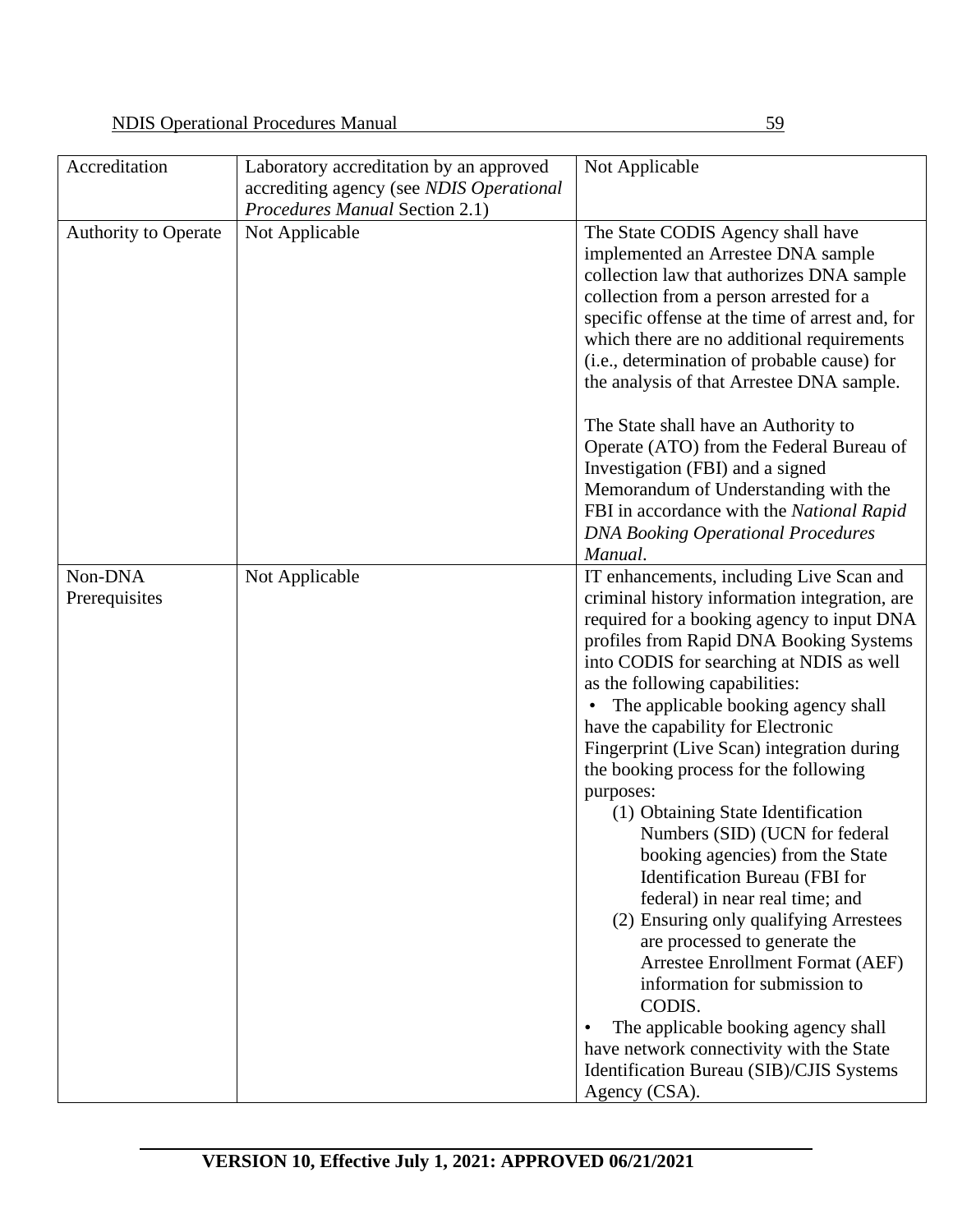| Approval     | Section 4.6.2.1 of the NDIS Operational<br>Procedures Manual                                                                                                                                                                                                                                                                                                                                                                                                                                                                                                                                                                                                                                | Section 4.6.2.2 of the NDIS Operational<br>Procedures Manual and/or Section 5 of the<br>National Rapid DNA Booking Operational<br>Procedures Manual                                                                                                                                                                                                                                                                                                                                                                                                                                                                                                      |
|--------------|---------------------------------------------------------------------------------------------------------------------------------------------------------------------------------------------------------------------------------------------------------------------------------------------------------------------------------------------------------------------------------------------------------------------------------------------------------------------------------------------------------------------------------------------------------------------------------------------------------------------------------------------------------------------------------------------|----------------------------------------------------------------------------------------------------------------------------------------------------------------------------------------------------------------------------------------------------------------------------------------------------------------------------------------------------------------------------------------------------------------------------------------------------------------------------------------------------------------------------------------------------------------------------------------------------------------------------------------------------------|
| Approved Use | Accredited laboratories performing Rapid<br>DNA analysis on database, known or<br>casework reference buccal samples shall<br>only use NDIS approved Rapid DNA<br>Systems.<br>For purposes of uploading and/or<br>searching CODIS, NDIS approved Rapid<br>DNA Systems are not currently authorized<br>for use on forensic samples and any<br>resulting DNA records generated from the<br>Rapid DNA analysis of forensic samples<br>are not eligible for upload to, and/or<br>search at, any level of CODIS.                                                                                                                                                                                  | Booking Agencies seeking to participate in<br>a State's Rapid DNA Program shall apply to<br>the State CODIS Agency for approval to<br>participate. If approved, the State CODIS<br>Agency and Booking Agency shall sign a<br>Memorandum of Understanding (MOU) or<br>other Agreement detailing the specific roles<br>and responsibilities of the two parties.<br>For purposes of uploading and/or searching<br>CODIS, Rapid DNA Booking Systems are<br>not authorized for use on crime scene<br>samples.                                                                                                                                                 |
| Compliance   | Once a Rapid DNA System has been<br>approved for use at NDIS by an accredited<br>forensic DNA laboratory, there shall be no<br>changes or modifications to the following:<br>$(1)$ Rapid DNA instrument; $(2)$ the<br>chemistries, and/or concentrations, and/or<br>amplification parameters, of the PCR STR<br>typing kit/Rapid DNA cartridge; (3) the<br>settings of the Expert System; or (4) any<br>other software parameters. A<br>manufacturer seeking to change any<br>component of an NDIS approved Rapid<br>DNA System shall contact the NDIS<br>Custodian to discuss the changes and the<br>documentation needed to submit such<br>request to the NDIS Custodian for<br>approval. | Once a Rapid DNA Booking System has<br>been approved for use at NDIS, there shall<br>be no changes or modifications to the<br>following: (1) Rapid DNA instrument; (2)<br>the chemistries, and/or concentrations,<br>and/or amplification parameters, of the PCR<br>STR typing kit/Rapid DNA cartridge; (3)<br>the settings of the Expert System; or (4) any<br>other software parameters. A manufacturer<br>seeking to change any component of an<br>NDIS approved Rapid DNA Booking<br>System shall contact the NDIS Custodian to<br>discuss the changes and the documentation<br>needed to submit such request to the NDIS<br>Custodian for approval. |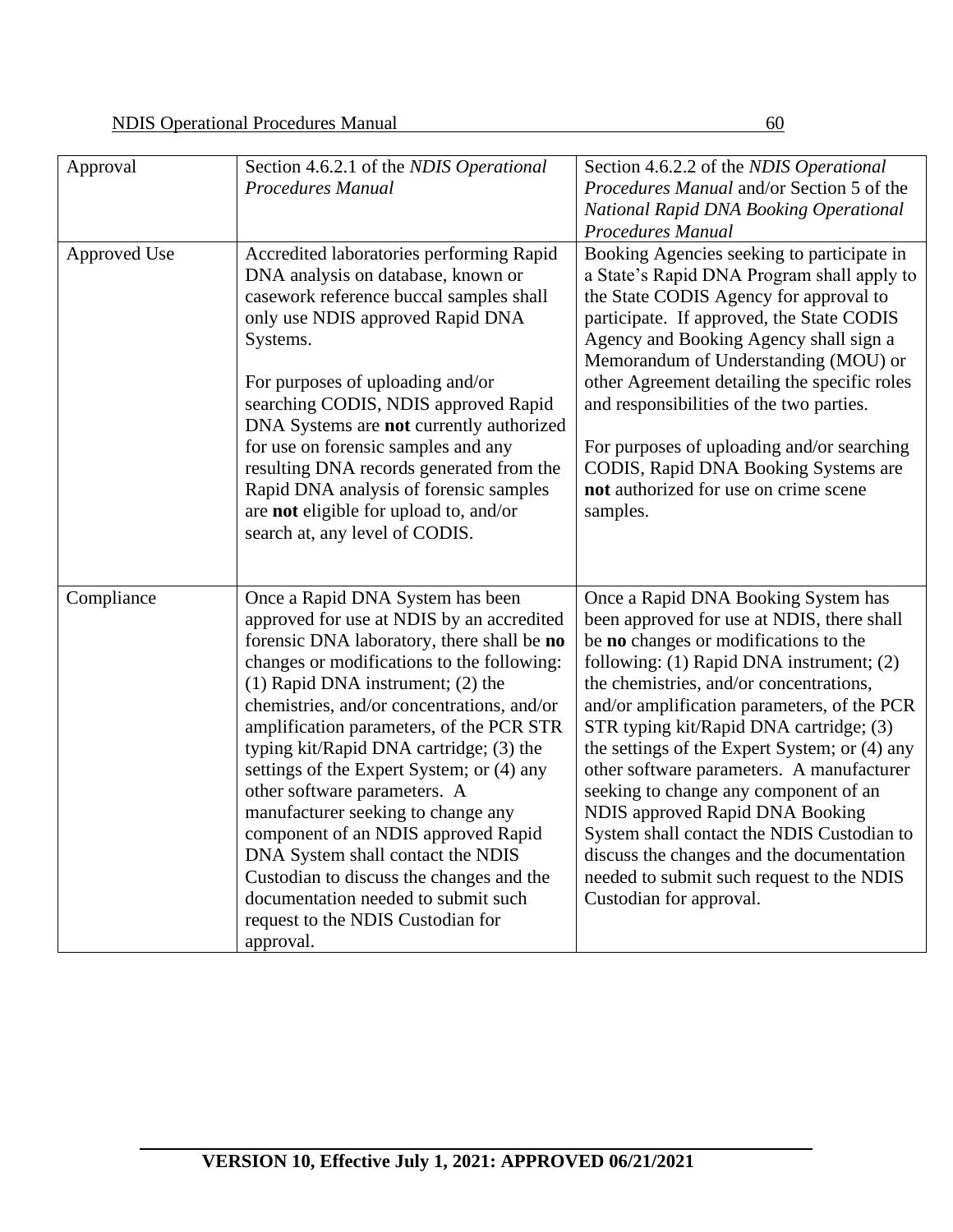# **Chapter 5.0 NDIS Searches**

Searches at the National DNA Index System (NDIS) are performed in accordance with the following requirements of the Federal DNA Act:

- The DNA record was generated by or on behalf of a criminal justice agency. *See* 34 U.S.C. § 12592(b)(1).
- The DNA record was generated in compliance with the FBI Director's Quality Assurance Standards. *See* 34 U.S.C. §§ 12591(a) and 12592(b)(1).
- The DNA record was prepared by a laboratory that is accredited by a nonprofit professional association of persons actively involved in forensic science that is nationally recognized within the forensic science community. *See* 34 U.S.C. §  $12592(b)(2)(A)$ .
- The laboratory that generated the DNA record participates in annual audits and external audits every two years and maintains comprehensive records of audits and proficiency testing. *See* 34 U.S.C. § 12592(b)(2)(B).
- The DNA record is maintained by a Federal, State or Local criminal justice agency (or the Secretary of Defense in accordance with 10 U.S.C. §1565) pursuant to rules that allow disclosure of stored DNA samples and DNA analyses only
	- o To criminal justice agencies for law enforcement identification purposes;
	- o In judicial proceedings, if otherwise admissible pursuant to applicable statutes or rules;
	- o For criminal defense purposes, to a defendant, who shall have access to samples and analyses performed in connection with the case in which such defendant is charged;
	- o If personally identifiable information is removed, for a population statistics database, for identification research and protocol development purposes, or for quality control purposes. *See* 34 U.S.C. § 12592(b)(3).
- The State uploading a DNA record to NDIS provides for the expungement of a DNA record of a person whose qualifying conviction has been overturned or for expungement of a DNA profile of a person arrested whose qualifying charge has been dismissed, resulted in an acquittal, or where no charge was filed within the applicable time period. *See* 34 U.S.C. § 12592(d)(2).

## **5.1 DNA Indexes Searched at NDIS**

The Federal DNA Act specifies the categories of DNA records authorized to be stored, searched and maintained in NDIS (*see* Section 3.1). Accordingly, the following Indexes are searched at NDIS: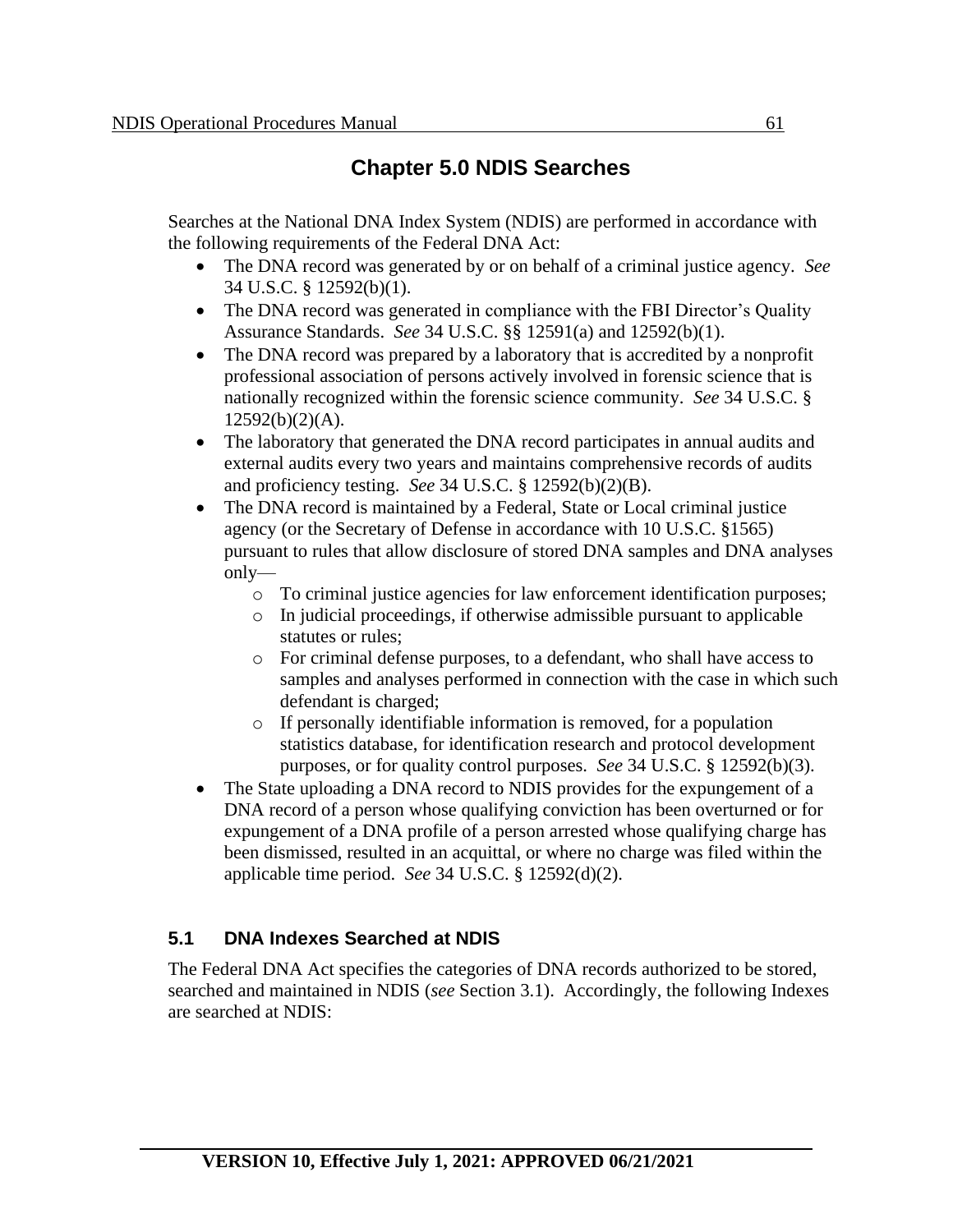| <b>Index</b>                                                   | Forensic <sup>32</sup> | Offender <sup>33</sup> | <b>Unidentified</b><br>Human<br>(Remains) | <b>Missing</b><br><b>Person</b> | <b>Relatives of Missing</b><br><b>Person and Pedigree</b><br><b>Tree</b> |
|----------------------------------------------------------------|------------------------|------------------------|-------------------------------------------|---------------------------------|--------------------------------------------------------------------------|
| Forensic <sup>24</sup>                                         | X                      | X                      | X                                         | X                               |                                                                          |
| Offender <sup>25</sup>                                         | X                      |                        | X                                         | X                               |                                                                          |
| <b>Missing Person</b>                                          | X                      | X                      | X                                         |                                 |                                                                          |
| <b>Relatives of Missing</b><br><b>Person and Pedigree Tree</b> |                        |                        | X                                         |                                 |                                                                          |
| <b>Unidentified Human</b><br>(Remains)                         | X                      | X                      | X                                         | X                               | X                                                                        |

Beginning September 1, 2020, Arrestee Rapid DNA profiles may be searched against the DNA Index of Special Concern at NDIS.

#### **5.2 Searching at NDIS**

Effective January 1, 2021, because of the substantial number of DNA records maintained at NDIS having the 13 Original CODIS Core Loci, searches will be based upon the Original CODIS Core Loci and followed by evaluation of additional available loci to effectively "filter" matches in accordance with Chapter 6.0 on *Confirmation and Hit Dispositioning.*

NDIS is searched daily on Monday through Friday to search new and modified DNA records against all records in accordance with the authorized searches described in the Table of NDIS Searchable Indexes in Section 5.1.

On a monthly basis, a search is run at NDIS to search new and modified missing personrelated DNA records against all records in accordance with the authorized searches described in the Table of NDIS Searchable Indexes in Section 5.1.

## **5.3 Manual Keyboard Search**<sup>34</sup>

A manual keyboard search is an exceptional process initiated by, and with the approval of, the NDIS Custodian to compare a target DNA record against DNA records contained

<sup>&</sup>lt;sup>32</sup> The reference to Forensic includes the Forensic Index, the Forensic Mixture Index and the Forensic Partial Index. <sup>33</sup> The reference to Offender includes the Convicted Offender Index, the Arrestee Index, the Detainee Index, the Legal Index and the Multi-allelic Offender Index.

<sup>&</sup>lt;sup>34</sup> When the Emergency Upload and Search functionality is available in the CODIS software, NDIS participating laboratories may upload and immediately search specified DNA records at NDIS in accordance with this functionality if the forensic DNA record is eligible for NDIS in accordance with Section 3.1.1.1, satisfies a statistical threshold for match rarity as described in Section 4.2.1.7, and was generated in compliance with Federal law as described in Section 5.0. The Emergency Upload and Search functionality shall not be used in place of the routine upload but will replace the manual keyboard search once it is fully implemented.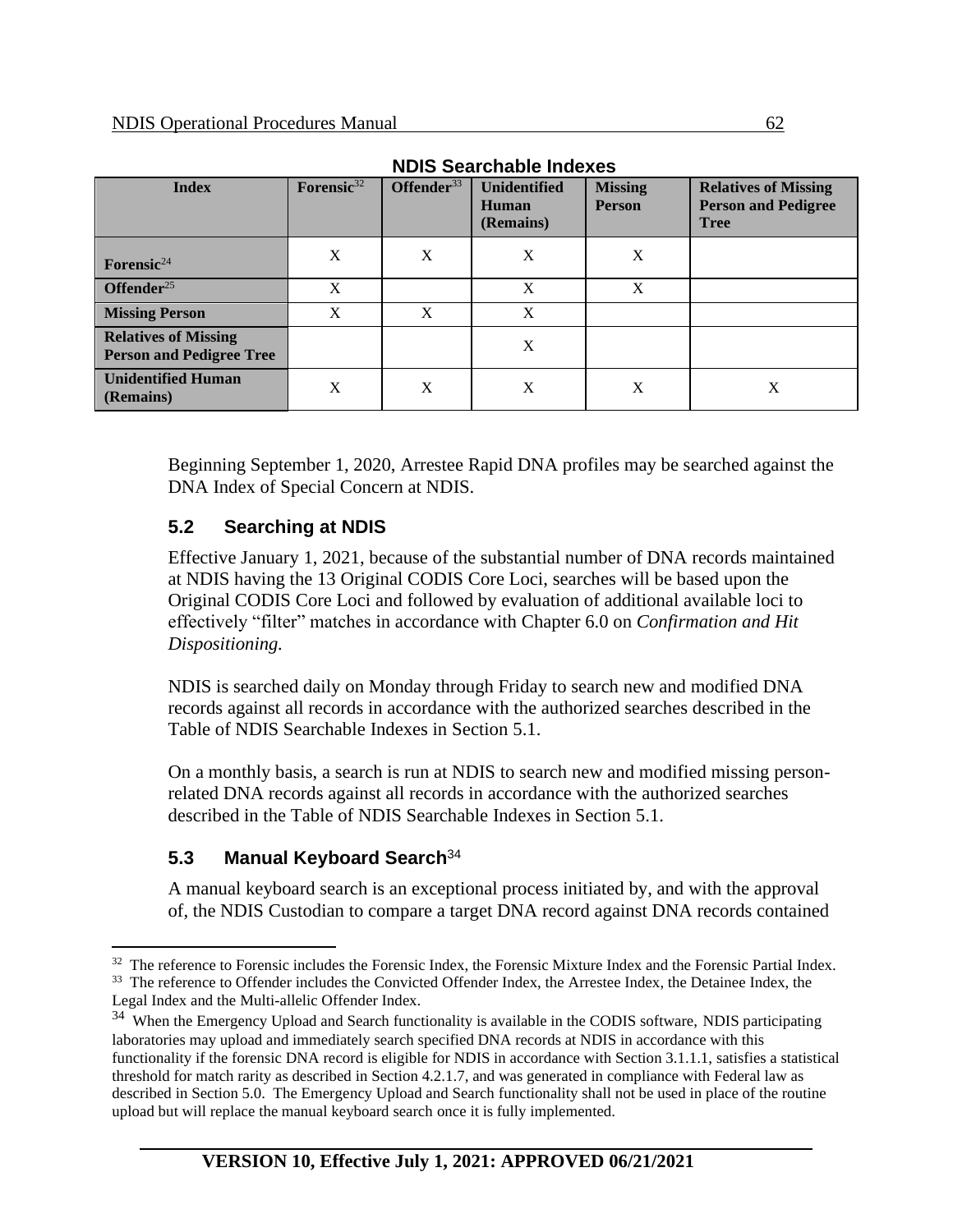in NDIS. A manual keyboard search shall not be used in place of the routine upload and search. An NDIS participating laboratory may request this exceptional process in matters of public safety under the following circumstances:

- If a forensic DNA profile generated in compliance with Federal law as described in Section 5.0 above must, because of exigent circumstances, be searched before the laboratory's upload of DNA data. For example, exigent circumstances exist when a DNA profile has been developed in connection with a suspected serial crime and it appears that such serial offenses may be committed before the next scheduled search; or
- If a forensic DNA profile from a serious violent crime, otherwise generated in compliance with Federal law as described in Section 5.0 above, does not meet the required minimum number of CODIS Core Loci for uploading the DNA profile to NDIS but does contain at least 7 of the Original CODIS Core Loci and satisfies a statistical threshold for match rarity based upon the search criteria by locus of one in ten million.

In all other cases, NDIS participating laboratories shall use the routine upload for searching their DNA records at NDIS.

All requests for manual keyboard search shall be processed through the State CODIS Administrator to the NDIS Custodian. The State CODIS Administrator shall contact the NDIS Custodian for the specific requirements for such requests.

## **5.4 Search Results**

Search results generated using the CODIS software will be automatically forwarded to NDIS participating laboratories involved in a match or association. The generation of search results in the form of a candidate match list does not conclude the process. The candidate match list shall be reviewed, evaluated and information released in accordance with Chapter 6.0 on *Confirmation and Hit Dispositioning.*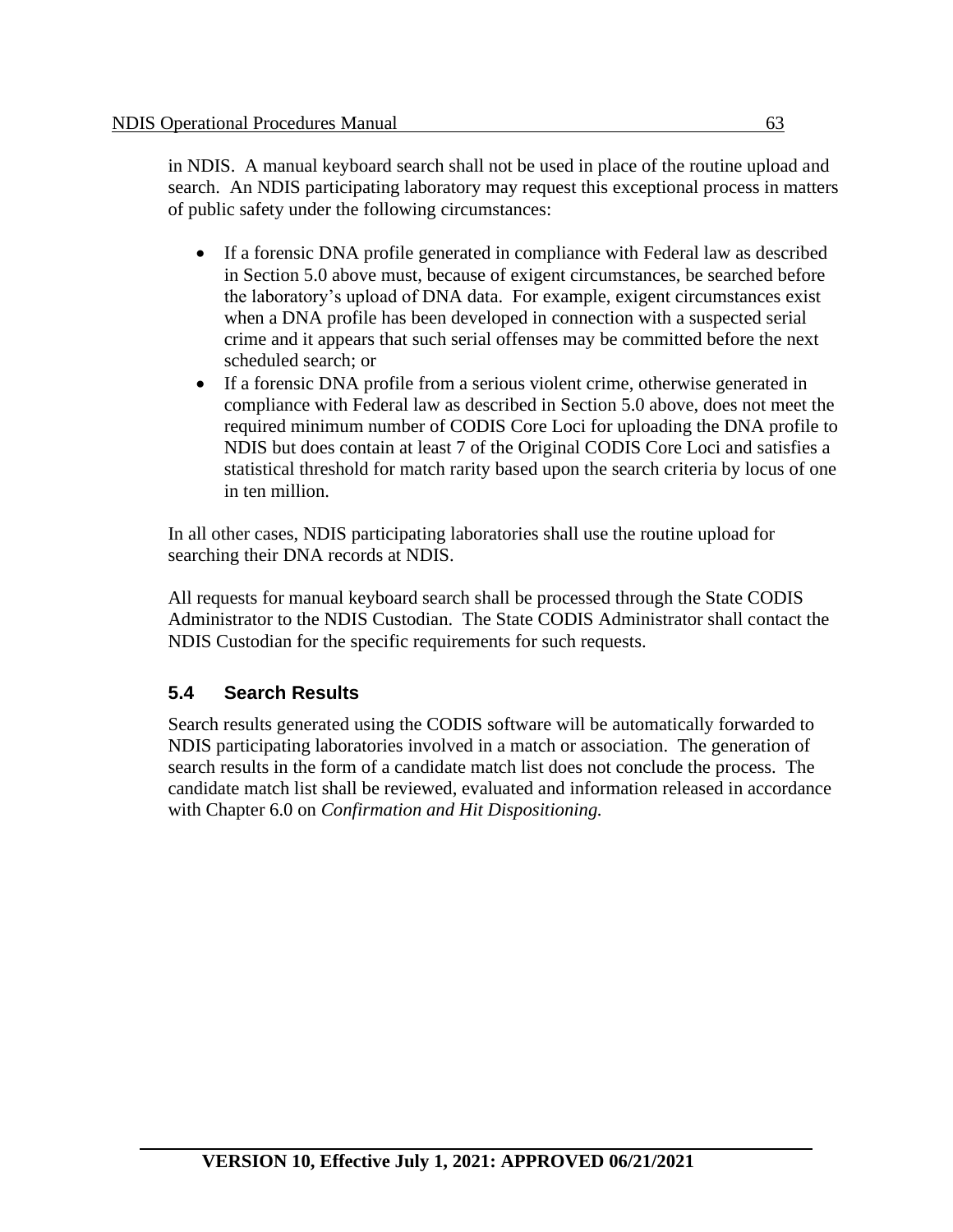# **Chapter 6.0 Confirmation and Hit Dispositioning**

NDIS participating laboratories shall follow these confirmation procedures before reporting personally identifiable information in connection with a match and report statistics to the CODIS Unit in accordance with this Chapter.

## **6.1 NDIS Offender Candidate Match**

#### **6.1.1 Scenario**

For purposes of this Chapter, the term "offender" shall include arrestees, convicted offenders, detainees, multi-allelic offenders and Legal Index specimens authorized by the Federal DNA Act.

An Offender Candidate Match occurs when a DNA profile developed from crime scene evidence by a Casework Laboratory matches an offender's DNA profile developed by an Offender Laboratory. **A Candidate Match is not a Confirmed Match and the personally identifiable information relating to a Candidate Match shall not be released unless the laboratory has confirmed the Match.** 

A Match Report for an Offender Candidate Match(es) produced by a search is distributed to all laboratories responsible for a DNA record included in the match. A State laboratory associated with a Local level laboratory's match also receives an electronic copy of the match.

## **6.1.2 Responsibilities**

The following table describes the responsibilities of the laboratories involved in an Offender Candidate Match occurring at NDIS.

| <b>Responsibility</b>                 | <b>Description</b>                         |
|---------------------------------------|--------------------------------------------|
| Primary Responsibility                | Primary responsibility includes review and |
|                                       | evaluation of the match and contacting the |
| Casework Laboratory (having           | other laboratory to coordinate match       |
| the forensic specimen)                | follow-up.                                 |
| <b>Secondary Responsibility</b>       | Secondary responsibility includes the      |
|                                       | following: 1) being prepared to respond to |
| <b>Offender Laboratory (includes)</b> | inquiries originating from the other       |
| Submitting Laboratory)                | laboratory; and 2) making a good faith     |
|                                       | effort to perform its internal match       |
|                                       | confirmation process, review its DNA data  |
|                                       | and respond to the Casework Laboratory     |
|                                       | within 30 business days of receipt of the  |
|                                       | request for match follow-up.               |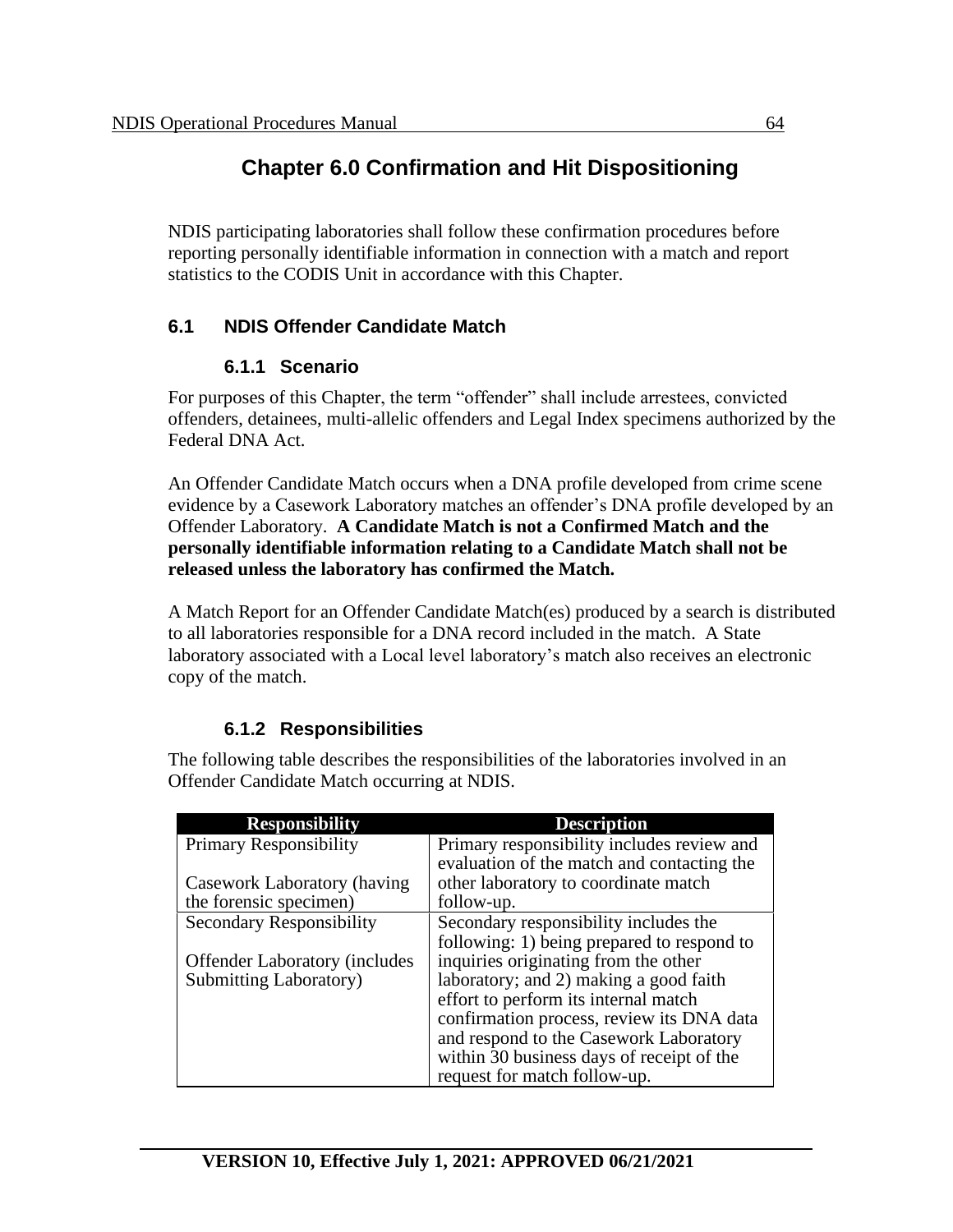#### **6.1.3 Procedures**

#### **6.1.3.1 Step 1: Review the Match**

The following laboratory personnel at both the Casework and Offender Laboratories review the Match to determine if the Candidate Match requires further confirmation; this typically includes considering the number of matching loci and evaluating homozygote vs. heterozygote profiles:

- A Candidate Match matching all loci at high stringency may be reviewed and evaluated by an individual who is currently or was previously a qualified DNA analyst.
- At the Casework Laboratory, a Candidate Match matching any loci at less than high stringency shall be reviewed and evaluated by a DNA casework analyst currently or previously qualified in the technology being reviewed.
	- o Effective January 1, 2021, the review and evaluation of Forensic Mixture or Forensic Partial Matches based upon the Original CODIS Core Loci shall include any additional loci available in the case documentation to filter the match when determining whether to proceed to the confirmation process. This does not require the Casework Laboratory to perform additional analyses to obtain more loci for evaluation.

When the offender is excluded as a contributor to the forensic unknown, the Casework and Offender Laboratories shall disposition the Candidate Match as a no match and the confirmation process stops. Personally identifiable information relating to the offender shall not be exchanged or released, provided however, that the release of personally identifiable information in the event of a "partial match" at NDIS may be authorized in accordance with Appendix G.

#### **6.1.3.2 Step 2: Casework Laboratory Examines Case File**

At this stage, the Casework Laboratory believes the Candidate Match should be subjected to the confirmation process. The Casework Laboratory retrieves the case file and performs an administrative check to ensure the DNA record is associated with the case. Using information retrieved from the case file, the Casework Laboratory may contact the Submitting Law Enforcement Agency to determine if the case has been solved.

#### **6.1.3.3 Step 3: Casework Laboratory Notifies Offender Laboratory**

At this stage, the Casework and Offender Laboratories begin collaborating. The Casework Laboratory informs the Offender Laboratory that the Candidate Match requires confirmation. If the case is solved, the Casework Laboratory shall query the Offender Laboratory with the name associated with the solved case to determine if there are any discrepancies. If no discrepancies, the case may be dispositioned as a Conviction Match, documented, and it will not be necessary to proceed with the confirmation process. If there are discrepancies, please refer to Section 6.3 for suggested confirmation procedures.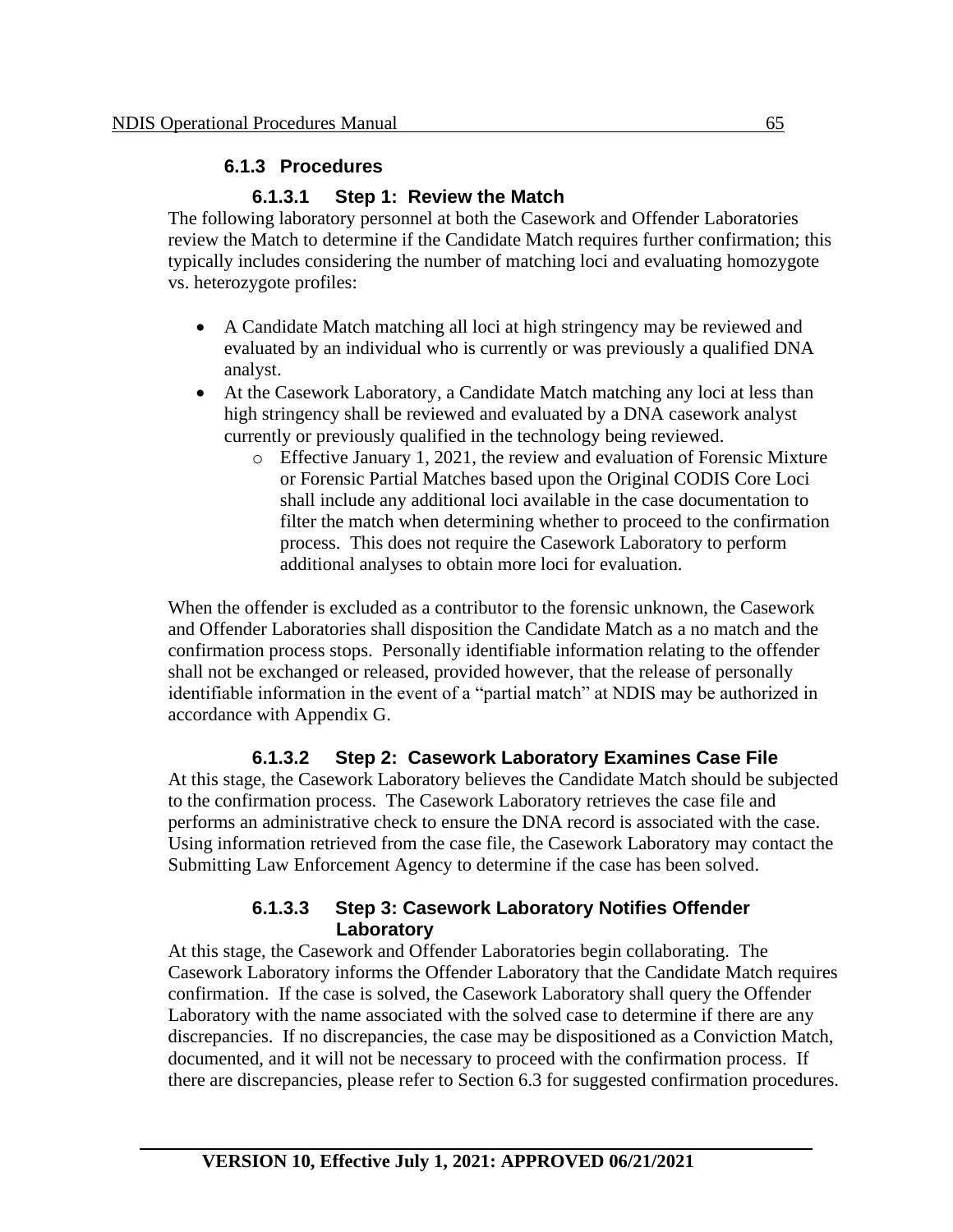If it is an unsolved case, both Laboratories are now aware that they are confirming a match. After being informed of the existence of a match, the Offender Laboratory initiates its internal match confirmation process. Although this process varies among laboratories, it is intended to verify that no administrative errors occurred while analyzing the offender sample. The internal match confirmation process followed by the Offender Laboratory shall include a procedure for verification of the offender's qualifying offense and the offender's identity (through the comparison of biographical data). If available, it is also recommended that the comparison of biometric data be used to confirm the offender's identity.

If the internal match confirmation process verifies the offender's identity and offense, the match is now considered confirmed (hereinafter referred to as "confirmed match"). NDIS has produced an investigative lead in the unsolved case. If the internal match confirmation process cannot verify the offender's identity and/or offense, the Laboratory shall follow its internal procedures to determine whether or not the personally identifiable information can be released.

#### **6.1.3.4 Step 4: Offender Laboratory Notifies Casework Laboratory**

The Offender Laboratory informs the Casework Laboratory about the confirmed match and provides the personally identifiable information. Within 14 calendar days of receipt of the personally identifiable information, the Casework Laboratory shall provide notification of the confirmed match to the Submitting Law Enforcement Agency or authorized criminal justice agency. In the interests of public safety, the Offender Laboratory may also notify appropriate criminal justice agency(ies) of the confirmed match.

## **6.1.3.5 Confirmed Match – Follow-Up**

Although notification of the confirmed match to the Submitting Law Enforcement Agency concludes the NDIS Offender Match confirmation process, it is not the end of the collaboration.

The NDIS participating laboratory shall inform the Submitting Law Enforcement Agency of the need for a legally obtained sample from the offender that documents the chain of custody. The Casework Laboratory can then perform DNA analysis on the newly obtained known biological sample submitted by the Law Enforcement Agency.

The Offender and Casework Laboratories shall disposition matches in accordance with this Chapter*.*

## **6.2 NDIS Forensic Candidate Match**

## **6.2.1 Scenario**

A Forensic Candidate Match occurs when DNA profiles developed from two or more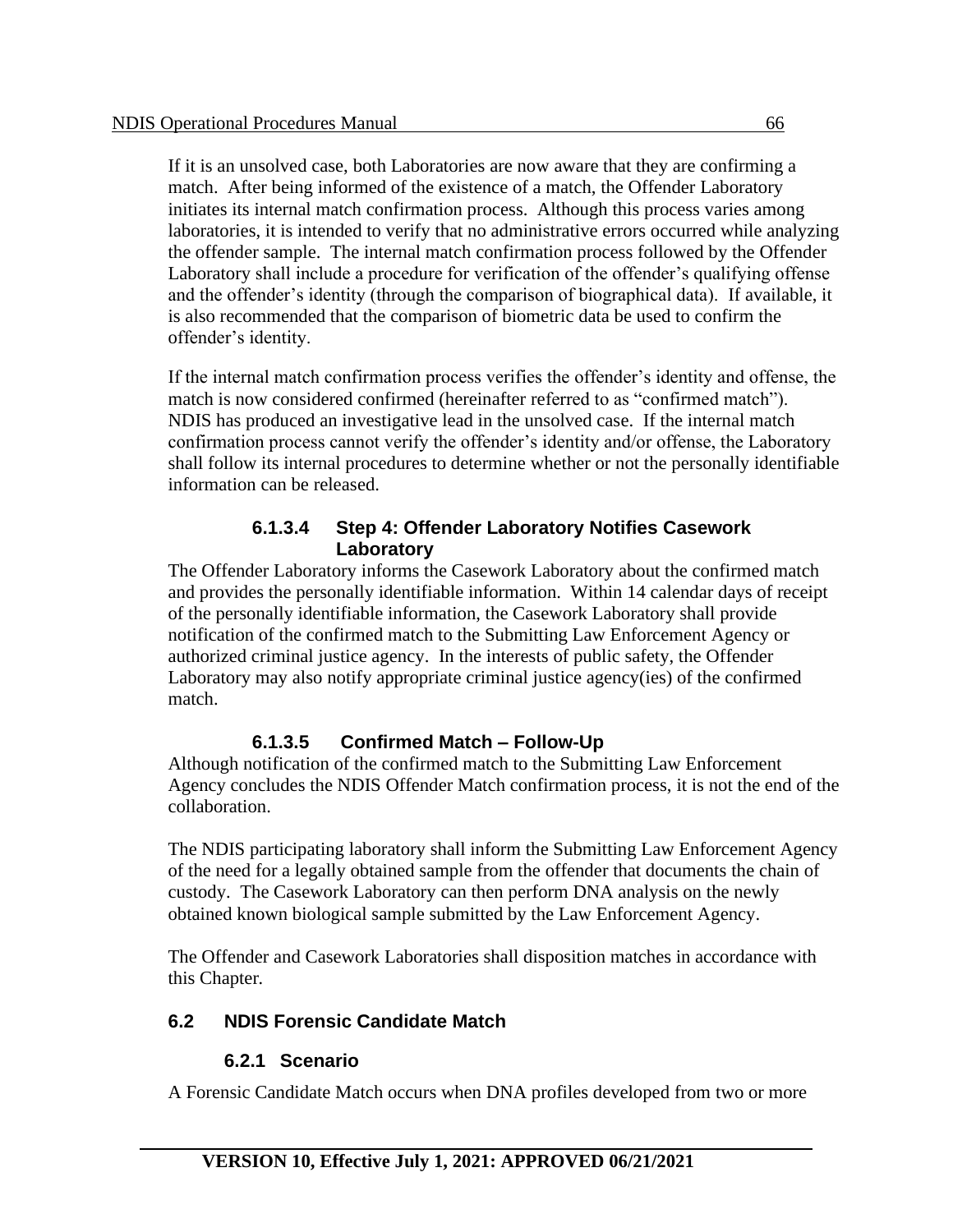forensic samples submitted by Casework Laboratories match one another. **A Candidate Match is not a Confirmed Match and the personally identifiable information relating to a Candidate Match shall not be released unless the laboratory has confirmed the Match.** 

A Match Report for a Forensic Candidate Match(es) produced by a search is distributed to all laboratories responsible for a DNA record included in the match. A State laboratory associated with a Local level laboratory's match also receives an electronic copy of the match.

# **6.2.2 Responsibilities**

The following table describes the responsibilities of the Casework Laboratories involved in a Forensic Candidate Match occurring at NDIS.

| <b>Responsibility</b> | <b>Description</b>                                      |
|-----------------------|---------------------------------------------------------|
| Casework              | Both Casework Laboratories are equally responsible      |
| Laboratories          | for the review and evaluation of the match and          |
|                       | coordinating the match follow-up. The Casework          |
|                       | Laboratory contacted for match follow-up shall make     |
|                       | a good faith effort to review its DNA data and respond  |
|                       | to the requesting laboratory within 30 business days of |
|                       | receipt of the request.                                 |

## **6.2.3 Procedures**

#### **6.2.3.1 Step 1: Review the Match**

The following designated personnel at each of the Casework Laboratories review the Match to determine if the Candidate Match requires further confirmation; this typically includes considering the number of matching loci and evaluating homozygote vs. heterozygote profiles:

- A Candidate Match matching all available loci at high stringency may be reviewed and evaluated by an individual who is currently or was previously a qualified DNA analyst.
- A Candidate Match matching any loci at less than high stringency shall be reviewed and evaluated by a DNA casework analyst currently or previously qualified in the technology being reviewed.
	- o Effective January 1, 2021, the review and evaluation of Forensic Mixture or Forensic Partial Matches based upon the Original CODIS Core Loci shall include any additional loci available in the case documentation to filter the match when determining whether to proceed to the confirmation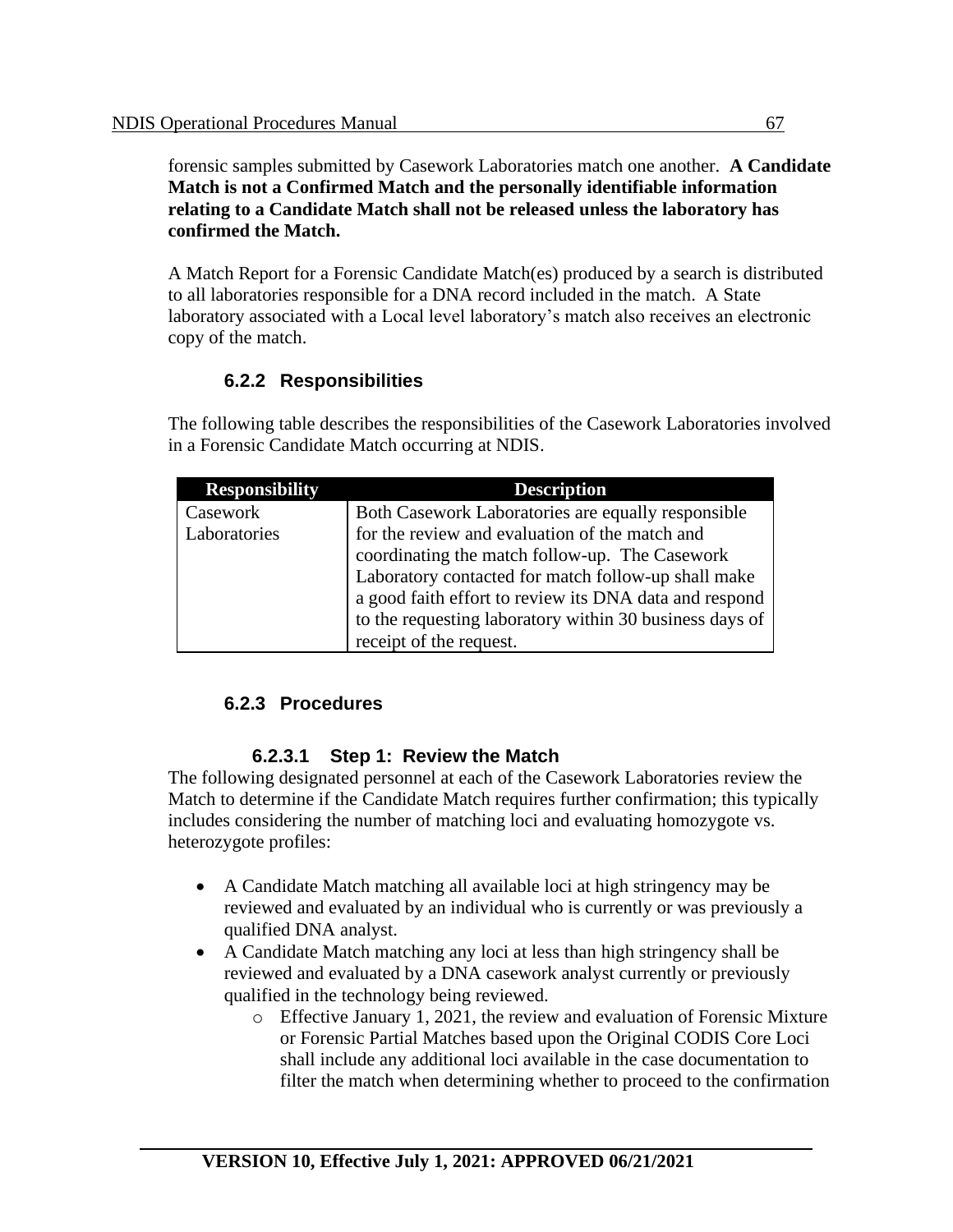process. This does not require either Casework Laboratory to perform additional analyses to obtain more loci for evaluation.

If both Casework Laboratories determine that the Candidate Match is not a match, the confirmation process stops. The Casework Laboratories shall disposition the Candidate Match as a no match.

#### **6.2.3.2 Step 2: Casework Laboratories Examine Case Files**

At this stage, one or both of the Casework Laboratories believe the Candidate Match should be subjected to the confirmation process. Both of the Casework Laboratories review their respective case files and ensure the DNA records are associated with the proper cases. Using information retrieved from the case files, both Casework Laboratories may contact their respective Submitting Law Enforcement Agencies to determine if the case(s) has been solved.

#### **6.2.3.3 Step 3: Casework Laboratories Contact Each Other and Exchange Information**

The Casework Laboratories begin collaborating. One of the Casework Laboratories contacts the other Casework Laboratory to verify the match and exchange information. Both laboratories are responsible for ensuring the communication occurs.

#### **6.2.3.4 Step 4: Casework Laboratories Document the Confirmed Match**

Both Casework Laboratories have confirmed a match and they notify each other of the existence of a confirmed match and exchange information so that the Agencies can contact each other.

For a solved case matching an unsolved case, the laboratory responsible for the solved case may provide personally identifiable information; it is up to each individual jurisdiction to determine, based on applicable laws and rules, whether personally identifiable information will be disclosed.

Both Casework Laboratories document the confirmed match.

#### **6.2.3.5 Confirmed Match – Follow-Up**

Although the issuance of a laboratory notification concludes the NDIS Forensic Match confirmation process, it is not the end of the collaboration. At a minimum, both laboratories shall inform their respective Submitting Law Enforcement Agencies or authorized criminal justice agencies of the confirmed match. The Submitting Agencies can then exchange information about their respective cases.

Both laboratories shall disposition matches in accordance with this Chapter*.*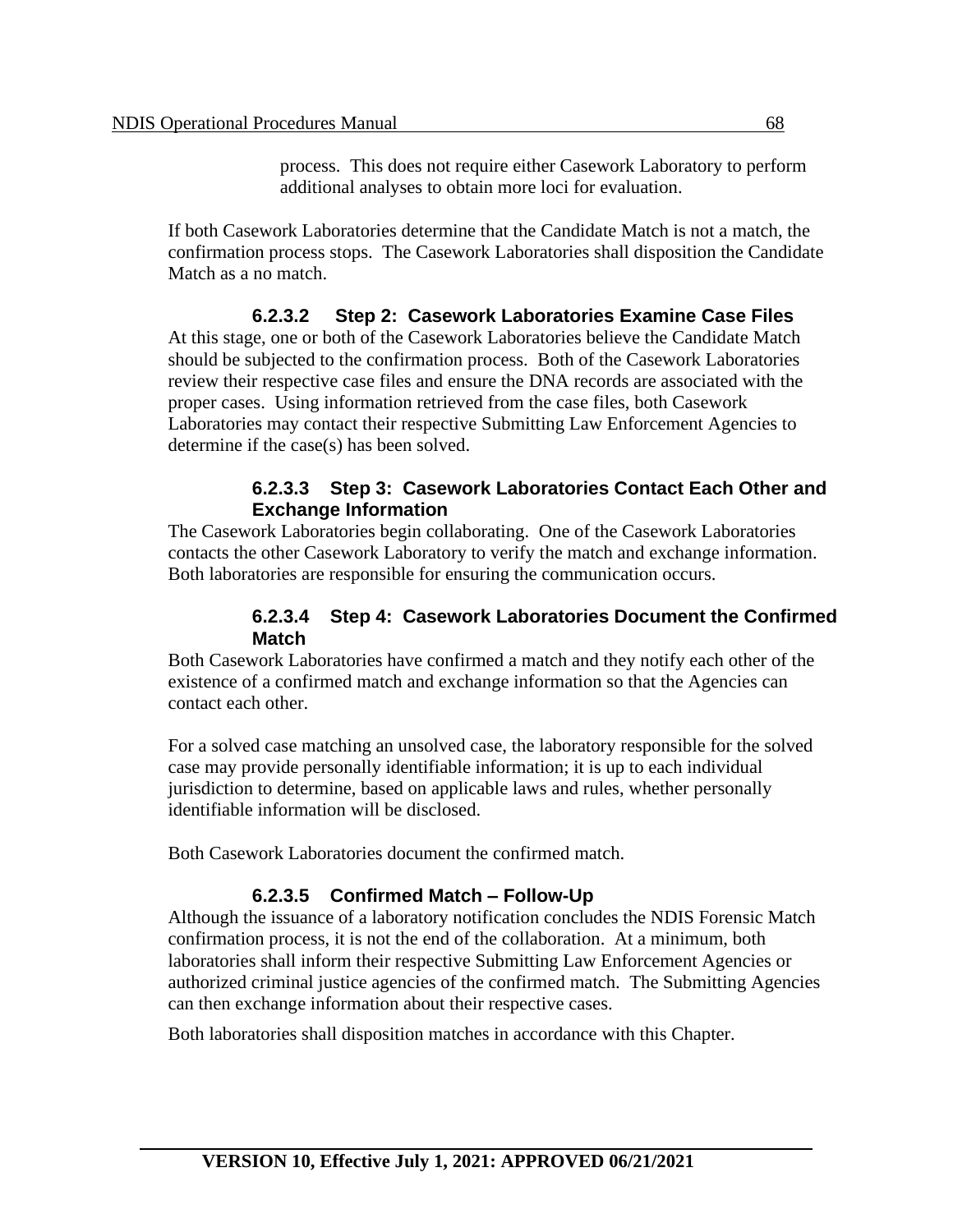#### **6.3 Confirming Identity When an Offender's Profile has Matched a Solved Case**

#### **6.3.1 Scenario**

When CODIS matches a solved case with an offender, the laboratories should ensure that the putative perpetrator is the offender. The following procedure or a similar procedure developed by a participating laboratory may be used.

## **6.3.2 Procedures**

#### **6.3.2.1 Step 1: (Solved Case) The Names of the Offender and the Putative Perpetrator Are Compared**

The initial step involves a comparison of the named offender with the name of the putative perpetrator which may be performed by the laboratory(ies) involved or the Submitting Law Enforcement Agency. If the names are different, the laboratory or Submitting Law Enforcement Agency will search the criminal history records for the offender's known aliases. If the putative perpetrator's name matches the offender's name (or aliases), the Conviction Match is confirmed. If the putative perpetrator's name does not match the offender's name (or aliases), continue on to Step 2.

## **6.3.2.2 Step 2: (Solved Case) Check of Identifying Information**

The laboratory involved or the Submitting Law Enforcement Agency will obtain the putative perpetrator's identifying information, including fingerprints, if available, and compare that information with the information submitted with the offender's DNA sample. If the identifying information of the putative perpetrator and that of the offender match, then the putative perpetrator is using a new alias and the Conviction Match is confirmed. Notification may be provided to the appropriate authorities to update their records to include this new alias. If the identifying information of the putative perpetrator and the offender do not match, continue on to Step 3.

#### **6.3.2.3 Step 3: (Solved Case) Internal Confirmation Procedure Implemented**

If it is determined that the identifying information of the putative perpetrator does not match the identifying information of the offender, the Offender Laboratory will follow its internal match confirmation procedure to ensure that no administrative errors occurred during sample processing.

If there were no processing errors, the Offender Laboratory shall notify the Casework Laboratory that will be responsible for communicating the information to the Submitting Law Enforcement Agency or authorized criminal justice agency and that appropriate follow up is necessary.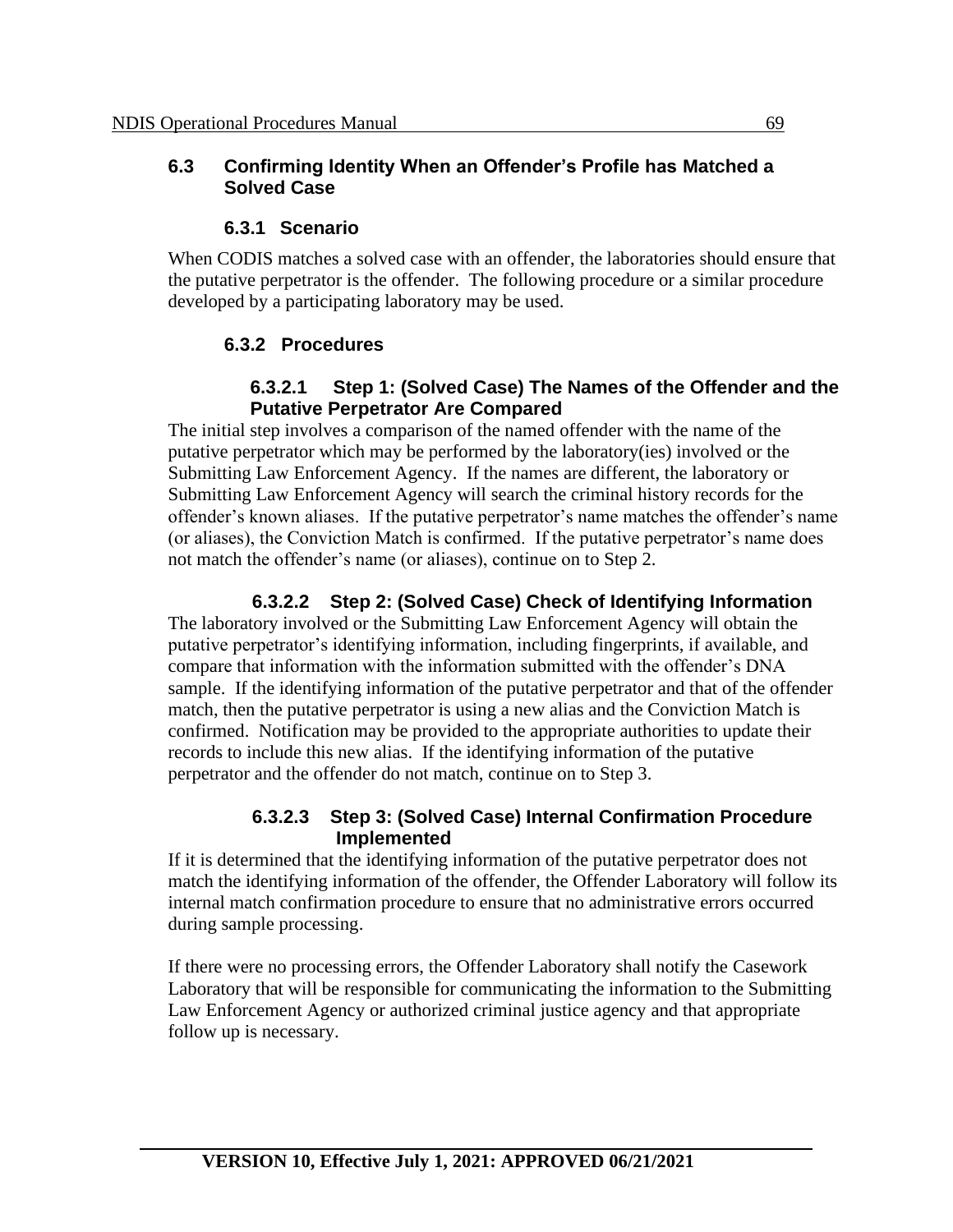#### **6.4 NDIS Missing Person Procedures**

## **6.4.1 Matches and Associations**

For searches involving missing persons or unidentified human (remains), results can be defined as matches or association. When a search result involves profiles that may have originated from the same individual, the term 'match' may be used. Examples of this include unidentified human (remains) matching to an offender, or a missing person matching to a forensic unknown. Wherever possible, the confirmation of matches involving missing person or unidentified human (remains) samples should follow procedures similar to matches involving forensic samples described in Section 6.1 of this Chapter.

For searches involving the Relatives of Missing Person or Pedigree Tree Indexes, the results indicate that the unidentified human (remains) may be those of the missing person sought by the relative(s). For this reason, the term 'association' may be used. Associations are produced by using an identity search for single family references or a pedigree tree search for a ranked list of associations. Associations shall be supported by appropriate kinship statistics.

## **6.5 Communications**

# **6.5.1 Follow up for Candidate Match**

A laboratory may begin the confirmation process for a candidate match through a written communication with the other laboratory involved in the candidate match. It is important to include sufficient details in the written communication so that the other laboratory can respond appropriately and expeditiously. For example, for an offender candidate match, the communication should include the Match ID #, the Casework Specimen ID #, and the Offender ID #. For a forensic casework candidate match, the communication should include the Match ID #, and both Casework Specimen ID #s involved in the candidate match. Communications should identify the laboratory point of contact and his/her contact information.

# **6.5.2 Confirmed Offender Match**

The Offender Laboratory will inform the Casework Laboratory of a confirmed offender match and provide the identity of the offender in accordance with Section 6.5.2.1. The Casework Laboratory will inform the Submitting Law Enforcement Agency of the confirmed offender match in a communication that documents the information considered in the evaluation of the confirmed offender match in accordance with Section  $6.5.2.2$ .

## **6.5.2.1 Offender Laboratories**

When an offender candidate match has been confirmed and personally identifiable information will be released by the Offender Laboratory, Standard 12.3 of the FBI's *Quality Assurance Standards for DNA Databasing Laboratories* requires that "the release of personally identifiable information associated with a database hit shall require an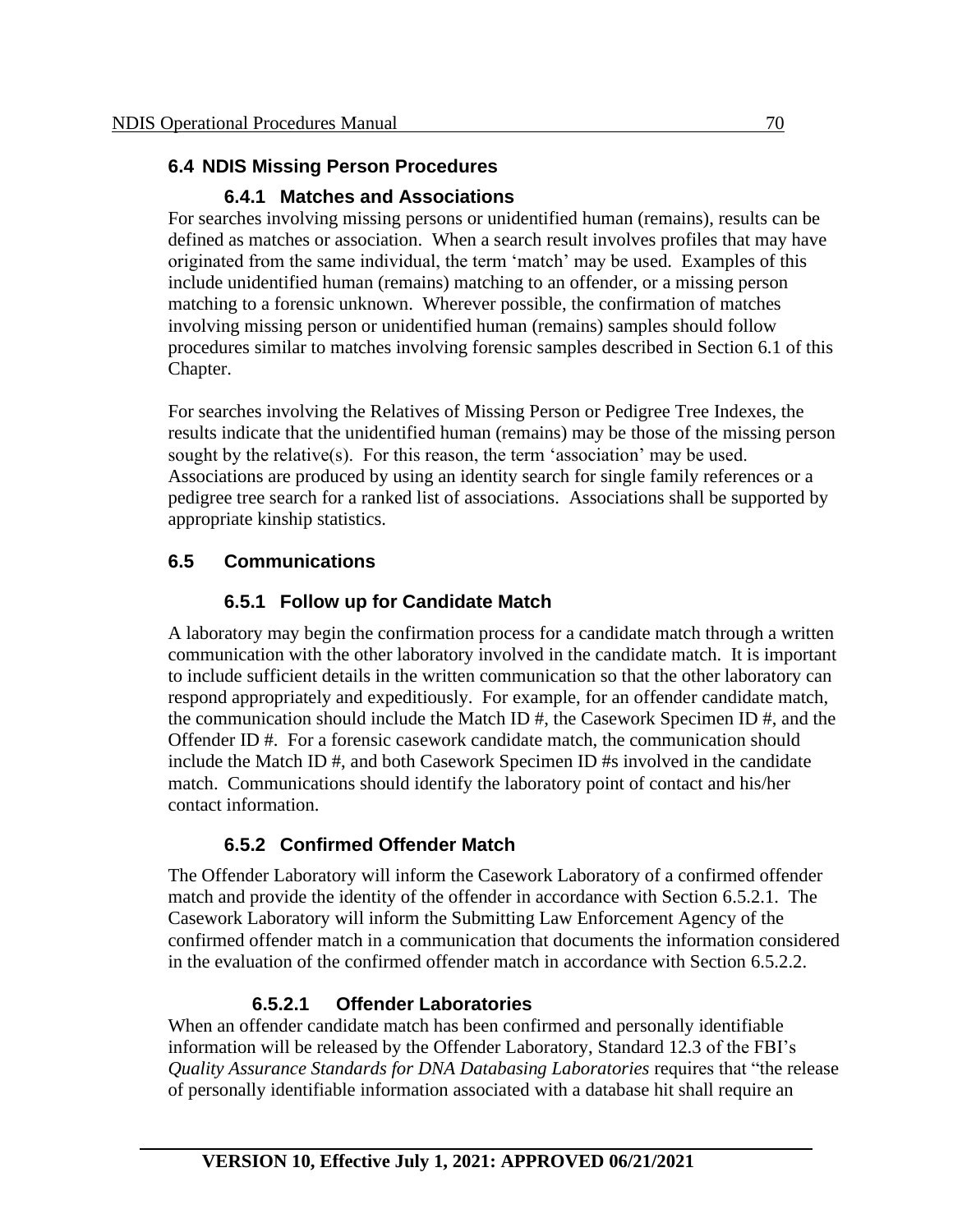administrative review of the official correspondence." Elements of that administrative review include:

- A review of the supporting administrative documentation and the correspondence for clerical errors, accuracy of information, and adherence to agency policy.
- A review of the individual's biographical data, qualifying offense, and DNA profile generated from reanalysis, as applicable.
- Documentation of the completion of the administrative review.

# **6.5.2.2 Casework Laboratories**

When an offender match has been confirmed or when a forensic hit has been reviewed and deemed a match (verified), the Casework Laboratory will inform the Submitting Law Enforcement Agency of the match and the identity of the offender or the matching case(s), as applicable, in a documented communication.

For confirmed offender and verified forensic matches, any additional relevant information considered by the Casework and/or Offender Laboratories in their evaluation of the match shall be included in the communication to the Submitting Law Enforcement Agency. This may include, but is not limited to, the following:

- Type of forensic profile (mixture or partial) if using binary interpretation;
- Offender biographical information, if available, such as the age of the offender at the time of the crime or if the offender was deceased at the time of the crime;
- Offender status, if available, such as whether or not the offender was incarcerated at the time of the crime; or
- The stringency of the match.

For Casework Laboratories that utilize probabilistic genotyping software to confirm an offender match, inclusion of the forensic profile type is not necessary.

## **6.5.3 Confirmed Forensic Match**

When a forensic candidate match has been confirmed, a Casework Laboratory with a solved case involving one of the casework specimens should include that information as well as a point of contact for the solved case.

The information considered in the evaluation of the forensic match shall be described in the communication to the Submitting Law Enforcement Agency.

# **6.5.4 Confirmed Missing Person Match/Association**

Communications regarding missing person matches/associations should contain sufficient detail to allow the Medical Examiner or Coroner to make a fully informed decision. In these cases, the laboratory is not confirming the identity of the remains or definitively stating that a relationship exists to a reference(s). The official identification of remains,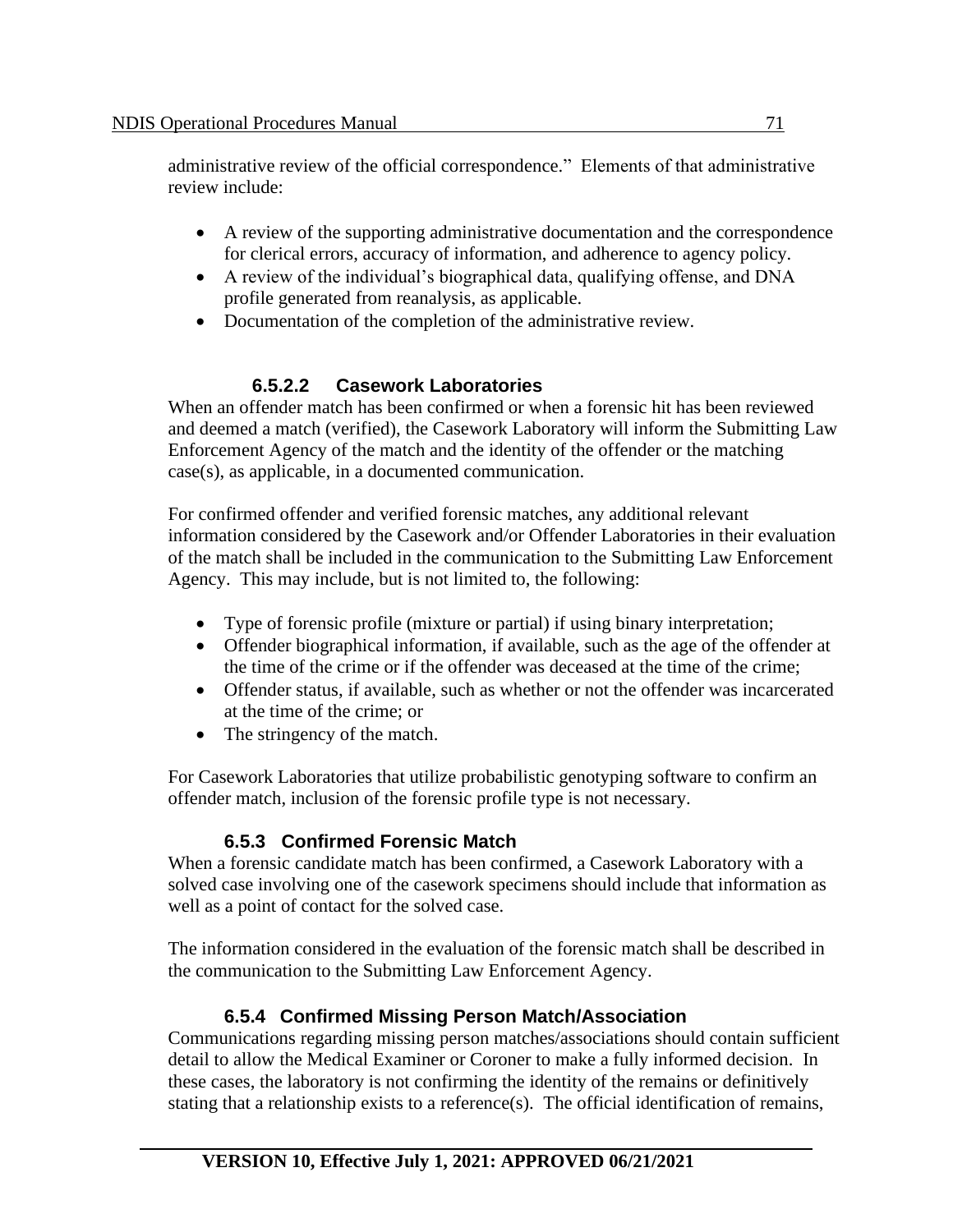as documented through the issuance of a death certificate, will be determined by the relevant jurisdiction based on the competent legal authority (Medical Examiner or Coroner).

The communication to the Submitting Law Enforcement Agency on the missing person match/association shall include all information considered in the evaluation of the match/association, such as metadata.

# **6.6 CODIS Hit Dispositioning**

CODIS Administrators are responsible for the disposition of their laboratories' matches and ranks in CODIS. A laboratory shall make a good faith effort to perform its internal confirmation process, review its DNA data and respond to the other laboratory within 30 business days of receipt of the request for follow-up. If a laboratory issues a written report, the hit shall be dispositioned within 10 days of the issuance of the report. State CODIS Administrators are responsible for reconciling any disposition discrepancies.

The primary metric tracked for CODIS is the number of investigations aided; this is the number of crimes in which CODIS provided assistance, such as cases solved or serial links determined. For purposes of CODIS hit counting metrics; an investigation can only be aided once. The secondary metric that is tracked is the number of hits made by CODIS.

Missing Person-related searches include the ranking of associations between DNA profiles. Rankings are generated by CODIS as a result of a Pedigree Search comparing Unidentified Remains to Pedigree Trees. For these types of associations, as well as traditional matches involving missing person samples, Putative Identification and Identification Aided are the metrics used to track the number of times CODIS provides assistance.

#### **6.6.1 Offender and Forensic Matches and Hits**

Matches and hits are not interchangeable terms or events. A match is an association between DNA profiles. A hit is a match that is reportable to NDIS. The timing of analysis and CODIS entry may affect how hits are counted. Because it takes two samples for a hit to occur, generally the total number of hits equals the total number of samples minus one or  $(N-1)$ .

A **match** occurs when CODIS makes an association between two or more DNA profiles and a confirmation process is started by designated laboratory personnel from each affected laboratory. A **hit** occurs when a confirmed or verified match aids an investigation and one or more of the case(s) involved in the match is unsolved. Agency contact may be made after the match has been detected or it may have been made immediately before the analysis of the case. If the laboratory has information that the match does not aid the investigation, a hit cannot be declared. Matching profiles may not be identical due to mixtures, primer binding site mutations, and/or allelic dropout.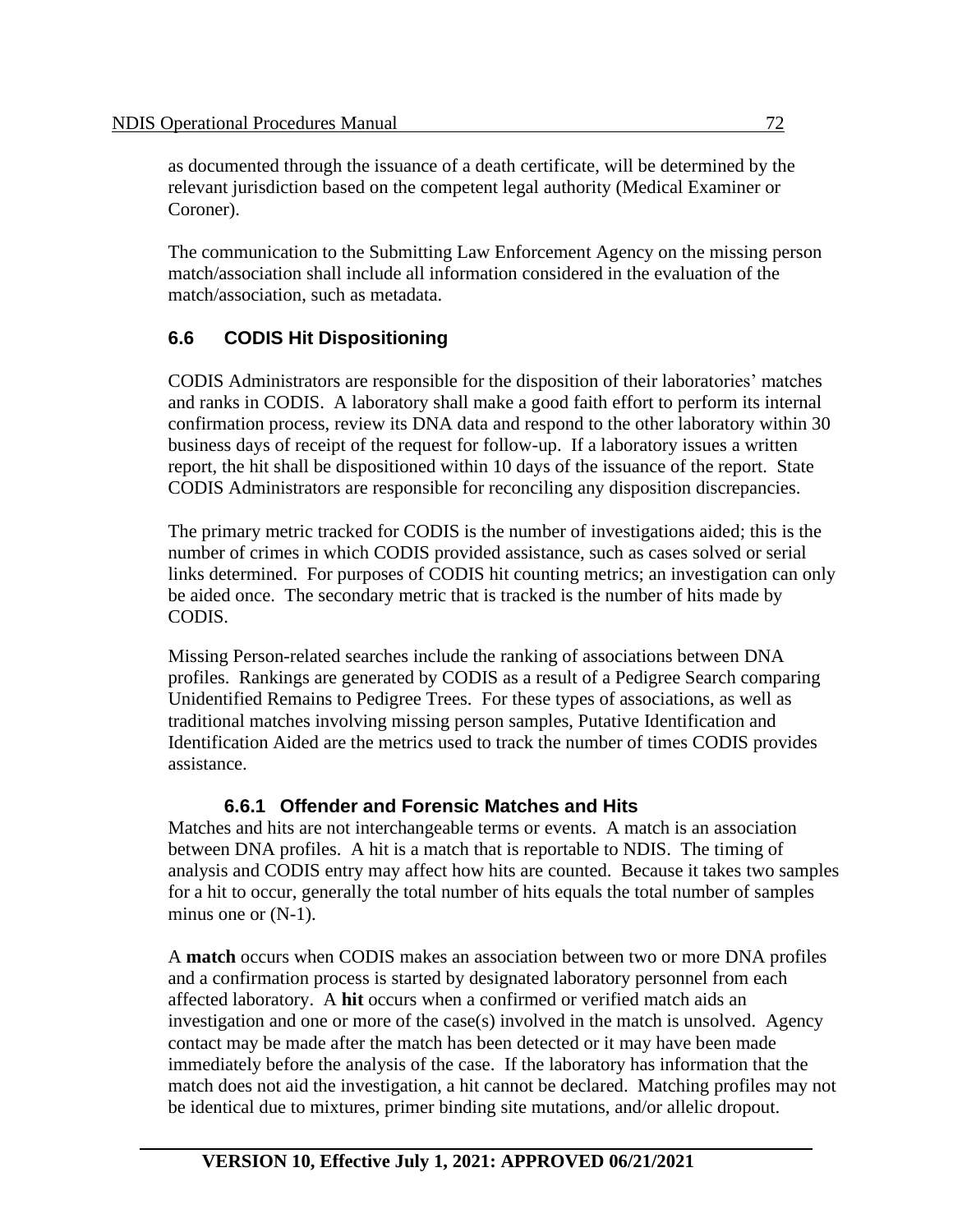### **6.6.1.1 Hit Counting Rules**

The following rules are applicable to hits, not matches.

#### **Rule #1**

The level in the CODIS hierarchy (Local, State, National) at which the hit occurs gets credit for the hit.

#### **Rule #2**

An offender hit disposition takes precedence over a forensic hit disposition when the hits occur during the same search.In the event where an unsolved case profile matches a solved case previously identified as an offender hit, the hit disposition for the match will be "Offender Hit" for the hit between the forensic unsolved and the offender and all subsequent forensic unsolved to offender hits. Previous forensic hits will not be reclassified when they match an offender. Since offender hit dispositions take precedence, any new forensic to forensic matches shall be dispositioned as "Investigative Information".

#### **Rule #3**

A hit is counted for each unique set of matching profiles where at least one of the matching profiles is from an unsolved case. Because it takes two samples for a hit to occur, the total number of hits equals the total number of samples minus one or (N-1).

#### **Rule #4**

An investigation may be aided only once. Count the number of actual investigations CODIS has aided *not* the number of times CODIS has assisted a particular investigation or investigations. This reflects a direct one-to-one relationship between the metric and cases involved. As a point of clarification, an investigation with profiles from more than one source may be aided only once. Laboratories may only count their own investigations as having been aided.

#### **Rule #5**

A single hit may aid more than one investigation.A single hit may associate several separate cases. Laboratories may claim credit for all of the investigations aided within their jurisdictions.

#### **Rule #6**

An investigation aided must be associated with a hit. An investigation is aided if CODIS provides value to the investigation.

#### **Rule #7**

Only investigations of unsolved cases may be aided.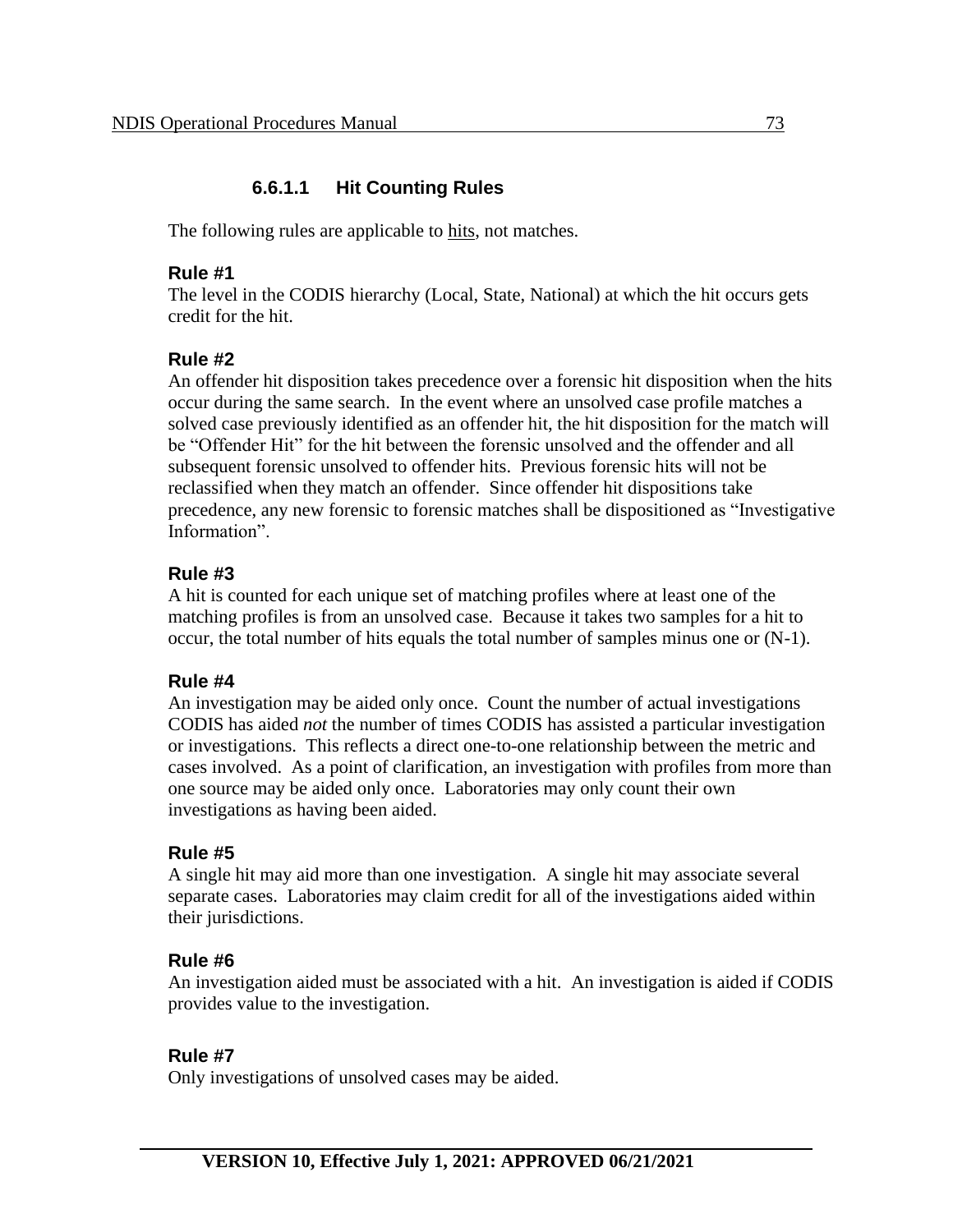### **6.6.2 Missing Persons Matches and Associations**

#### **6.6.2.1 Matches and Associations**

When a search result involves profiles that may have originated from the same individual, the term 'match' may be used. Examples of this include unidentified human (remains) matching to an offender, or a missing person matching to a forensic unknown. Confirmation of these types of matches results in a 'hit' even though the terminology used in counting is different.

For searches involving the Relatives of Missing Person or Pedigree Tree Indexes, the results indicate that the unidentified human (remains) may be those of the missing person sought by the relative(s). For this reason, the term 'association' is used. The rules for counting and reporting these associations are similar to the rules for matches.

It is important to note in Missing Person cases that the disposition does not mean that an identification has been made. Only the competent legal authority in each jurisdiction (such as the Medical Examiner or Coroner) can issue a death certificate confirming the identity of the unidentified human (remains).

### **6.7 Reporting CODIS Hit Statistics**

State CODIS Administrators shall total the statistics within their jurisdiction and report the totals on a monthly basis in accordance with the schedule established by the CODIS Unit. At the State and Local level, States may continue to track the number of NDIS hits they participated in as  $AH_N$ ,  $DH_N$ ,  $FH_N$ ,  $LH_N$ , and  $OH_N$  as described below.

The following methods will be used to minimize the duplicate counting of national hits:

- For offender hits, the Casework Laboratory will report the number of investigations aided and the Offender Laboratory will report the number of offender hits;
- For forensic hits where one case is solved, the Laboratory with the unsolved case will report the number of investigations aided and the Laboratory with the solved case will report the forensic hit; and
- For forensic hits where neither case is solved, each Laboratory will report the number of investigations aided and the Laboratory with the first entered forensic profile should report the forensic hit to NDIS.

In accordance with the rules for Offender and Forensic Matches and Hits described in Section 6.6.1, each State CODIS Administrator shall report the following data:

- AH<sub>S:</sub> Arrestee hits within the State (match detected by SDIS)
- AH<sub>N:</sub> Arrestee hits at NDIS (match detected by NDIS)
- $DH_{S_i}$ : Detainee hits within the State (match detected by SDIS)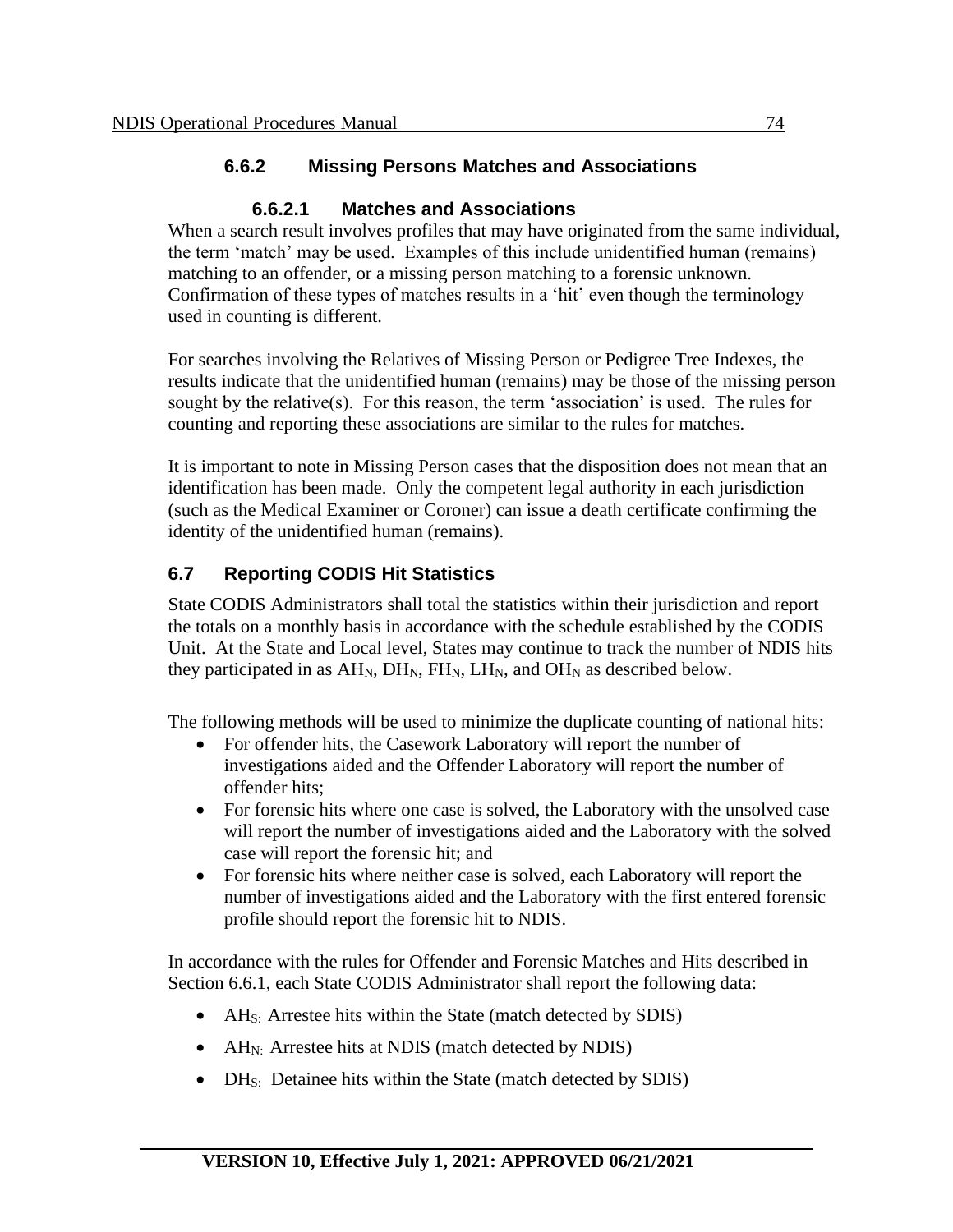- DH<sub>N:</sub> Detainee hits at NDIS (match detected by NDIS)
- FH<sub>S</sub>: Forensic hits within the State (sum of FH found by SDIS and LDIS labs)
- FH<sub>N</sub>: Forensic hits at NDIS (match detected by NDIS)
- IA: Investigations Aided
- LH<sub>S</sub>: Legal Index hits within the State (match detected by SDIS)
- LH<sub>N</sub>: Legal Index hits at NDIS (match detected by NDIS)
- OH<sub>S</sub>: Convicted Offender hits within the State (match detected by SDIS)
- OH<sub>N</sub>: Convicted Offender hits at NDIS (match detected by NDIS)

Each State CODIS Administrator shall report the following Missing Person data, if applicable:

- IC<sub>S</sub>: Confirmed Identifications within the State (sum of Identifications found by SDIS and LDIS labs)
- IC<sub>N</sub>: Confirmed Identifications at NDIS (Identification detected by NDIS)
- ID: Identifications Aided
- PI<sub>S</sub>: Putative Identifications within the State (sum of Identifications found by SDIS and LDIS labs)
- PI<sub>N</sub>: Putative Identifications at NDIS (Identification detected by NDIS)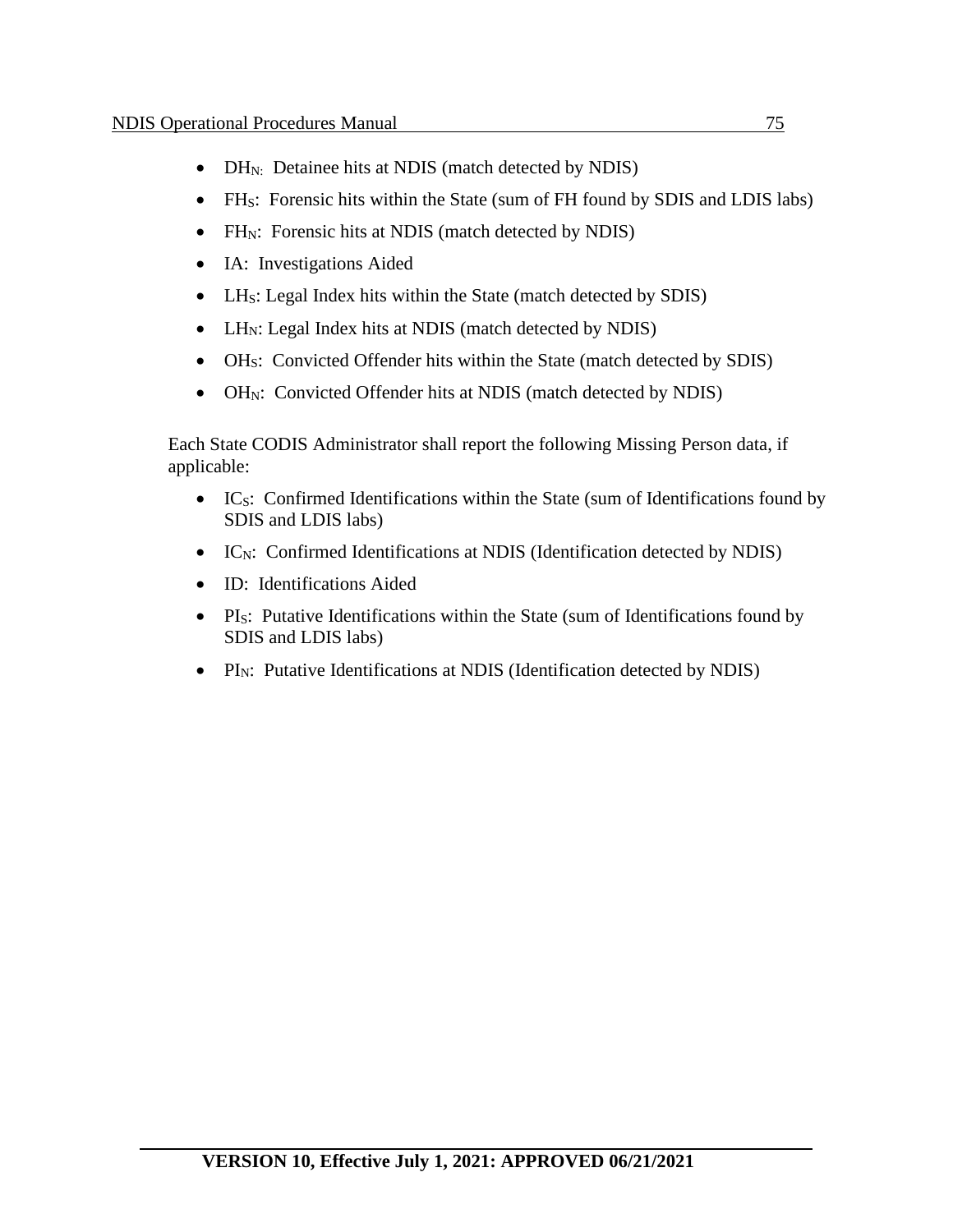### **APPENDIX A**

### **Federal DNA Identification Act (excerpt) 34 U. S. C. § 12592**

#### **Section 12592. Index to facilitate law enforcement exchange of DNA identification information**

(a) Establishment of index. The Director of the Federal Bureau of Investigation may establish an index of--

(1) DNA identification records of--

(A) persons convicted of crimes;

(B) persons who have been charged in an indictment or information with a crime; and (C) other persons whose DNA samples are collected under applicable legal authorities, provided that DNA samples that are voluntarily submitted solely for elimination purposes shall not be included in the National DNA Index System;

(2) analyses of DNA samples recovered from crime scenes;

(3) analyses of DNA samples recovered from unidentified human remains; and

(4) analyses of DNA samples voluntarily contributed from relatives of missing persons.

(b) Information. The index described in subsection (a) shall include only information on DNA identification records and DNA analyses that are--

(1) based on analyses performed by or on behalf of a criminal justice agency (or the Secretary of Defense in accordance with section 1565 of title 10) in accordance with publicly available standards that satisfy or exceed the guidelines for a quality assurance program for DNA analysis, issued by the Director of the Federal Bureau of Investigation under section 12591 of this title; (2) prepared by-

(A) laboratories that –

(i) have been accredited by a nonprofit professional association of persons actively involved in forensic science that is nationally recognized within the forensic science community; and

(ii) undergo external audits, not less than once every 2 years, that demonstrate compliance with standards established by the Director of the Federal Bureau of Investigation; or

(B) criminal justice agencies using Rapid DNA instruments approved by the Director of the Federal Bureau of Investigation in compliance with the standards and procedures issued by the Director under section 12591(a)(5) of this title; and

(3) maintained by Federal, State, and local criminal justice agencies (or the Secretary of Defense in accordance with section 1565 of title 10) pursuant to rules that allow disclosure of stored DNA samples and DNA analyses only--

(A) to criminal justice agencies for law enforcement identification purposes;

(B) in judicial proceedings, if otherwise admissible pursuant to applicable statutes or rules;

(C) for criminal defense purposes, to a defendant, who shall have access to samples and analyses performed in connection with the case in which such defendant is charged; or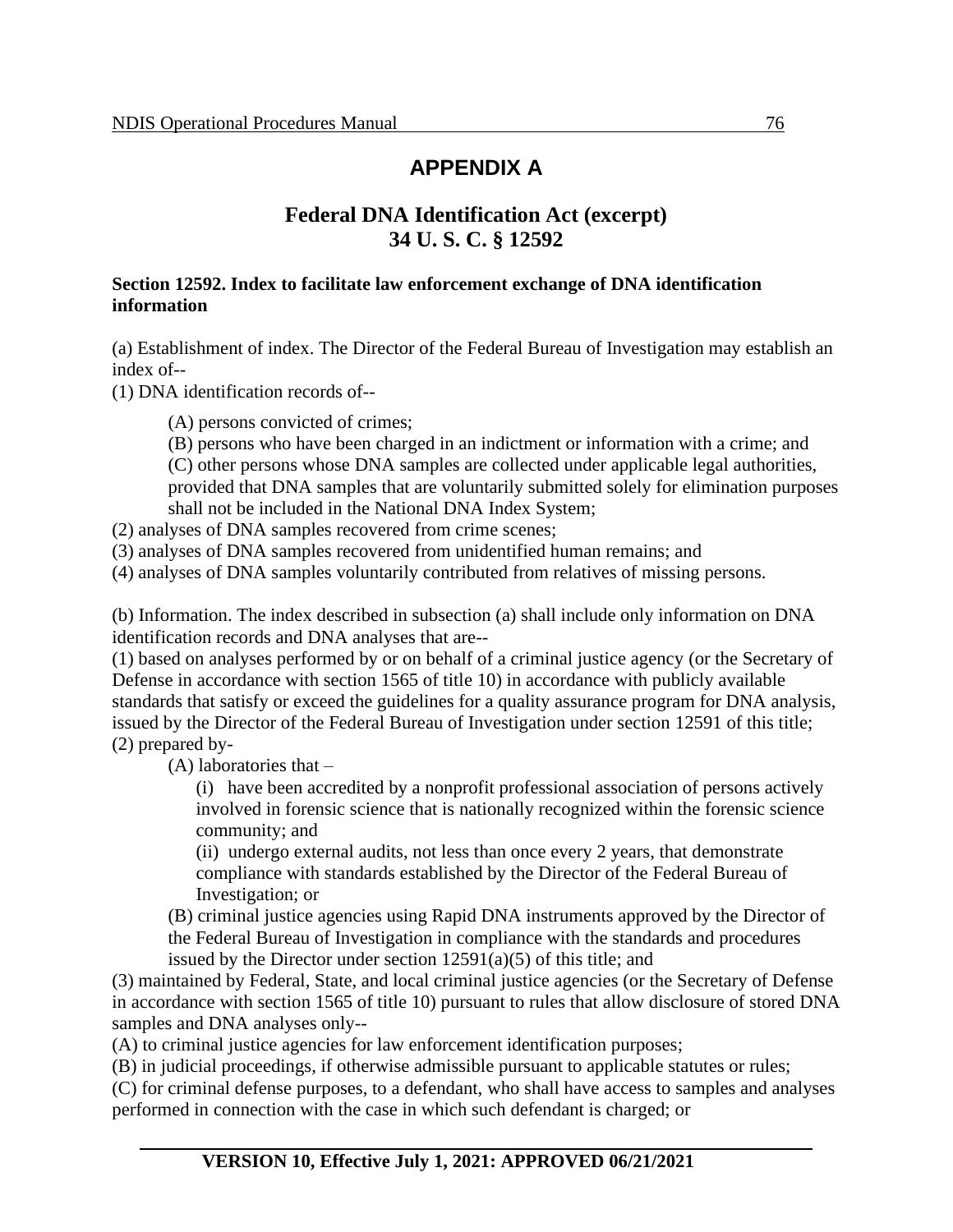(D) if personally identifiable information is removed, for a population statistics database, for identification research and protocol development purposes, or for quality control purposes.

(c) Failure to comply. Access to the index established by this section is subject to cancellation if the quality control and privacy requirements described in subsection (b) of this section are not met.

- (d) Expungement of records.
- (1) By Director.

(A) The Director of the Federal Bureau of Investigation shall promptly expunge from the index described in subsection (a) of this section the DNA analysis of a person included in the index—

- (i) on the basis of conviction for a qualifying Federal offense or a qualifying District of Columbia offense (as determined under sections 40702 and 40703 of this title, respectively), if the Director receives, for each conviction of the person of a qualifying offense, a certified copy of a final court order establishing that such conviction has been overturned; or
- (ii) on the basis of an arrest under the authority of the United States, if the Attorney General receives, for each charge against the person on the basis of which the analysis was or could have been included in the index, a certified copy of a final court order establishing that such charge has been dismissed or has resulted in an acquittal or that no charge was filed within the applicable time period.
- (B) For purposes of subparagraph (A), the term "qualifying offense" means any of the following offenses:
	- (i) A qualifying Federal offense, as determined under section 40702 of this title.
	- (ii) A qualifying District of Columbia offense, as determined under section 40703 of this title.
	- (iii) A qualifying military offense, as determined under section 1565 of title 10.
- (C) For purposes of subparagraph (A), a court order is not "final" if time remains for an appeal or application for discretionary review with respect to the order.
- (2) By States.
- (A) As a condition of access to the index described in subsection (a) of this section, a State shall promptly expunge from that index the DNA analysis of a person included in the index by that State if --
	- (i) the responsible agency or official of that State receives, for each conviction of the person of an offense on the basis of which that analysis was or could have been included in the index, a certified copy of a final court order establishing that such conviction has been overturned; or
	- (ii) the person has not been convicted of an offense on the basis of which that analysis was or could have been included in the index, and the responsible agency or official of that State receives, for each charge against the person on the basis of which the analysis was or could have been included in the index, a certified copy of a final court order establishing that such charge has been dismissed or has resulted in an acquittal or that no charge was filed within the applicable time period.
- (B) For purposes of subparagraph (A), a court order is not "final" if time remains for an appeal or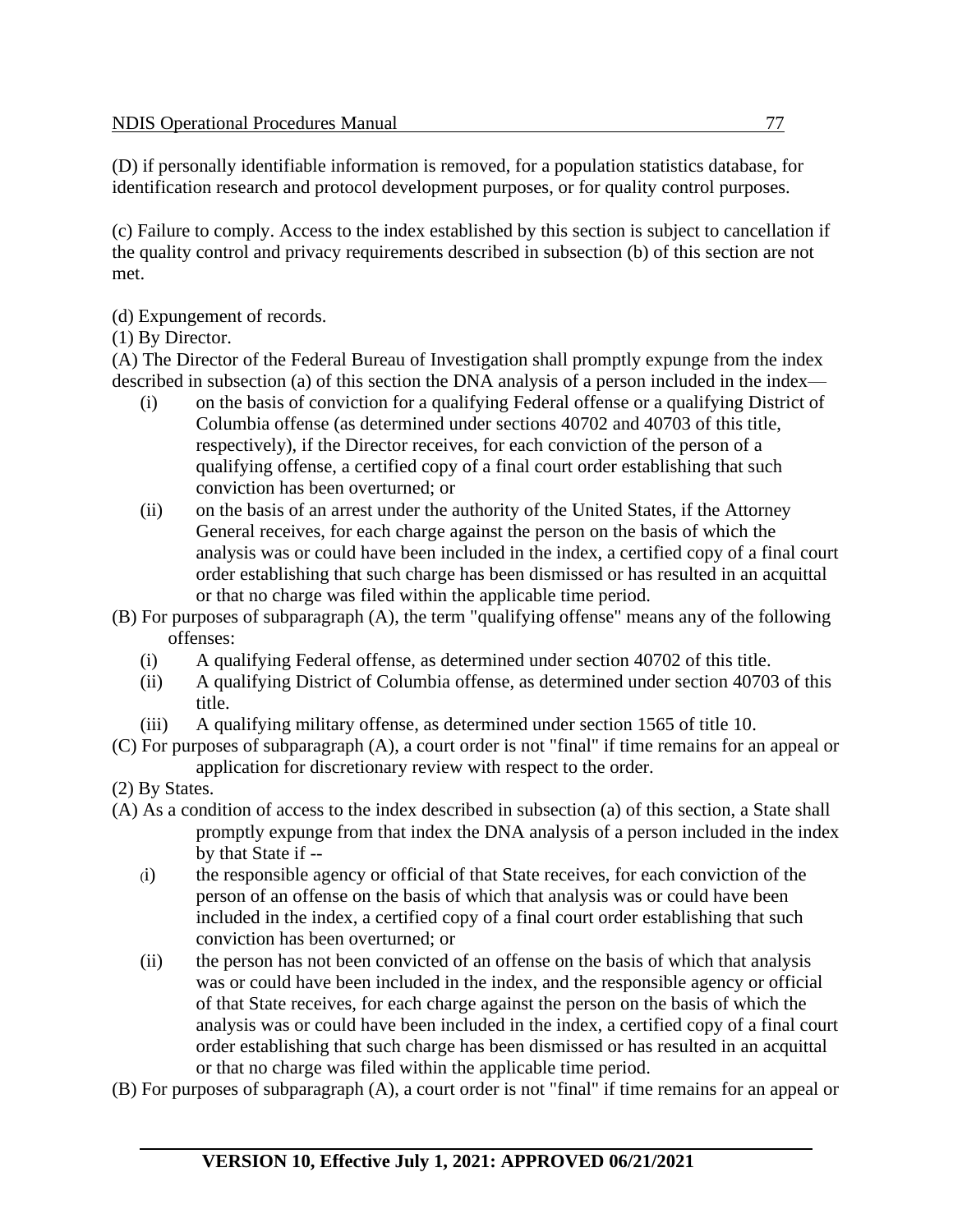application for discretionary review with respect to the order.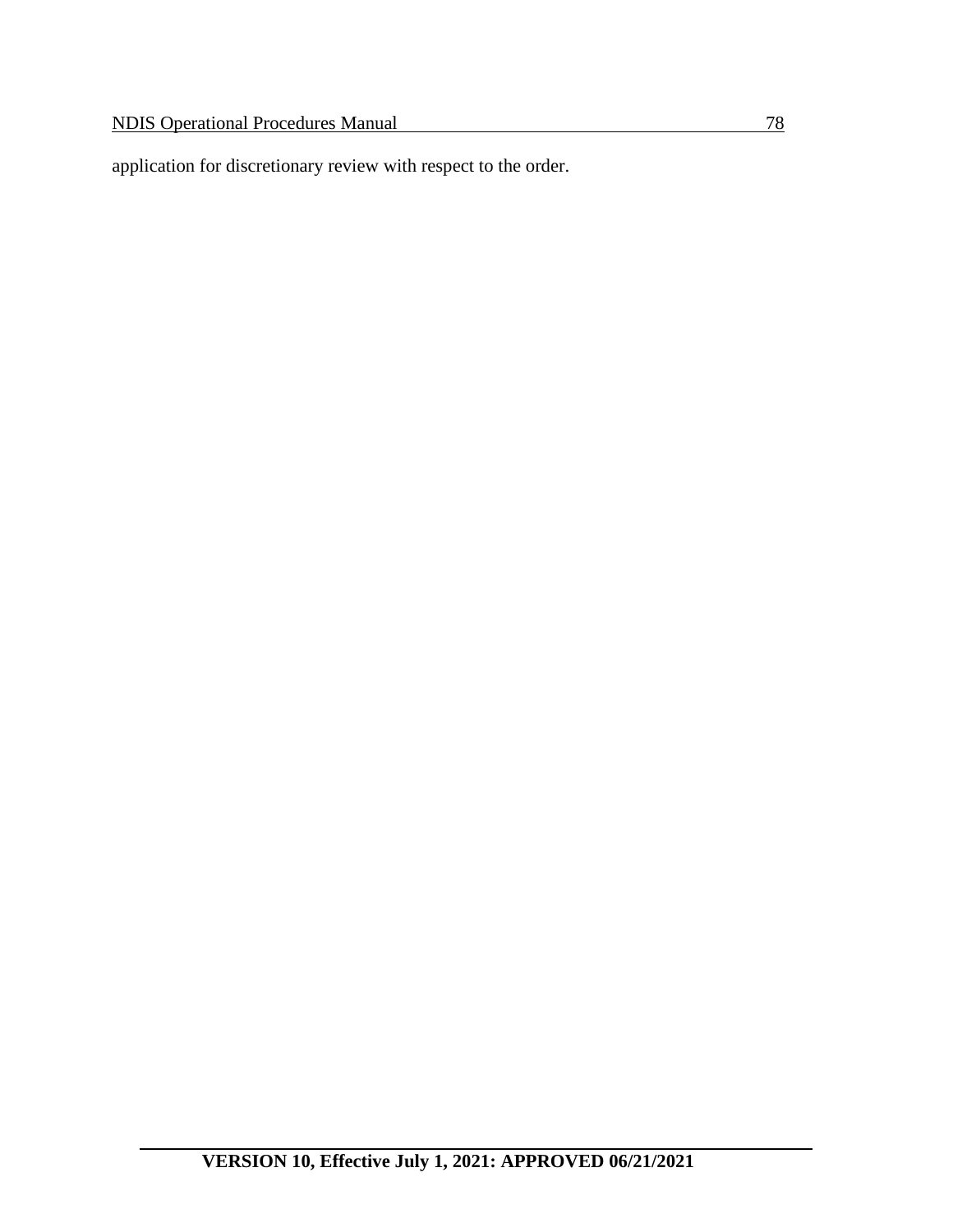#### **APPENDIX B**

### **Privacy Act Notice for the National DNA Index System July 18, 1996, Federal Register Vol. 61, No. 139**

[Federal Register: July 18, 1996 (Volume 61, Number 139)] [Notices] [Page 37495-37498] From the Federal Register Online via GPO Access [wais.access.gpo.gov] [DOCID:fr18jy96-116]

DEPARTMENT OF JUSTICE [AAG/A Order No. 119-96]

Privacy Act of 1974; New System of Records

 Pursuant to the provisions of the Privacy Act (5 U.S.C. 552a) and Office of Management and Budget Circular No. A-130, notice is hereby given that the Department of Justice proposes to establish a new system of records to be maintained by the Federal Bureau of Investigation.

 The National DNA Index System (NDIS) (JUSTICE/FBI-017) is a new system of records for which no public notice consistent with the provisions of 5 U.S.C. 552a(e) (4) and (11) has been published in the Federal Register.

In order to comply with 5 U.S.C. 552a(e) (4) and (11), the public must be given a 30-day period in which to comment on new routine use disclosures; and the Office of Management and Budget (OMB), which has oversight responsibility under the Act, requires a 40-day period in which to review the system before it is implemented. Therefore, the public, the OMB, and the Congress are invited to submit written comments to Patricia E. Neely, Program Analyst, Information Management and Security Staff, Information Resources Management, Department of Justice, Washington, DC 20530 (Room 850, WCTR Building). Comments from the public must be received by August 19, 1996. No further notice will appear in the Federal Register unless comments are received and publication pursuant thereto is deemed appropriate. A proposed rule to exempt the system is also being published in the ``Proposed Rules''

Section of today's Federal Register.

 In accordance with Privacy Act requirements, the Department of Justice has provided a report on the proposed system of records to OMB and the Congress.

 Dated: July 8, 1996. Stephen R. Colgate, Assistant Attorney General for Administration. JUSTICE/FBI-017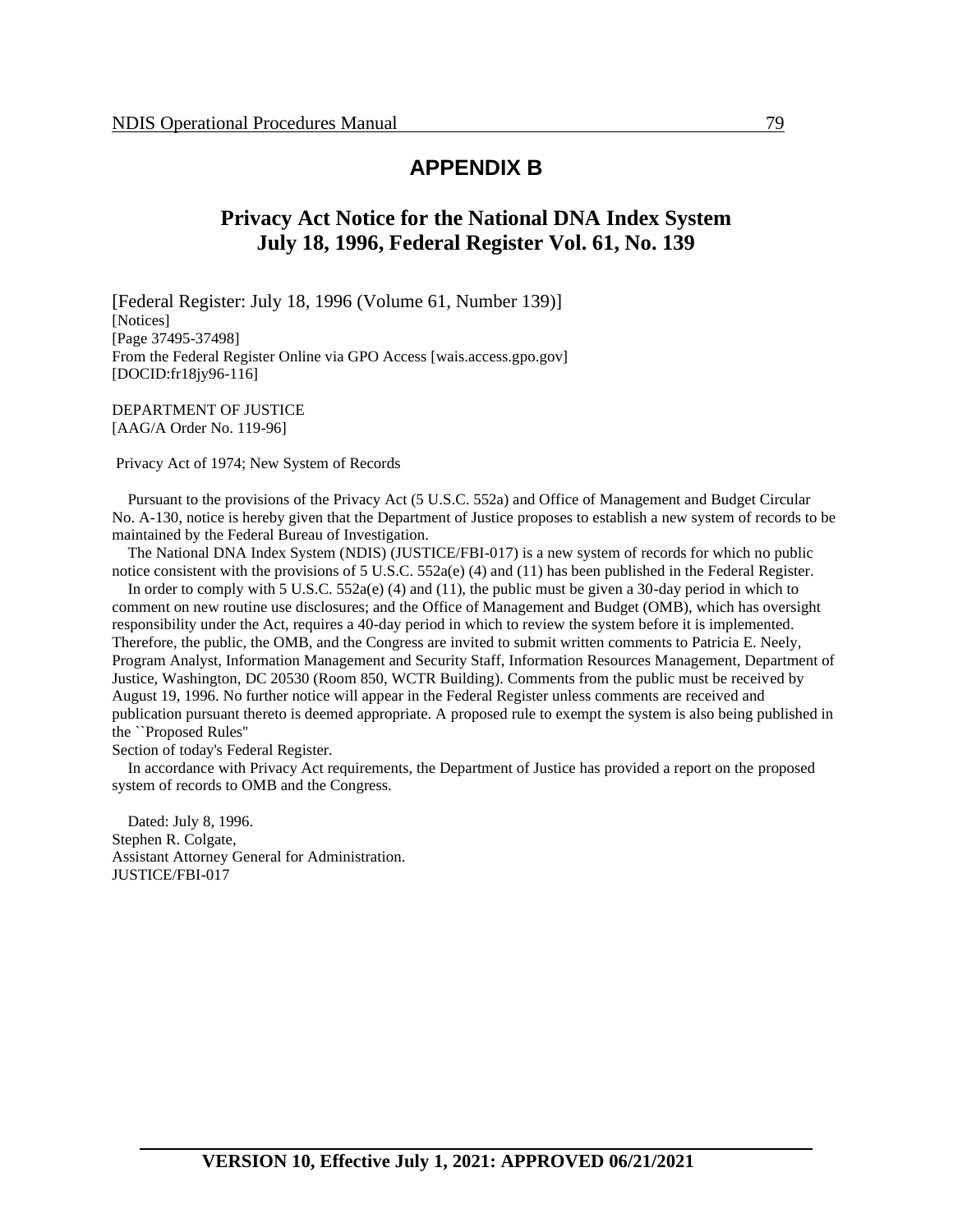System name:

National DNA Index System (NDIS).

System location:

Federal Bureau of Investigation: FBI Laboratory, U.S. Department of

Justice, J. Edgar Hoover Building, 935 Pennsylvania Ave., NW., Washington, DC 20535-0001.

Categories of individuals covered by the system:

 Individuals in this system include persons designated by criminal justice agencies as belonging to one or more of the following groups:

 A. Convicted offenders: Persons who have been convicted of crimes in Federal, State, and/or local courts where the applicable law permits establishment of a DNA record for the convicted person.

 B. Missing persons and their close biological relatives: Persons reported missing or whose whereabouts are unknown and sought and their close biological relatives, such as parents, siblings, and children.

 C. Victims: Persons, living or dead, who have been victims of crimes where the perpetrator of the crime may have [[Page 37496]] carried DNA of the victim away from the crime scene.

 D. DNA personnel: Personnel in Federal, State, and/or local criminal justice agencies who perform duties related to or are responsible for DNA records.

Categories of records in the system:

The following definitions are used in this notice:

 A. A DNA sample is a body tissue or fluid sample usually a blood and/or buccal sample, that can be subjected to DNA analysis.

 B. A DNA profile consists of a set of DNA identification characteristics, i.e., the particular chemical form at the various DNA locations (loci), which permit the DNA of one person to be distinguishable from that of another person.

 C. A target DNA profile is a DNA profile submitted by a criminal justice agency for the purpose of identifying DNA profiles maintained by NDIS which match the target DNA profile.

 D. A target DNA profile search is a search of appropriate NDIS DNA records for those records with DNA profiles that may match the target DNA profile.

 E. Personally identifiable information is information such as names, dates of birth, or social security numbers which are normally used to identify individuals. Personally identifiable information, as used in this notice, does not include information derived from the examination of a DNA sample.

 F. A DNA record includes the DNA profile as well as data required to manage and operate NDIS, i.e., the NDIS Agency identifier which serves to identify the submitting agency; the NDIS Specimen Identification Number; information related to the reliability and maintainability of the DNA profiles; and names of the participating laboratories and DNA personnel associated with DNA profile analyses.

 Records in this system do not include DNA samples but do include DNA profiles of persons described under ``Categories of Individuals Covered by the System'' in paragraph A-C. DNA records are input by criminal justice agencies for use by the NDIS. NDIS includes the names of DNA personnel associated with DNA profile analyses, the date after which DNA records from a given DNA analyst can be accepted, and, when applicable, the date after which associated DNA records are not accepted. NDIS does not contain case-related or other personally identifying information about the person from whom the DNA sample was collected.

DNA records are maintained as follows:

1. The Convicted Offender Index, consisting of DNA records from convicted offenders;

2. The Missing Persons Index, consisting of DNA records from missing persons;

 3. The Close Biological Relatives Index, consisting of DNA records from close biological relatives of missing persons;

 4. The Unidentified Persons Index, consisting of DNA records from recovered living persons (e.g., children who can't and others who can't or refuse to identify themselves), and recovered dead persons (including their body parts and tissues), whose identities are not known;

5. The Victims Index, consisting of DNA records from victims, living or dead, from whom DNA may have been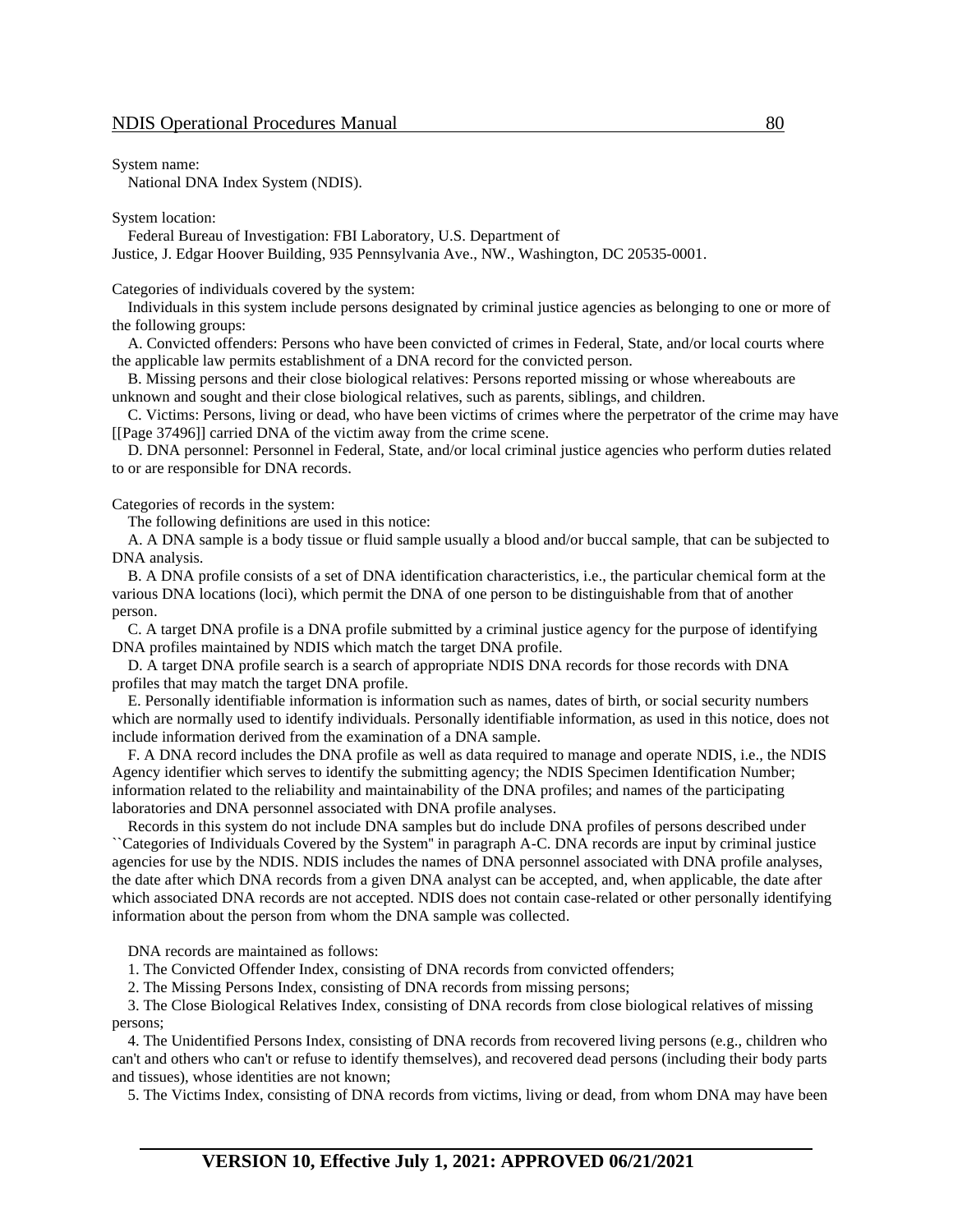carried away by perpetrators;

 6. The Forensic Index, consisting of DNA records from persons whose identities are not known with certainty and who left DNA at the scene of a crime or whose DNA was carried away from it; and

 7. The Population File, consisting of DNA profiles intended to represent various population segments found in the United States. The Population File consists of DNA records from individuals whose identities may be: (a) Known to; (b) not known, but determinable under some circumstances by; or (c) not known and not determinable by the criminal justice agency submitting the DNA records to NDIS.

Authority for maintenance of the system:

The Violent Crime Control and Law Enforcement Act of 1994, Pub. L. No. 103-322, 108 Stat. 1796.

Purpose(s):

 The purpose of this system and the DNA records maintained in the system is to provide a national storage medium for DNA records input by criminal justice agencies. These records can be searched in order to identify DNA associations with a DNA record obtained during an investigation of a crime or a missing person. The system is also maintained for statistical, identification research, and protocol development and quality control purposes.

 In addition to DNA records, records about DNA personnel are maintained in the system. The purposes of these DNA personnel records are to control the acceptance of DNA records by NDIS and to facilitate criminal justice agency contracts required to resolve potential DNA matches.

Routine uses of records maintained in the system, including categories of users and the purposes of such uses:

 1. Direct disclosures of NDIS records are made to the Federal, State, and local criminal justice agencies who participate in NDIS. As a result of an NDIS search by a criminal justice agency, the NDIS system analyzes the target DNA profile entered by the search agency and may identify a potential match. Where NDIS identifies a potential match, the matching DNA's records will be disclosed to the criminal justice agencies associated with the match.

 2. The Federal statute which authorizes NDIS also provides that the FBI and other criminal justice agencies participating in NDIS may make secondary or indirect disclosures of DNA records:

(A) To criminal justice agencies for law enforcement identification

purposes;

(B) In judicial proceedings, if otherwise admissible pursuant to applicable statutes or rules;

 (C) For criminal defense purposes, to a defendant, who shall have access to samples and analyses performed in connection with the case in which defendant is charged; or

 (D) If personally identifiable information is removed, for a population statistics database, for identification research and protocol development purposes, or for quality control purposes.

 Note: Personal information such as names are not found in NDIS. However, operational identifiers such as the Specimen No., Criminal Justice Agency Identifier, and DNA Personnel identifier, are contained in NDIS. Although unlikely, the identity of an individual could, under some circumstances, be ascertained with the disclosure of such numbers for purposes stated in (D) above. This is only possible when access to a criminal justice agency's records is provided to the holder of the operational identifiers. Therefore, to ensure that such associations are not made, these operational numbers will be removed before disclosure for these purposes.

 3. A record may be disclosed from this system of records to the National Archives and Records Administration and the General Services Administration in records management inspections conducted under the authority of 44 U.S.C. 2904 and 2906, to the extent that legislation governing the records permits.

[[Page 37497]]

Policies and practices for storing, retrieving, accessing, retaining, and disposing of records in the system:

Storage:

Information maintained in NDIS is stored electronically for use in a computer environment.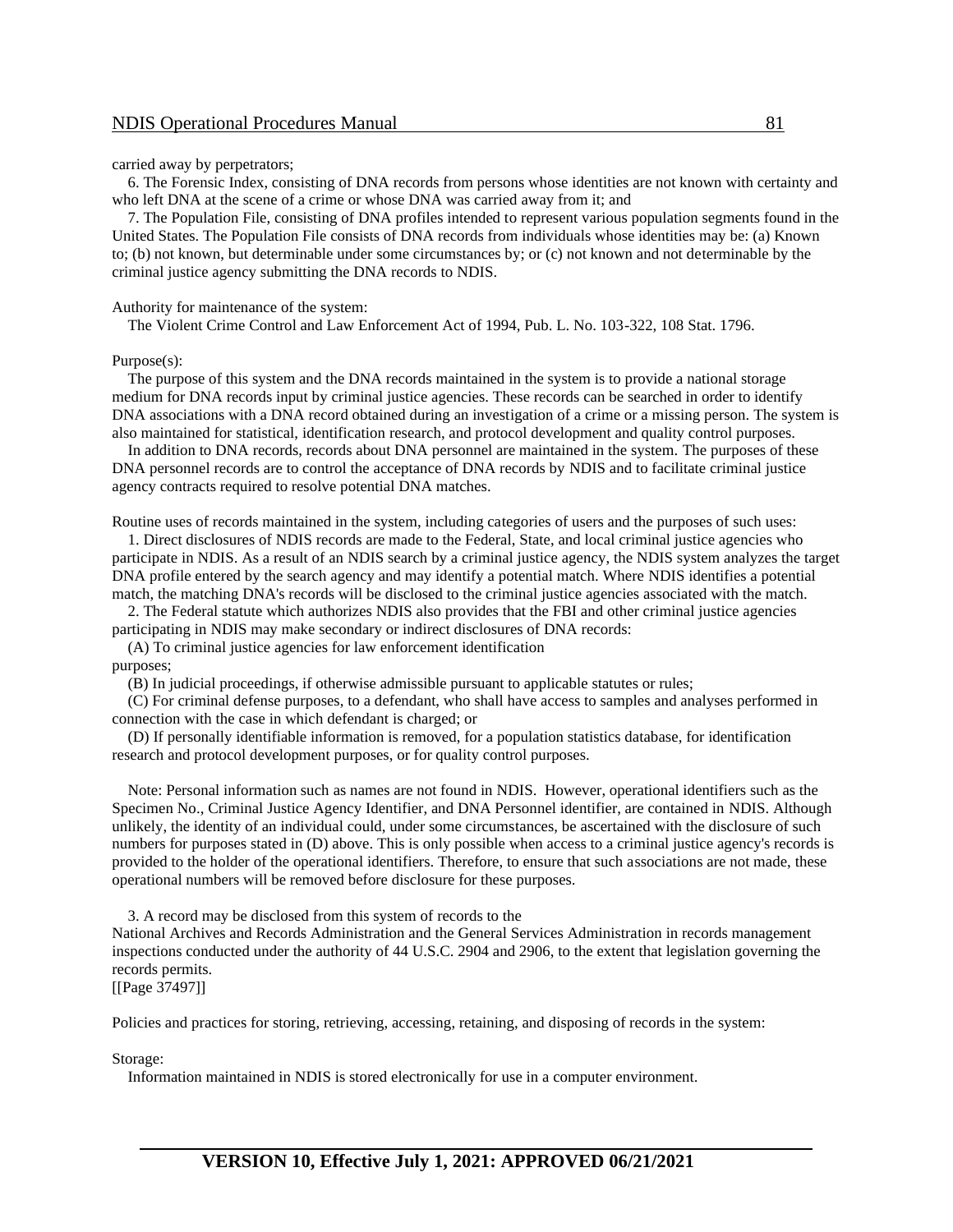#### Retrievability:

 The primary method for retrieving information from NDIS is the target DNA profile search described in the routine use disclosure provisions of this notice.

 The NDIS Custodian may retrieve records based on: the DNA profile, the NDIS Agency identifier, the NDIS Specimen Identification Number, and/or DNA personnel identifier. Criminal justice agencies with direct access to NDIS may retrieve their records by the NDIS Agency identifier, NDIS Specimen Identification Number, or DNA personnel identifier but only to inspect, modify, or delete their own DNA records.

 Since NDIS records contained in NDIS do not include personal identifiers of the individuals from whom the DNA samples were collected, retrieval by personal identifiers of these record subjects is not possible.

#### Safeguards:

 All records in NDIS are protected from unauthorized access through appropriate administrative, physical, and technical safeguards. These safeguards include restricting access to those with a need-to-know to perform their official duties, using locks and alarm devices, and encrypting data communications.

 No personally identifiable information about individuals who provided DNA samples is maintained in NDIS. Therefore, names and personally identifiable information of NDIS DNA records cannot be disclosed directly from NDIS. (NDIS does, however, maintain the names of NDA personnel.)

 NDIS will disclose to a criminal justice agency the DNA records of another criminal justice agency only when there is a potential DNA match. Any additional disclosures of personally identifiable information or other caserelated data are made directly by the criminal justice agencies from their own files and records, not from NDIS.

 Although ostensibly devoid of personally identifiable information, DNA records in NDIS contain an NDIS Specimen Identification Number, NDIS Agency identifier, and a DNA personnel identifier for law enforcement and/or general operational purposes. Since it is possible, in some circumstances, to use those numbers together with the appropriate agency's own records to identify the individuals represented by the DNA records, additional precautions are taken.

 The precautions involve removal of the Specimen Identification Numbers, NDIS Agency identifiers, and DNA personnel identifiers, prior to disclosure pursuant to the 2(D) routine use. (See the ``Routine Uses of Records Maintained in the System'' section of this notice.) Thus, NDIS will periodically generate DNA profile data sets, consisting of anonymous DNA profiles, for population statistics databases, for identification research and protocol development purposes, or for quality control purposes.

 Criminal justice agencies are prohibited from submitting a DNA record for inclusion in the NDIS Population File for investigative purposes. The only target DNA profile searches conducted against the Population File are those necessary to eliminate duplicate DNA profiles representing the same individual.

 Finally, criminal justice agencies with direct access to NDIS must agree to adhere to national quality assurance standards for DNA testing, undergo semi-annual external proficiency testing, and restrict access to DNA samples and data. The NDIS will not accept DNA analyses from those agencies and/or DNA personnel who fail to comply with these standards and restrictions; and the NDIS Custodian is authorized to restrict access to and delete any DNA records previously entered into the system.

#### Retention and Disposal:

 DNA records generated by criminal justice agencies, together with the personal identifying information of DNA personnel, shall be retained in NDIS as long as they are substantiated by internal records of the submitting agency and are permitted either by consent, by judicial/criminal justice authority, or by Federal, State, or local law. Records may be deleted by the originating criminal justice agency or by other Federal, State, or local authorities who are responsible for deleting any records that are no longer permitted or appropriate for retention in NDIS. DNA records submitted to NDIS and then found to be inaccurate shall either be modified to achieve accuracy or deleted from NDIS by the submitting agency.

 Agencies granted access to NDIS are required to establish and maintain a system of controls to ensure that continued use of their DNA records in NDIS is lawfully permitted. Such a system of controls shall ensure that DNA records in NDIS which are authorized by the consent of individuals, for example, are retained in NDIS only for the duration and within the scope of the consent.

 The NDIS Custodian has the authority to determine that certain DNA records in NDIS should be deleted or, alternatively, suspended from use for a period of time determined appropriate by the NDIS Custodian. The criminal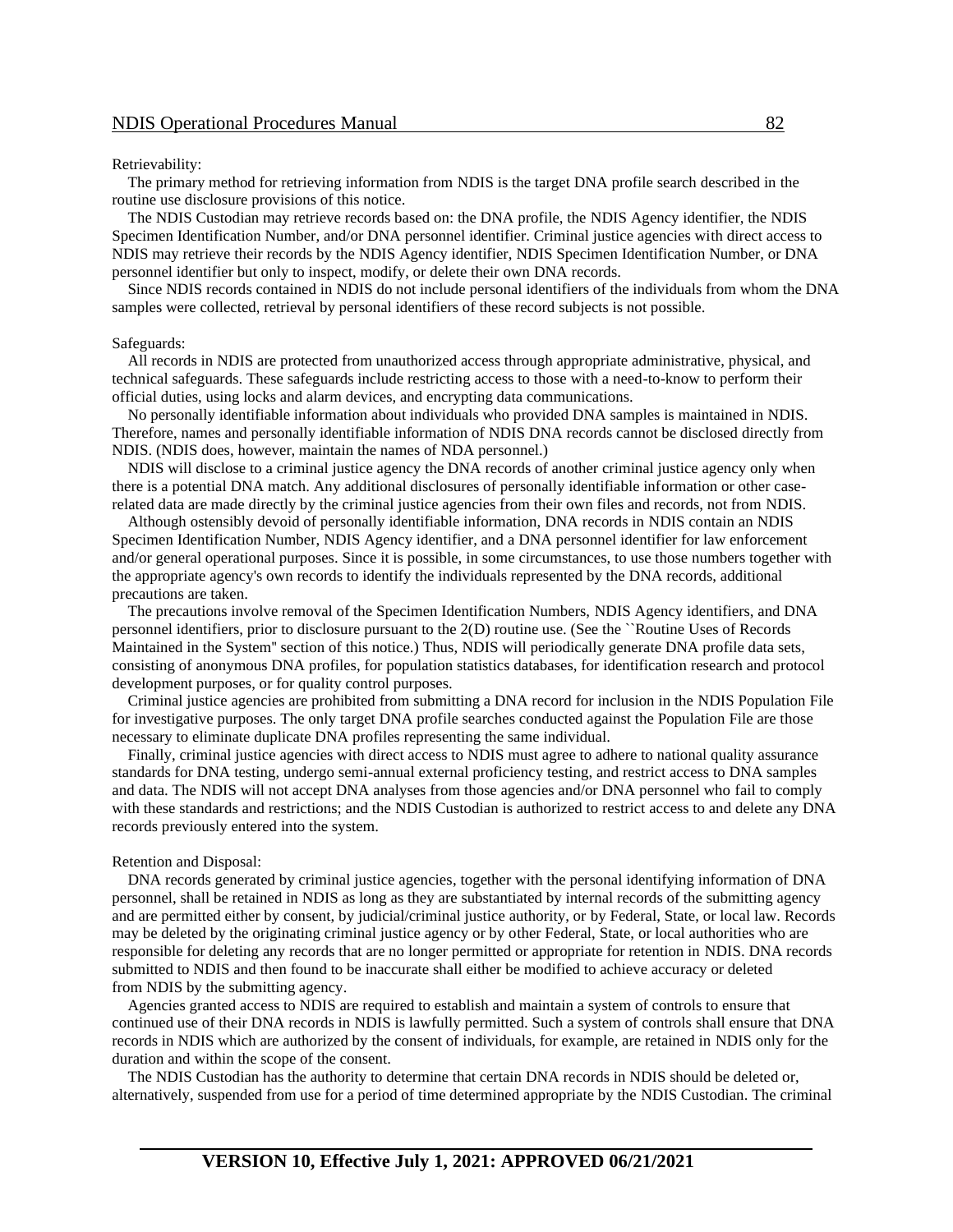justice agencies whose records are affected by a determination to delete or suspend records in NDIS shall be notified of this determination and the nature of the deletion or suspension. The NDIS Custodian may subsequently decide to either restore or delete the suspended records, and shall notify the affected agency of this subsequent determination.

 The DNA personnel identifier for a single individual is deleted from NDIS only after all DNA records associated with that individual are deleted.

#### System manager(s) and address:

 Director, Federal Bureau of Investigation, c/o National DNA Index System Custodian, FBI Laboratory, U.S. Department of Justice, J. Edgar Hoover Building, 935 Pennsylvania Avenue, NW., Washington, DC 20535-0001.

#### Notification procedure:

None. This system of records has been exempted from subsections (d) and (e)(4)(G) pursuant to subsection (j)(2) of the Privacy Act, and thus is exempt from the notification provision.

#### Records access procedure:

This system of records has been exempted from subsection (d) and  $(e)(4)(H)$  pursuant to subsection (j)(2) of the Privacy Act, and thus is exempt from its access provisions. NDIS does not retain information that would allow the NDIS Custodian, independent of the agency which originated the DNA record, to personally identify the record by name or other personal identifier. However, subject to applicable Federal, State, and local law and procedures, the following alternative procedures are available by which an individual may request access to records in NDIS.

#### 1. Subjects of DNA Records:

 a. Convicted Offender Records: The individual may contact the Federal, State or local authority (the authorized agency) which ultimately received the collected DNA sample to obtain instructions on how to access his/her record. The authorized agency has the DNA record, if one exists, including information as to whether the DNA record has been submitted to NDIS. Only the authorized agency would have information sufficiently specific to [[Page 37498]] permit retrieval of the record from its files by name or other personally identifiable information. The authorized agency may also retrieve the DNA record, if any, that was submitted to NDIS, once locally specified requirements are met.

In addition, where a convicted offender is relocated voluntarily or

involuntarily to a criminal justice agency (i.e., penal institution or parole and probation authorities) for custodial or supervisory purposes in another State or jurisdiction, the DNA record may be created by the new host criminal justice agency or other State (or Federal) authority from a DNA sample collected from the Convicted Offender at the new host criminal justice agency or other State (or Federal) authority. In such circumstances, the individual may contact such agency or authority for access instructions.

 b. Close Biological Relatives of Missing Persons and Victims; Living Victims; and Missing Persons Who Have Been Located: These individuals must contact the criminal justice agency (Federal, State, or local) which collected and processed the DNA sample to generate the DNA record. The criminal justice agency can then advise the individual about procedures for access to the DNA record. Such agency may also retrieve the DNA record, if any, that was submitted to NDIS, once locally specified requirements are met.

 2. Records of DNA Personnel: These individuals may write to the Federal, State, or local criminal justice agency by which they are or were employed.

 3. FBI generated records: The subject of an FBI-generated DNA record may address a Freedom of Information/Privacy Act (FOIA/PA) request to the Director, FBI, at the address given at the end of this paragraph. DNA personnel employed by the FBI may also address their requests to the system manager; however, all the information in NDIS concerning DNA personnel is also contained in the FBI's Central Records System (CRS), which may contain additional information. To request access to the CRS, DNA personnel may address an FOIA/PA request to the Director, FBI, U.S. Department of Justice, J. Edgar Hoover Building, 935 Pennsylvania Ave., NW., Washington, DC 20535-0001.

#### Contesting records procedure:

This system of records has been exempted from subsections (d) and  $(e)(4)(H)$  pursuant to subsection (j)(2) of the Privacy Act, and is thus exempt from its amendment and correction provisions. However, subject to applicable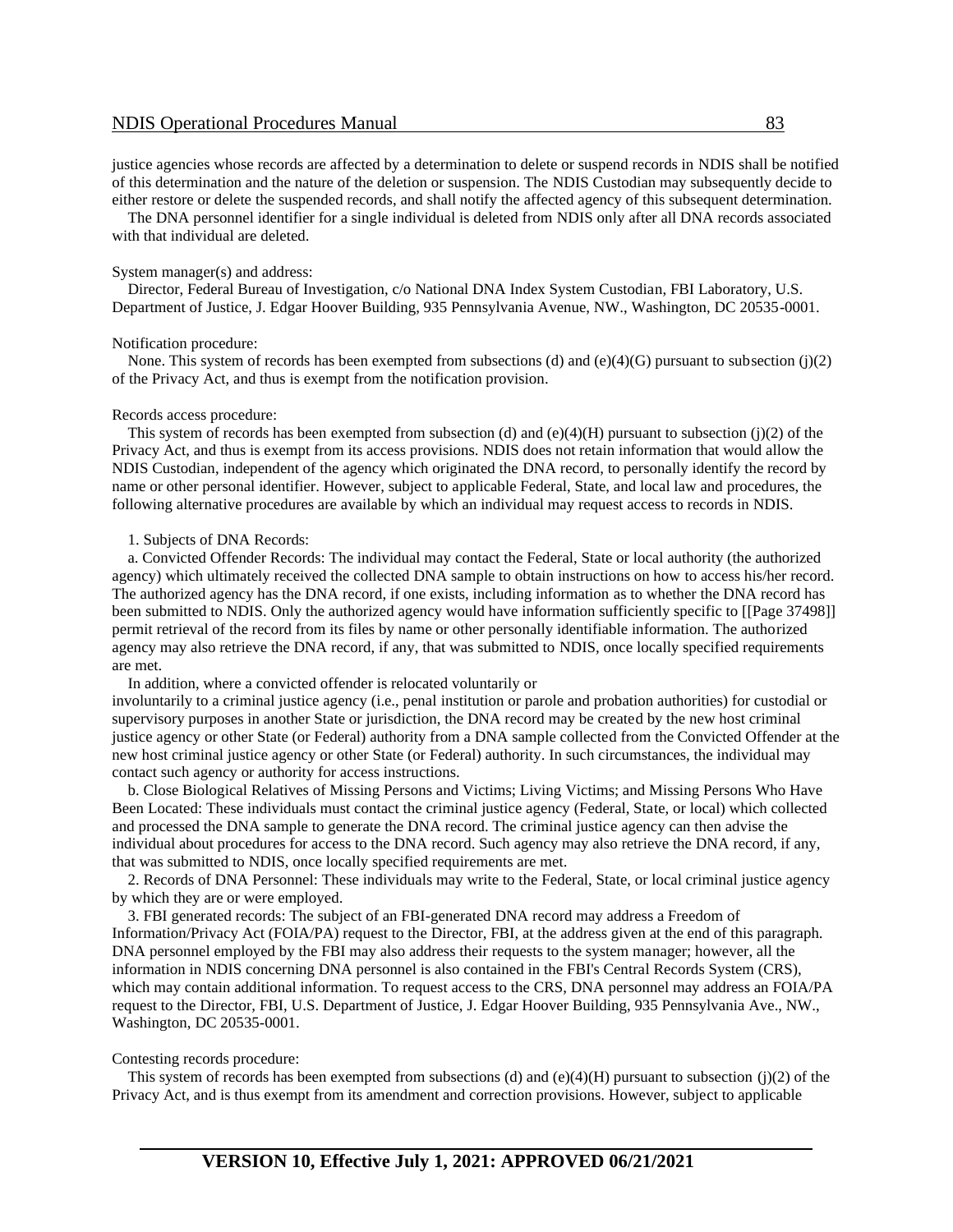Federal, State, and local laws and procedures, the following alternative procedures are available by which an individual may contest his/her records:

1. All Subjects of DNA Records: The requester must follow the same

procedures for contesting records as those outlined under ``Record Access Procedures.'' In addition, the requester should be aware of the following:

 a. DNA records submitted to NDIS and contested on the basis of inaccurate information must be resolved with the criminal justice agency that submitted the DNA record NDIS. If a contested DNA record is found to be inaccurate by the criminal justice agency submitting the DNA record, such agency shall correct the inaccurate DNA record by either amending or deleting the record.

 b. DNA records submitted to NDIS and contested on the basis of the authority to retain the DNA record must be resolved with the criminal justice agency that submitted the contested DNA record. If such agency determines that the contested DNA records should not be included in NDIS, such agency must delete the contested DNA record.

 2. Records of All DNA Personnel: DNA personnel must follow the same procedures for contesting records as those outlined under ``Record Access Procedures.''

#### Record source categories:

 DNA records in NDIS are received from Federal, State, and local criminal justice agencies. These DNA records may be derived from DNA samples obtained by Federal, State, and local and criminal justice agencies or their agents (public or private).

Systems exempted from certain provisions of the Act:

 The Attorney General has exempted this system of records from subsection (c) (3) and (4); (d); (e) (1), (2), and  $(3)$ ; (e)(4) (G) and (H); (e) (5) and (8); and (g) of the Privacy Act pursuant to 5 U.S.C. 552a(j)(2). Rules are being promulgated in accordance with the requirements of 5 U.S.C. 553 (b), (c), and (e); and are being published in the Federal Register.

[FR Doc. 96-18328 Filed 7-17-96; 8:45 am]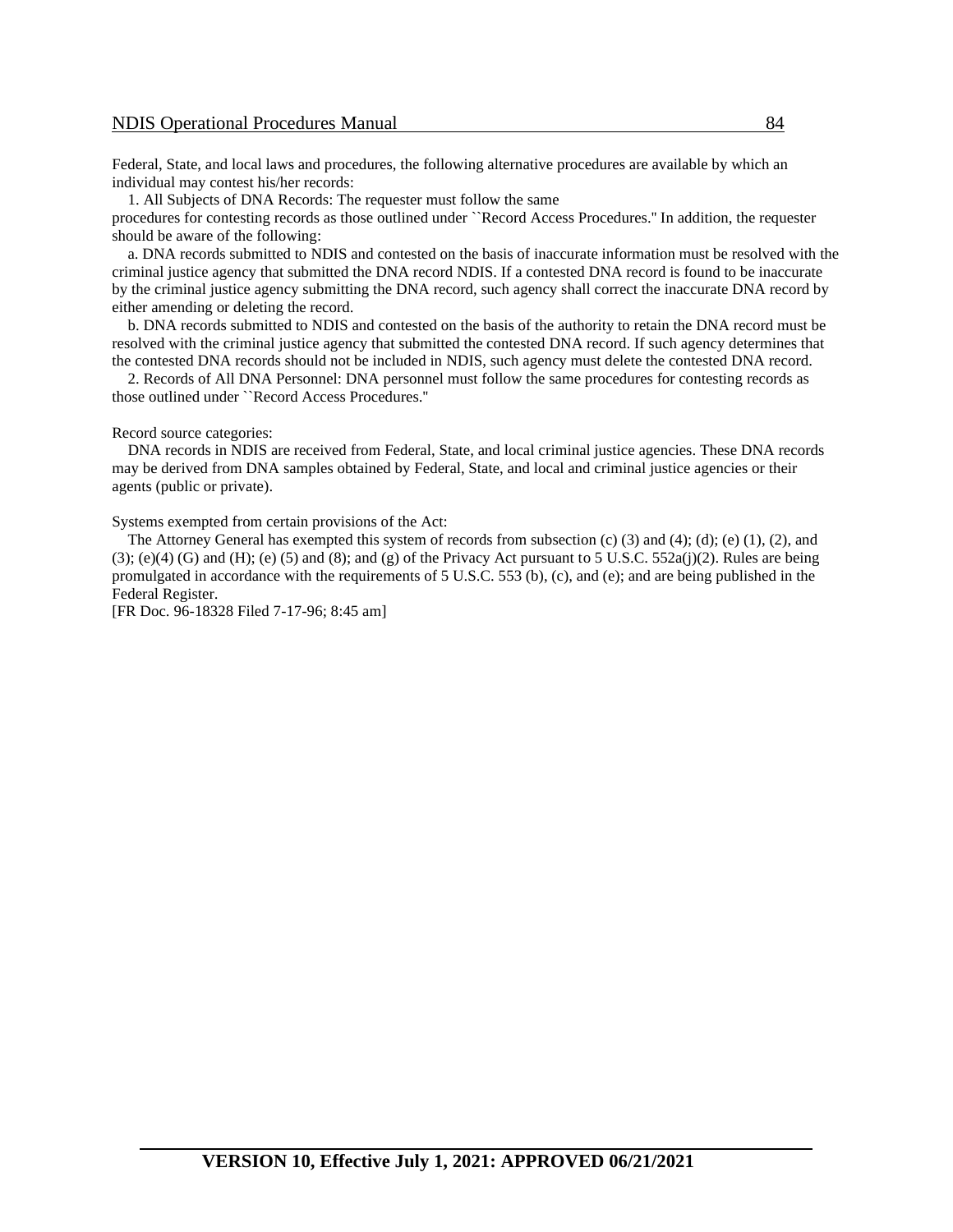#### **APPENDIX C**

#### **FEDERAL DNA ADVISORY BOARD RESOLUTION**

### **RESOLUTION ON REVIEW OF PRIVACY ISSUES**

In accordance with the charter of the DNA Advisory Board (Board) as amended February 1, 2000, the Board has considered and discussed standards for acceptance of DNA profiles in the Federal Bureau of Investigation's (FBI's) Combined DNA Index System (CODIS) which take account of relevant privacy, law enforcement and technical issues. In the discharge of its responsibilities, the Board makes the following recommendations to the Director of the FBI:

"That the DNA Advisory Board has reviewed the access and disclosure provisions of the Federal DNA Identification Act of 1994 (42 U.S.C. §14132) and determined the provisions to sufficiently limit the scope of access to the DNA analyses and DNA samples in the national DNA identification system. Further, the Board supports the current level of enforcement of such access and disclosure provisions by the Department of Justice and the FBI and encourages the continuation of such efforts.

> The Board agrees with the FBI's interpretation of the access provisions if personally identifiable information is removed, that such purposes be strictly construed to include a population statistics database, for forensic identification, forensic research and forensic protocol development purposes or for quality control purposes. These samples should only be used by the aforementioned authorities in accordance with the DNA Identification Act of 1994, should not be used for non-forensic purposes, and should not be totally consumed for research purposes because these samples should be preserved for future forensic identification.

The DNA Identification Act provides that access to the national DNA index is subject to cancellation if the privacy requirements are not met.

States receiving Federal Byrne or DNA grant funding must agree to comply with the access and disclosure provisions of the DNA Identification Act of 1994.

The Privacy Act notice for the National DNA Index System (NDIS) limits the type of data stored in NDIS and provides that no personal information concerning the convicted offender DNA specimens is stored in NDIS. The Privacy Act notice also emphasizes that the intended and primary users of NDIS are criminal justice agencies.

Additionally, the Board understands that states seeking to participate in NDIS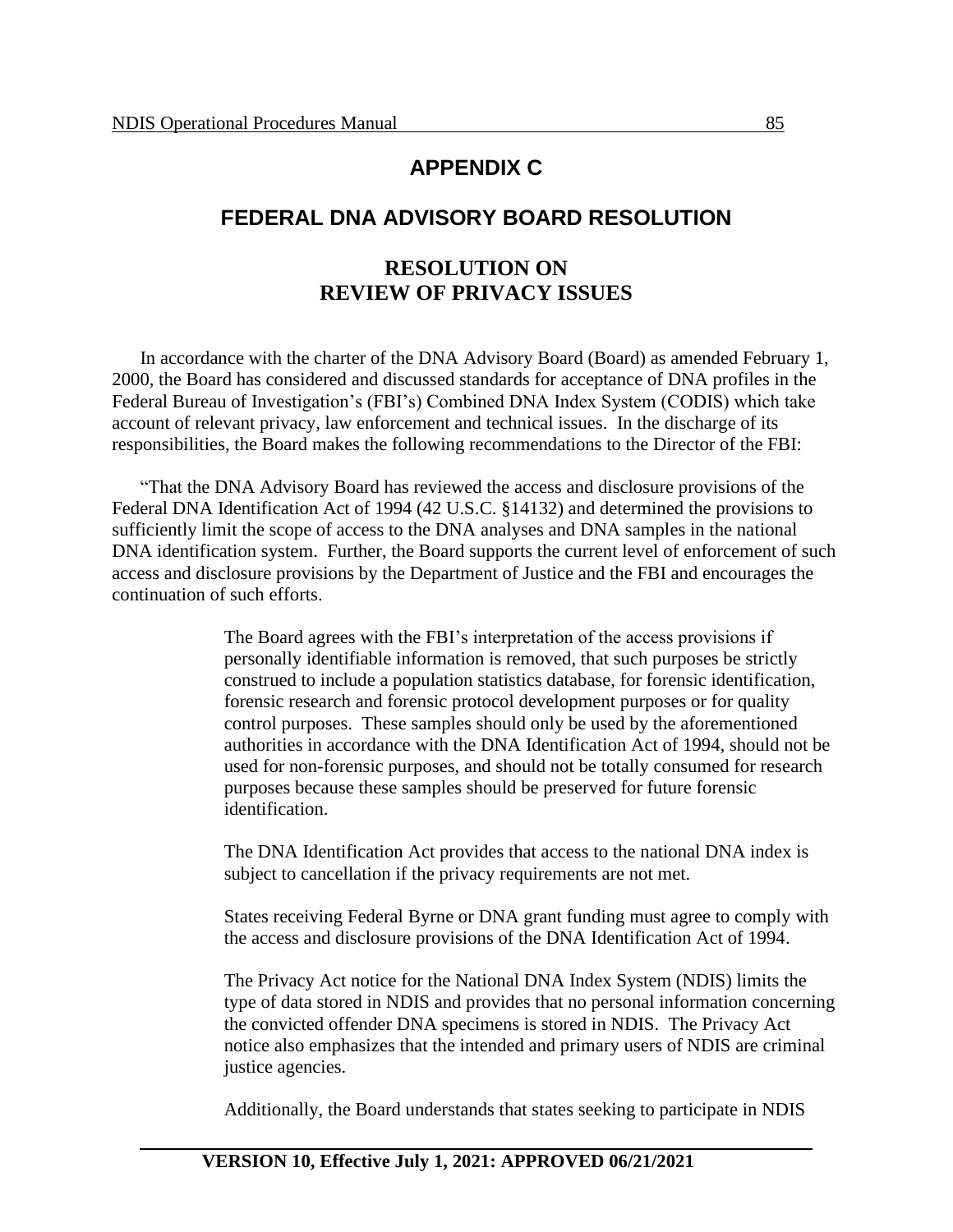must execute a Memorandum of Understanding with the FBI in which they agree to comply with the access and disclosure provisions of the DNA Identification Act. A state's participation in NDIS is subject to accountability and audit. In the event that a State fails to abide by the MOU, access to NDIS will be terminated and the State will lose its license to use the CODIS software.

"That the DNA Advisory Board has reviewed state laws on access and disclosure and makes the following findings:

Forty-six states provide for the confidentiality of DNA records and/or samples.

Thirty-two states provide criminal penalties for the unauthorized disclosure of DNA records. Fifteen states penalize attempts to tamper or tampering with a DNA sample.

While half of the states appear to be more restrictive of access than the DNA Identification Act, there are several states (including those four states with no specific confidentiality provisions) that appear to permit more access than the DNA Act. Of concern are those states, who, on the face of their state laws, appear to permit more access to their DNA data and DNA samples. These states, however, have agreed to comply with the Federal DNA Identification Act, by their execution of the statutory assurances for receipt of Federal funding. Additionally, states with more permissive laws who are participating, and/or seek to participate in NDIS, must comply with the Federal DNA Identification Act and their compliance will be audited by the Department of Justice' Office of Inspector General.

Accordingly, the Board recommends that State laws on convicted offender DNA databases and databanks expressly provide for the confidentiality of DNA records and DNA samples, limit access and disclosure of the DNA records and DNA samples in accordance with the Federal DNA Identification Act of 1994 and proscribe criminal penalties for the unauthorized disclosure of DNA records and tampering with DNA samples.

"That the DNA Advisory Board endorses the recommendations of the National Commission on the Future of DNA Evidence concerning retention of CODIS convicted offender database samples and a copy of that recommendation is attached. In addition, the Board wishes to emphasize the important quality control goals facilitated by the retention of convicted offender samples."

> Specifically, the Board notes that, in the event of a possible CODIS hit, the confirmation identification process may require the reanalysis of the convicted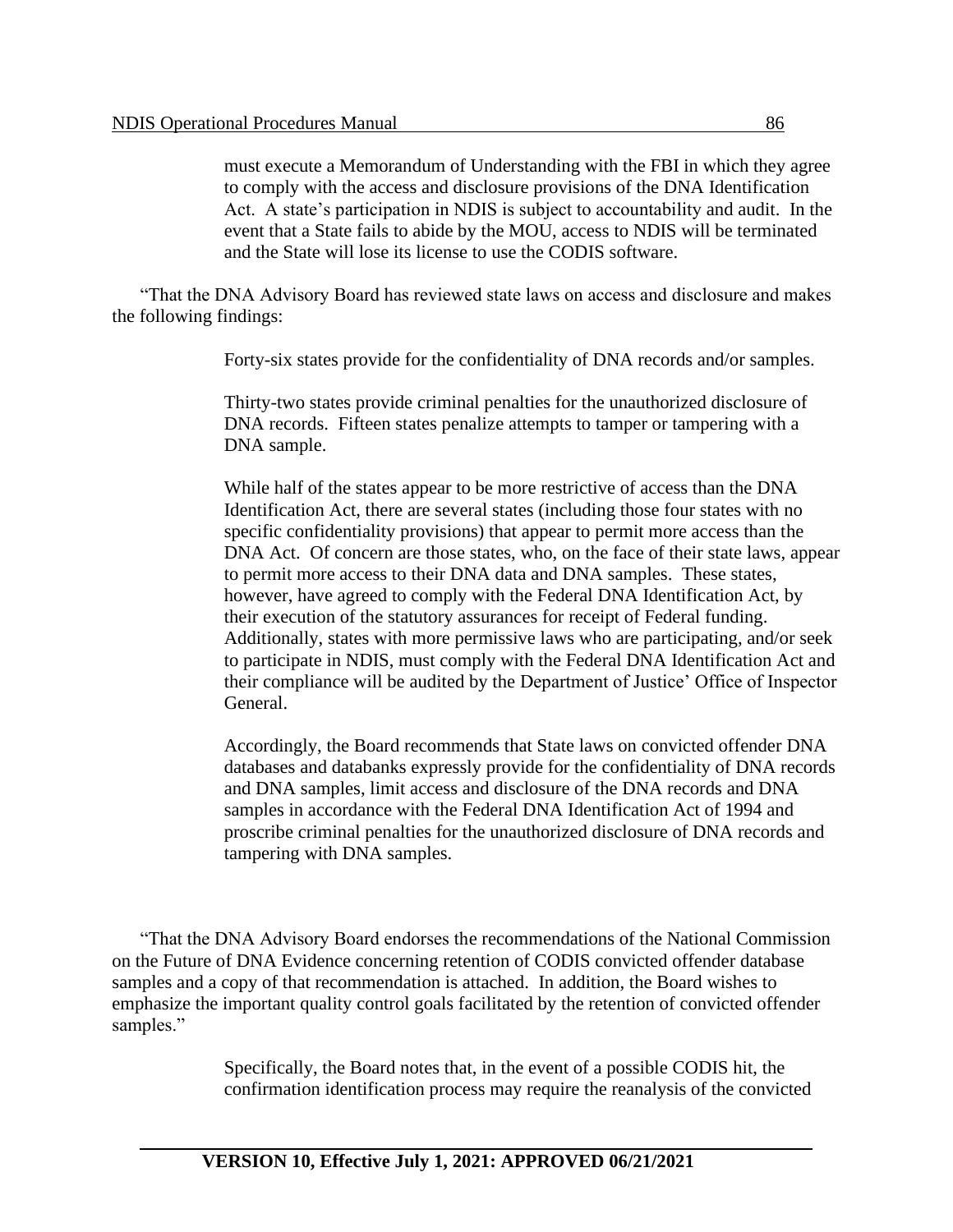offender DNA sample. Retention of those convicted offender DNA samples facilitates the rapid reanalysis of a convicted offender sample to confirm a possible CODIS match. Swift confirmation of a possible offender hit is important so as not to lose track of the offender (i.e., parole).

The Board is aware that currently only one state, Wisconsin, requires the destruction of the convicted offender DNA sample after analysis but that state has yet to destroy these samples because of their transition from DNA RFLP to DNA STR technology. Because new more effective DNA technologies may arise and the necessity to reanalyze the convicted offender samples for databasing may become desirable in the future, retention of these convicted offender samples is justified.

December 7, 2000 DNA Advisory Board Arlington, Virginia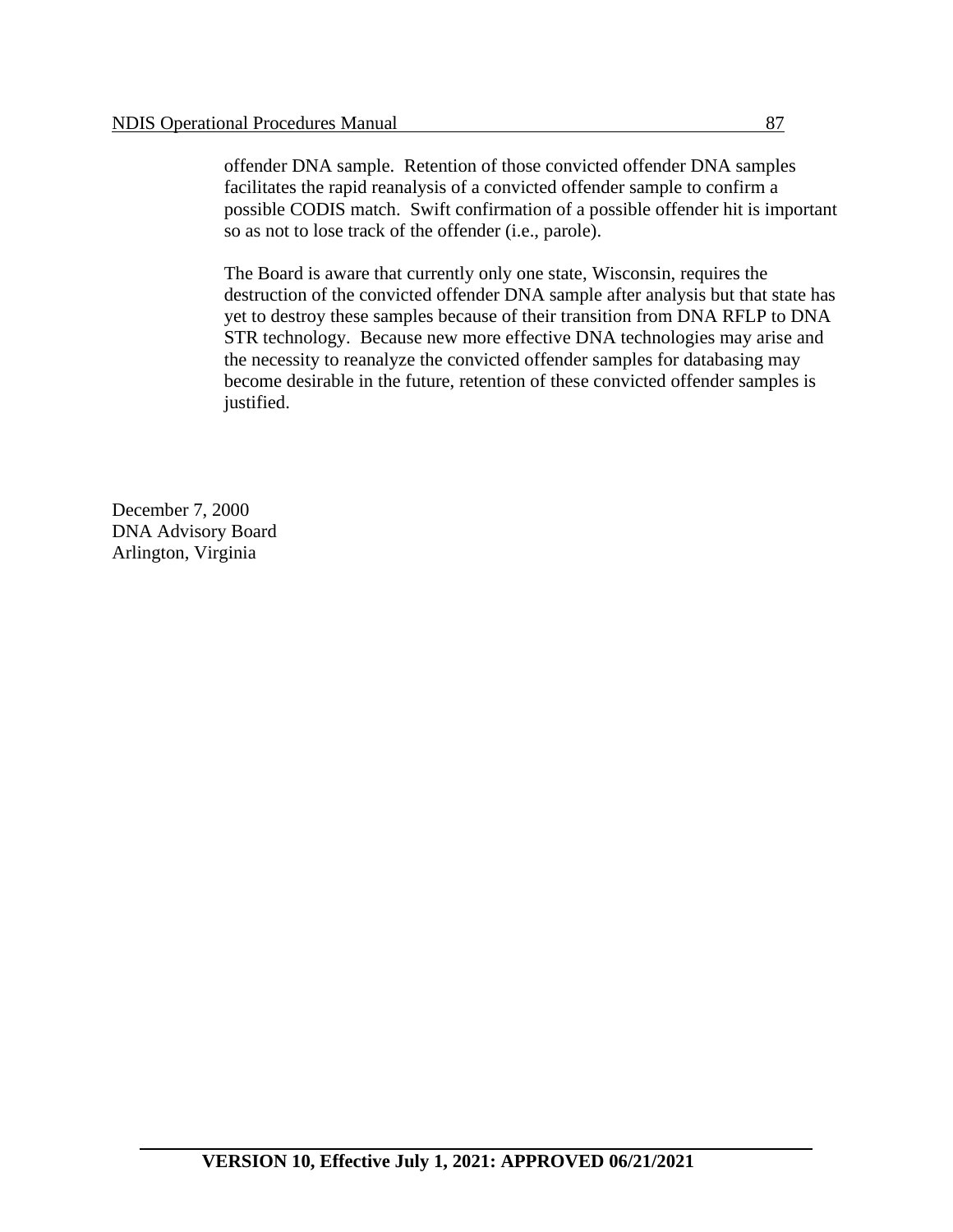#### **Recommendation of the National Commission on the Future of DNA Evidence to the Attorney General**

#### *Retention of CODIS convicted offender database samples*

On March 8, 1999, you sent the Chair of the National Commission on the Future of DNA Evidence a letter requesting that the Commission include in its deliberations and recommendations several privacy related matters including the issue of database sample retention. Pursuant to that letter, on August 31, 1999, the Commission approved its recommendations to you on the issue of arrestee sampling. Attached below is the recommendation on CODIS offender database sample retention.

Through the course of its consideration of the sample retention issue, the Commission identified both benefits to the long term retention of convicted offender samples as well as legitimate privacy questions which must be addressed, The Commission recognizes , however, that most of these issues exist because the United States remains in the early stages of DNA database use.

There are numerous arguments for and benefits to the retention of samples. First, they provide quality assurance and control. The growing trend across the country is for the expansion of the database to include more qualifying offenders in the database. The number of offenders required to be in the database continues to grow, creating more pressure on laboratories performing the analysis. A result of that trend, as well as recent recommendations by the Commission and Federal funding for the outsourcing of sample analysis, is that the number of laboratories looking to perform this work is growing. The Commission believes that, even with stringent quality control standards in place, it would be an error to deny the possibility of mistakes in the analysis of offender samples. In the event that errors are made on a large scale, the retesting of those samples could be important. Furthermore, if the need arises to retest, it is clear that re-sampling of offenders would be a very expensive process.

Many states also use retained database samples in the investigative process itself. When 'hits' are made through the database, many states confirm the validity of the hit by retesting the database samples before executing a warrant to draw a sample from the identified suspect.

Changes in DNA technology also present reasons for sample retention. Many states already face the issue of retesting old database samples as a result of the development and use of PCR technology. Those states who initially developed their databases using RFLP would be faced with the task of starting over with the offender collection process.

The Commission also recognizes that with the retention of whole blood or saliva samples from convicted offenders comes certain privacy concerns. While the nature of a digitized DNA profile at 13 STR loci used in the CODIS system present few opportunities for manipulation beyond its intended use, whole sample DNA contains significantly more sensitive information about an individual.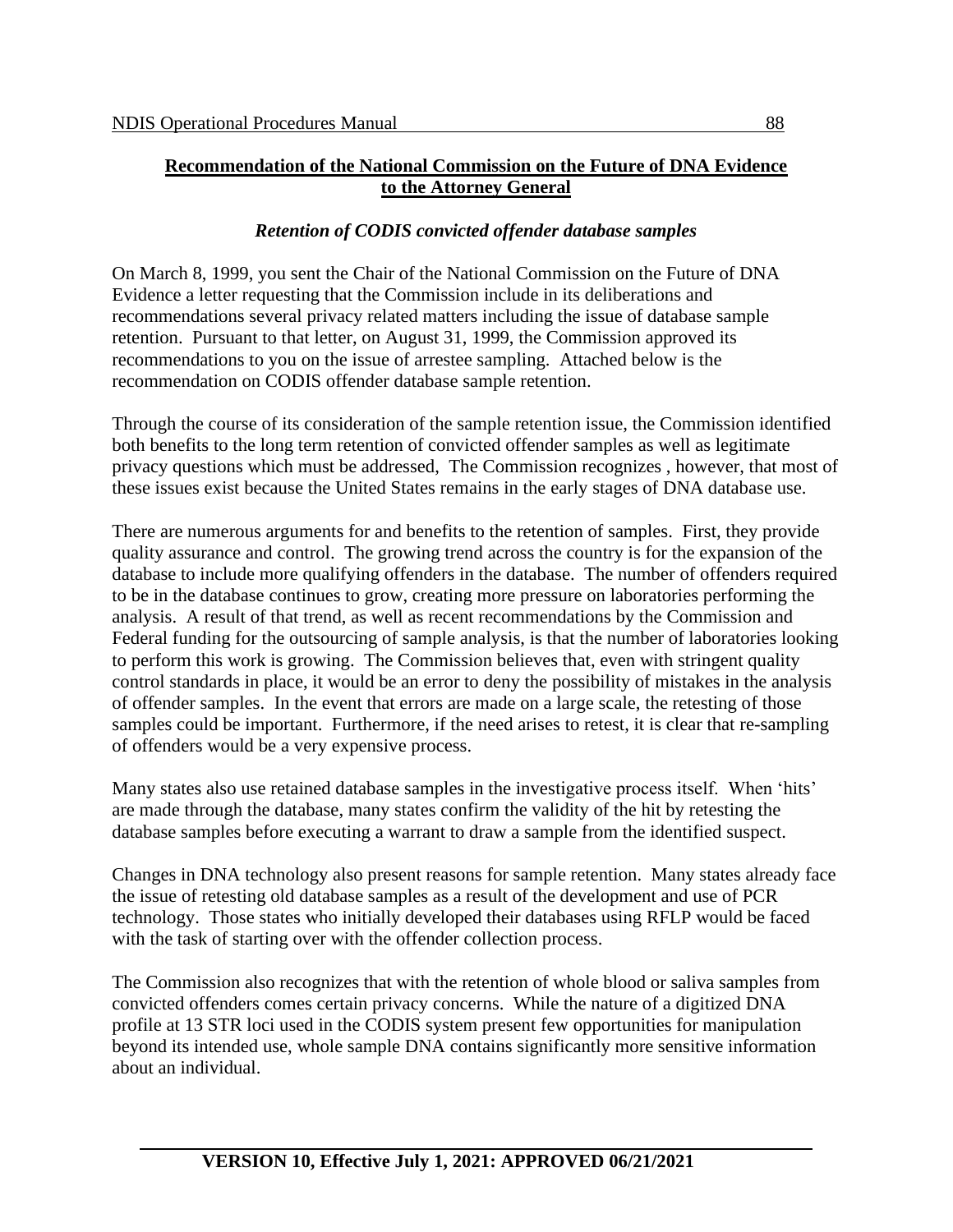#### Recommendation:

Public trust in a DNA database system must be maintained by the continued analysis of and attention to relevant privacy considerations. Given the relatively early stage of development of the convicted offender DNA database, engendering public trust is particularly important, The issue of sample retention is one which raises many of those privacy matters and as such, should be continually evaluated.

The Commission recommends that, in no later than five years, a formal evaluation of sample retention issues should be conducted by a broad based, representative body. Sample retention, even with continued analysis of privacy issues should be conditioned on the following:

First, all states should adopt criminal penalties for the misuse of DNA records and samples. Currently, only 34 states have passed such legislation.

Second, research on database records or samples should be limited to that which is directly related to the use of DNA evidence for forensic identification purposes, unless the individuals whose DNA has been taken have given their informed consent.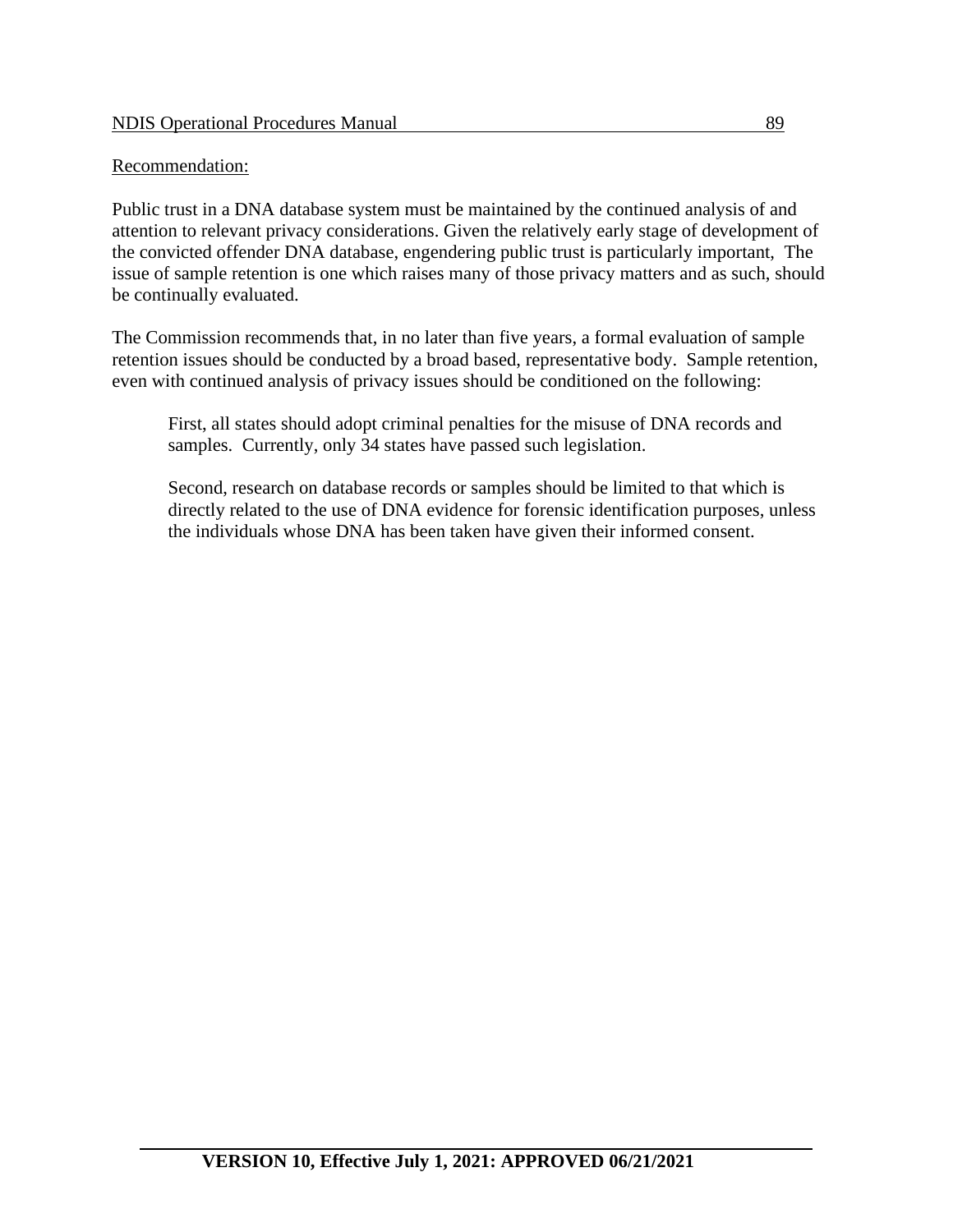|             | <b>PCR Loci Accepted at NDIS</b> |                       |                       |                                                                     |                                                |
|-------------|----------------------------------|-----------------------|-----------------------|---------------------------------------------------------------------|------------------------------------------------|
| Locus       | <b>NDIS Allelic Range</b>        | Offender <sup>1</sup> | Forensic <sup>2</sup> | <b>Missing Person</b><br>and Unidentified<br>Human<br>$(Remains)^3$ | Relatives of<br>Missing<br>Person <sup>1</sup> |
| CSF1PO      | $<6, 6-15, >15$                  | <b>Required</b>       | <b>Required</b>       | <b>Required</b>                                                     | <b>Required</b>                                |
| <b>FGA</b>  | $<$ 18, 18-30, $>$ 30            | <b>Required</b>       | <b>Required</b>       | <b>Required</b>                                                     | <b>Required</b>                                |
| <b>TH01</b> | $\overline{5, 5 \cdot 10, 510}$  | <b>Required</b>       | <b>Required</b>       | <b>Required</b>                                                     | <b>Required</b>                                |
| <b>TPOX</b> | $<6, 6-13, >13$                  | <b>Required</b>       | <b>Required</b>       | <b>Required</b>                                                     | <b>Required</b>                                |
| vWA         | $<11, 11-21, >21$                | <b>Required</b>       | Required              | <b>Required</b>                                                     | <b>Required</b>                                |
| D3S1358     | $<12$ , 12-19, $>19$             | <b>Required</b>       | <b>Required</b>       | Required                                                            | <b>Required</b>                                |
| D5S818      | $< 7, 7 - 16, > 16$              | <b>Required</b>       | <b>Required</b>       | <b>Required</b>                                                     | <b>Required</b>                                |
| D7S820      | $<6, 6-14, >14$                  | <b>Required</b>       | <b>Required</b>       | <b>Required</b>                                                     | <b>Required</b>                                |
| D8S1179     | $<8, 8-18, >18$                  | <b>Required</b>       | <b>Required</b>       | <b>Required</b>                                                     | <b>Required</b>                                |
| D13S317     | $<8, 8-15, >15$                  | Required              | <b>Required</b>       | <b>Required</b>                                                     | <b>Required</b>                                |
| D16S539     | $<5, 5-15, >15$                  | <b>Required</b>       | <b>Required</b>       | <b>Required</b>                                                     | <b>Required</b>                                |
| D18S51      | $<9, 9-26, >26$                  | <b>Required</b>       | <b>Required</b>       | <b>Required</b>                                                     | <b>Required</b>                                |
| D21S11      | $<$ 24.2, 24.2-38, >38           | <b>Required</b>       | <b>Required</b>       | <b>Required</b>                                                     | <b>Required</b>                                |
| Amelogenin  | $\overline{X}$ , $\overline{Y}$  | Accepted              | Accepted              | <b>Required</b>                                                     | <b>Required</b>                                |
| D2S1338     | $<15, 15-28, >28$                | <b>Required</b>       | <b>Required</b>       | <b>Required</b>                                                     | <b>Required</b>                                |
| D19S433     | $\overline{59, 9.17.2, 517.2}$   | <b>Required</b>       | <b>Required</b>       | <b>Required</b>                                                     | <b>Required</b>                                |
| Penta D     | $<2.2$ , 2.2-17, $>17$           | Accepted              | Accepted              | Accepted                                                            | Accepted                                       |
| Penta E     | $<$ 6, 6-24, $>$ 24              | Accepted              | Accepted              | Accepted                                                            | Accepted                                       |
| D1S1656     | $\overline{<9, 9}$ -20.3, >20.3  | <b>Required</b>       | <b>Required</b>       | <b>Required</b>                                                     | <b>Required</b>                                |
| D2S441      | $<9, 9-16, >16$                  | <b>Required</b>       | <b>Required</b>       | <b>Required</b>                                                     | <b>Required</b>                                |
| D10S1248    | $<8, 8-18, >18$                  | <b>Required</b>       | <b>Required</b>       | <b>Required</b>                                                     | <b>Required</b>                                |
| D12S391     | $<$ 14, 14-27, $>$ 27            | <b>Required</b>       | <b>Required</b>       | <b>Required</b>                                                     | <b>Required</b>                                |
| D22S1045    | $<8, 8-19, >19$                  | <b>Required</b>       | <b>Required</b>       | <b>Required</b>                                                     | <b>Required</b>                                |
| SE33        | $<4.2, 4.2 - 37, >37$            | Accepted              | Accepted              | Accepted                                                            | Accepted                                       |
| D6S1043     | $\overline{27}$ , 7-25, >25      | Accepted              | Accepted              | Accepted                                                            | Accepted                                       |

# **APPENDIX D**<sup>35</sup>

PCR Loci Accepted at NDIS

The CODIS Core Loci are those listed above as 'Required'. The loci listed as 'Accepted' may be uploaded to NDIS and used in generating search results. In accordance with applicable State laws and procedures, States may store and retain additional STR loci not listed above at SDIS and LDIS.

<sup>1</sup>The minimum number required for the Offender category (includes Convicted Offender, Arrestee, Detainee, Legal and Multi-allelic Offender) is the 20 CODIS Core Loci and for the Relatives of Missing Person category is the 20 CODIS Core Loci and Amelogenin.

<sup>&</sup>lt;sup>35</sup> The absence of any particular locus from this Appendix does not suggest the unsuitability of the locus for forensic application.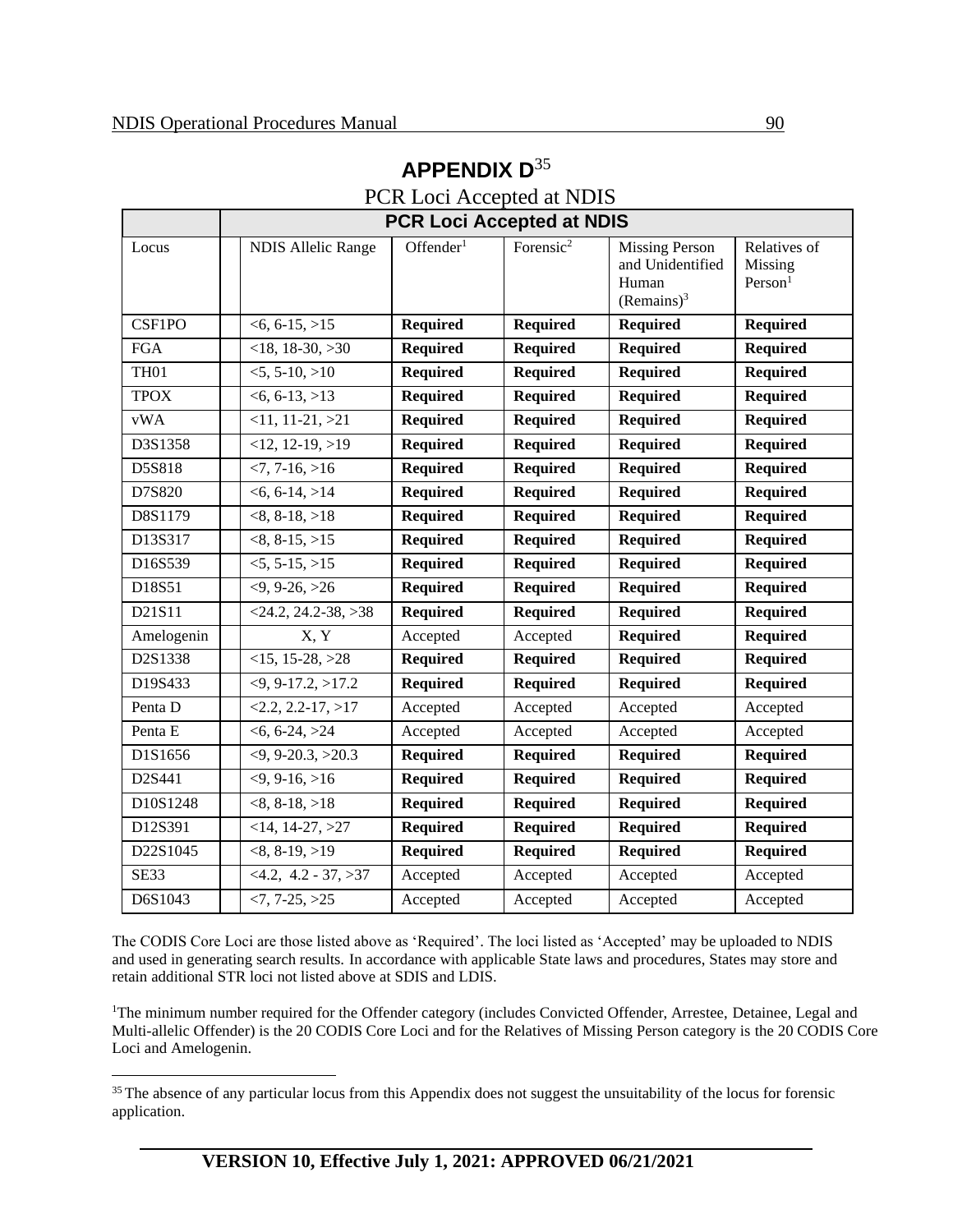<sup>2</sup>An analysis of all CODIS Core Loci must be attempted for the Forensic category (includes Forensic Unknown, Forensic Mixture and Forensic Partial). A minimum of the 13 Original CODIS Core Loci is required to routinely search a Forensic Unknown profile, provided however, that a minimum of 8 of the Original CODIS Core Loci is required to routinely search a Forensic Mixture or Forensic Partial profile if such profile satisfies a statistical threshold for match rarity of one in ten million at moderate stringency (moderate match estimate).

<sup>3</sup> An analysis of all 20 CODIS Core Loci and Amelogenin must be attempted for Missing Person and Unidentified Human (Remains).

|                  | <b>YSTR Loci Accepted at NDIS</b> |                       |                       |                                                                 |                                       |
|------------------|-----------------------------------|-----------------------|-----------------------|-----------------------------------------------------------------|---------------------------------------|
| Locus            | <b>NDIS Allelic Range</b>         | Offender <sup>1</sup> | Forensic <sup>2</sup> | <b>Missing Person</b><br>and Unidentified<br>Human<br>(Remains) | Relatives of<br><b>Missing Person</b> |
| <b>DYS19</b>     | $<10$ , 10-19, $>19$              | Accepted              | Accepted              | Accepted                                                        | Accepted                              |
| <b>DYS385</b>    | $<7, 7-25, >25$                   | Accepted              | Accepted              | Accepted                                                        | Accepted                              |
| DYF387S1         | $<$ 30, 30-44, >44                | Accepted              | Accepted              | Accepted                                                        | Accepted                              |
| DYS389 I         | $<10$ , 10-15, $>15$              | Accepted              | Accepted              | Accepted                                                        | Accepted                              |
| <b>DYS389 II</b> | $\overline{<}24, 24 - 34, >34$    | Accepted              | Accepted              | Accepted                                                        | Accepted                              |
| <b>DYS390</b>    | $<$ 18, 18-27, $>$ 27             | Accepted              | Accepted              | Accepted                                                        | Accepted                              |
| DYS391           | $<8, 8-13, >13$                   | Accepted              | Accepted              | Accepted                                                        | Accepted                              |
| <b>DYS392</b>    | $-7, 7-18, >18$                   | Accepted              | Accepted              | Accepted                                                        | Accepted                              |
| <b>DYS393</b>    | $<8, 8-16, >16$                   | Accepted              | Accepted              | Accepted                                                        | Accepted                              |
| <b>DYS438</b>    | $<8, 8-12, >12$                   | Accepted              | Accepted              | Accepted                                                        | Accepted                              |
| <b>DYS437</b>    | $<$ 13, 13-17, $>$ 17             | Accepted              | Accepted              | Accepted                                                        | Accepted                              |
| <b>DYS439</b>    | $<8, 8-15, >15$                   | Accepted              | Accepted              | Accepted                                                        | Accepted                              |
| <b>DYS448</b>    | $<$ 17, 17-24, $>$ 24             | Accepted              | Accepted              | Accepted                                                        | Accepted                              |
| <b>DYS449</b>    | $<$ 22, 22-40, $>40$              | Accepted              | Accepted              | Accepted                                                        | Accepted                              |
| <b>DYS456</b>    | $<$ 13, 13-18, >18                | Accepted              | Accepted              | Accepted                                                        | Accepted                              |
| <b>DYS458</b>    | $<$ 14, 14-20, $>$ 20             | Accepted              | Accepted              | Accepted                                                        | Accepted                              |
| <b>DYS460</b>    | $< 7, 7 - 14, > 14$               | Accepted              | Accepted              | Accepted                                                        | Accepted                              |
| <b>DYS481</b>    | $<$ 17, 17-32, $>$ 32             | Accepted              | Accepted              | Accepted                                                        | Accepted                              |
| <b>DYS518</b>    | $<$ 32, 32-49, >49                | Accepted              | Accepted              | Accepted                                                        | Accepted                              |
| <b>DYS533</b>    | $<7, 7-17, >17$                   | Accepted              | Accepted              | Accepted                                                        | Accepted                              |
| <b>DYS549</b>    | $<7, 7-17, >17$                   | Accepted              | Accepted              | Accepted                                                        | Accepted                              |
| <b>DYS570</b>    | $<$ 10, 10-25, $>$ 25             | Accepted              | Accepted              | Accepted                                                        | Accepted                              |
| <b>DYS576</b>    | $<$ 11, 11-23, $>$ 23             | Accepted              | Accepted              | Accepted                                                        | Accepted                              |
| <b>DYS627</b>    | $<$ 11, 11-27, $>$ 27             | Accepted              | Accepted              | Accepted                                                        | Accepted                              |
| <b>DYS635</b>    | $<$ 20, 20-26, $>$ 26             | Accepted              | Accepted              | Accepted                                                        | Accepted                              |
| <b>DYS643</b>    | $<$ 6, 6-17, $>$ 17               | Accepted              | Accepted              | Accepted                                                        | Accepted                              |
| YGATAH4          | $<8, 8-13, >13$                   | Accepted              | Accepted              | Accepted                                                        | Accepted                              |
| Y-Indel          | 1,2                               | Accepted              | Accepted              | Accepted                                                        | Accepted                              |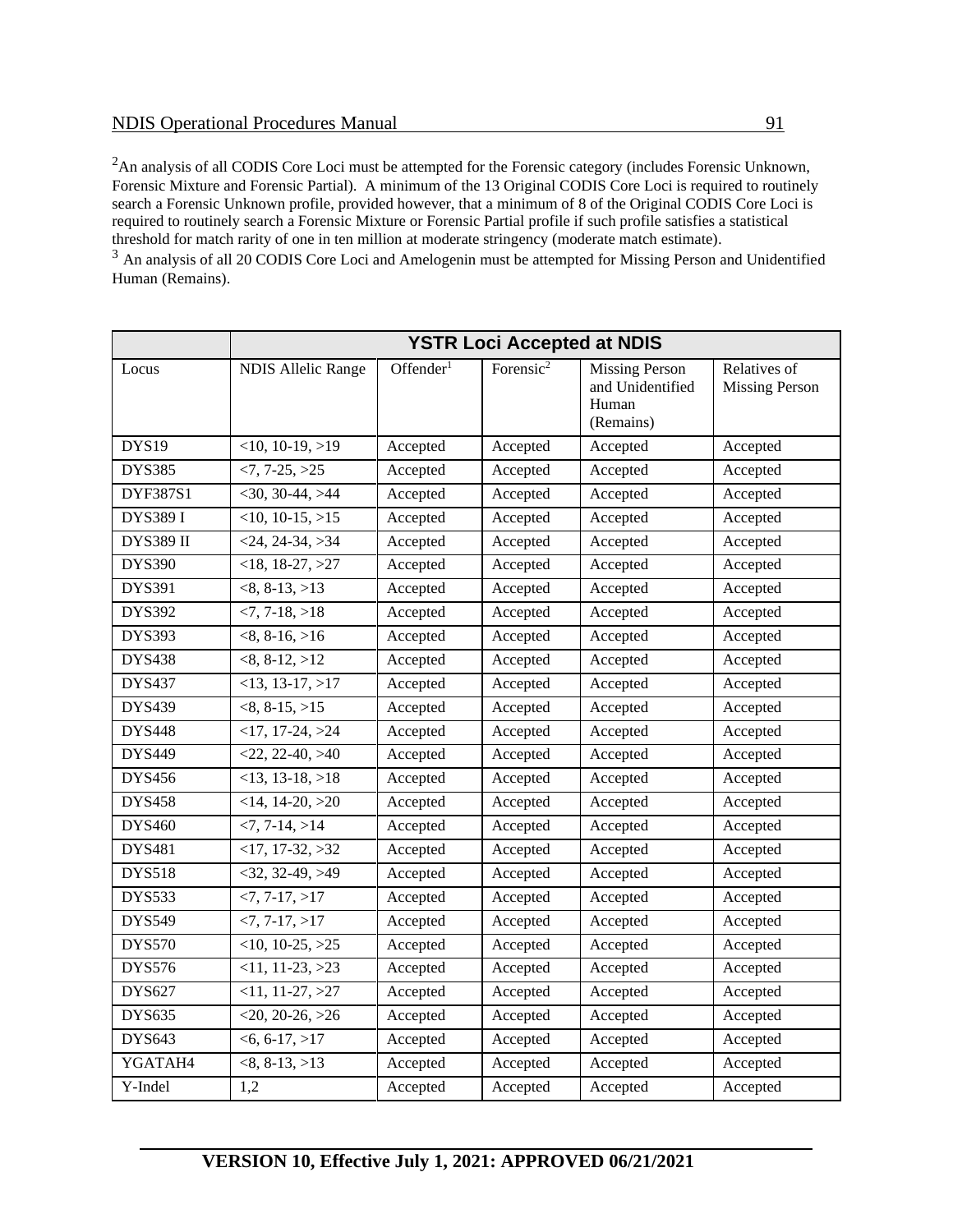In accordance with applicable State laws and procedures, States may store and retain additional Y STR loci not listed above at SDIS and LDIS.

<sup>1</sup>The Offender category includes Convicted Offender, Arrestee, Detainee, Legal and Multi-allelic Offender. <sup>2</sup>The Forensic category includes Forensic Unknown, Forensic Mixture and Forensic Partial.

| <b>MtDNA Data Accepted at NDIS</b> |                                       |                       |                       |                                                                                |                                                        |
|------------------------------------|---------------------------------------|-----------------------|-----------------------|--------------------------------------------------------------------------------|--------------------------------------------------------|
| <b>Regions</b>                     | <b>Searchable</b><br><b>Positions</b> | Offender <sup>1</sup> | Forensic <sup>2</sup> | <b>Missing</b><br>Person &<br><b>Unidentified</b><br><b>Human</b><br>(Remains) | <b>Relatives of</b><br><b>Missing</b><br><b>Person</b> |
| HV1                                | $(16,024 -$<br>$16,365$ <sup>*</sup>  | Accepted              | Accepted              | Accepted                                                                       | Accepted                                               |
| HV <sub>2</sub>                    | 73-340*                               | Accepted              | Accepted              | Accepted                                                                       | Accepted                                               |
| Control<br>Region                  | 16024-576                             | Accepted              | Accepted              | Accepted                                                                       | Accepted                                               |

\*For Forensic DNA records, a minimum of 600 bases in the defined regions of HV1 and HV2, is required.

<sup>1</sup>The Offender category includes Convicted Offender, Arrestee, Detainee, Legal and Multi-allelic Offender. <sup>2</sup>The Forensic category includes Forensic Unknown, Forensic Mixture and Forensic Partial.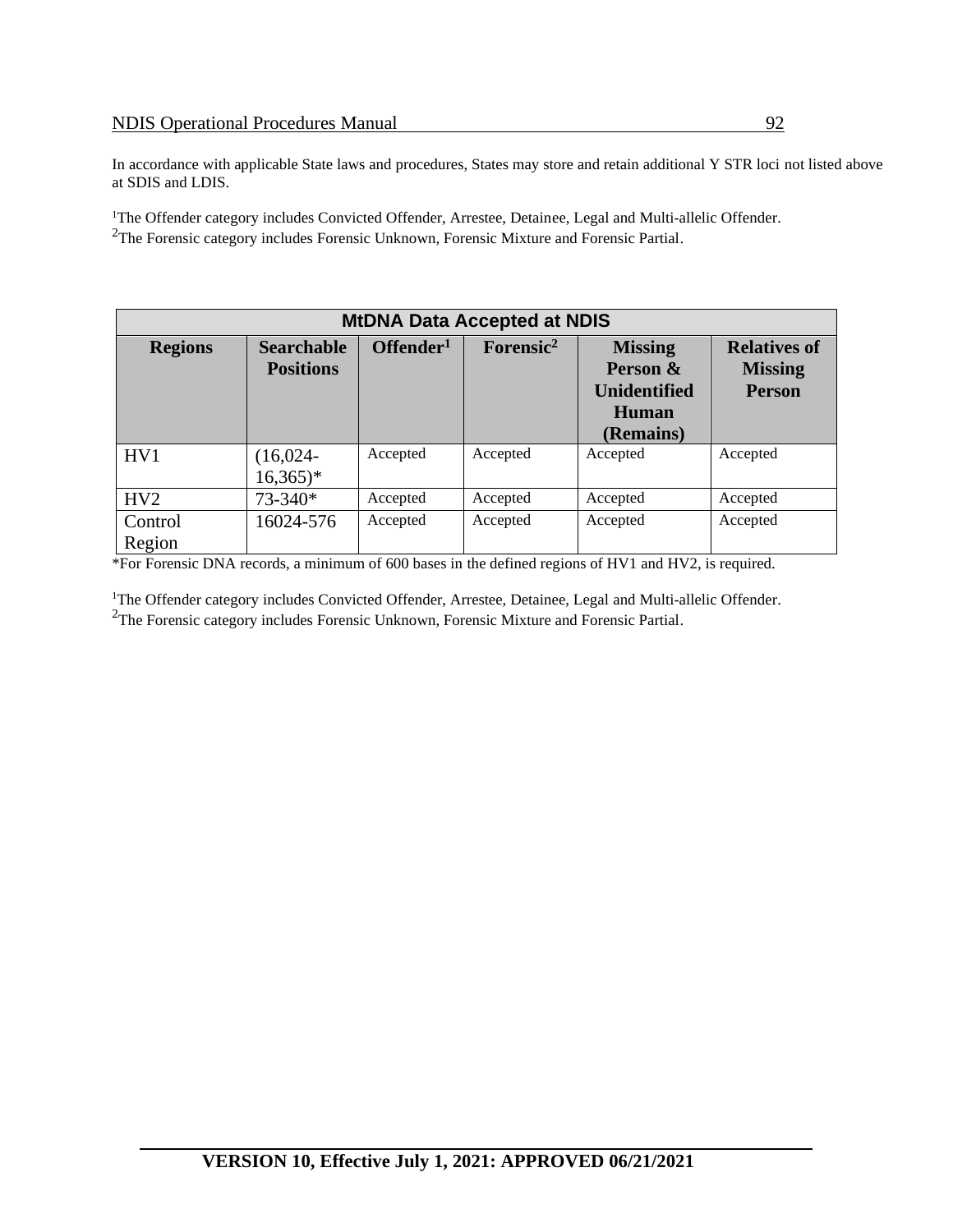## **APPENDIX E**<sup>36</sup>

## PCR STR Kits Accepted at NDIS<sup>37</sup>

| <b>PCR STR Kits Accepted at NDIS</b>      |                                                                             |  |  |
|-------------------------------------------|-----------------------------------------------------------------------------|--|--|
| Manufacturer                              | Kit Name                                                                    |  |  |
| <b>ANDE</b>                               | FlexPlex27 (A0210001057)                                                    |  |  |
| Life Technologies (AB)                    | AmpF/STR® Profiler Plus® (Part Number 4303326)                              |  |  |
| Life Technologies (AB)                    | AmpF/STR® COfiler® (Part Number 4305246)                                    |  |  |
| Life Technologies (AB)                    | AmpF/STR® Profiler Plus® and AmpF/STR® COfiler® (Part<br>Number 4305979)    |  |  |
| Life Technologies (AB)                    | AmpF/STR® Profiler Plus® ID (Part Number 4330284)                           |  |  |
| Life Technologies (AB)                    | AmpF/STR® Profiler Plus® ID and AmpF/STR® COfiler® (Part<br>Number 4330621) |  |  |
| Life Technologies (AB)                    | AmpF/STR® Identifiler® (Part Number 4322288)                                |  |  |
| Life Technologies (AB)                    | AmpF/STR® Identifiler®Direct (Part Number 4408580)                          |  |  |
| Life Technologies (AB)                    | AmpF/STR® Identifiler®Plus (Part Number 4427368)                            |  |  |
| <b>Life Technologies (AB)</b>             | GlobalFiler® Express (Part Numbers 4474665 & 4476609)**                     |  |  |
| <b>Life Technologies (AB)</b>             | GlobalFiler® (Part Number 4476135)**                                        |  |  |
| <b>Thermo Fisher</b><br>Scientific        | VeriFiler Express <sup>TM</sup> (Catalog Numbers A32014, A32070,<br>A33032) |  |  |
| <b>Thermo Fisher</b><br><b>Scientific</b> | VeriFiler Plus <sup>™</sup> (Catalog Number A35495)                         |  |  |
| Promega                                   | PowerPlex® 1.1(Catalog numbers DC6091/6090)                                 |  |  |
| Promega                                   | PowerPlex® 1.2 (Catalog numbers DC 6101/6100)                               |  |  |
| Promega                                   | PowerPlex® 2.1 (Catalog numbers DC 6471/6470)                               |  |  |
| Promega                                   | PowerPlex® 16 (Catalog numbers DC 6531/6530)                                |  |  |
| Promega                                   | PowerPlex® 16 BIO (Catalog numbers DC 6541/6540)                            |  |  |
| Promega                                   | PowerPlex® 16 HS (Catalog numbers DC 2100/2101)                             |  |  |
| Promega                                   | PowerPlex® 18 D (Catalog numbers DC 1802/1808)                              |  |  |
| Promega                                   | Powerplex® Fusion (Catalog numbers DC 2402/2408)**                          |  |  |
| Promega                                   | <b>Powerplex® Fusion 6C (Catalog numbers DC</b><br>2705/2720/2780)**        |  |  |
| Promega Monoplex*                         | Monoplex D5S818 (Catalog number DC6161)                                     |  |  |
| Promega Monoplex*                         | Monoplex D7S820 (Catalog number DC6141)                                     |  |  |
| Promega Monoplex*                         | Monoplex D13S317 (Catalog number DC6151)                                    |  |  |
| Promega Monoplex*                         | Monoplex D16S539 (Catalog number DC6131)                                    |  |  |
| Promega Monoplex*                         | Monoplex TH01 (Catalog number DC5081)                                       |  |  |
| Promega Monoplex*                         | Monoplex TPOX (Catalog number DC5111)                                       |  |  |
| Promega Monoplex*                         | Monoplex CSF1PO (Catalog number DC5091)                                     |  |  |

<sup>&</sup>lt;sup>36</sup> The absence of a PCR, miniSTR or YSTR Kit from this Appendix does not suggest the unsuitability of that particular PCR Kit for forensic application.

<sup>37</sup> PCR kits in **bold** contain the required 20 CODIS Core Loci required effective January 1, 2017.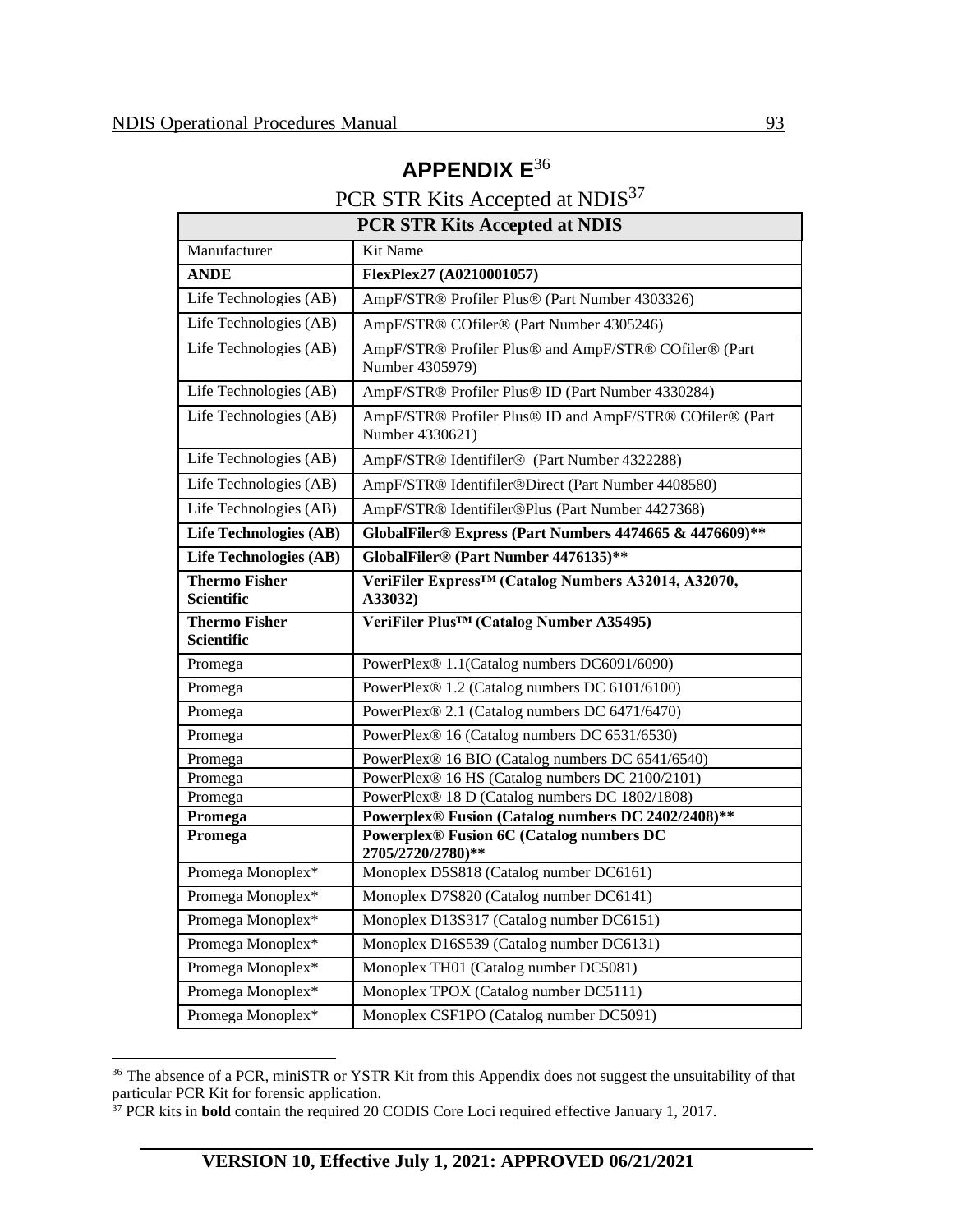| Promega Monoplex* | Monoplex vWA (Catalog number DC5141)                      |
|-------------------|-----------------------------------------------------------|
| <b>Qiagen</b>     | Investigator 24plex QS (Catalog numbers 382415/382417)**  |
| <b>Qiagen</b>     | Investigator 24plex GO! (Catalog numbers 382426/382428)** |

\*Monoplexes are all fluorescene-labeled and have same chemistry as when contained in multiplex kits. \*\*For these megaplex STR kits, it is important for laboratories to review and re-evaluate existing analytical thresholds, stochastic thresholds and interpretation guidelines, as appropriate, during validation and implementation of these kits.

## PCR miniSTR Kits Accepted at NDIS

| <b>PCR miniSTR Kits Accepted at NDIS*</b> |                                            |  |
|-------------------------------------------|--------------------------------------------|--|
| Manufacturer                              | Kit Name                                   |  |
| Life Technologies (AB)                    | AmpF/STR™ MiniFiler™ (Part Number 4373872) |  |

\*Because kits containing miniSTR loci are designed to address compromised DNA samples, a laboratory planning to use a miniSTR kit to generate DNA records for upload to NDIS shall review and re-evaluate existing analytical thresholds, stochastic thresholds and interpretation guidelines, as appropriate, during its validation and implementation of the miniSTR kit.

## YSTR Kits Accepted at NDIS

| <b>YSTR Kits Accepted at NDIS*</b> |                                                         |  |  |
|------------------------------------|---------------------------------------------------------|--|--|
| Manufacturer                       | Kit Name                                                |  |  |
| Life Technologies (AB)             | AmpFISTR™Yfiler™ (Catalog number 4359513)               |  |  |
| Life Technologies (AB)             | AmpFISTR™Yfiler™ Plus (Catalog numbers 4484678/4482730) |  |  |
| Promega                            | Powerplex® Y (Catalog numbers 6760/6761)                |  |  |
| Promega                            | Powerplex® Y23 (Catalog numbers DC2305/DC2320)          |  |  |

\*Because YSTR multiplex kits can exhibit elevated stutter, a laboratory planning to use a YSTR multiplex kit to generate DNA records for upload to NDIS shall review and re-evaluate existing analytical thresholds, stochastic thresholds and interpretation guidelines, as appropriate, during its validation and implementation of the YSTR multiplex kit.

## NGS Kits Accepted at NDIS

| <b>NGS Kits Accepted at NDIS</b> |                                                                                          |              |  |  |
|----------------------------------|------------------------------------------------------------------------------------------|--------------|--|--|
| Manufacturer                     | Kit Name                                                                                 | Technology   |  |  |
| Promega                          | PowerSeq™ CRM Nested System (Catalog # AX5810)                                           | <b>MtDNA</b> |  |  |
| Thermo Fisher<br>Scientific      | Applied Biosystems™ Precision ID mtDNA Whole Genome<br>Panel (Catalog # A30938)**        | $MtDNA***$   |  |  |
| Verogen                          | ForenSeq <sup>™</sup> DNA Signature Prep Kit (TG-450-1001/TG-450-<br>$1002$ <sup>*</sup> | STR, YSTR    |  |  |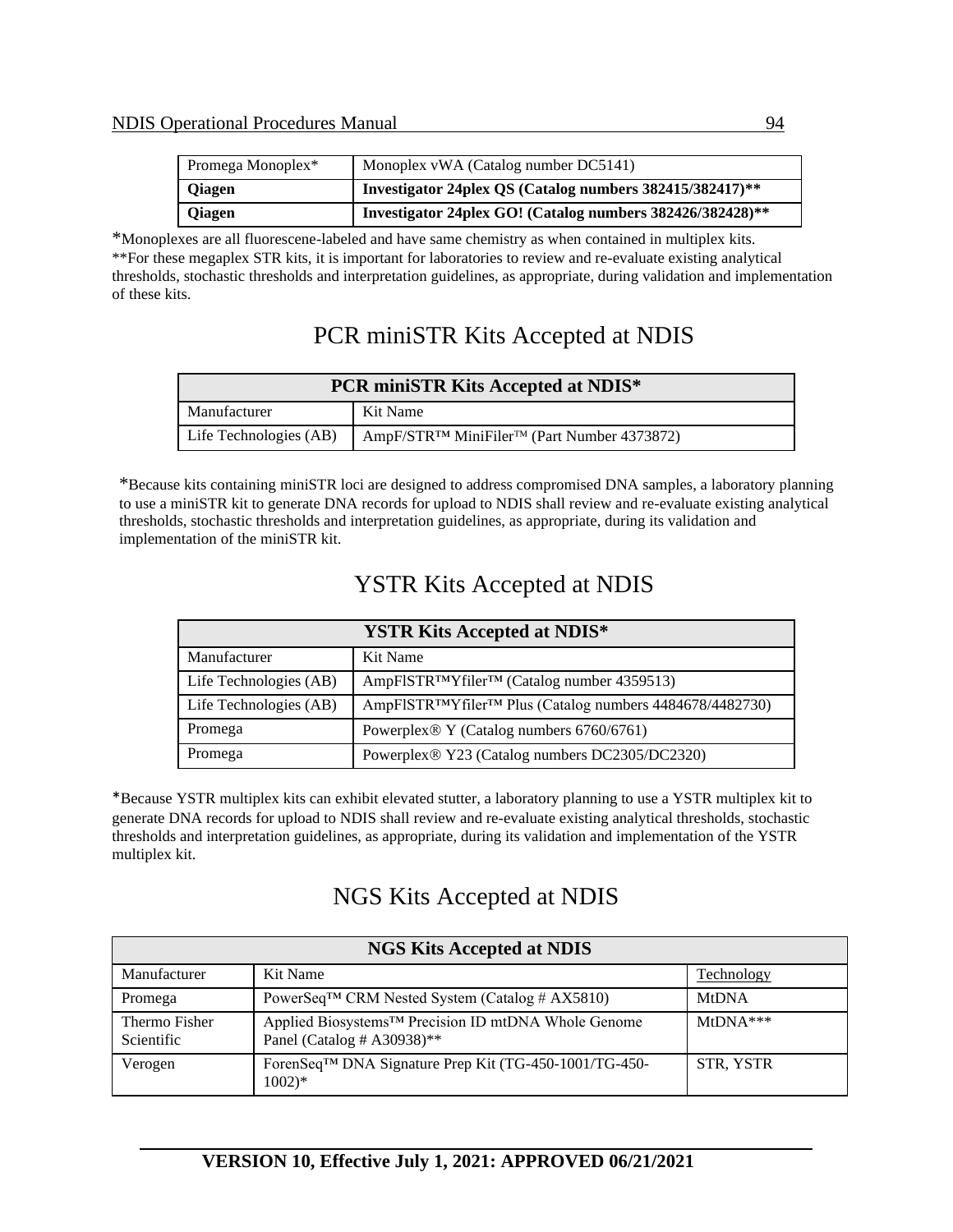\*A laboratory shall determine if evaluation of locus specific analytical and stochastic thresholds are necessary as part of its validation of the kit in accordance with manufacturer recommendations. For example, for the ForenSeq™ DNA Signature Prep Kit, the manufacturer recommends using caution for interpretation of DYS392 and D22S1045 (see https://verogen.com/wp-content/uploads/2018/08/ForenSeq-DNA-Prep-Guide-VD2018005-A.pdf at pages 32, 35, and 38-40).

\*\*A laboratory must evaluate homopolymeric regions as part of its validation. Laboratories planning to use the Applied Biosystems™ Precision ID mtDNA Whole Genome Panel in conjunction with the applicable instrumentation must exercise care in developing interpretation parameters for the homopolymeric regions.

\*\*\* Only mtDNA control region data is approved for upload to NDIS.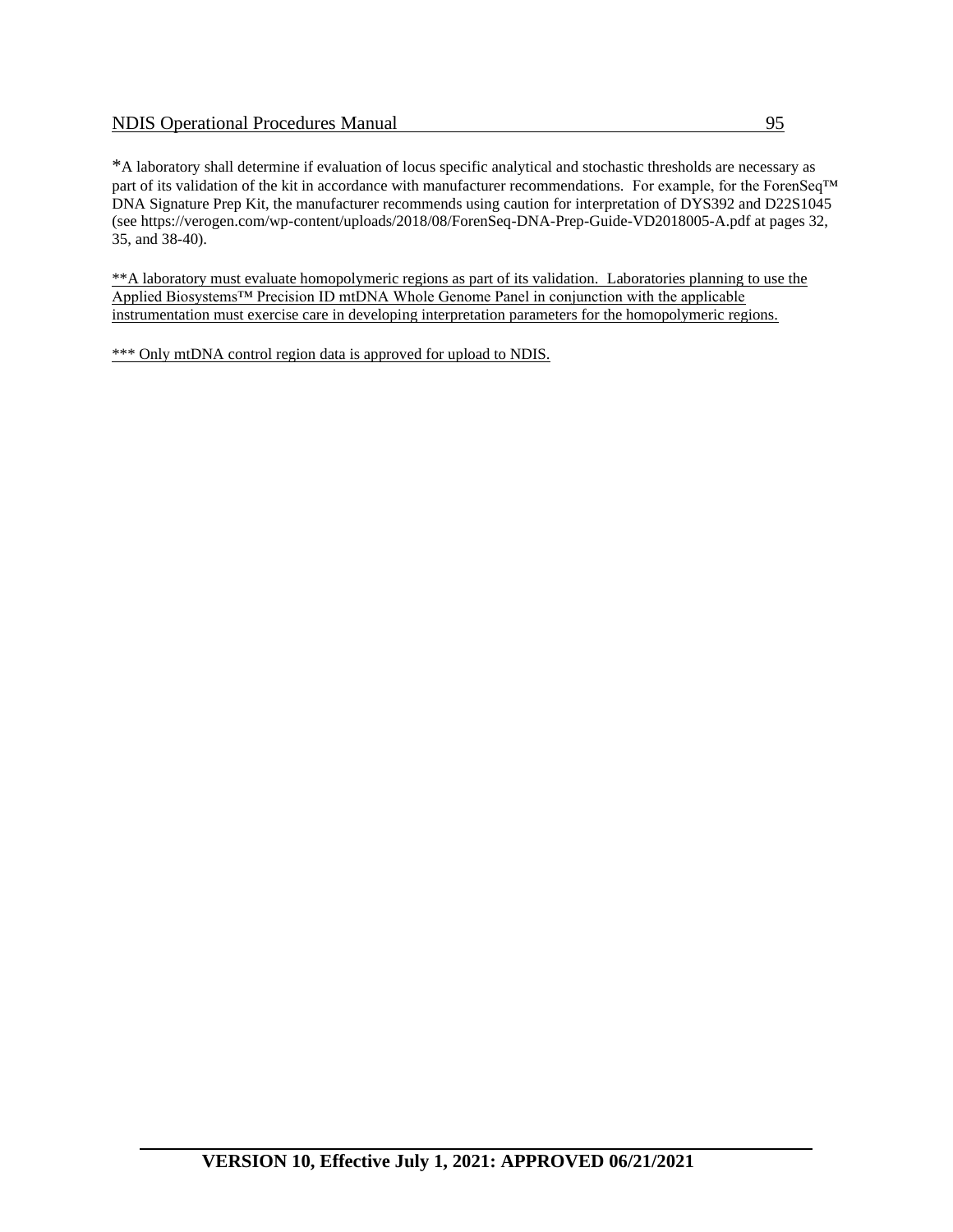## **APPENDIX F**

## **Guidelines for Submitting Requests for Approval of New PCR Loci or New/Modified PCR Kits**

### **F.1 Establishment of CODIS Core Loci**

The Federal Bureau of Investigation (FBI) is responsible for specifying the CODIS Core Loci and required controls for submission of DNA records to NDIS.

The FBI, in consultation and collaboration with the forensic science community, established core loci for PCR DNA records for inclusion in NDIS (also known as "CODIS Core Loci"). For the PCR data, the FBI has also approved PCR kits for use at NDIS.

The FBI encourages the NDIS participating laboratories to continue in these collaborations and when appropriate, submit requests for the approval of new loci and/or new PCR kits.

### **F.2 Request for Approval of New PCR Loci or New/Modified PCR Kits**

A request to add a new locus or a new PCR kit shall be submitted by an NDIS participating laboratory to the NDIS Custodian and include the appropriate documentation.

The NDIS Custodian shall be contacted for any changes or modifications to a PCR kit previously approved for use at NDIS.

#### **F.3 Criteria Used in Reviewing Requests**

Requests submitted to the NDIS Custodian for the approval of new loci or a new/modified PCR kit will be reviewed and evaluated by a panel designated by the FBI. The panel will consider the following criteria, as appropriate, in determining whether to approve a new locus or a new PCR kit for a specific application:

> 1. Concordant Studies (including performance and validation studies for different platforms)

- 2. Mixed Samples
- 3. Non-Probative Samples
- 4. Population Studies
- 5. Precision Studies
- 6. Proficiency/Qualifying Samples
- 7. Reproducibility
- 8. Sensitivity Assays (to determine the best template for successful amplification)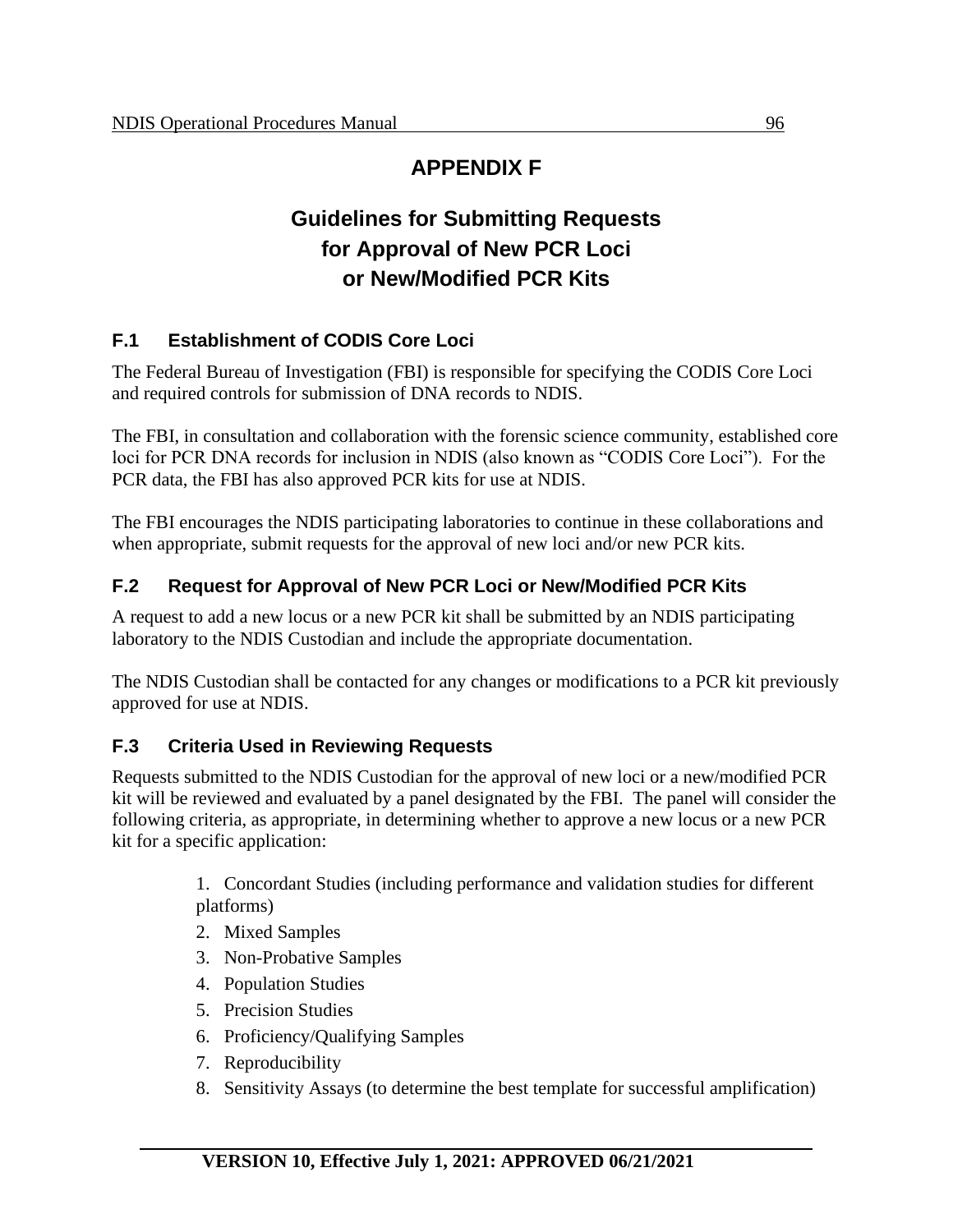9. Articles, if any, submitted for publication relating to the internal validation studies 10. And such other information as may be needed by the FBI in order to make a determination on the compatibility and suitability of the loci or kit for use at NDIS

The NDIS participating laboratory submitting a request shall address the criteria referenced above and include appropriate documentation. The documentation relating to the studies referenced above should include the number of samples or cases analyzed and a summary of the study and results.

The FBI reserves the right to request additional information and documentation, as necessary, in order to conduct a thorough review and evaluation.

### **F.4 Response to Request**

Once a determination is made by the FBI panel and approved by the NDIS Procedures Board, the NDIS participating laboratory shall be contacted with the response to the request.

Any modification of the CODIS Core Loci shall be preceded by the FBI providing notice to Congress six months in advance of any such addition in accordance with Federal law [34 U.S.C. §40721].

NDIS acceptable PCR loci and kits are listed in Appendices D and E, respectively.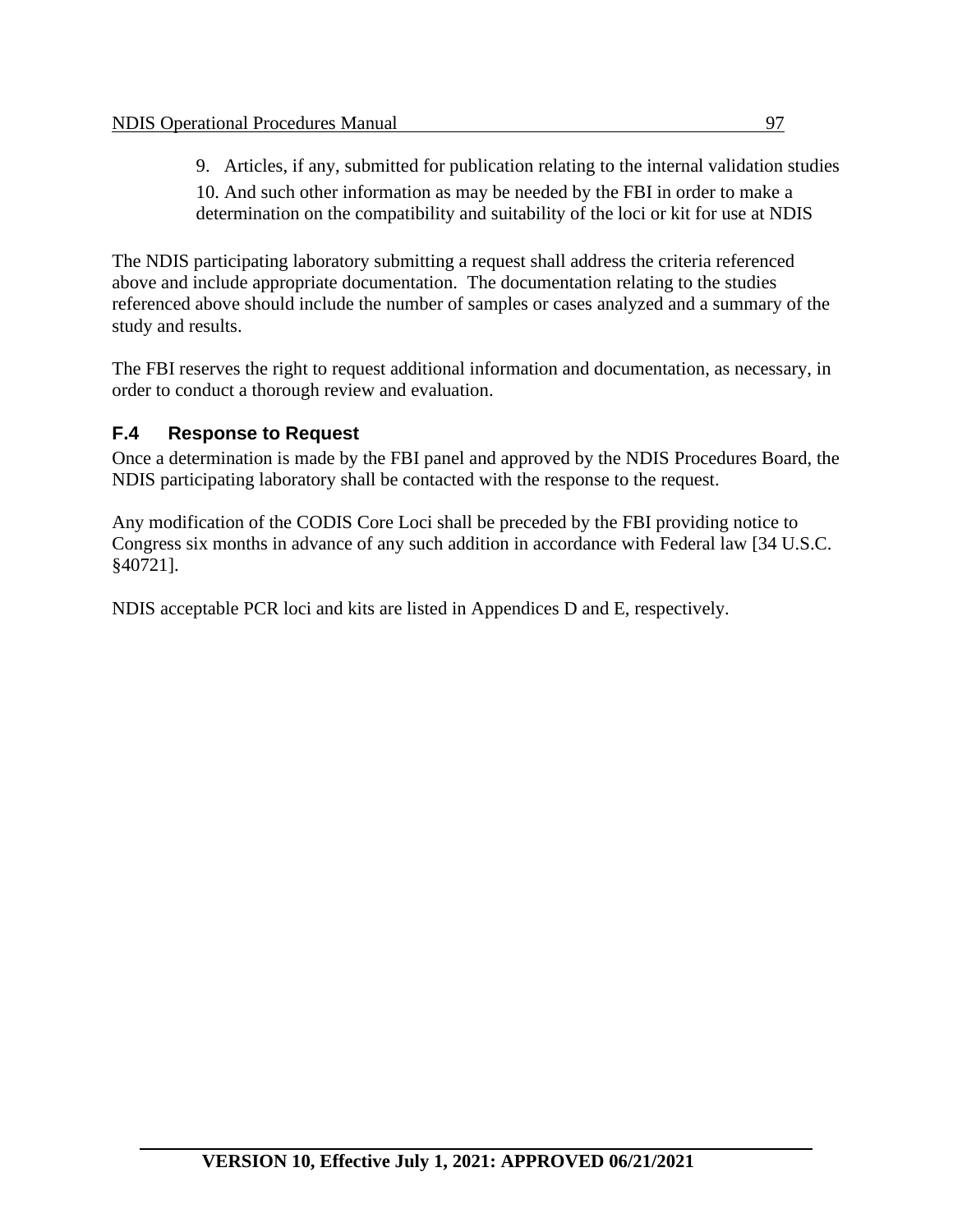## **APPENDIX G**

### **Plan for the Release of Information in the Event of a "Partial Match" at NDIS**

For purposes of this Plan, a "partial match" is a moderate stringency candidate match between two single source profiles having at each locus at least one allele in common indicating that a potential familial relationship may exist between the offender and the putative perpetrator (casework) profiles. A partial match when seen at NDIS is a fortuitous event. A "partial match" is not an exact match of two profiles as customarily used to infer the identity of the perpetrator.

The CODIS Unit is aware that there may be certain circumstances when NDIS participating laboratories encounter a candidate match that could be classified as a "partial match." For those candidate matches occurring at NDIS, the FBI has developed procedures with accompanying guidance to allow for the disclosure of personally identifiable information by NDIS participating laboratories in appropriate cases.

The FBI is implementing this Plan to provide guidance to Casework Laboratories to pursue partial matches identified at NDIS in accordance with applicable State law and policies. This guidance will also assist the Offender Laboratory determine whether to disclose information in accordance with applicable State law and policies to the Casework Laboratory requesting identifiable information. Forensic Partial and Forensic Mixture profiles shall not be considered for purposes of determining a partial match.

The Plan for the release of information to an NDIS participating laboratory is as follows:

1. Casework Laboratory

a. A Casework Laboratory involved in a partial match, after documented consultation with its agency's legal representative and the relevant prosecutor, may send a written request for the release of the personally identifiable information of the offender involved in the partial match to the Offender Laboratory.

b. The Casework Laboratory shall direct a written request for the release of personally identifiable information of the offender involved in the partial match, on the agency letterhead, to the Offender Laboratory and shall include the documented concurrence of the prosecutor. The Casework Laboratory shall provide the NDIS Custodian with a copy of the correspondence to the Offender Laboratory.

c. The casework profile must be a single source forensic unknown profile with a minimum of the 13 Original CODIS Core Loci.

d. The written request by the Casework Laboratory shall include the statistical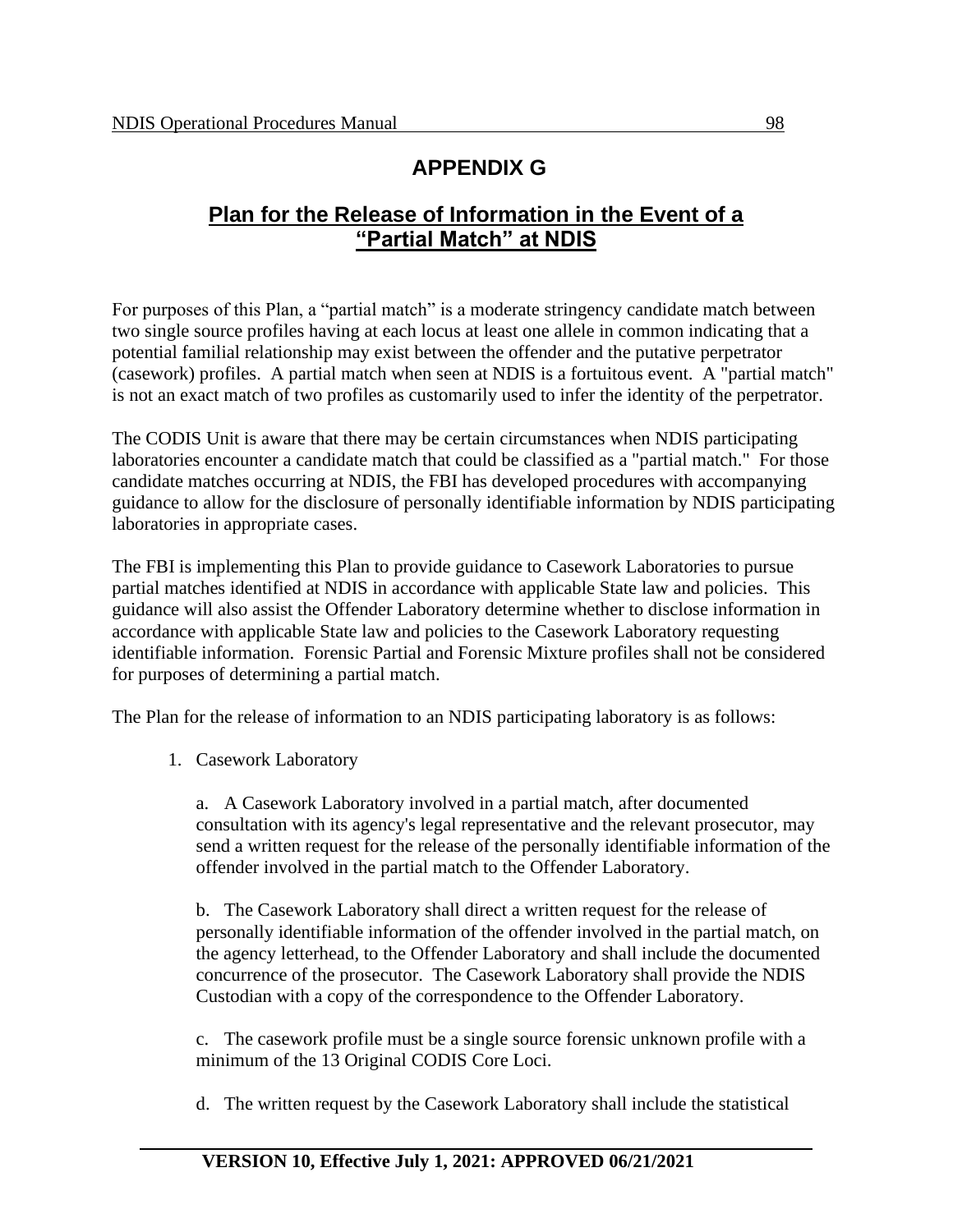analysis used to conclude that there may be a potential familial relationship between the profiles identified by the Casework Laboratory and the Offender Laboratory.

e. Individual Expected Match Ratios (EMR) and Expected Kinship Ratios (EKR) shall be calculated according to "SWGDAM recommendations to the FBI Director in the "Interim Plan for the Release of Information in the Event of a 'Partial Match' at NDIS." *The Casework Laboratory shall not submit a request to the Offender Laboratory that does not satisfy the EKR and EMR thresholds recommended by SWGDAM.*

f. The Casework Laboratory shall notify the NDIS Custodian in writing of the outcome of any further investigation and the final resolution of any resulting prosecution in the criminal case no later than 30 calendar days from the Casework Laboratory's notification by the prosecutor, other law enforcement entity or other reliable source of that outcome and resolution. The NDIS Custodian should be notified as to whether the criminal case was solved using the partial match information.

2. Offender Laboratory

a. The Offender Laboratory shall be responsible for determining whether the release of the offender's personally identifiable information is prohibited by its applicable State law or policies.

b. The Offender Laboratory may request the Casework Laboratory perform additional DNA analysis (such as Y-STR and mtDNA), if appropriate to provide additional genetic data in common between the partial match offender and the putative perpetrator.

c. If the Offender Laboratory determines that the release of the offender's identity is permitted by its applicable State law or policies, the Offender Laboratory shall provide written notification of that determination and the offender's identity, on agency letterhead, to the Casework Laboratory. The Offender Laboratory shall provide the NDIS Custodian with a copy of the correspondence to the Casework Laboratory *with the offender's personally identifiable information redacted*.

d. If the Offender Laboratory determines that the release of the offender's identification is not permitted by its applicable State law or policies, the Offender Laboratory shall provide written notification of that determination, on agency letterhead, to the Casework Laboratory. The Offender Laboratory shall provide the NDIS Custodian with a copy of the correspondence to the Casework Laboratory.

e. The determination of the Offender Laboratory having responsibility for the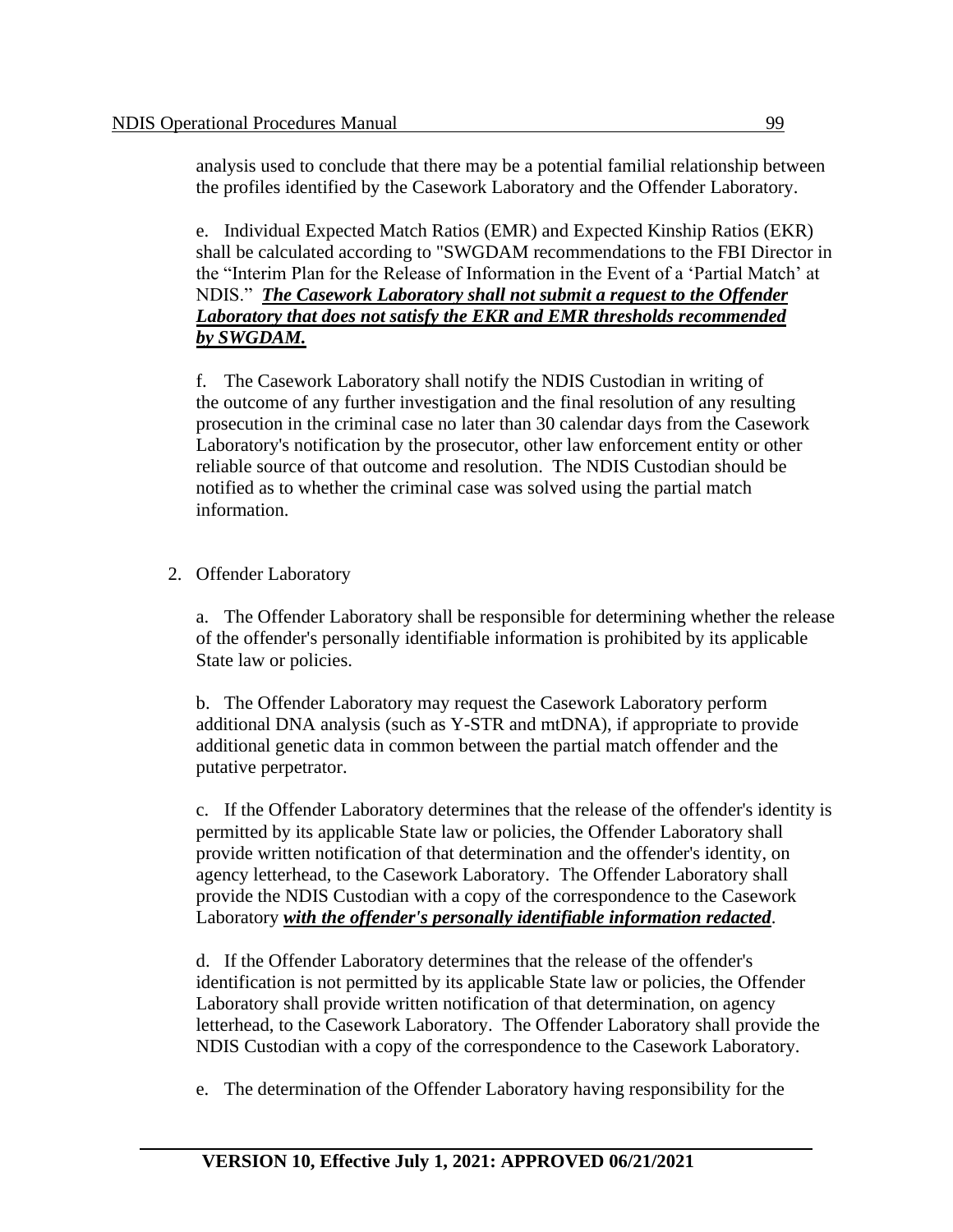offender information shall be final.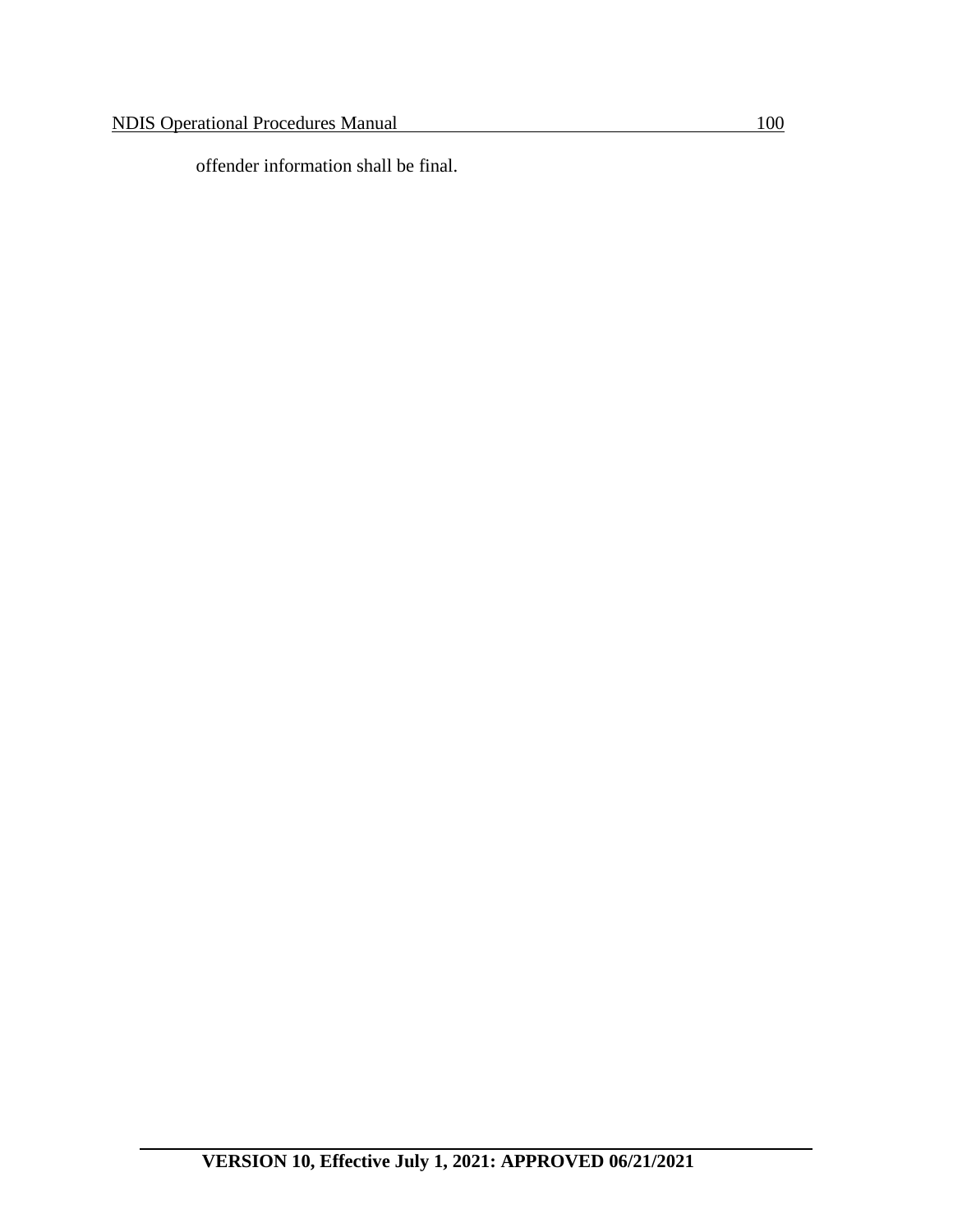## **GLOSSARY**

#### **Accreditation**

Formal recognition that a DNA laboratory is competent and meets or exceeds a list of standards, including the FBI Director's Quality Assurance Standards, to perform specific tests by a nonprofit professional association of persons actively involved in forensic science that is nationally recognized within the forensic science community in accordance with the provisions of the Federal DNA Identification Act (34 U.S.C. §12592) or subsequent laws.

#### **Accrediting Agencies**

A nonprofit professional association of persons actively involved in forensic science that is nationally recognized within the forensic science community in accordance with the provisions of the Justice for All Act of 2004 (codified at 34 U.S.C.§12592(b)(2)).

#### **Applicable Legal Authorities**

A state law authorizing the collection of a DNA sample from a defined group of persons.

#### **Arrestee (Specimen Category)**

The known sample from a person who has been arrested and in accordance with the law of the applicable jurisdiction is required to provide a DNA sample for analysis and entry into a state DNA database. The term "arrestee" includes persons who have been charged in a formal criminal instrument, such as an indictment or an information. The DNA record for this specimen category is stored in the Arrestee Index.

#### **Arrestee Index**

An Arrestee Index consists of DNA records of persons who have been arrested or indicted or charged in an information with a crime and are required by law to provide DNA samples.

#### **Association**

A search result that pairs unidentified human (remains) with one or more reference samples or Pedigree Trees; it does not reflect a direct identity match between profiles.

#### **Biological Child (Specimen Category)**

The known reference sample voluntarily provided by an adult child or provided with the parental/guardian consent for a minor child of a reported missing person. The DNA record for this specimen category is stored in the Relatives of Missing Person Index and the Pedigree Tree Index.

#### **Biological Father (Specimen Category)**

The known reference sample voluntarily provided by the biological father of a reported missing person. The DNA record for this specimen category is stored in the Relatives of Missing Person Index and the Pedigree Tree Index.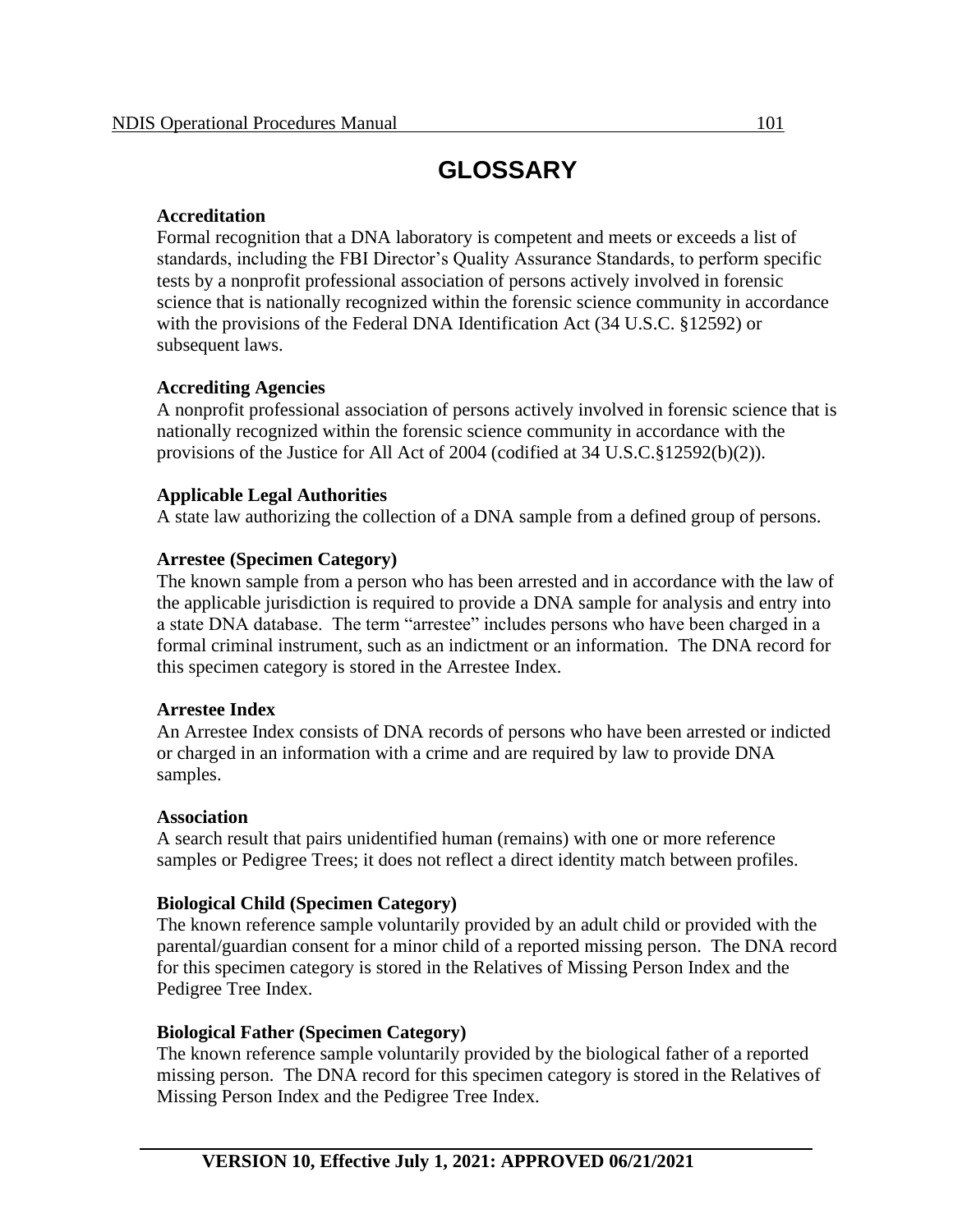#### **Biological Mother (Specimen Category)**

The known reference sample voluntarily provided by the biological mother of a reported missing person. The DNA record for this specimen category is stored in the Relatives of Missing Person Index and the Pedigree Tree Index.

#### **Biological Sibling (Specimen Category)**

The known reference sample voluntarily provided by the full or half biological adult sibling or provided with the parental/guardian consent of a full or half biological minor sibling of a reported missing person. The DNA record for this specimen category is stored in the Relatives of Missing Person Index and the Pedigree Tree Index.

#### **Candidate Match**

A possible match between two or more DNA profiles discovered by CODIS software.

#### **Casework CODIS Administrator**

An employee of the laboratory responsible for administration and security of the laboratory's CODIS at a laboratory performing DNA analysis on forensic and casework reference samples. All references to "CODIS Administrator" in the NDIS Operational Procedure Manual are applicable to the casework CODIS Administrator referenced in the FBI *Quality Assurance Standards for Forensic DNA Testing Laboratories*, unless otherwise noted.

#### **Casework Laboratory**

The laboratory responsible to NDIS for a DNA profile developed from crime scene evidence and/or unidentified human (remains). A casework laboratory routinely develops profiles from casework related known standards: suspect, victim, and elimination and may develop profiles from other types of samples, e.g., arrestees and samples associated with missing persons.

#### **Casework Reference Sample**

Biological material (e.g., buccal swab) obtained directly from a known individual and used for purposes of comparison to forensic samples.

#### **CODIS Administrator**

An employee of the laboratory and CODIS user who is responsible for administration and security of the laboratory's CODIS at a laboratory performing DNA analysis on forensic and casework reference samples or a laboratory that owns the database and/or known samples.

#### **CODIS Contract User**

An employee of a vendor laboratory who meets the requirements of a qualified DNA analyst and is responsible for producing DNA profiles stored in NDIS but is not authorized to read, add, modify or delete DNA records in CODIS. A CODIS Contract user does not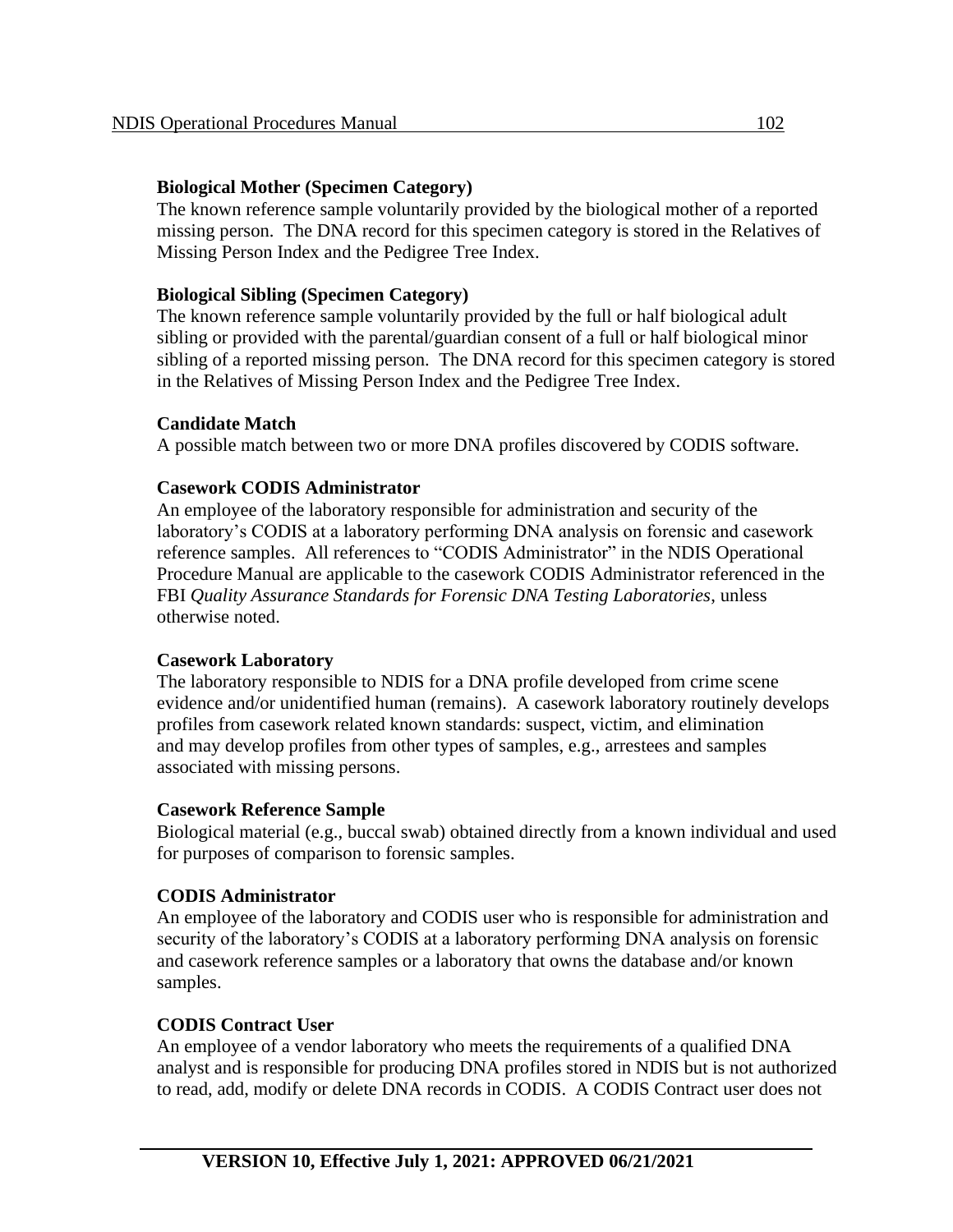fulfill the NDIS requirements for DNA data review and acceptance.

#### **CODIS Core Loci**

The loci specified by the Federal Bureau of Investigation for PCR DNA records that are required for inclusion in the National DNA Index System. Effective January 1, 2017, the CODIS Core Loci required for inclusion in the National DNA Index System are: CSF1PO, FGA, TH01, TPOX, vWA, D3S1358, D5S818, D7S820, D8S1179, D13S317, D16S539, D18S51, D21S11, D1S1656, D2S441, D2S1338, D10S1248, D12S391, D19S433 and D22S1045. See also Original CODIS Core Loci.

#### **CODIS IT User**

A government employee of the NDIS participating laboratory or an IT contractor working on-site at the NDIS participating laboratory or its supervisory criminal justice agency, who has login access to the CODIS (i.e., State or Local) system for computer hardware/software and telecommunications maintenance purposes and who shall be processed as a CODIS IT user (and not as a CODIS Contract user). CODIS IT users are not authorized to add, modify or delete DNA records in CODIS.

#### **CODIS SEN/WAN User**

A designated government employee of the NDIS participating laboratory who has access to the CODIS Shared Enterprise Network (SEN)/Wide Area Network (WAN) to perform his/her job but who is not authorized to add, modify or delete DNA records in CODIS.

#### **CODIS User**

A government employee who: (1) has login access to the CODIS (i.e., State or Local) system and is authorized to read, add, modify or delete DNA records in CODIS; or (2) is a qualified DNA analyst responsible for producing DNA profiles stored in NDIS.

#### **Composite**

A DNA profile generated by combining typing results from different loci obtained from multiple injections of the same amplified evidentiary sample and/or multiple amplifications of the same DNA extract from an evidentiary sample. When separate extracts from a given item are combined prior to amplification, the resulting DNA profile is not considered a composite profile. Unless there is a reasonable expectation of sample(s) originating from a common source (e.g., duplicate vaginal swabs, known reference samples, or a bone), allelic data from separate extractions from different locations on a given evidentiary item should not be combined into a composite profile. The laboratory should establish guidelines for determining the suitability of developing composite profiles from such samples.

#### **Contract Employee**

An individual that provides DNA typing and/or analytical support services to the NDIS participating laboratory. The person performing these services must meet the relevant qualifications for the equivalent position in the NDIS participating laboratory. A contract employee cannot serve as a casework CODIS Administrator, CODIS Administrator, or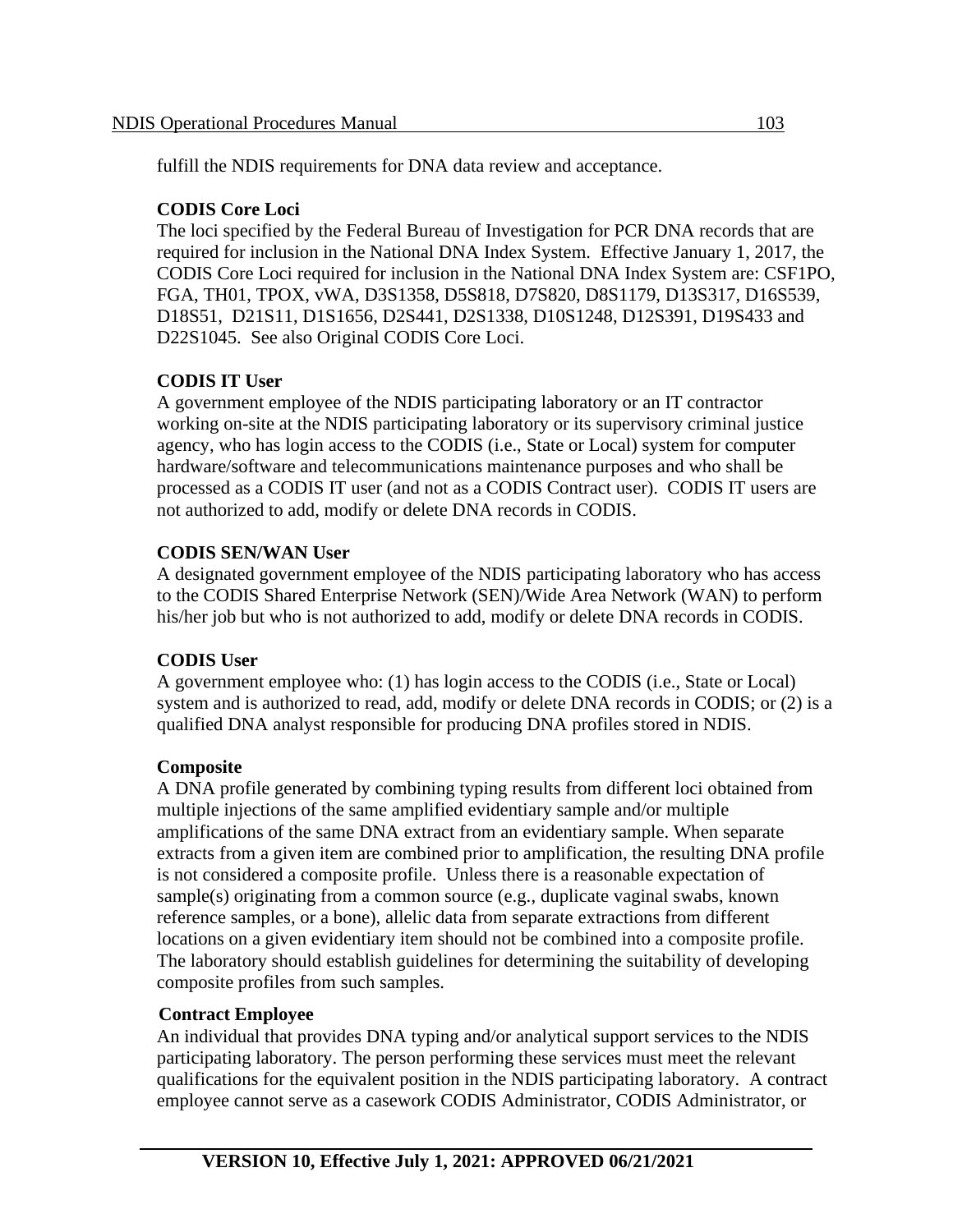technical leader and cannot be counted as a full-time qualified DNA analyst for purposes of satisfying the definition of a laboratory. Employment of a contract employee by multiple NDIS participating and/or vendor laboratories shall be disclosed and shall only be permitted subject to approval by the technical leader of the NDIS participating laboratory for which the contract employee is performing DNA typing and/or analytical services. A contract employee working as a qualified DNA analyst for an NDIS laboratory shall be processed as a CODIS user (and not a CODIS Contract user).

#### **Convicted Offender (Specimen Category)**

The known sample from a person who has been convicted of a Federal, Military or State qualifying offense in a jurisdiction that requires that persons convicted of enumerated crimes or qualifying offenses provide a DNA sample for analysis and entry into a Federal, Military or State DNA database. The DNA record for this specimen category is stored in the Convicted Offender Index.

#### **Convicted Offender Index**

A Convicted Offender Index consists of DNA records from offenders convicted of qualifying State crimes and juveniles required by the relevant jurisdiction to provide DNA samples.

#### **Conviction Match**

A forensic DNA profile is matched by CODIS to a DNA profile from an offender (Convicted Offender Index, Arrestee Index, Detainee Index, Legal Index), but the crime from which the evidence was collected has already been solved and the match does not aid the investigation in any way.

#### **Criminal Justice Agency**

A criminal justice agency is an agency or institution of the Federal, State, or Local government, other than the office of the public defender, which performs as part of its principal function, activities relating to the apprehension, investigation, prosecution, adjudication, incarceration, supervision or rehabilitation of criminal offenders.

#### **Database Sample**

A sample obtained from an individual who is legally required to provide a DNA sample for databasing purposes and whose identity is established at the time of collection of the sample.

#### **Deduced Missing Person (Specimen Category)**

The DNA profile of a reported missing person that has been generated by examining intimate items purported to belong to the missing person such as a toothbrush, and compared to close biological relatives, if possible. Considered a reference sample, this DNA record is stored in the Missing Person Index.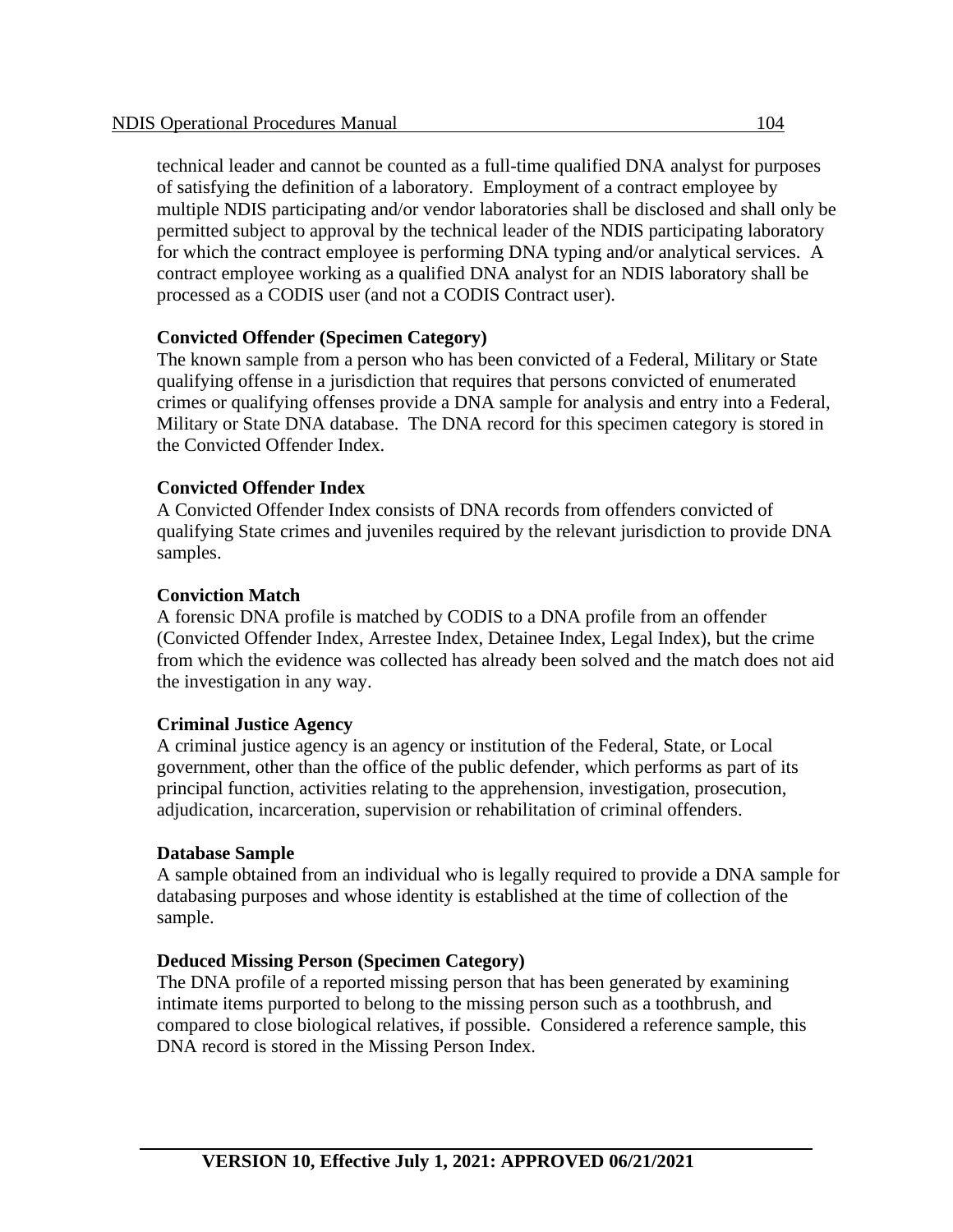#### **Designated State Official**

The person designated by a participating State to make decisions and to contract on behalf of the State.

#### **Detainee (Specimen Category)**

The known sample from a non-United States (U.S.) person detained under the authority of the U.S. and required by law to provide a DNA sample for analysis and entry into a State/national DNA database. The DNA record for this specimen category is stored in the Detainee Index.

### **Detainee Index**

A Detainee Index consists of DNA records from non-United States (U.S.) persons detained under the authority of the U.S. and required by law to provide a DNA sample.

### **DNA Analyst**

An employee that has successfully completed the laboratory's training requirements for casework, database, known or casework reference sample analysis, passed a competency test, and had entered into a proficiency testing program in accordance with the FBI's *Quality Assurance Standards for Forensic DNA Testing or DNA Databasing Laboratories.* This individual conducts and/or directs the analysis of samples, interprets data and reaches conclusions.

#### **DNA Index of Special Concern**

A DNA Index of Special Concern consists of forensic unknown DNA records designated by the NDIS participating laboratory and developed from unsolved homicide, rape/sexual assault, kidnapping and terrorism cases, which will be searched against rapidly enrolled arrestee DNA records.

### **DNA Profile**

The genetic constitution of an individual at defined locations (also known as loci) in the DNA. A DNA profile derived from nuclear DNA typically consists of one or two alleles at several loci (e.g., short tandem repeat loci). The DNA profile derived from mitochondrial DNA is described in relation to the revised Cambridge Reference Sequence (Nature Genetics 1999, 23:147).

#### **DNA Record**

A database record that includes the DNA profile as well as data required to manage and operate NDIS, i.e., the Originating Agency Identifier which serves to identify the submitting agency; the Specimen Identification Number; and DNA personnel associated with the DNA profile analyses.

#### **DNA Sample**

A DNA sample means a tissue, fluid, or other bodily sample of an individual on which a DNA analysis can be carried out.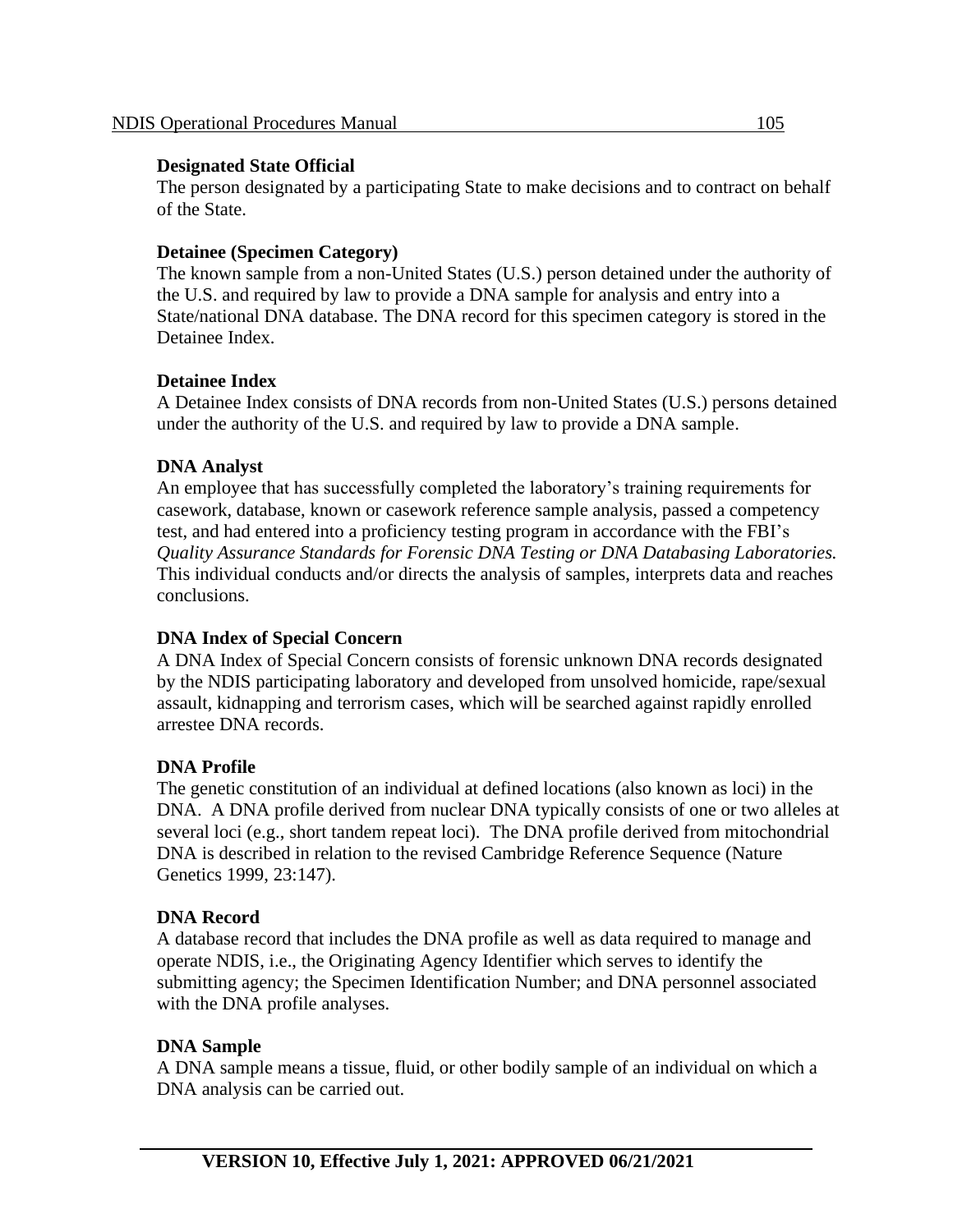#### **Employee**

A person: (1) in the service of the applicable Federal, State or Local government, subject to the terms, conditions and rules of Federal, State or Local employment and eligible for the Federal, State or Local benefits of service; or (2) formerly in the service of a Federal, State or Local government who returns to service in the agency on a part-time or temporary basis. For purposes of a vendor laboratory, an employee is a person in the service of a vendor laboratory and subject to the applicable terms, conditions, and rules of employment of the vendor laboratory.

#### **Enhanced Detection Methods**

Are those employed during or subsequent to the PCR amplification step that increases the sensitivity of the Standard Method and are typically employed with low-quantity and/or low-quality samples. These Enhanced Detection Methods include, but are not limited to, increased amplification cycle number, increased injection time and/or voltage, reduced reaction volume, nested PCR, increasing the amount of *Taq* Polymerase, and postamplification desalting or concentration. When using Enhanced Detection Methods, the potential for stochastic effects (i.e., elevated stutter, allele drop-out, and intra-locus peak imbalance) may increase. Stochastic effects can be addressed through appropriate interpretation guidelines and relevant thresholds (e.g., an increased injection time may require the adjustment of the stochastic threshold determined from the Standard Method). Therefore, prior to any enhanced detection protocol being implemented, which may include one or more Enhanced Detection Methods, appropriate validations must be performed to address the potential increase in stochastic effects. Appropriate validations shall include assessments of stutter percentages, peak-height ratios, analytical thresholds, stochastic thresholds, locus-to-locus balances, and non-reproducible alleles.

#### **Expungement**

The deletion of a DNA profile at the State and/or national index levels in response to the following: (1) for convicted offenders, a court order that has overturned a convicted offender's conviction for a qualifying offense; (2) for arrestees, a court order documenting that the qualifying arrest charge(s) were dismissed or resulted in acquittal, or no charges were filed within the applicable time period; (3) for arrestees, a requirement for removal by the laboratory when the qualifying arrest charge(s) are dismissed, resulted in acquittal, or no charges were filed within the applicable time period.

#### **Federal DNA Act or Federal DNA Identification Act of 1994**

The enabling legislation for the National DNA Index System found at 34 U.S.C. §12592 that authorizes the FBI Director to establish a national DNA identification index for enumerated categories of records subject to privacy and quality control requirements.

#### **Forensic Index**

A Forensic Index consists of DNA records originating from and associated with an evidence sample from a single source (or a fully deduced profile originating from a mixture) that is found at a crime scene. The Forensic Index contains Forensic Unknowns.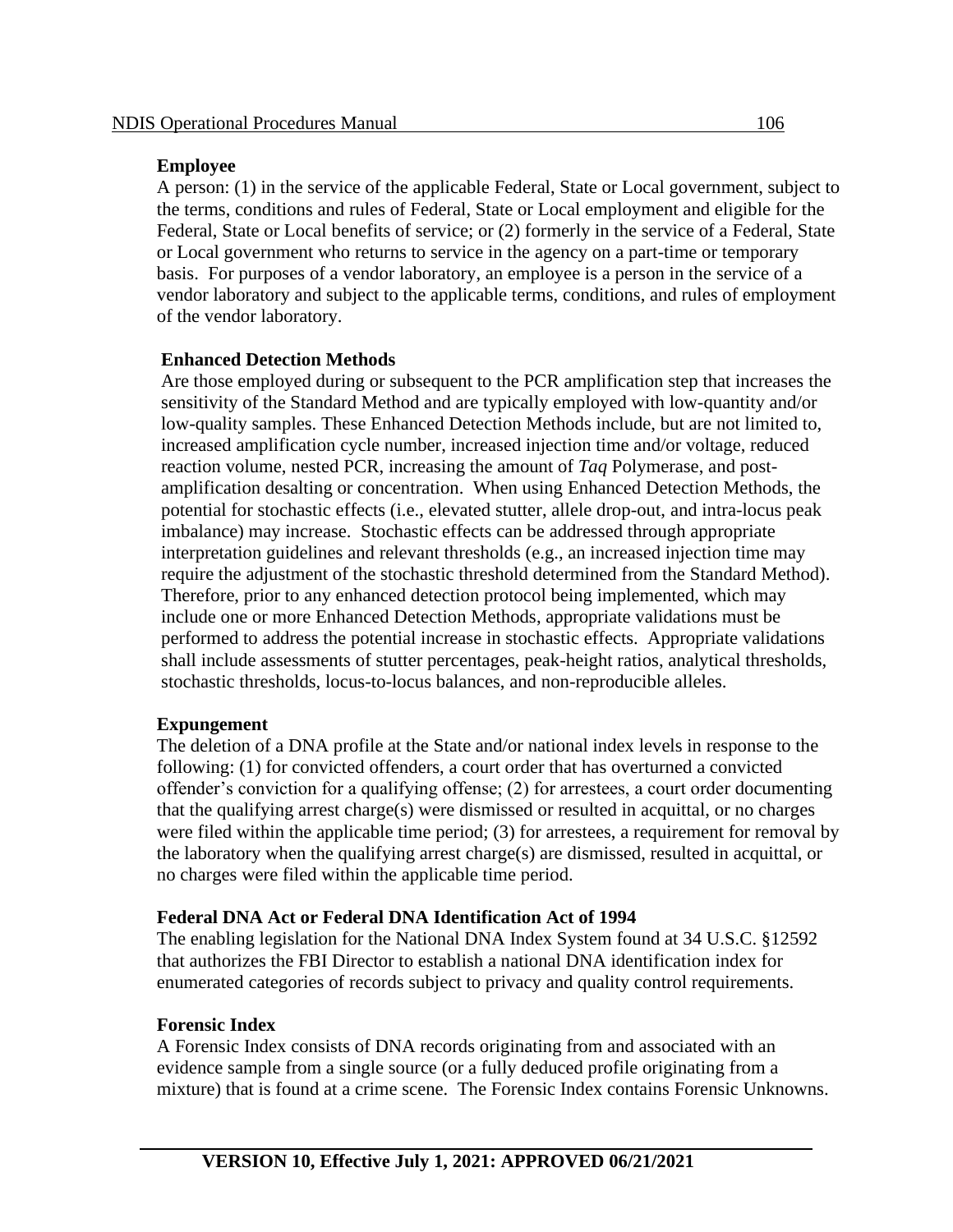#### **Forensic Mixture (Specimen Category)**

A specimen category in the CODIS software that is stored in the Forensic Mixture Index and originates from a forensic sample (biological sample found at the scene of a crime) that contains DNA contributed from more than one source attributable to a putative perpetrator(s).

#### **Forensic Mixture Index**

A Forensic Mixture Index consists of DNA records from forensic samples that contain DNA contributed from more than one source. The Forensic Mixture Index contains Forensic Mixture DNA records.

#### **Forensic Partial (Specimen Category)**

A specimen category in the CODIS software that is stored in the Forensic Partial Index and originates from a single source (or a fully deduced profile originating from a mixture) Forensic Sample attributable to the putative perpetrator with either locus or allelic dropout at any of the 13 Original CODIS Core Loci. Effective January 1, 2017, an analysis of all CODIS Core Loci shall be attempted for Forensic Partial Samples.

#### **Forensic Partial Index**

A Forensic Partial Index consists of DNA records from forensic samples that do not contain results for all 13 Original CODIS Core Loci and/or that may indicate a possibility of allelic dropout.

#### **Forensic Sample**

A biological sample originating from and/or associated with a crime scene and whose source is attributable to a putative perpetrator. These are not reference samples from known individuals, such as from victims, suspects, offenders, etc.

#### **Forensic Targeted**

A specimen category in the CODIS software that is stored in the Forensic Targeted Index. A forensic targeted specimen originates from a forensic partial or a forensic mixture that does not meet the NDIS moderate match estimate threshold of 1 in 10 million, but does meet the match rarity estimate threshold of 1 in 10 million if searched at a specified stringency by locus (high or moderate).

#### **Forensic Targeted Index**

A Forensic Targeted Index consists of DNA records from forensic partial or forensic mixture samples that meet the match rarity estimate of 1 in 10 million if searched at a specified stringency by locus (high or moderate).

#### **Forensic Unknown (Specimen Category)**

A specimen category in the CODIS software that is stored in the Forensic Index and originates from a single source (or a fully deduced profile originating from a mixture) Forensic Sample attributable to the putative perpetrator and contains results for all 13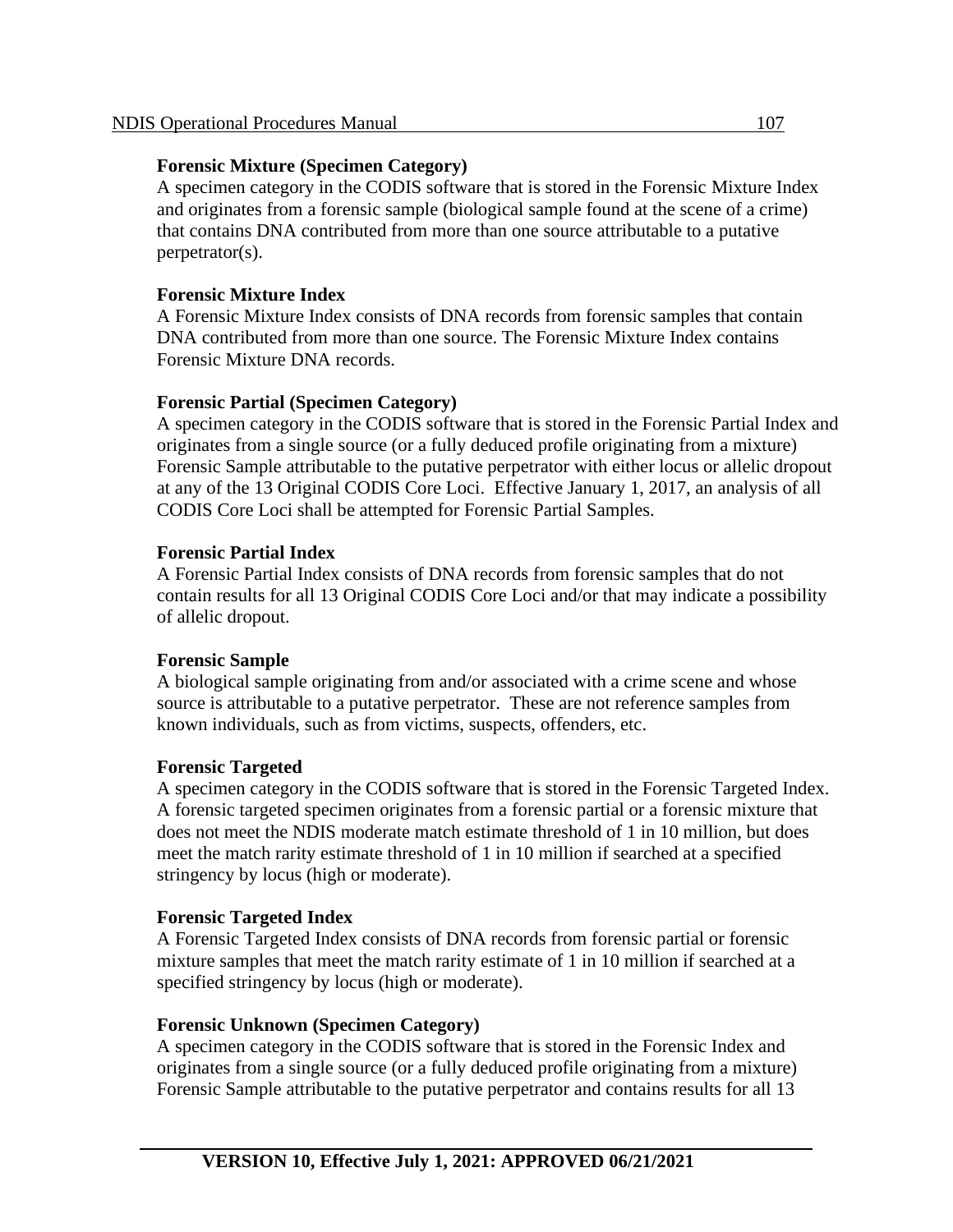Original CODIS Core Loci.

#### **Hit**

A confirmed match that aids an investigation and one or more of the case(s) involved in the match are unsolved.

#### **Investigation Aided**

A metric that tracks the number of criminal investigations where CODIS has added value to the investigative process.

#### **Juvenile (Specimen Category)**

The known sample from a juvenile (as that term is defined by the relevant jurisdiction) who is required by State law to provide a DNA sample for analysis and entry into a State DNA database. The DNA record for this specimen category may be stored in the Convicted Offender Index.

#### **Known Sample**

Biological material from an individual whose identity is established.

#### **Laboratory**

A facility: (1) employing at least two full-time employees who are qualified DNA analysts and (2) having and maintaining the capability to perform the DNA analysis of forensic and/or casework reference samples, or on database and/or known samples, at that facility.

#### **Laboratory Support Personnel**

#### **(or equivalent role, position, or title as designated by the laboratory)**

Employees or contract employees, who perform laboratory support duties exclusive of analytical procedures on database, forensic, known or casework reference samples.

#### **Legal (Specimen Category)**

The known reference sample from a person whose DNA sample is collected under applicable legal authorities (State law), provided that DNA samples that are voluntarily submitted solely for elimination purposes shall not qualify as a Legal specimen. The DNA record for this specimen category is stored in the Legal Index.

#### **Legal Index**

A Legal Index consists of DNA records of persons whose DNA samples are collected under applicable legal authorities (State law).

#### **Low Template or Low Copy DNA Analysis**

Is a subset of Enhanced Detection Methods that, in addition to the increased potential for stochastic effects, have an increased potential for non-reproducible alleles.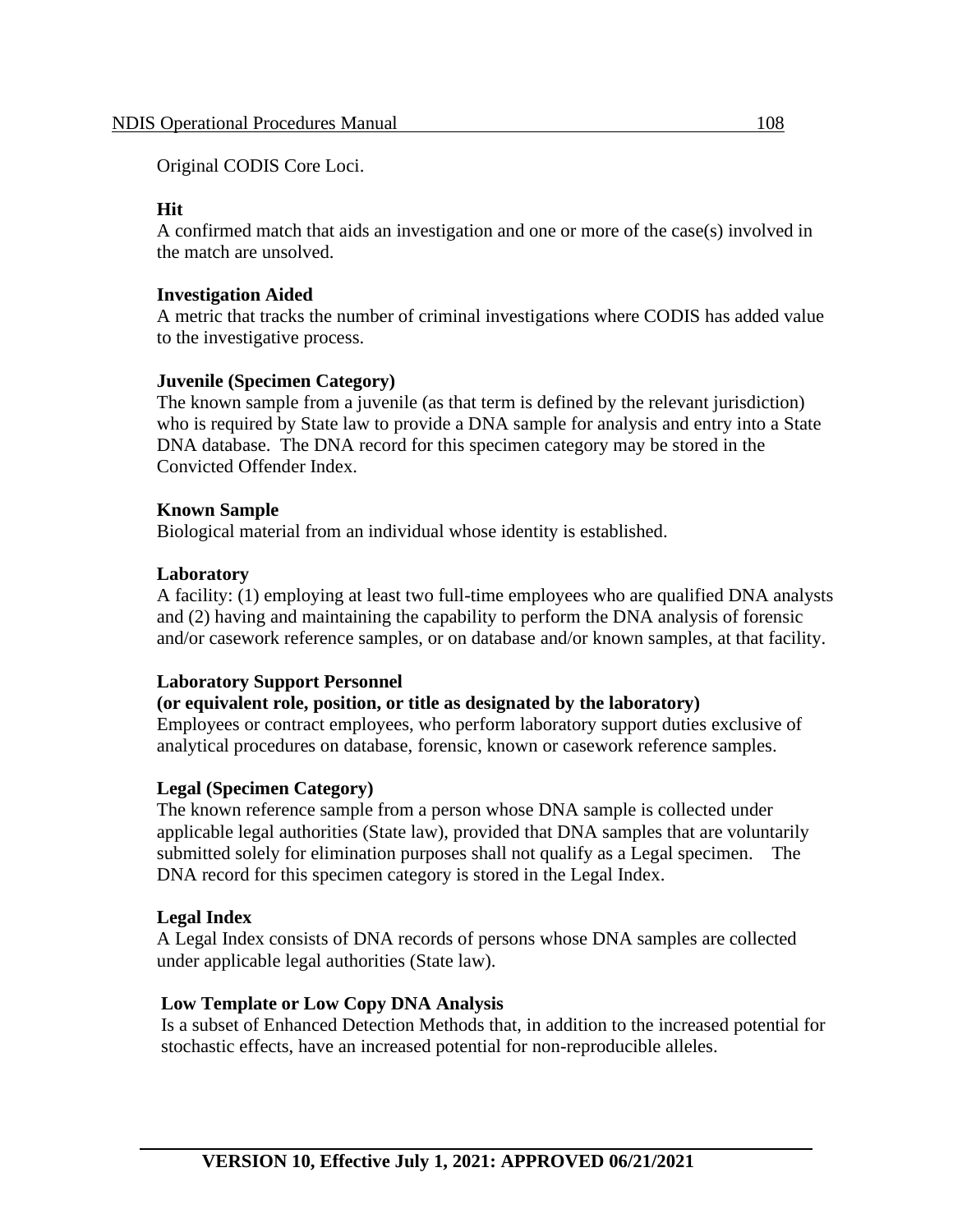### **Manual Keyboard Search**

A manual search of NDIS initiated by the NDIS Custodian.

# **Match**

A match occurs when CODIS links two or more DNA profiles and a confirmation process is started by designated laboratory personnel from each affected laboratory.

# **Match Report**

After CODIS determines that two or more DNA profiles potentially match, an electronic report is generated by CODIS and automatically distributed to the laboratories responsible for the matching profiles.

# **Maternal Relative (Specimen Category)**

The known reference sample voluntarily provided by a maternal biological relative who is not a mother, child or sibling of a reported missing person. The DNA record for this specimen category is stored in the Relatives of Missing Person Index and the Pedigree Tree Index.

# **Missing Person (Specimen Category)**

The known reference sample from an individual that is missing. The source of the DNA has been verified as originating from the missing person and is stored in the Missing Person Index.

# **Missing Person Index**

A Missing Person Index consists of DNA records from missing persons and deduced missing persons.

# **Mobile Laboratory**

A self-contained facility, under the administration of a single stationary parent laboratory responsible for uploading the DNA records to NDIS, that is capable of being moved to different physical locations that (1) employs at least two full-time employees onsite who are qualified DNA analysts; and (2) maintains the capability to perform the DNA analysis of forensic and/or casework reference samples, or on database and/or known samples, at that facility.

# **Modified Rapid DNA Analysis**

The semi-automated (hands-free) process of developing a CODIS acceptable STR profile from a database, known or casework reference sample. The "swab in – profile out" process consists of automated extraction, amplification, separation, and detection without human intervention but requires an analyst to perform manual interpretation and technical review.

# **Multi-allelic Offender (Specimen Category)**

An offender (arrestee, convicted offender, detainee or Legal Index specimen) DNA record having three or more alleles at two or more loci.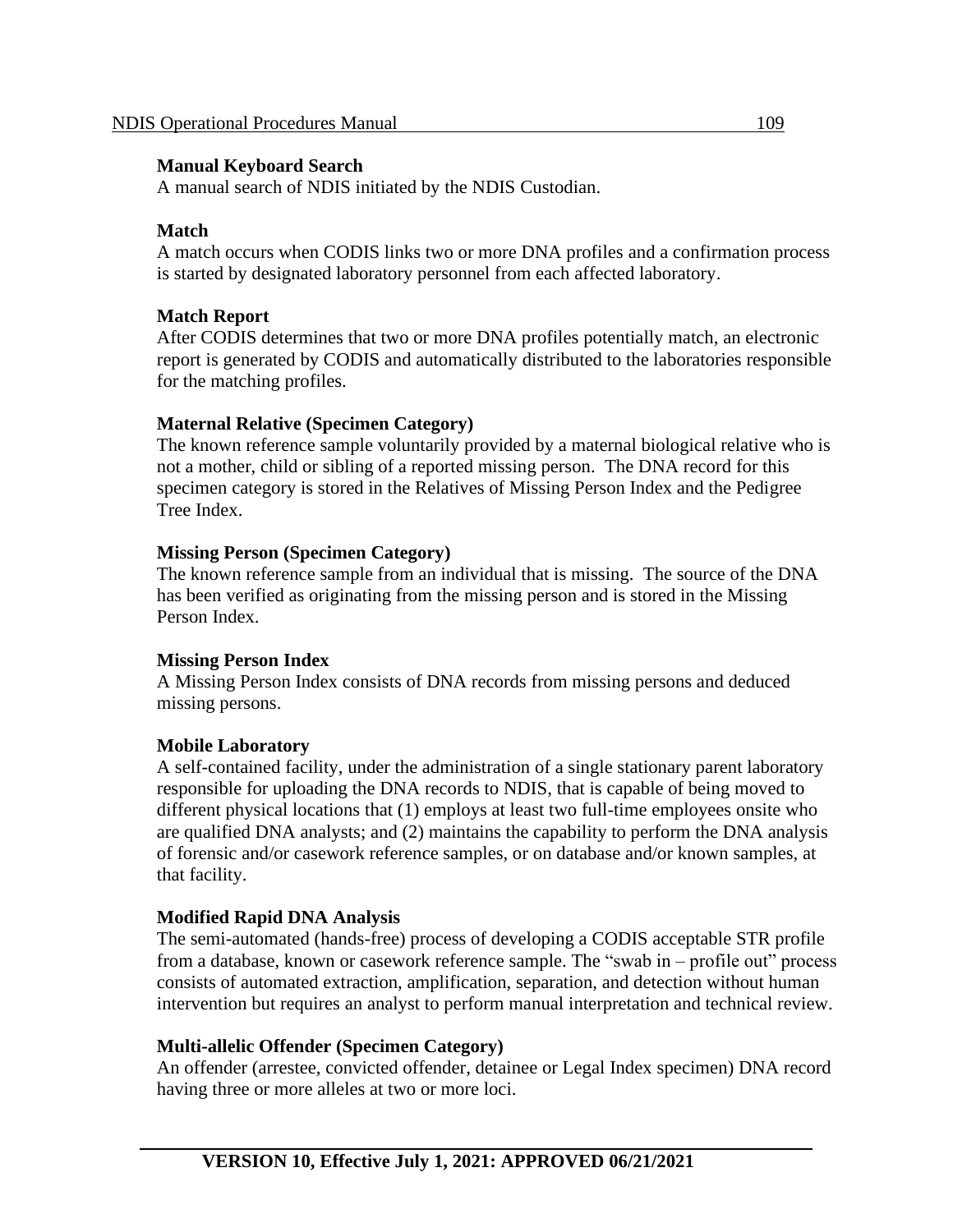### **Multi-allelic Offender Index**

A Multi-allelic Offender Index consists of DNA records from offenders (arrestees, convicted offenders, detainees or Legal Index specimens) having three or more alleles at two or more loci.

# **Multi-laboratory state or local system**

Two or more laboratories, including regional or satellite laboratories, that operate at the state or local level. A laboratory in a multi-laboratory state or local system may either upload its DNA records to CODIS in accordance with these procedures and the QAS or generate DNA records for upload to NDIS through its parent laboratory.

# **NDIS Audit Review Panel**

A panel composed of Federal, Military, State and Local representatives from NDIS participating laboratories who are or have been qualified DNA examiners and have successfully completed the FBI's DNA auditor training program.

# **NDIS Privacy Act Notice**

The notice on the National DNA Index System required by the Federal Privacy Act; published in the Federal Register on July 19, 1996 at Vol. 61, No. 139.

### **NDIS Procedures Board**

A board, which may be composed of Federal, Military, State and Local representatives from NDIS participating laboratories, that has the responsibility of establishing, reviewing, and modifying NDIS operational procedures.

# **Next Generation Sequencing (NGS) (also known as massively parallel sequencing, deep sequencing and high throughput sequencing)**

A term used to describe modern sequencing technologies other than Sanger sequencing.

# **Offender**

This term is intended to include arrestees, convicted offenders, detainees, multi-allelic offenders and Legal Index specimens.

### **Offender Laboratory**

The laboratory responsible to NDIS for a DNA profile developed from a reference sample provided by a known offender (e.g., Arrestee, Convicted Offender, Detainee or Legal).

# **Original CODIS Core Loci**

The following 13 CODIS Core Loci were required for inclusion in the National DNA Index from October 13, 1998 until December 31, 2016: CSF1PO, FGA, TH01, TPOX, vWA, D3S1358, D5S818, D7S820, D8S1179, D13S317, D16S539, D18S51 and D21S11.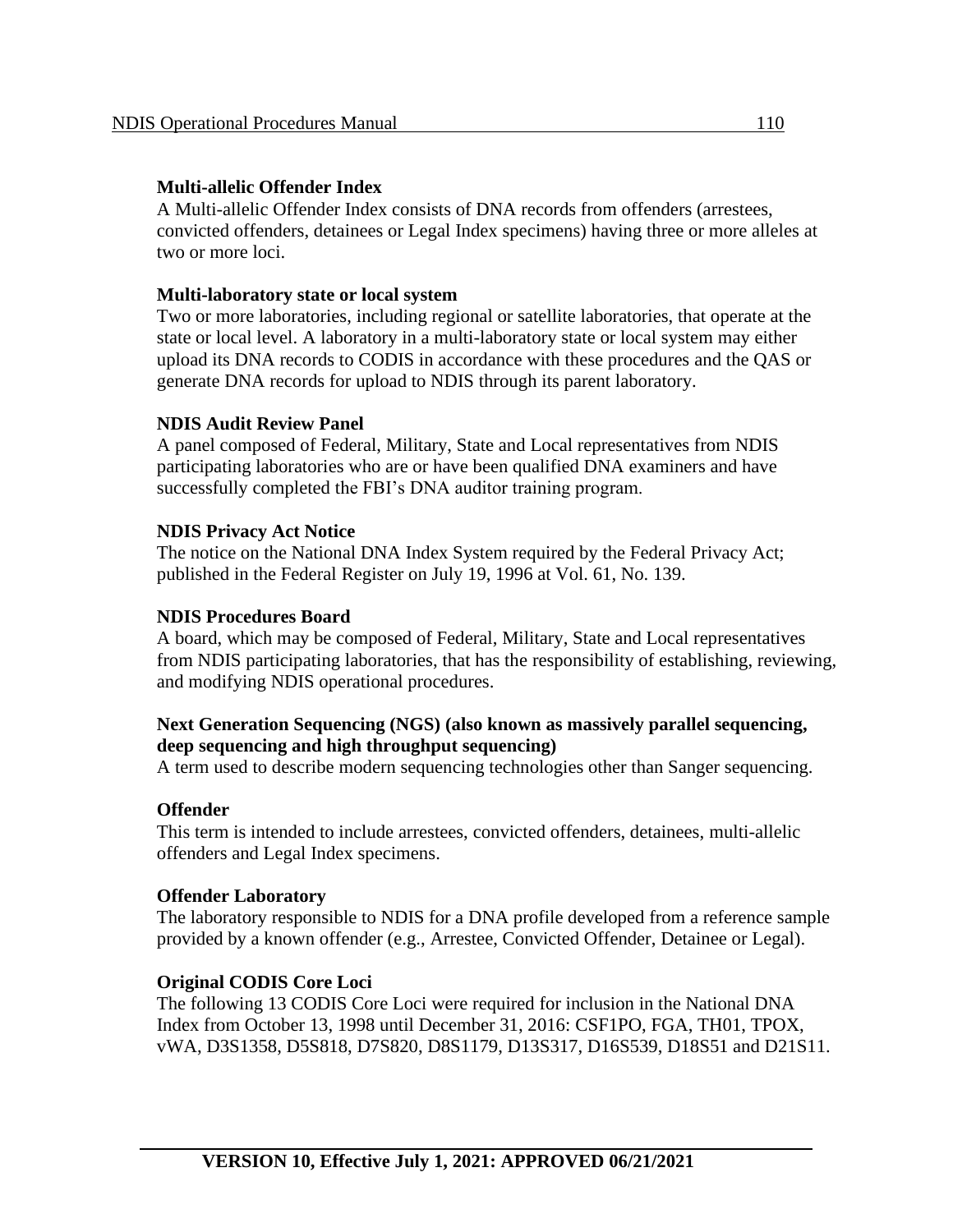### **Outsourcing**

Utilization of a vendor laboratory to provide DNA services in which the NDIS participating laboratory takes or retains ownership of the DNA data for entry into CODIS. Outsourcing does not require the existence of a contractual agreement or the exchange of funds.

# **Ownership review**

A review of DNA records generated by a vendor laboratory in accordance with QAS Standard 17 by the NDIS participating laboratory that accepts responsibility for and will enter the DNA records into CODIS.

# **Paternal Relative (Specimen Category)**

The known reference sample voluntarily provided by a paternal biological relative who is not a father, child or sibling of a reported missing person. The DNA record for this specimen category is stored in the Relatives of Missing Person Index and the Pedigree Tree Index.

# **Pedigree Tree**

A Pedigree Tree contains genetic information from two or more biological relatives of missing persons (may include spouses, where applicable). A Single Typed Node Pedigree contains the genetic information from only one biological relative of the missing person.

### **Pedigree Tree Index**

A Pedigree Tree Index consists of DNA records of biological relatives and spouses of missing persons that are associated with a Pedigree Tree.

### **Platform**

The type of analytical system utilized to generate DNA profiles, such as capillary electrophoresis, real-time gel, and end-point gel instruments or systems.

### **Probabilistic Genotyping System**

Is a tool to assist the DNA analyst comprised of software, or software and hardware, with analytical and statistical functions that use biological modeling, statistical theory, computer algorithms, and/or probability distributions to calculate likelihood ratios and/or infer genotypes for the DNA typing results of forensic samples.

# **Qualified Auditor**

A current or previously qualified DNA analyst who has successfully completed the FBI's DNA auditor training course, and for purposes of eligibility for an NDIS Audit Review Panel, the individual shall have participated in, as a member of an auditing team, at least one external Quality Assurance Standards audit.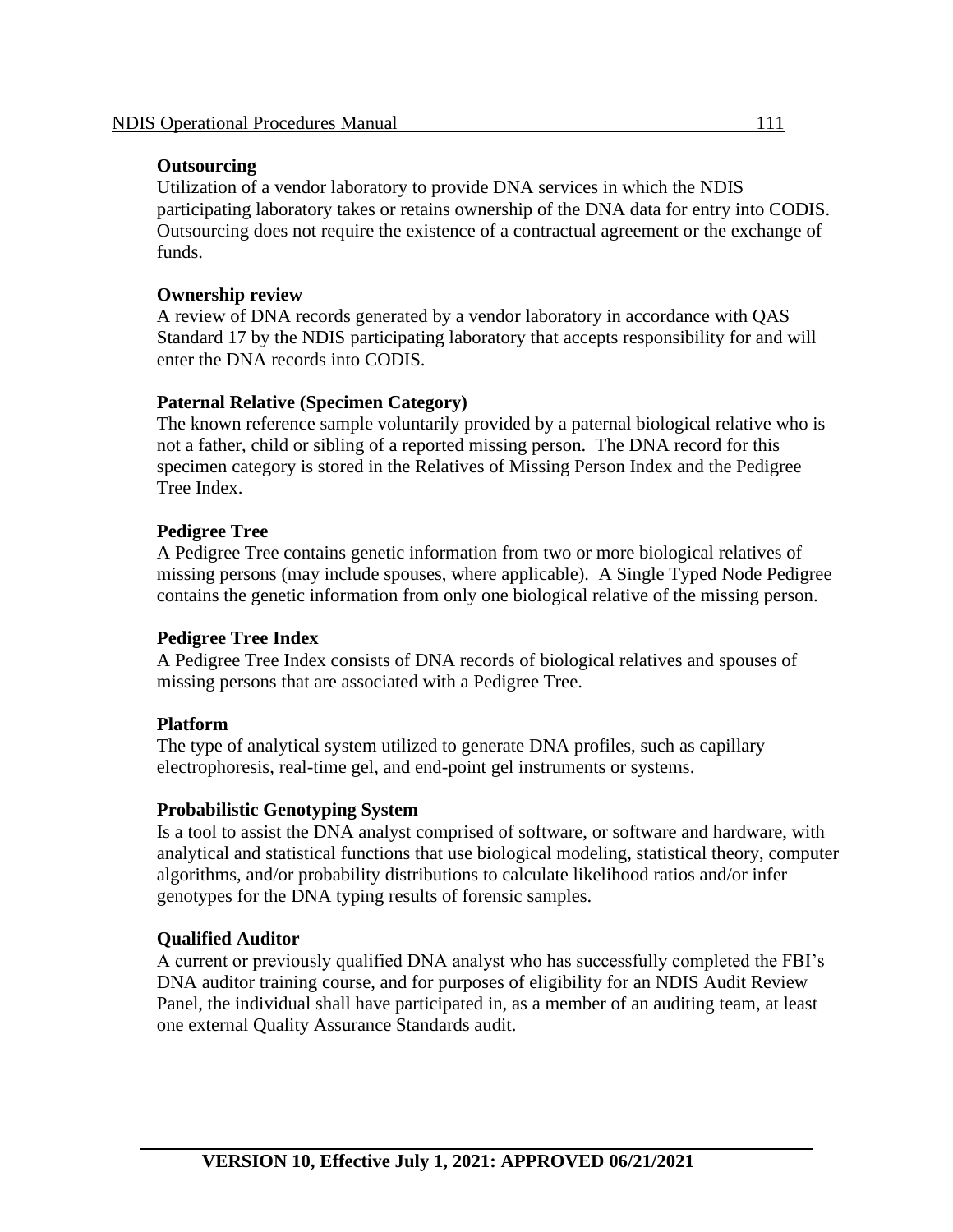### **Qualified DNA Analyst**

A DNA analyst who has satisfied and continues to satisfy the experience, education, training, proficiency testing and continuing education requirements of the FBI Director's Quality Assurance Standards (Standards 5 and 13), issued in accordance with the DNA Identification Act of 1994, as well as successful completion of a qualifying test prior to beginning casework or databasing responsibilities.

# **Quality Assurance Standards (QAS)**

Minimum standards for a quality assurance program for forensic DNA analysis issued by the Director of the Federal Bureau of Investigation in accordance with 34 U.S.C. §12591.

# **Rapid DNA Analysis**

The fully automated (hands-free) process of developing a CODIS acceptable STR profile from a database, known or casework reference sample. The "swab in – profile out" process consists of automated extraction, amplification, separation, detection and allele calling without human intervention.

# **Rapid DNA Booking System**

A fully automated system, used in a booking agency, to produce a CODIS acceptable DNA profile from an arrestee buccal swab without human interpretation in under two hours.

# **Rapid DNA Cartridge**

A preassembled set of reagents and other analytical components (such as typing test kit) designed for use in a Rapid DNA instrument/System for the extraction, amplification and/or separation of DNA samples.

# **Rapid DNA Instrument**

Instrumentation that carries out a fully automated process to derive a DNA analysis (CODIS compatible STR profile) from a database, known or casework reference DNA buccal sample.

### **Rapid DNA System**

The collection of components that together performs Rapid DNA analysis consisting of a Rapid DNA instrument, the PCR STR typing kit/Rapid DNA cartridge, and an integrated Expert System used to develop a CODIS acceptable STR profile from a database, known or casework reference buccal sample.

### **Relatives of Missing Person Index**

A Relatives of Missing Person Index consists of DNA records from the biological relatives of individuals reported missing.

### **Solved Case**

A case or criminal investigation for which a putative perpetrator has been identified and/or charged with a criminal offense.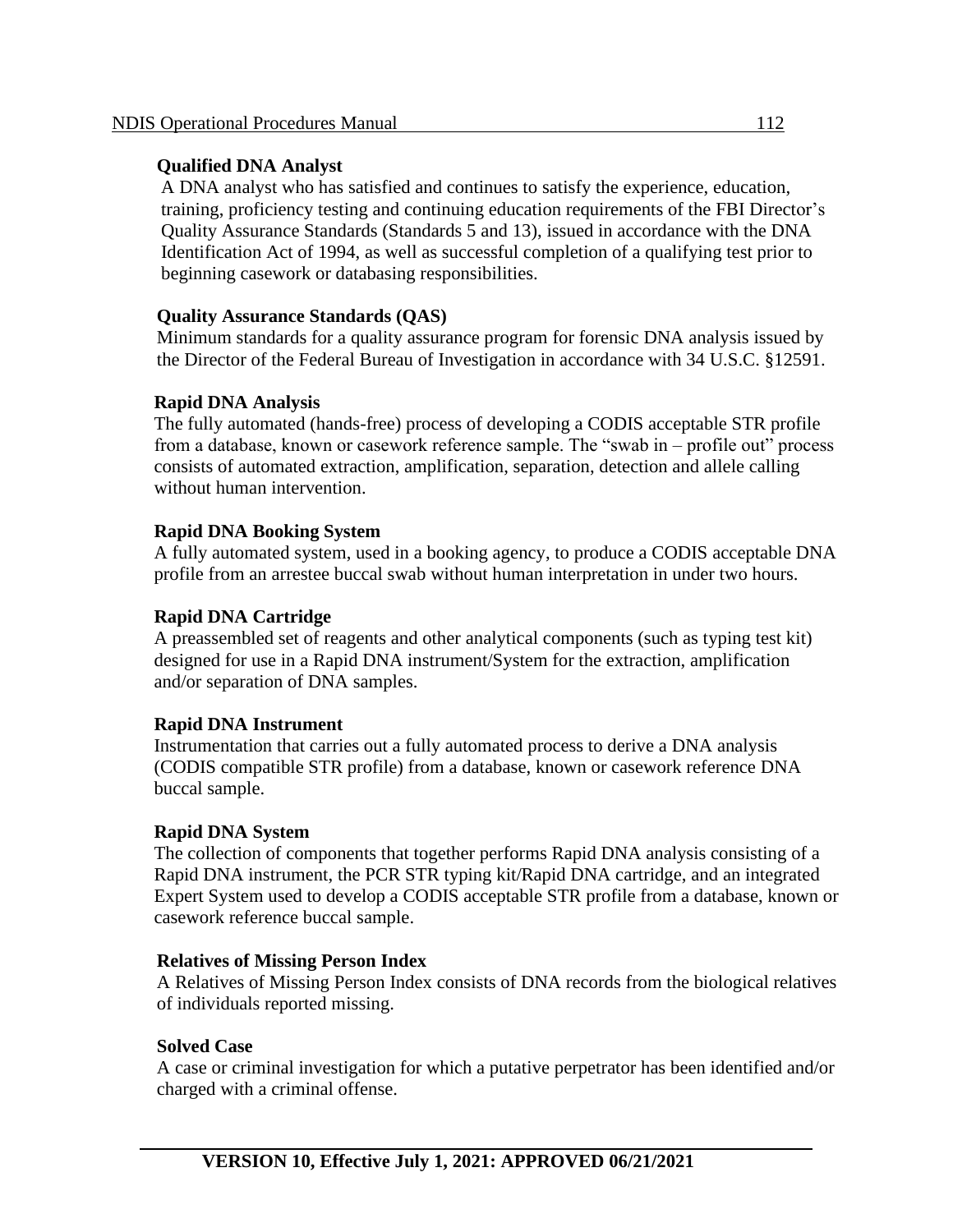#### **Spouse (Specimen Category)**

The known reference sample voluntarily provided by a presumptive parent of a common child. The DNA record for this specimen category is stored in the Spouse Index and the Pedigree Tree Index.

#### **Spouse Index**

A Spouse Index consists of the DNA records of a presumptive parent of a common child of a missing person.

### **Standard Method**

Is the method routinely employed to generate a complete profile for single-source samples of high quality and quantity. The Standard Method can be applied to all sample types – including mixtures, low-quantity samples, and low-quality samples – wherein data obtained meet the criteria defined through internal validation as reliable. This method is typically not sensitive enough to detect drop-in.

### **Target DNA Profile**

A DNA profile submitted by an NDIS participating laboratory for the purpose of searching DNA profiles maintained by NDIS which could match an indexed DNA profile.

#### **Technician**

### **(or equivalent role, position, or title as designated by the laboratory)**

An employee or contract employee who performs analytical procedures on database, forensic, known or casework reference samples under the direction of a qualified analyst. Technicians do not interpret data to reach conclusions on typing results or prepare final documents/reports.

#### **Technology**

A term used to describe the type of forensic DNA analysis performed in the laboratory, such as RFLP, STR, YSTR, or mitochondrial DNA.

#### **Test Kit**

A preassembled set of reagents that allows the user to conduct a specific DNA extraction, quantitation, or amplification.

### **Unidentified Human (Remains) Index**

An Unidentified Human (Remains) Index consists of DNA records from recovered living persons (e.g., children who cannot and others who cannot or refuse to identify themselves), and recovered dead persons (including their body parts and tissues) whose identities are not known.

#### **Unidentified Person (Specimen Category)**

The DNA profile developed from the recovered deceased (including body parts and tissue)